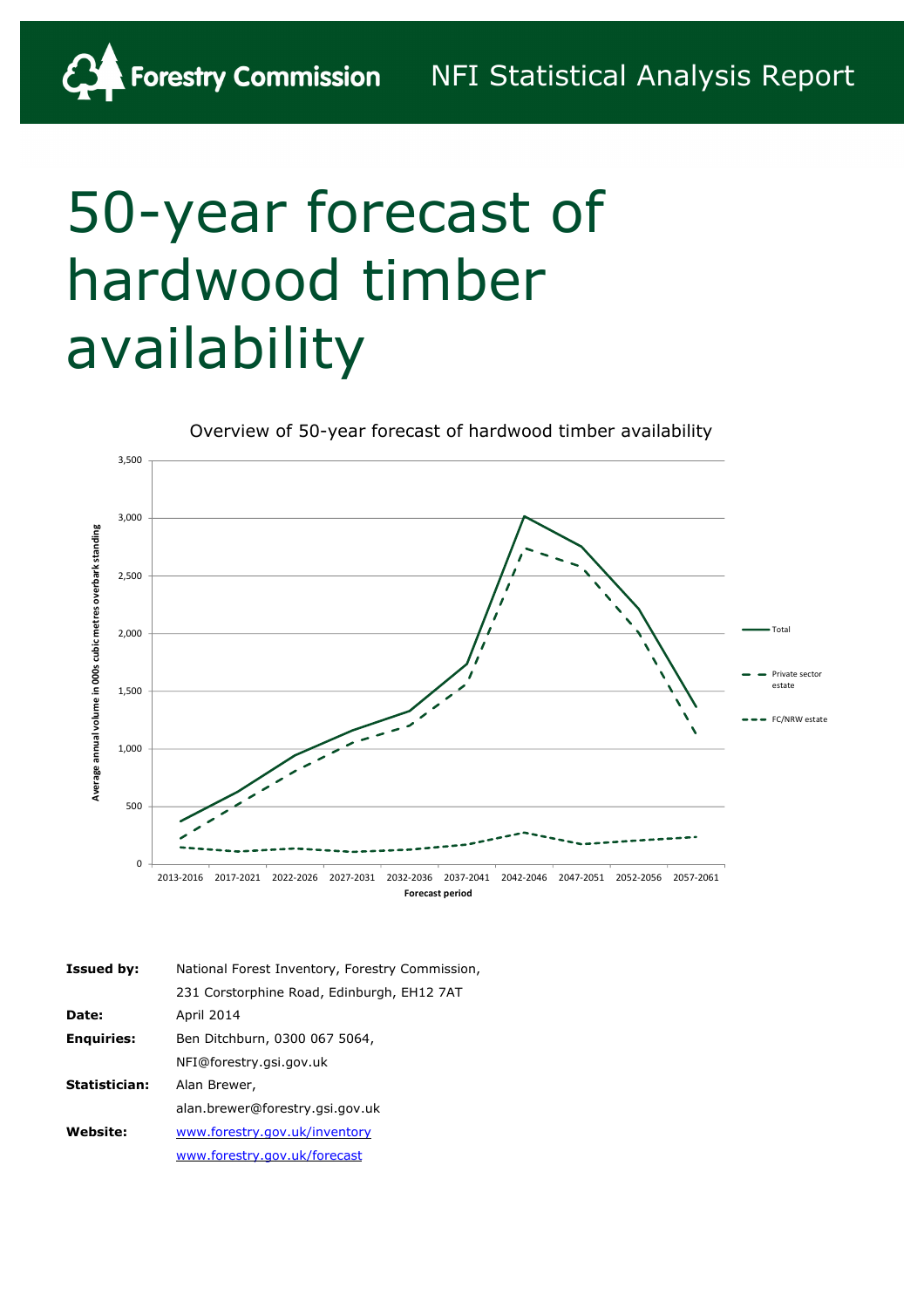## Summary

The National Forest Inventory provides a record of the size and distribution of forests and woodlands in Great Britain and information on key forest attributes. This information, together with Forestry Commission growth and yield models, is used to forecast softwood and hardwood timber availability. This Report provides a 50-year forecast of hardwood timber volume that could potentially be produced from broadleaves growing in forests and woodlands in GB. It includes estimates for England, Scotland, and Wales, broken down by Forestry Commission/Natural Resources Wales (FC/NRW) and Private sector ownership.

Some of the key findings of this report are:

- According to the 'headline' scenario in this report, where harvesting is limited to areas with evidence of recent thinning activity, the forecast of hardwood availability for the GB forest estate is an average of 1.6 million  $m^3$  of hardwood timber per annum over the 50-year period. For England this equates to an average of 1.0 million m<sup>3</sup> per annum; for Scotland 0.4 million m<sup>3</sup>; and for Wales 0.2 million  $m^3$ .
- If the unrestricted scenario of biological potential is applied to the same growing stock, potential production is significantly higher and the forecast of hardwood availability for the GB forest estate under this scenario is an average of 6.25 million  $m^3$  of hardwood timber per annum over the 50-year period. The difference between this volume and that of the 'headline' forecast illustrates the potential impact of bringing more broadleaved woodland into management than is currently the case.
- Under the 'headline' scenario, hardwood availability varies substantially between the time periods covered by the forecast; it increases from an average of 0.4 million  $m^3$  per annum in the first forecast period (2013–16), rising continuously to a maximum of 3.0 million m<sup>3</sup> per annum in the seventh period (2042-46), after which it declines, reaching an average of 1.4 million  $m^3$  per annum in the last period of the forecast (2057-61).
- Forecast availability of hardwood from the FC/NRW estate is small but relatively stable, with a tendency towards increased availability in the later time periods of the forecast. The average annual availability from this sector over the 50 year period of the forecast is 170 thousand  $m^3$  if existing forest management plans are followed, with 147 thousand m<sup>3</sup> in the first forecast period (2013-16), reaching 237 thousand  $m^3$  in the last period in 2057-61.
- In the Private sector, forecast availability is higher than that from the FC/NRW estate but more volatile over time. From a low point of 0.2 million  $m^3$  in the first forecast period (2013-16) it increases to an annual average of 2.7 million  $m^3$  in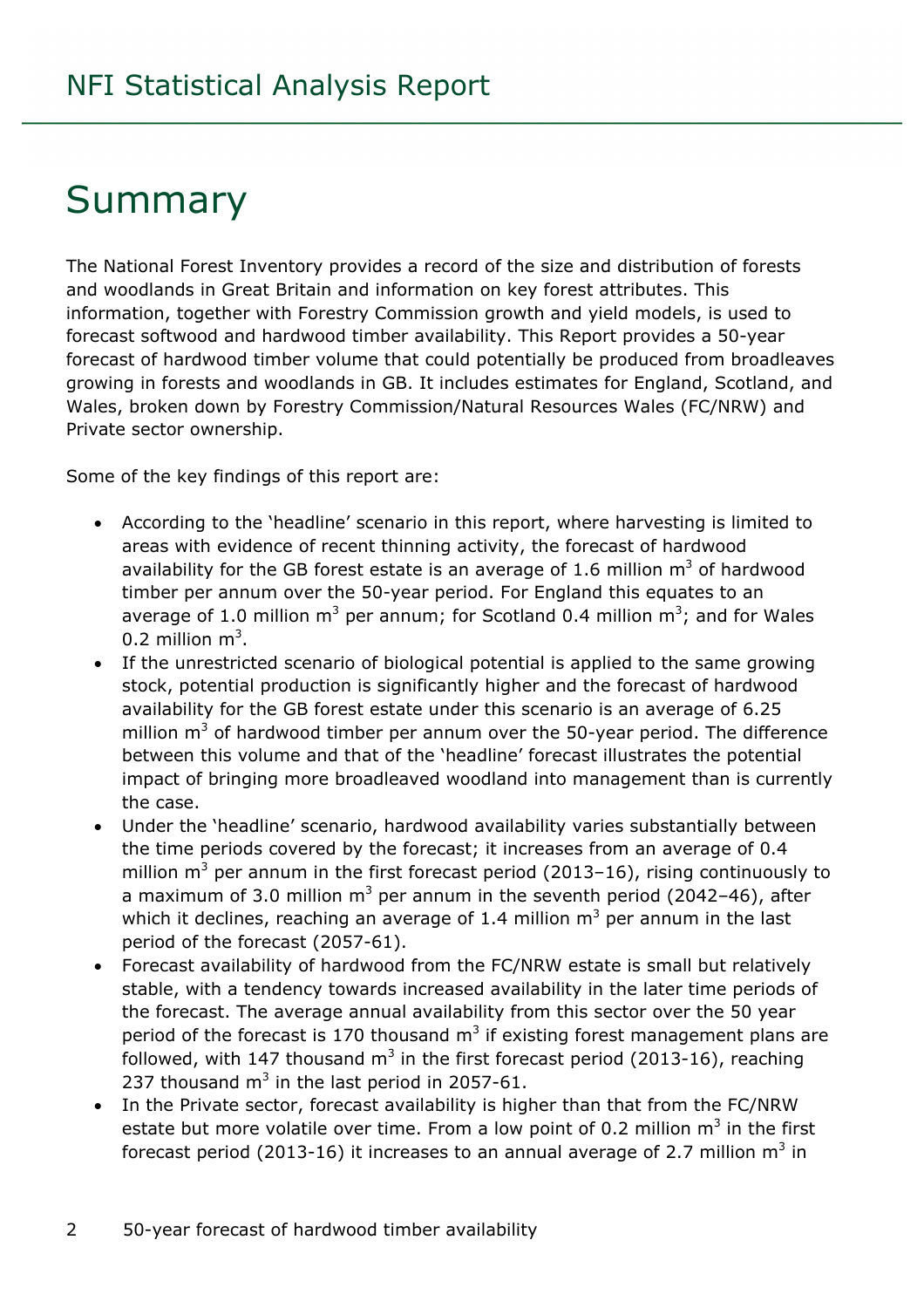2042-46, before declining to 1.1 million  $m^3$  in the last period of the forecast in 2057-61.

- This equates to average potential availability of hardwood timber from the Private sector estate of 1.4 million m<sup>3</sup> per annum for the next 50 years, under a management scenario of maximising timber productivity in crops that have been subjected to recent thinning. For England the average is 0.9 million  $m^3$  per annum; for Scotland 0.3 million m<sup>3</sup> per annum; and for Wales 0.1 million m<sup>3</sup> per annum.
- The forecasts of hardwood availability under the headline scenario represent only a small fraction of the volume in the broadleaves growing stock; over the full period of the forecast, the forecast availability represents removals that are an average of 0.4% per year from the standing volume in the growing stock.
- The forecasts of availability are also substantially less than the forecasts of growth in the broadleaved growing stock, being on average only 26% of net annual increment.
- As a consequence, the standing volume in the broadleaves growing stock in GB is forecast to increase continuously throughout the forecast period, from 245 million  $m<sup>3</sup>$  at the start of the forecast (31 March 2012) to an annual average of 450 million  $m^3$  in the last period of the forecast.

The actual levels of timber that will be produced will vary from the results reported here as production depends on the harvesting choices made by forest and woodland owners.

In this report, a range of alternative scenarios have been explored for the Private sector to assess the impact of such choices on the amount and timing of production from this sector.

This report is a summary of the 50-year forecast of broadleaf availability. A separate NFI report is simultaneously published providing 50-year forecasts of softwood timber availability in Great Britain. NFI reports are published at www.forestry.gov.uk/inventory.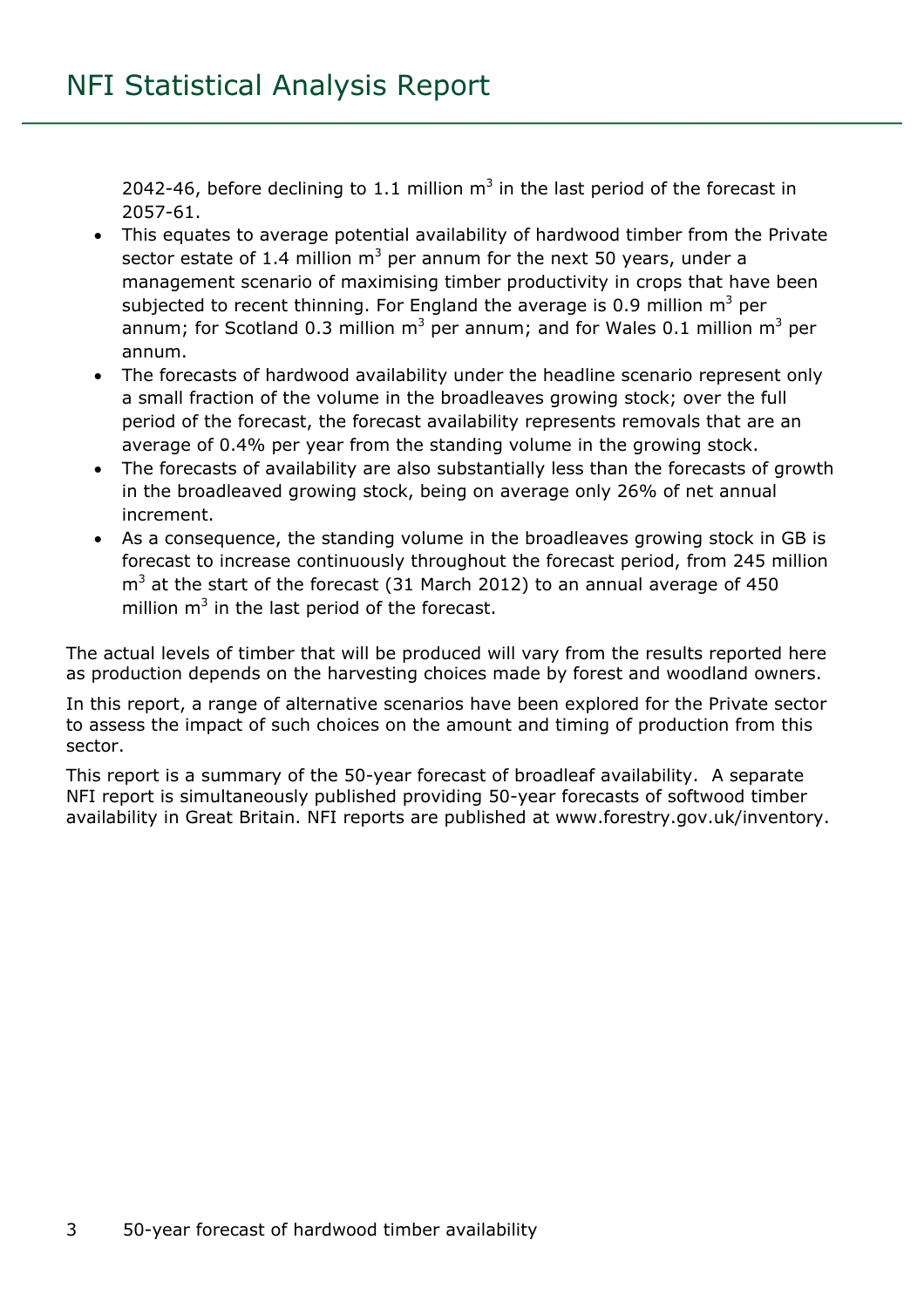|                      | 2013-2016 | 2017-2021 | 2022-2026                                                                                                                                                       | 2027-2031 | 2032-2036 |
|----------------------|-----------|-----------|-----------------------------------------------------------------------------------------------------------------------------------------------------------------|-----------|-----------|
|                      | volume    | volume    | volume                                                                                                                                                          | volume    | volume    |
|                      |           |           | $(000 \text{ m}^3 \text{ obs})$ $(000 \text{ m}^3 \text{ obs})$ $(000 \text{ m}^3 \text{ obs})$ $(000 \text{ m}^3 \text{ obs})$ $(000 \text{ m}^3 \text{ obs})$ |           |           |
| England              | 126       | 92        | 110                                                                                                                                                             | 86        | 99        |
| Scotland             | 9         | 9         | 10                                                                                                                                                              | 10        | 15        |
| Wales                | 12        | 11        | 17                                                                                                                                                              | 12        | 14        |
| <b>Great Britain</b> | 147       | 111       | 137                                                                                                                                                             | 108       | 128       |
|                      |           |           |                                                                                                                                                                 |           |           |
|                      | 2037-2041 | 2042-2046 | 2047-2051                                                                                                                                                       | 2052-2056 | 2057-2061 |
|                      | volume    | volume    | volume                                                                                                                                                          | volume    | volume    |
|                      |           |           | $(000 \text{ m}^3 \text{ obs})$ $(000 \text{ m}^3 \text{ obs})$ $(000 \text{ m}^3 \text{ obs})$ $(000 \text{ m}^3 \text{ obs})$ $(000 \text{ m}^3 \text{ obs})$ |           |           |
| England              | 129       | 189       | 116                                                                                                                                                             | 134       | 146       |
| Scotland             | 24        | 31        | 40                                                                                                                                                              | 45        | 64        |
| Wales                | 19        | 56        | 19                                                                                                                                                              | 28        | 28        |

#### **Table 1a** Summary of FC/NRW hardwood forecast

#### **Table 1b** Summary of Private sector hardwood forecast

|                      | $2013 - 16$                               |                | 2017-21                                   |        | $2022 - 26$                               |                | 2027-31                                   |                  |
|----------------------|-------------------------------------------|----------------|-------------------------------------------|--------|-------------------------------------------|----------------|-------------------------------------------|------------------|
|                      | volume<br>$(000 \text{ m}^3 \text{ obs})$ | $SE\%$         | volume<br>$(000 \text{ m}^3 \text{ obs})$ | $SE\%$ | volume<br>$(000 \text{ m}^3 \text{ obs})$ | $SE\%$         | volume<br>$(000 \text{ m}^3 \text{ obs})$ | $SE\%$           |
| England              | 122                                       | 5              | 333                                       | 3      | 538                                       | 3              | 720                                       | $\overline{2}$   |
| Scotland             | 83                                        | 18             | 139                                       | 8      | 193                                       | 6              | 233                                       | 5                |
| Wales                | 20                                        | 14             | 46                                        | 9      | 77                                        | 8              | 100                                       | 7                |
| <b>Great Britain</b> | 225                                       | $\overline{z}$ | 519                                       | 3      | 808                                       | $\overline{2}$ | 1,054                                     | 2                |
| 2032-36              |                                           |                | 2037-41                                   |        | 2042-46                                   |                | 2047-51                                   |                  |
|                      | volume                                    |                | volume                                    |        | volume                                    |                | volume                                    |                  |
|                      |                                           |                |                                           |        |                                           |                |                                           |                  |
|                      | $(000 \; \text{m}^3)$<br>obs)             | $SE\%$         | (000)<br>$m^3$<br>obs)                    | $SE\%$ | $(000 \text{ m}^3 \text{ obs})$           | $SE\%$         | $m^3$<br>(000)<br>obs)                    | $SE\%$           |
| England              | 825                                       | $\overline{2}$ | 1,047                                     | 3      | 1,915                                     | 3              | 1,678                                     | $\boldsymbol{4}$ |
| Scotland             | 262                                       | 5              | 367                                       | 7      | 586                                       | 6              | 675                                       | 7                |
| Wales                | 115                                       | 6              | 153                                       | 10     | 243                                       | 10             | 227                                       | 10<br>3          |

|                      | $2052 - 56$                               |        | 2057-61                                   |                         |  |  |
|----------------------|-------------------------------------------|--------|-------------------------------------------|-------------------------|--|--|
|                      | volume<br>$(000 \text{ m}^3 \text{ obs})$ | $SE\%$ | volume<br>$(000 \text{ m}^3 \text{ obs})$ | $SE\%$                  |  |  |
| England              | 1,254                                     |        | 645                                       |                         |  |  |
| Scotland             | 554                                       |        | 343                                       |                         |  |  |
| Wales                | 198                                       | 11     | 139                                       | 12                      |  |  |
| <b>Great Britain</b> | 2,006                                     | 3      | 1,127                                     | $\overline{\mathbf{3}}$ |  |  |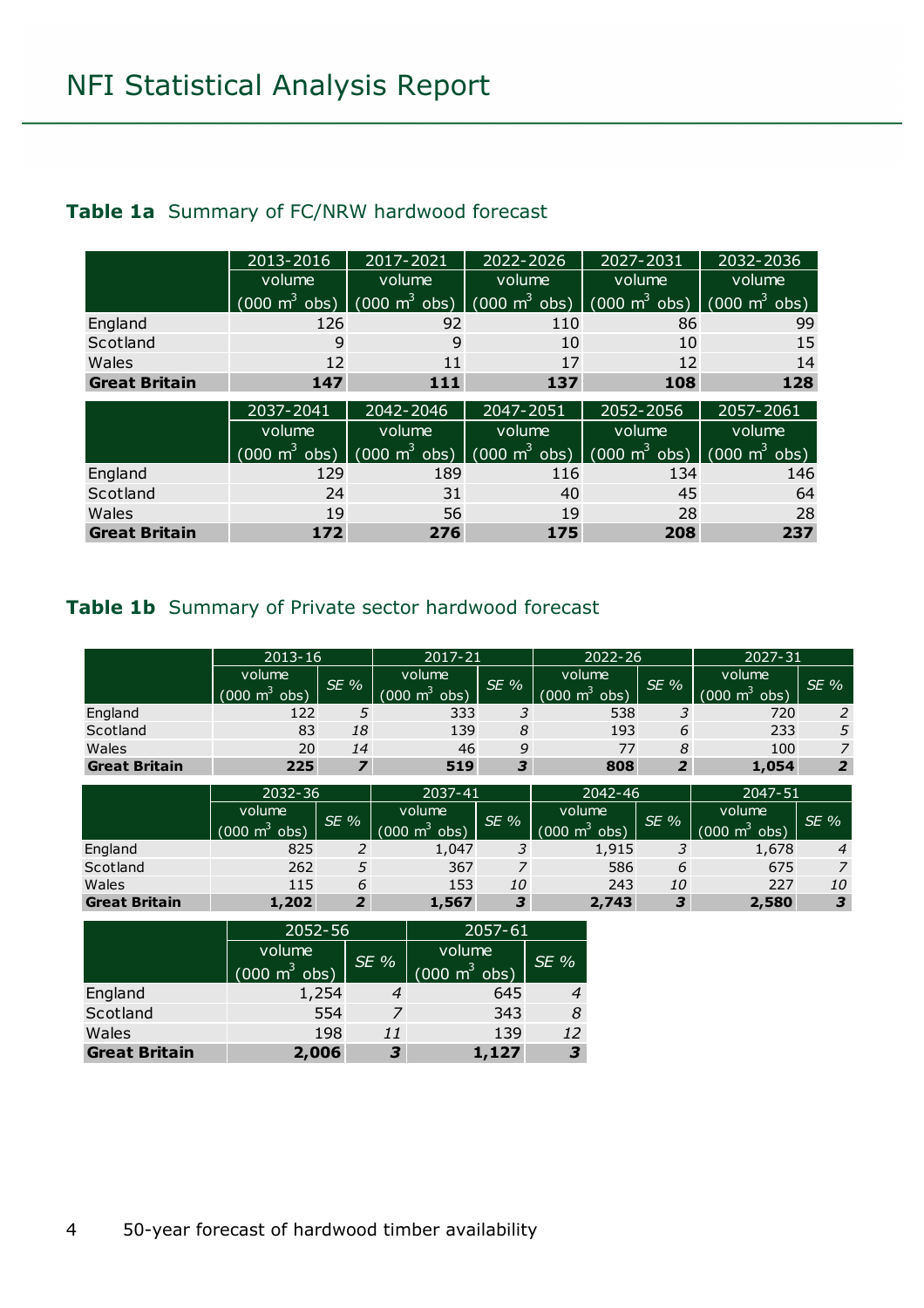

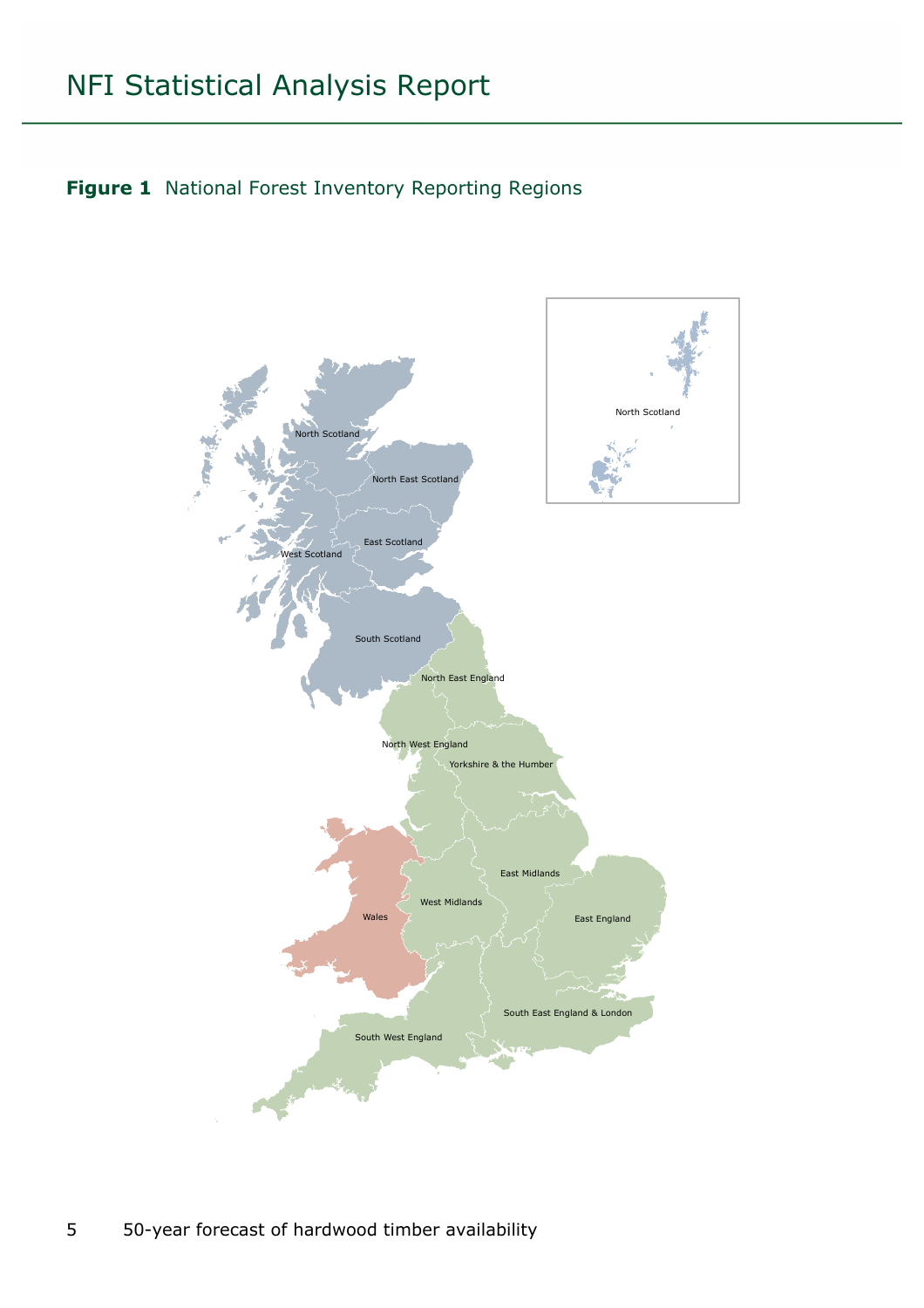## **Contents**

| Appendix A Stocked area and standing volume at 31 March 2012 52            |  |
|----------------------------------------------------------------------------|--|
|                                                                            |  |
|                                                                            |  |
|                                                                            |  |
|                                                                            |  |
| Appendix F Evidence of management and ease of harvesting in Private sector |  |
|                                                                            |  |
|                                                                            |  |
|                                                                            |  |
|                                                                            |  |
|                                                                            |  |
|                                                                            |  |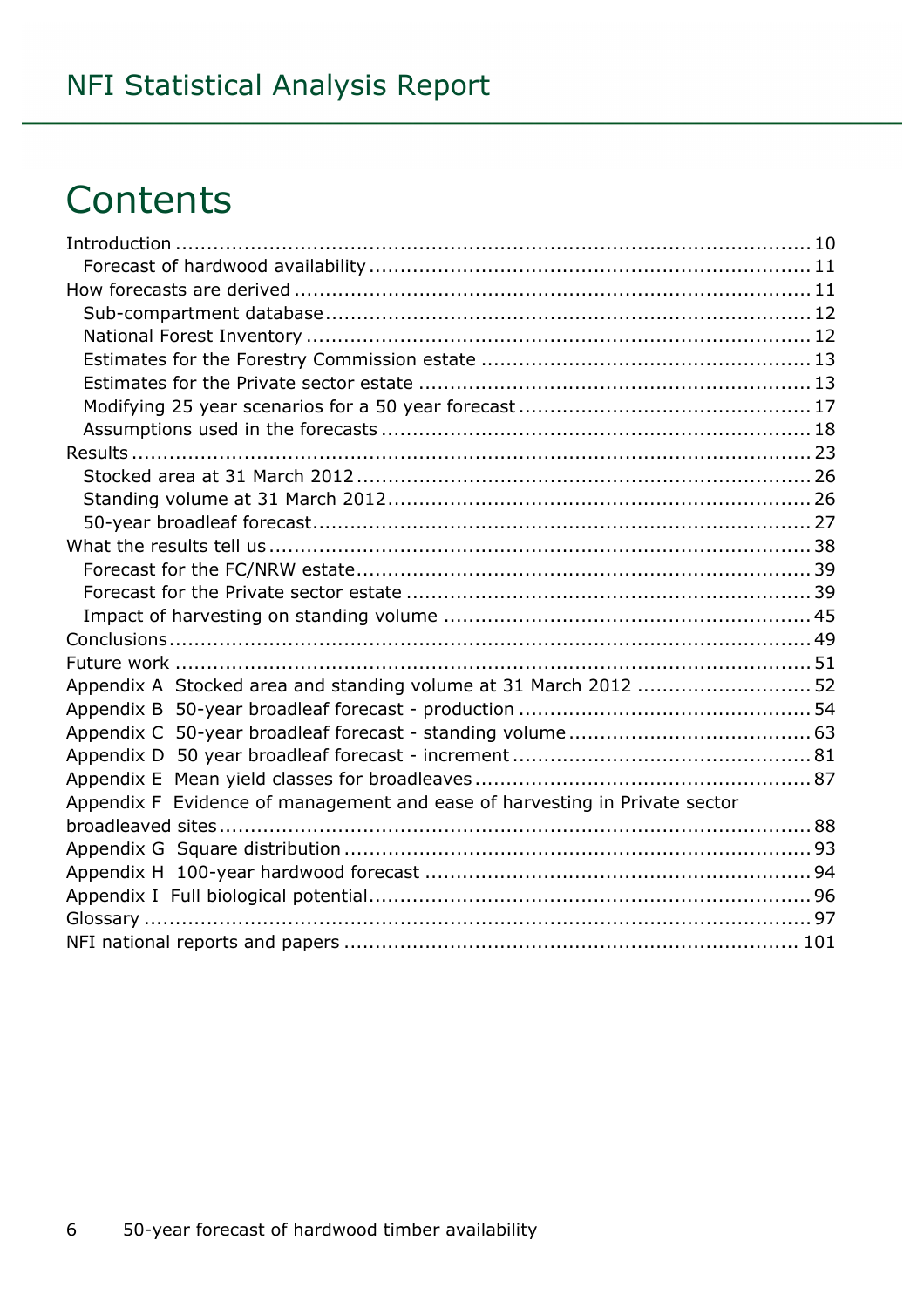## Figures

| Figure 6 50-year summary of hardwood standing volume, increment and production for |
|------------------------------------------------------------------------------------|
|                                                                                    |
| Figure 7 50-year summary of hardwood standing volume, increment and production for |
|                                                                                    |
| Figure 8 50-year summary of hardwood standing volume, increment and production for |
|                                                                                    |
| Figure 9 50-year summary of hardwood standing volume, increment and production for |
|                                                                                    |
| Figure 10 Impact of harvesting assumptions on potential availability 36            |
| Figure 11 Impact of harvesting assumptions on standing volume  37                  |
| Figure E1 Mean yield class for principal broadleaved tree species 87               |
|                                                                                    |
|                                                                                    |
|                                                                                    |
|                                                                                    |
|                                                                                    |
|                                                                                    |
|                                                                                    |
|                                                                                    |
| Figure F9 Relative difficulty of harvesting at broadleaved sites in GB92           |
| Figure H1 Impact of harvesting assumptions on potential availability  94           |
| Figure H2 100 year impact of harvesting assumptions on standing volume  95         |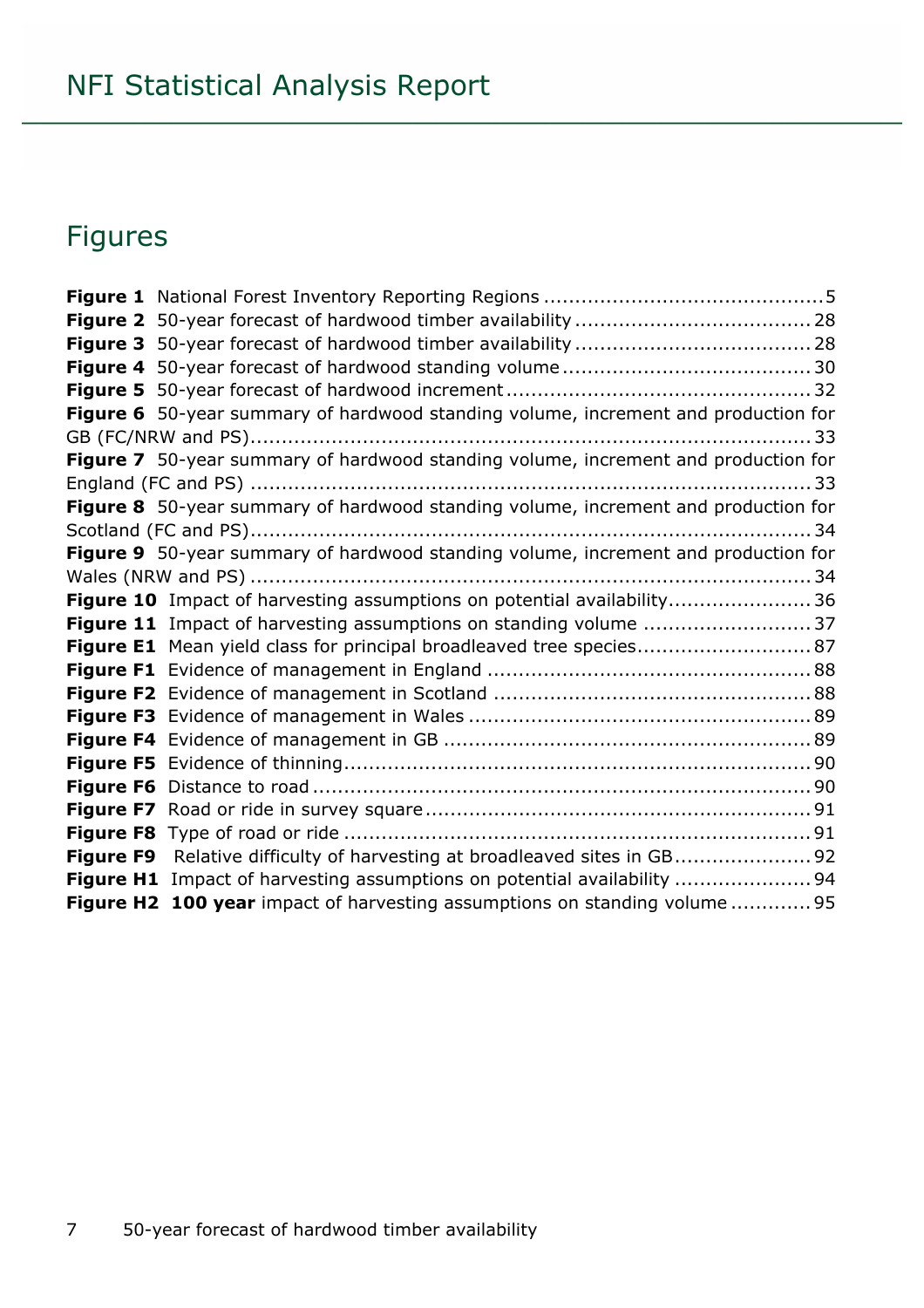## Tables

| Table 7 Impact of harvesting assumptions on potential availability 35                  |
|----------------------------------------------------------------------------------------|
| Table A1 Stocked area by principal broadleaved tree species at 31 March 2012  52       |
| Table A2 Standing volume by principal broadleaved tree species at 31 March 201253      |
| Table B1 50-year forecast volume by principal broadleaf tree species54                 |
| Table B1 cont. 50-year forecast volume by principal broadleaf tree species  55         |
| Table B1 cont. 50-year forecast volume by principal broadleaf tree species  56         |
| Table B1 cont. 50-year forecast volume by principal broadleaf tree species 57          |
| Table B1 cont. 50-year forecast volume by principal broadleaf tree species 58          |
| Table B1 cont. 50-year forecast volume by principal broadleaf tree species  59         |
| Table B3 50-year forecast of hardwood volume by country and top diameter class 60      |
| Table B3 cont. 50-year forecast of hardwood volume by country and top diameter         |
|                                                                                        |
| Table B3 cont. 50-year forecast of hardwood volume by country and top diameter         |
|                                                                                        |
| Table C1 50-year forecast of standing volume by principal broadleaf tree species by    |
|                                                                                        |
| Table C1 cont. 50-year forecast of standing volume by principal broadleaf tree species |
|                                                                                        |
| Table C1 cont. 50-year forecast of standing volume by principal broadleaf tree species |
|                                                                                        |
| Table C1 cont. 50-year forecast of standing volume by principal broadleaf tree species |
|                                                                                        |
| Table C1 cont. 50-year forecast of standing volume by principal broadleaf tree species |
|                                                                                        |
| Table C1 cont. 50-year forecast of standing volume by principal broadleaf tree species |
|                                                                                        |
| Table C3 Forecasts of annual standing volumes by age class at five year intervals for  |
|                                                                                        |
| Table C4 Forecasts of annual standing volumes by age class at five year intervals for  |
|                                                                                        |
| Table C5 Forecasts of annual standing volumes by age class at five year intervals for  |
|                                                                                        |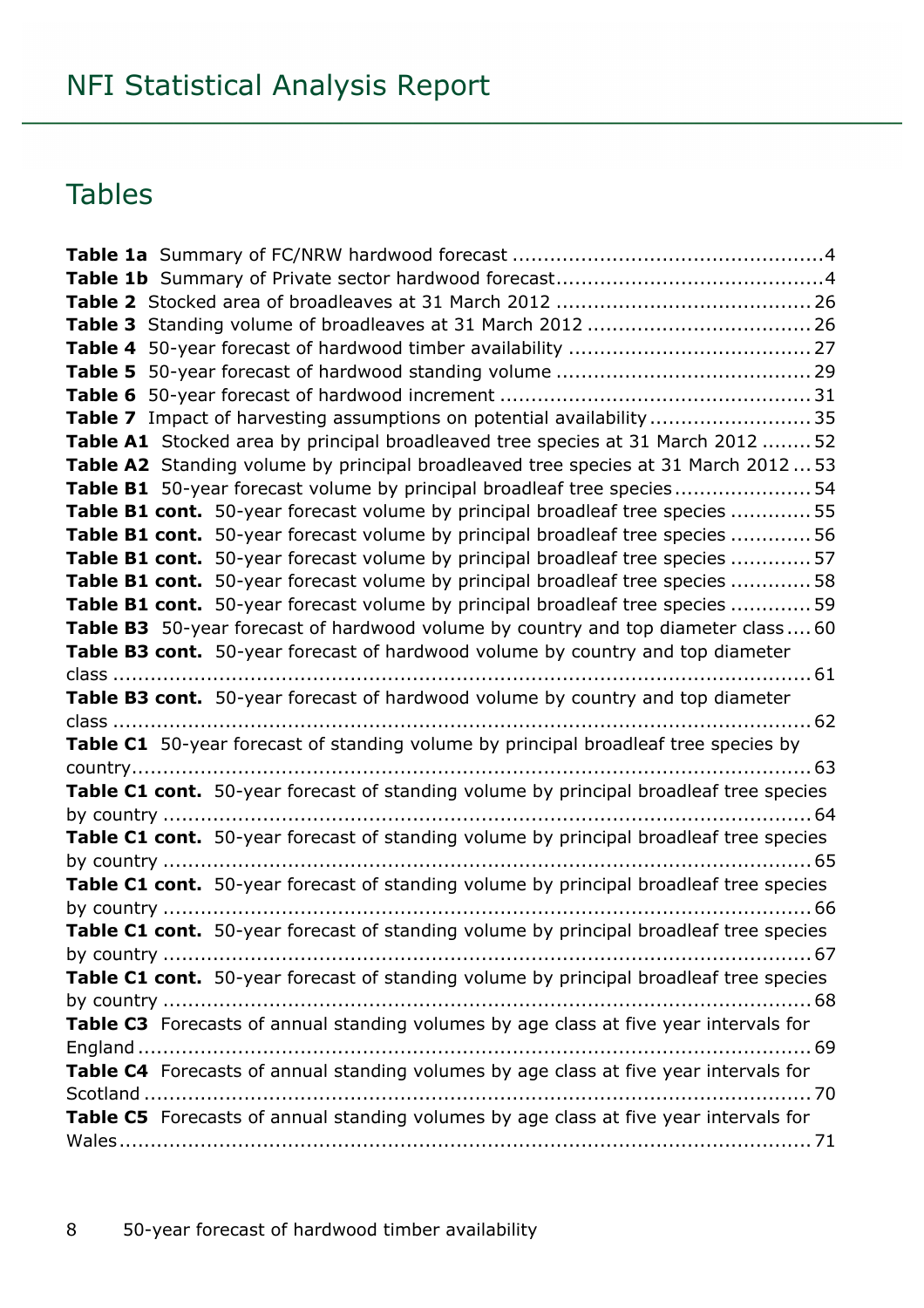| <b>Table C6</b> Forecasts of annual standing volumes by age class at five year intervals for |
|----------------------------------------------------------------------------------------------|
|                                                                                              |
| Table C7 Forecasts of annual standing volumes by mean stand diameter class at five           |
|                                                                                              |
| Table C7 cont. Forecasts of annual standing volumes by mean stand diameter class at          |
| Table C8 Forecasts of annual standing volumes by mean stand diameter class at five           |
|                                                                                              |
| Table C8 cont. Forecasts of annual standing volumes by mean stand diameter class at          |
|                                                                                              |
| Table C9 Forecasts of annual standing volumes by mean stand diameter class at five           |
|                                                                                              |
| Table C9 cont. Forecasts of annual standing volumes by mean stand diameter class at          |
|                                                                                              |
| Table C10 Forecasts of annual standing volumes by mean stand diameter class at five          |
|                                                                                              |
| Table C10 cont. Forecasts of annual standing volumes by mean stand diameter class            |
|                                                                                              |
| Table D1 50-year forecast of increment by principal broadleaf tree species by country        |
| Table D1 cont. 50-year forecast of increment by principal broadleaf tree species by          |
|                                                                                              |
| Table D1 cont. 50-year forecast of increment by principal broadleaf tree species by          |
| Table D1 cont. 50-year forecast of increment by principal broadleaf tree species by          |
|                                                                                              |
| Table D1 cont. 50-year forecast of increment by principal broadleaf tree species by          |
|                                                                                              |
| Table D1 cont. 50-year forecast of increment by principal broadleaf tree species by          |
|                                                                                              |
|                                                                                              |
|                                                                                              |
| Table I1 50-year forecast of hardwood timber availability under unrestricted biological      |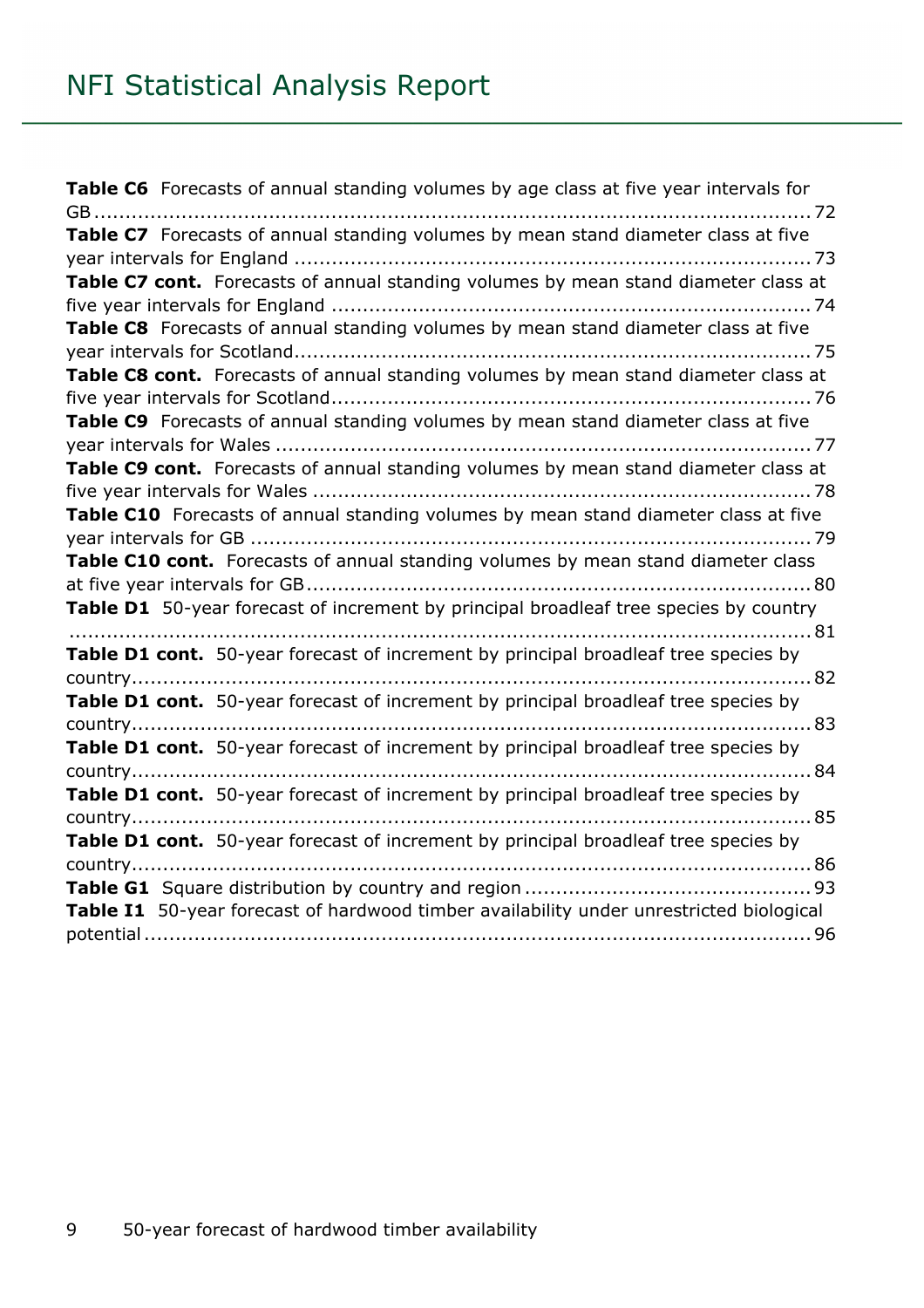## Introduction

National forest inventories are carried out by the Forestry Commission to provide accurate, up-to-date information about the size, distribution, composition and condition of the forests and woodlands in Great Britain (GB). This information is essential for developing and monitoring policies and guidance to support sustainable forest management.

The current National Forest Inventory (NFI), which began in 2009 (the first cycle is due for completion in 2015), is a multi-purpose operation that has involved the production of a forest and woodland map for GB and a continuing programme of field surveys of the mapped forest and woodland areas.

Information and data collected by the National Forest Inventory will be used for a number of purposes, including estimates of current values and forecasts of future values of forest metrics such as:

- Standing volume
- Timber availability
- Tree growth and increment
- Carbon stocks
- Biomass

Estimates of aspects of the biodiversity and social value of forests and woodlands will also be provided by the Inventory.

This NFI Report sets out the results of the 50-year forecast of hardwood timber\* availability for all forests and woodlands in GB. For the purposes of this report, woodland is separated into that which is in public or private ownership. Public sector woodland comprises of forests and woodlands managed by Forestry Commission England, Forestry Commission Scotland and Natural Resources Wales. Private sector woodland is all other forests and woodlands owned and managed by other bodies or individuals.

A 50-year forecast of softwood timber availability is being published simultaneously with this report. Further information on this and other National Forest Inventory outputs is available from www.forestry.gov.uk/inventory.

\*Timber is defined in this report as the volume of stemwood to 7 cm top diameter in  $m<sup>3</sup>$ overbark standing (obs), including stump (above ground) and usable branchwood (of minimum 3 m in length and 7 cm top diameter).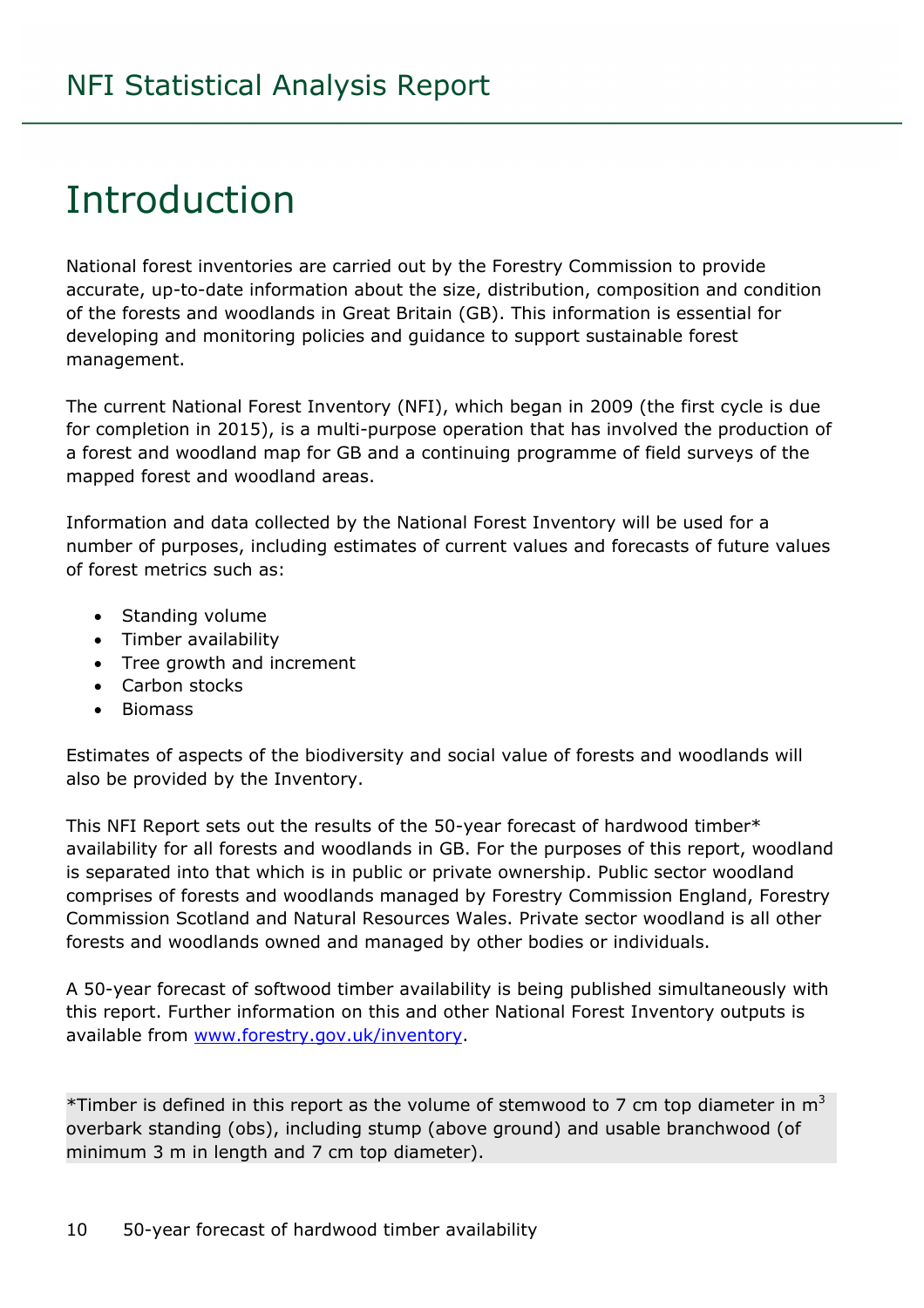## Forecast of hardwood availability

This is the first forecast of hardwood availability for Britain. This report, in addition to providing the latest overall forecasts for 25 and 50 years, gives a breakdown of the forecast volume by country, by principal species, by size and age class and by National Forest Inventory region.

The baseline for the forecast of hardwood availability for Great Britain is the National Forest Inventory assessment of Standing timber volume, the original version of which was published in 2012 (*NFI preliminary estimates of quantities of broadleaved species in British woodlands, with special focus on ash*). This assessment of standing volume has subsequently been revised as more samples from the National Forest Inventory have been collected and this revised assessment forms the baseline of this forecast.

## How forecasts are derived

Forecasts of hardwood availability are derived by assessing:

• Woodland area.

j

- Woodland characteristics (e.g. age, species) within this area.
- How quickly the trees are growing (yield class).
- When the trees will be harvested.

The forecast of hardwood availability for GB is composed of three separate forecasts: a forecast for the Forestry Commission (FC) estate in England and Scotland; a forecast for the Natural Resources Wales (NRW) estate<sup>\*</sup> and a forecast for the Private sector estate in GB. The forecasts have been derived separately for the FC/NRW estate and for the Private sector estate. They are based upon the same principles but use different data sources.

For the FC/NRW estate, information on woodland area and woodland characteristics has been extracted from the Forestry Commission's long-established Sub-compartment database. For the Private sector estate, the estimates were derived from results obtained to date from the National Forest Inventory.

<sup>\*</sup> The Natural Resources Wales estate in this report refers to the estate formerly managed by Forestry Commission Wales. It does not include former holdings in Wales of the Environment Agency or Countryside Council for Wales, which are treated as Private sector woodland in this report.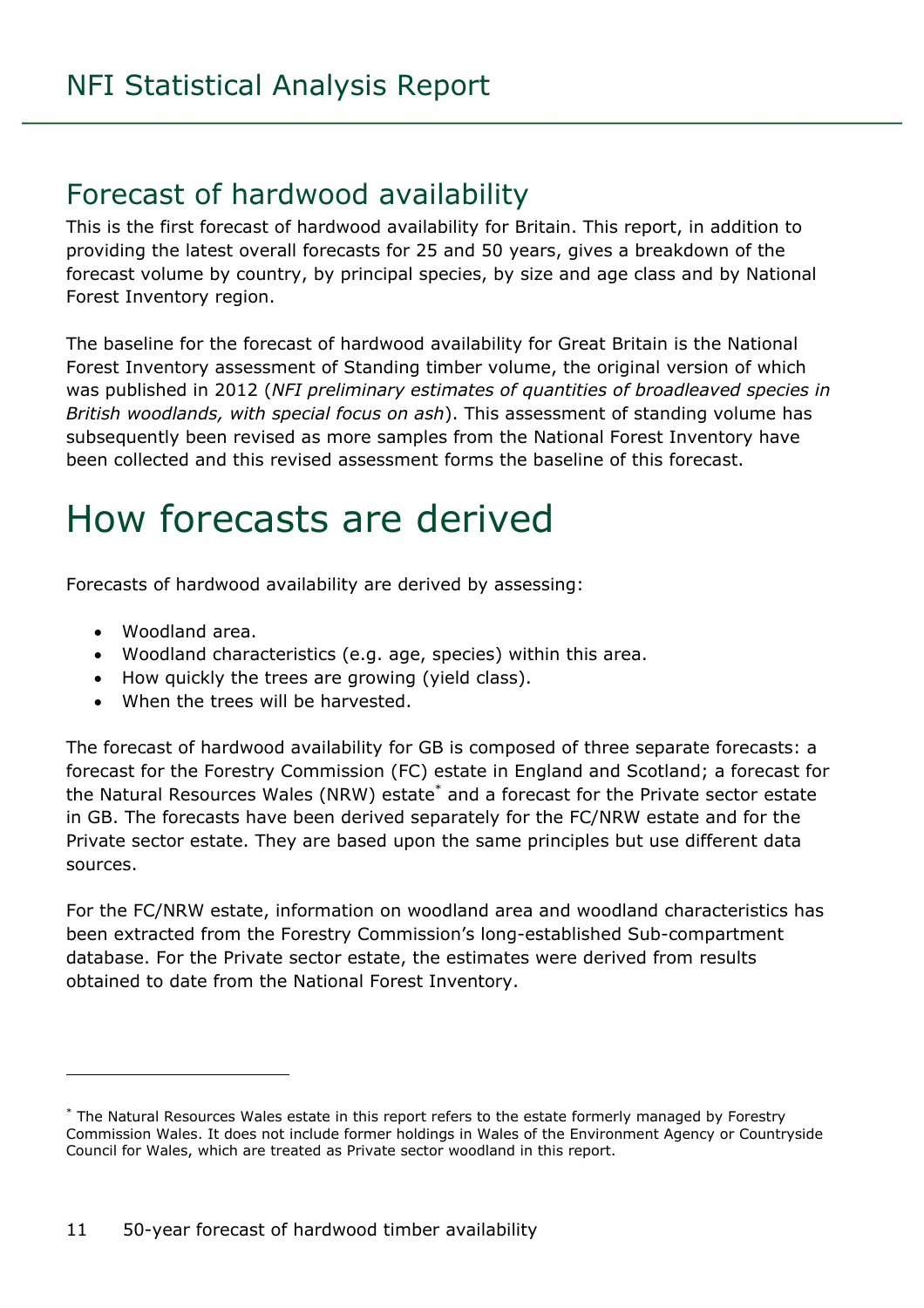The *National forest inventory forecasts methodology overview* and the technical documentation on *Felling and removals forecasts* give more information on the approaches used to derive the forecasts (see www.forestry.gov.uk/inventory).

### Sub-compartment database

The Sub-compartment database is a record of all land managed by the Forestry Commission and Natural Resources Wales. Each stand of trees is represented spatially, together with information on individual stand characteristics (for example species, planting year, spacing and yield class) which is periodically updated. As new surveys of stands are conducted (e.g. for operational purposes), survey results are also recorded against the stands. In addition, the database contains details of how the stands are to be managed – in particular, the planned frequency and type of thinning operations and a 'due date' for felling.

### National Forest Inventory

The National Forest Inventory is composed of two elements: a woodland map and a field survey. The woodland map covers all forests and woodlands over 0.5 hectares with a minimum of 20% canopy cover (or the potential to achieve it), including new planting, clearfelled sites and restocked sites. The map was established in 2010 and was based upon 25 cm resolution colour aerial photography for England and Scotland and 40 cm resolution aerial photography for Wales. The map was originally validated and updated using satellite imagery (available up to 2009), which gave an independent crosscheck of woodland present. Since then the map has been updated annually using 25cm resolution colour aerial photography and satellite imagery (available up to 2012). These sources were used in conjunction to identify areas of recently felled forests and newly established trees. Particular attention was paid to identifying areas of woodland loss verified as being due to the establishment of windfarms or the restoration of habitats.

Field survey work is then used to refine the map-based estimates of woodland and clearfelled areas and to measure detailed aspects of the forest. The field surveys used for this report were carried out between 2009 and 2013 to estimate standing volume and other forest metrics. This involved the ground surveying of one-hectare sample squares that were partially or entirely covered by forest, including clearfelled areas, according to the woodland map. Further details of the mapping work and the derivation of forested areas can be found in the 2010 & 2011 Woodland Area reports at www.forestry.gov.uk/inventory.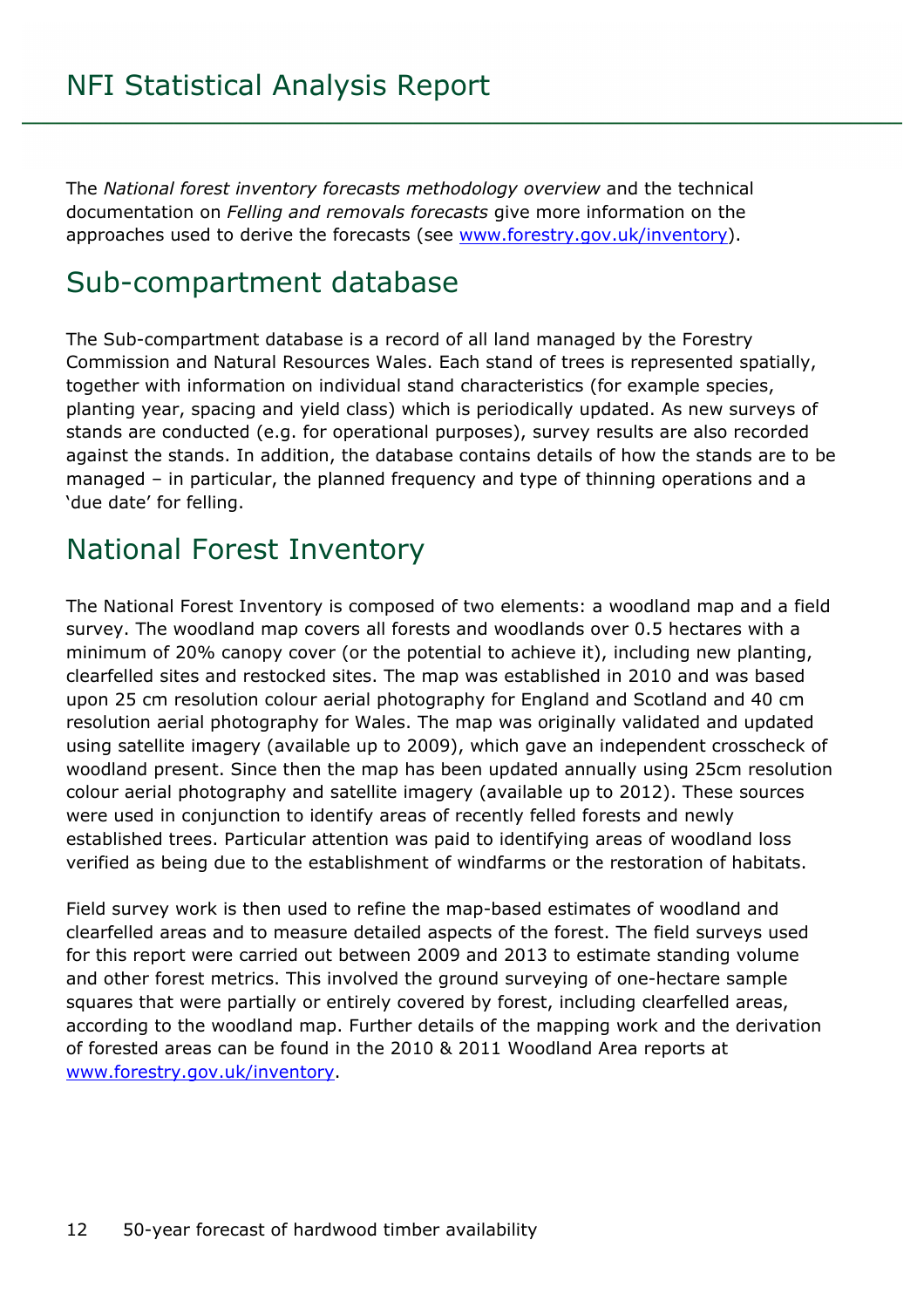## Estimates for the Forestry Commission estate

Information from the Sub-compartment database was used to estimate standing volume at the reference date of 31 March 2012 on a stand-by-stand basis. For each stand, if an operational survey had been carried out close to the reference date, information from that survey was used to estimate standing volume. Otherwise, an estimate was made of the state of the stand, normally involving the application of standard Forestry Commission growth and yield models that take into account the past management of the stand. This data formed the baseline of the volume forecasts for the FC/NRW estate.

Forestry Commission growth and yield models were then used to 'grow' the stands, based upon the Inventory data and yield class estimates. The stands were grown taking account of harvesting events that either thinned or felled a stand over the forecast period, producing the standing volume, increment and production volumes projected by the forecasts. The timing and scale of thinning and felling events was taken from Forestry Commission forest management plans, which set prescriptions for harvesting across productive forest areas on the FC estate. This was then aggregated to produce the estimated total production across a defined geographic area for particular types of stand (classified, for example, by species, age or size class). The production forecast is an output of this stand modelling process.

Because the resulting estimates are based on a full record of data from the Subcompartment database, there is no sampling error involved in the estimation process, therefore no sampling standard error is calculated. However, the nature of the estimation process within each individual stand does introduce estimation error, with variable contributions from stand to stand, due to the type, age and accuracy of the information held in the Sub-compartment database. These estimation errors have not been quantified in this report.

### Estimates for the Private sector estate

Forests on the National Forest Inventory woodland map were first separated into FC estate and Private sector estate holdings using Forestry Commission spatial records of management boundaries. Estimates of hardwood availability on the Private sector estate used a woodland area obtained from the map updated to 31 March 2012 (published in May 2013). A full account of the National Forest Inventory mapping exercise can be found in the National Forest Inventory forecasts methodology overview. The mapped woodland area results can be found in the *National Forest Inventory woodland map reports for Great Britain, England, Scotland and Wales*, available online at www.forestry.gov.uk/inventory.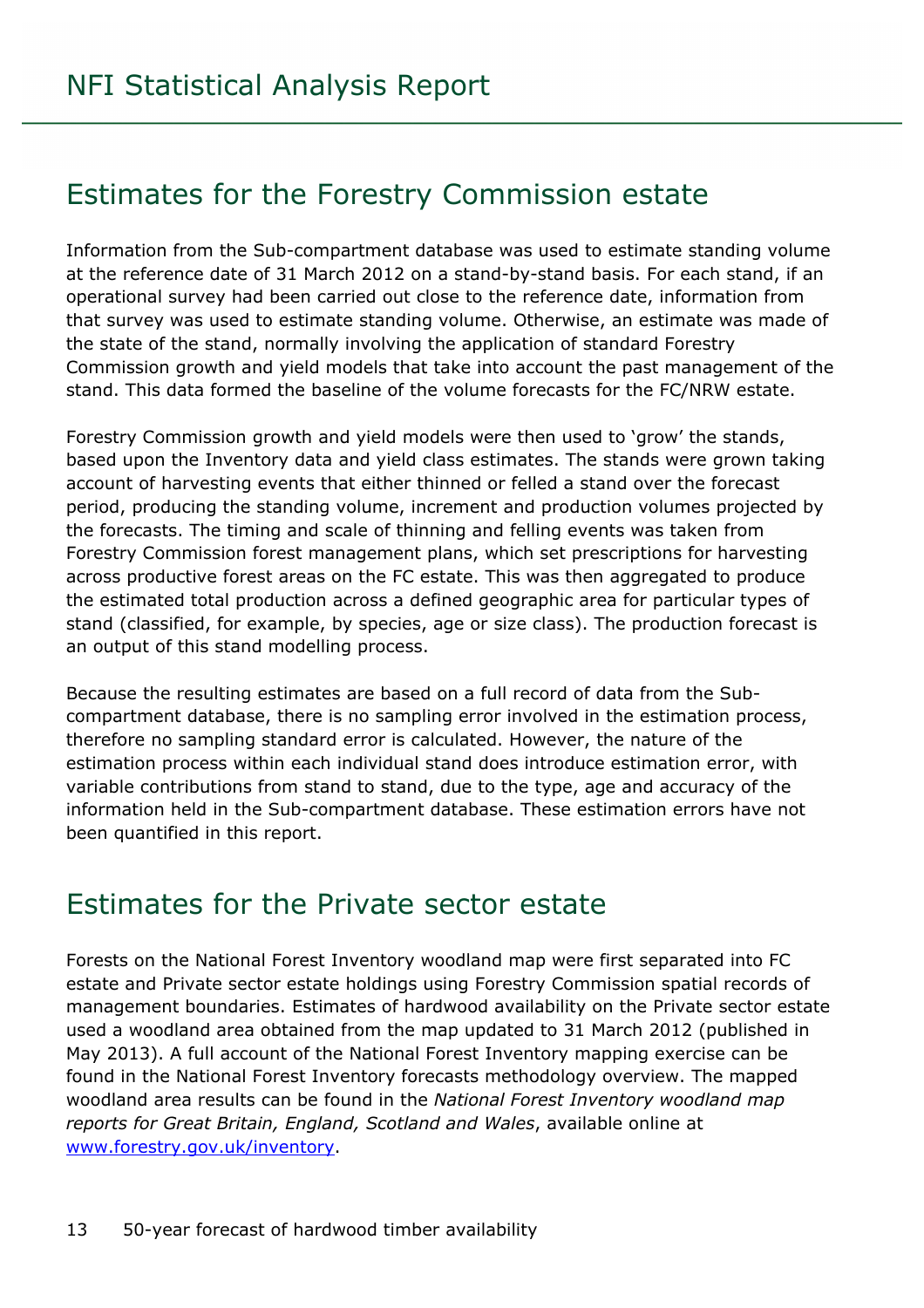The results in this report are based on survey returns from 9,594 sample squares surveyed across all woodland types between October 2009 and August 2013. These surveyed sample squares represent a sub-sample of a planned 15 000 statistically representative squares covering all GB woodland that will be surveyed during this first cycle of the National Forest Inventory survey (due for completion in 2015).

At each sample square, the forest was stratified into different woodland types or stands, where information on species, age, management and a range of other parameters was collected. Typically, sample squares covered parts of two or more different forest stands, resulting in around 27,490 stands being assessed. Within each stand, field-based computer systems were used to locate two or three randomly located 100  $m^2$  (0.01 hectare) circular plots, within which all trees of greater than or equal to 4 cm diameter at breast height (DBH) were mapped, species and age identified, stocking assessed and diameters measured. A total of around 366,000 trees were measured. For around 105,000 of these trees, additional measurements of tree height and crown dimensions were taken to establish estimated yield class and for other purposes. The resulting data were used to estimate the standing volume of the trees and this formed the baseline of the volume forecast. All squares were marked on the ground with metal pegs and GPS data of their location were recorded for checking and future measurement. All measurements were subject to office-based checks and 7% were re-measured in the field by an independent quality assurance team to ensure consistency and high standards.

The 2012 Inventory data for the Private sector estate was then run against several future harvesting scenarios to assess the impact of different felling ages and thinning rates on future standing volume, increment and production volumes. Such alternative scenarios were investigated since there is neither a comprehensive record of felling and thinning plans for the Private sector estate nor a commitment to harvest a given volume.

From these scenarios, a single prescriptive and uniform management scenario was chosen to produce the 'headline' forecast. Under this scenario, in Private sector forests where there is evidence of recent thinning activity, stands are managed under a regime designed to maximise productivity (biological potential), within which it is assumed that timber will be harvested in the year of maximum Mean Annual Increment (MAI). This scenario, selected after consultation with Private sector woodland owners and timber processors, aims to maximise timber production in currently managed woodland in a way that involves relatively straightforward and transparent management prescriptions. In stands that do not show evidence of previous thinning activity, the scenario assumes that the stand has been and will remain unharvested throughout the forecast period. This differs from the assumptions behind the headline scenario used in the simultaneously released report on softwood availability, in which it is assumed that all conifer stands are subject to future harvesting.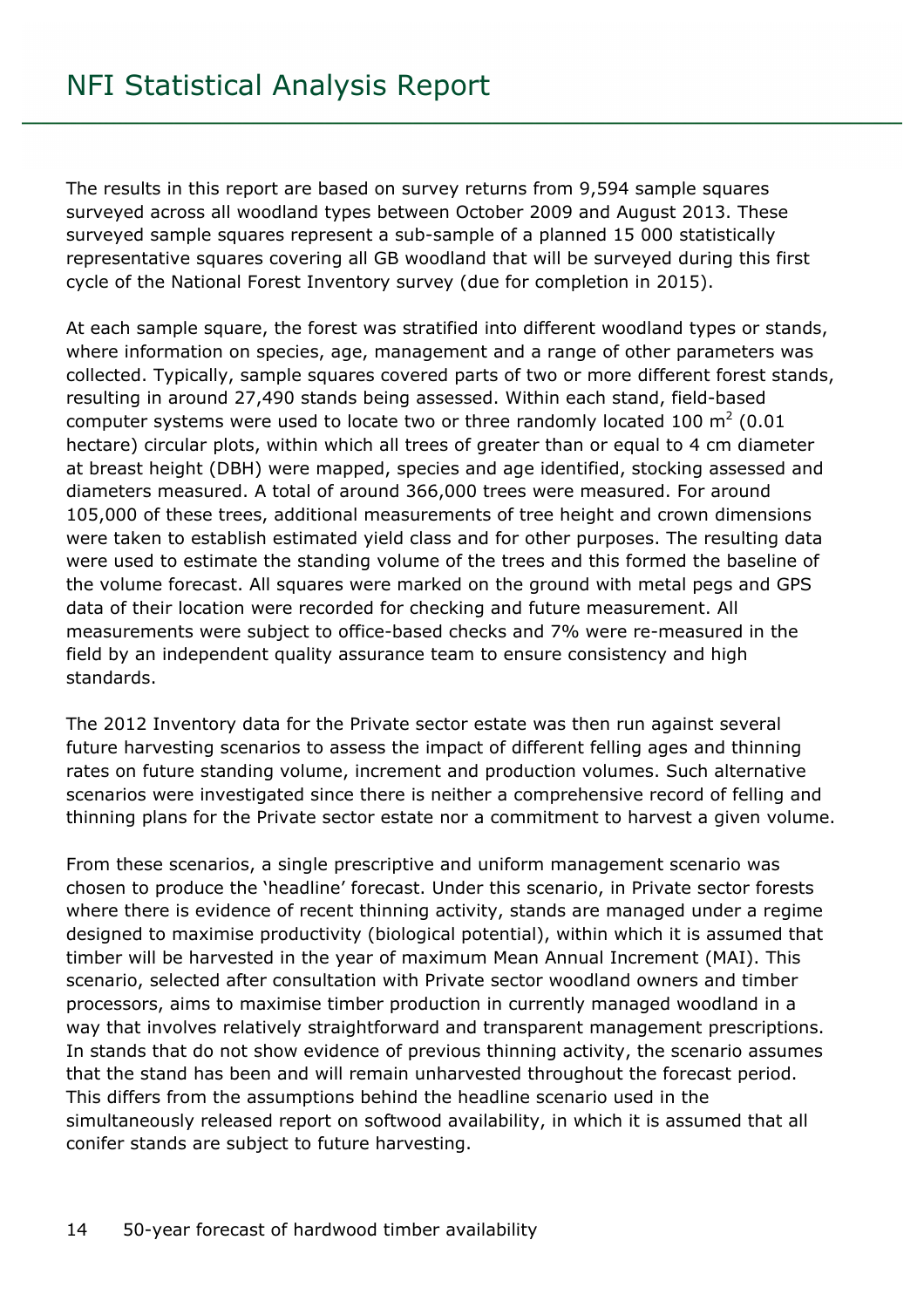A similar approach was taken for thinning by applying a series of prescriptions set out in Forestry Commission management tables – known as management table thinning – to areas not at significant risk from windthrow if thinned. In areas considered to be at high risk, determined by a Detailed Aspect Methodology Score (DAMS) of 16 or more, a strategy of no thinning – and felling conditional upon attainment of a top height of 25 metres– was assumed. Forestry Commission growth and yield models were then used to predict future growth and consequent future standing and harvested volumes.

Alternative scenarios where all woodland area is brought into production are also provided for comparative purposes and to assess the total biological potential of the resource.

The harvesting scenarios considered in the forecast are described below. They generate a range of outcomes from a relatively high level of possible sustainable potential production to more restricted levels of production. Two are based upon the biological potential approach (felling at maximum MAI), with each of these biological potential based scenarios adopting a different approach to managing woodlands currently out of management. In addition to the scenarios based on biological potential, one other alternative scenario has been investigated, which is based upon felling and thinning to achieve a timber product at clearfell of a certain target diameter.

- **Clearfelling to biological potential.** This assumes choosing a felling age which maximises long-term productivity by clearfelling at year of maximum MAI. Within this overall approach to management, two variants were defined:
	- o **Modified biological potential, thinning and felling assuming moderate wind risk measures.** This scenario assumes that all stands are managed to biological potential with all species being intermediately thinned until management table stocking is achieved and subsequently clearfelled at age of maximum MAI. It takes account of wind risk, but assumes a relatively risk-tolerant approach in applying wind-risk constraints to harvesting practice. This assumes felling to year of maximum MAI and thinning of all stands to management table in all crops planted in areas with a DAMS score of less 16, and felling at an assumed terminal height of 25 metres (if this is attained before year of maximum MAI) and no thinning for stands in areas with a DAMS score of 16 or more.
	- o **Thin and fell only where evidence of thinning practice. the 'headline' forecast.** This is a highly conservative assumption and restricts the modified biological potential assumption to those areas of woodland that show evidence of recent thinning activity. This approach excludes the majority of the woodland resource from being harvested, having the impact of: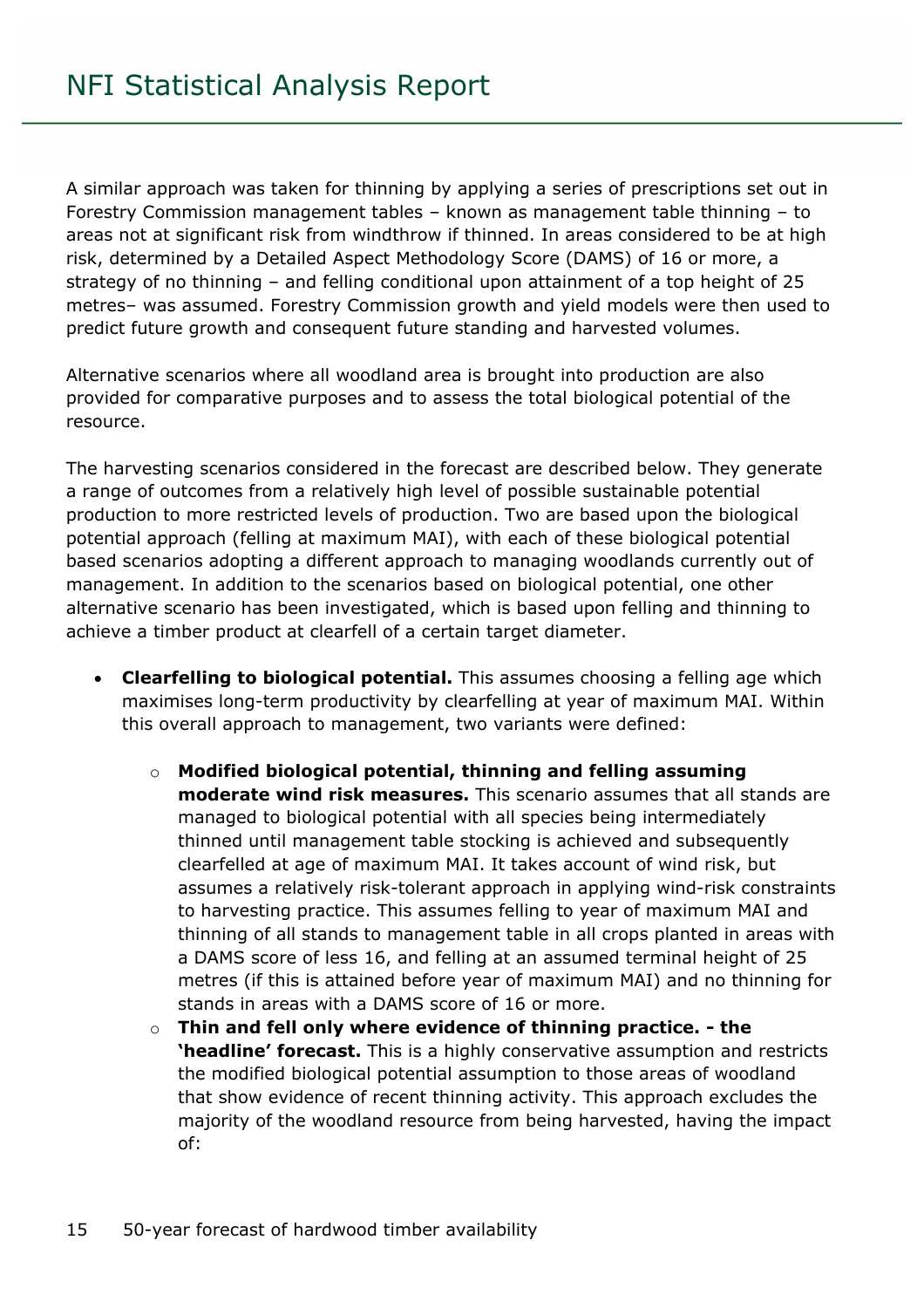- Tying the scenario to current levels of activity.
- Tying potential timber availability to past levels of production.
- Making the scenario highly conservative in terms of potential availability.
- **Thin and fell all stands, with felling age driven by hardwood product size.**  This scenario sets year of felling according to attainment of a 'target' mean stand dbh, as opposed to age of maximum MAI. This lengthens rotations, since the target mean dbh value used is higher than that expected to be attained at year of maximum MAI, but is designed to mirror industry practice in growing hardwood sawlogs. It also manages the large stock of overdue timber effectively through lengthening rotations. Oak and beech are felled at 80cm dbh and other species at 60cm dbh. Where stands are composed of larger stems they are designated as overdue and are treated as described in the section on overdue. This scenario also takes account of wind risk, but assumes a relatively risk tolerant approach, as described in the modified biological potential scenario above.
- **75% of stands are under management plans.** This is primarily a policy evaluation scenario and aims to forecast availability if the policy of bringing more broadleaved woodlands into management occurred. This assumes that for 75% of stands some form of management plan exists where conscious management decisions are made, generally resulting in harvesting activity. For the remaining 25% of stands, it is assumed that no plans exist and that there are no harvesting interventions. For those stands that are under plans, it is assumed that:
	- o 65% of stands are managed under low impact silvicultural systems (LISS), where rotation lengths are longer than those set by felling at age of maximum MAI and thinning is less intense than that of management table thinning;
	- o For 15% of stands it is assumed that management is under a coppice regime, where harvesting is managed to achieve a target product diameter of 14 cm;
	- o 10% of stands will be managed to clearfell at age of maximum MAI and thinned to management table; and
	- o 10% of stands are planned non-intervention.

For LISS, clearfell and coppice stands, overdue timber is managed as set out in the 'overdue timber' section. Two variants of this scenario, with 50% and 25% of woodland under management plans are supplied in the supplementary spreadsheets.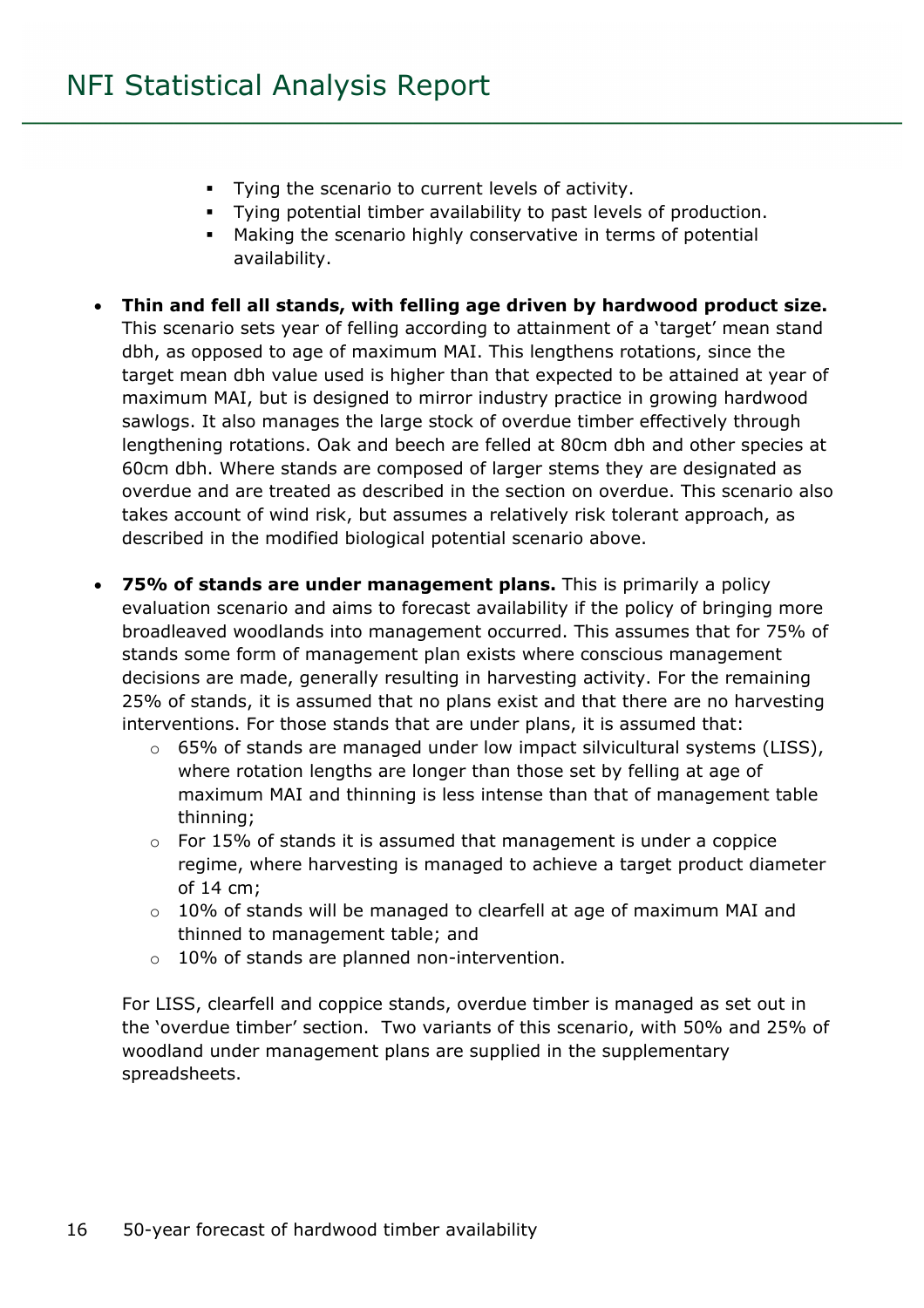• **Management felling and thinning plans**. A forecast based upon detailed stand by stand plans prescribing age of felling and type and intensity of thinning. This applies to the FC/NRW estate only. There is one exception to this due to the fact that existing forest plans generally only contain information on one rotation of felling within a 50 year period. If the first clearfell is imminent and the next rotation is unusually short (e.g. for coppice) it may occasionally be the case that a second felling occurs within the forecast period. As the forest plans do not generally contain felling information for such a second felling, provision within the scenario must be made for such circumstances. In these instances it is assumed that sites are restocked with 'like for like' species after the design plan felling date and subsequently managed with management table thinning and felling at maximum MAI.

These scenarios were used to inform the choice of the headline forecast scenario, through exploring issues such as the impact of levels of activity, levels of thinning, current silvicultural practice and approaches to wind risk. Further exploration of the impact of applying alternative harvesting scenarios can be found in the NFI Report entitled *Interpreting National Forest Inventory timber volume forecasts*. The restricted biological potential was chosen as the headline forecast because it most closely reflects apparent current practise. If, however, total timber potential is of primary interest, the unrestricted 'Modified biological potential, thinning and felling assuming moderate wind risk measures' scenario should be referred to.

## Modifying 25 year scenarios for a 50 year forecast

The scenario of modified biological potential, thinning and felling assuming moderate wind risk measures was used as the 'headline forecast' for the 2012 25-year softwood forecast. This was the starting point for developing the hardwood scenarios before taking into account the species specific factors of broadleaved silviculture. Lessons learnt from applying conifer scenarios over a 50 year period (as opposed to a 25 year period) were used to inform the development of the hardwood scenarios, again taking into account the species specific factors of broadleaved silviculture.

For the purposes of a 50-year hardwood forecast, refinements to the assumptions used needed to be made to provide realistic outlooks over 50 years. These new assumptions take factors into account that would impact more significantly on a longer term forecast. These factors were:

- how sites felled within the forecast period were restocked.
- how existing clearfell sites were restocked.
- how stands overdue for felling were treated.
- how FC and NRW land sales were accounted for within the forecast.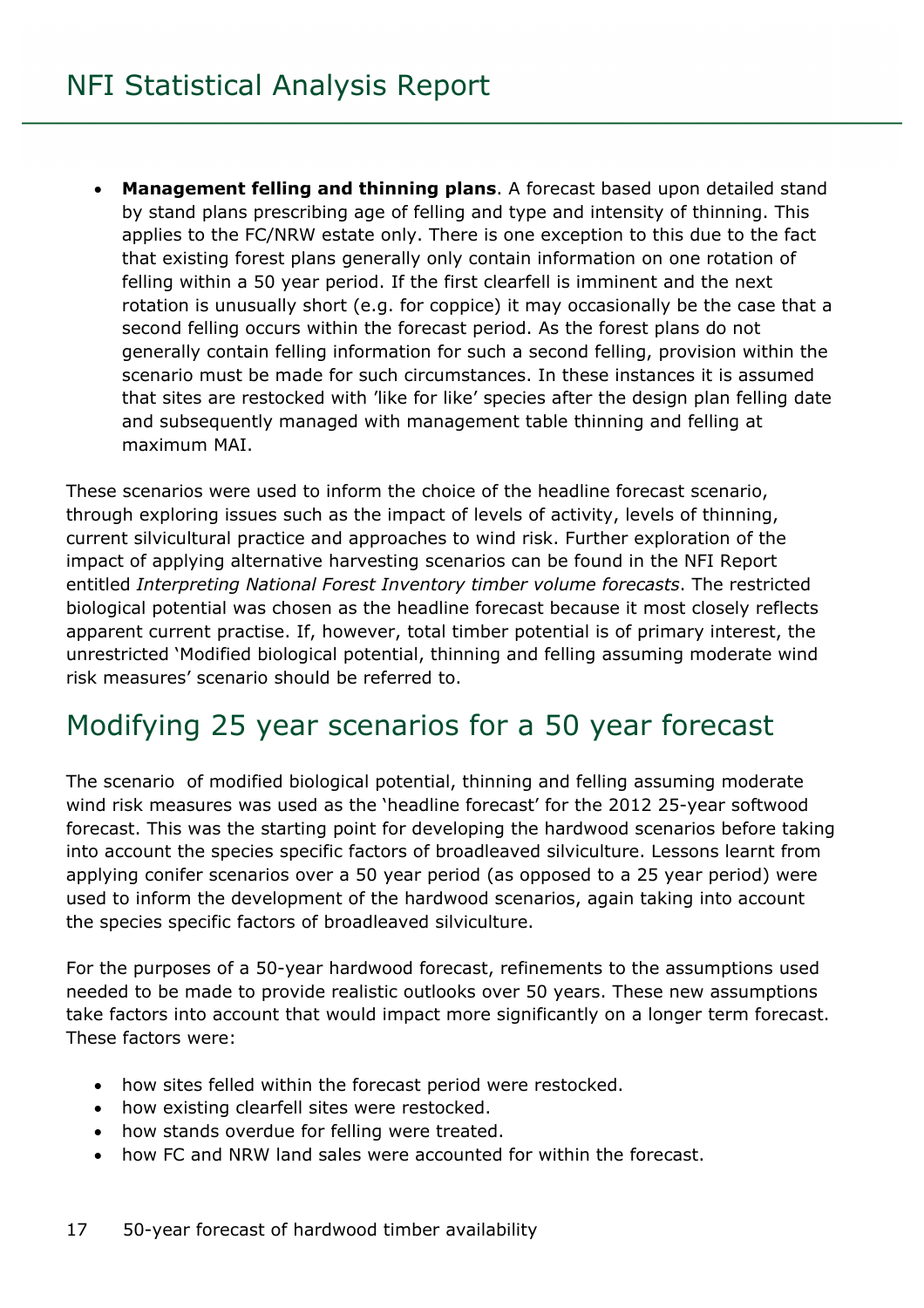The next section describes the assumptions made in the scenarios about future management and harvesting of stands.

### Assumptions used in the forecasts

#### Ownership

As different harvesting strategies are used across different ownership types, and a forecast is largely based upon the approach taken to harvesting, assumptions have been made about future forest ownership and thus how stands will be harvested over the forecast period. In the 25-year softwood forecast, changing ownership was accounted for by:

- Removing any forest areas already sold by the Forestry Commission from the Sub-compartment database and transferring this area to the Private sector forecast.
- Accounting for any planned land sales by the FC or NRW (planned disposals are flagged in the Subcompartment database). In the 25-year softwood forecast these areas continued to contribute to the FC/NRW forecast until the date of disposal. After that point areas and volumes were reported separately from the main forecast. A variation of this procedure used in the 50-year forecasts of both softwood and hardwood is that planned disposals have been ignored and the assumption of this forecast is that ownership in the future will remain constant between sectors. This is due to the fact that it would be difficult to predict the extent of disposals and acquisitions out of and into the public sector estate over a 50-year period.

#### Restocking

This 50-year forecast uses the assumption that, when stands are felled within the forecast period, they are replanted with trees of the same species and yield class (i.e. like-for-like) for both FC/NRW and Private sector woodlands. The scenario also assumes that no additional open space is introduced to the original stocked area at restock. The like-for-like assumption is only one possible scenario out of many for restocking, but was judged to be adequately representative of common practice and ecology driven outcomes and was therefore thought to be sufficient for the purposes of a first phase of hardwood timber forecasting.

Conifer restocking is taken into account within this forecast in that the management of conifers and broadleaves are not independent of one another. This 50-year forecast of hardwood potential production has been simultaneously produced by the same process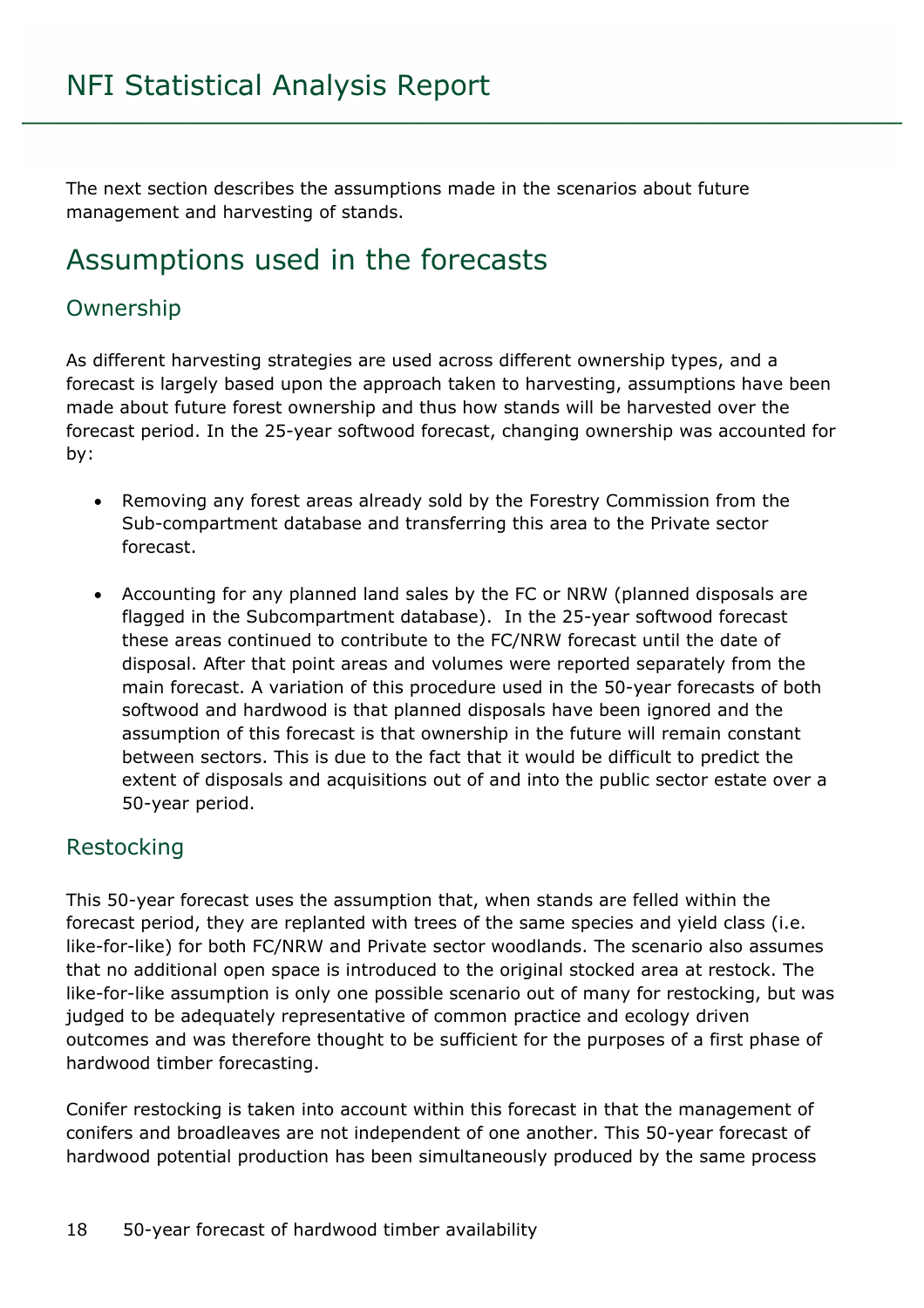that also produced the 50-year forecast of softwood potential production. The main benefits of this are:

- Both conifer and broadleaved species that are found within mixed stands are included within the respective forecast.
- Restocking prescriptions for conifers that involve conversion of coniferous stocked area to broadleaved stocked area are accounted for within the hardwood forecast.

The chosen restocking scenarios for conifers were developed in consultation with the private sector (see *Consultation paper to inform requirements for a 50-year conifer forecast*). These explore the impact of increasing open space and broadleaved species within predominantly coniferous woodlands through establishing lower levels of stocked coniferous area and increased levels of broadleaved species on conifer restocking sites at point of restock. The 'headline' scenario for conifers assumes that 10% of conifer stocked area will be lost at restock, with 50% of the lost area (equivalent to 5% of the conifer area before restock) being converted to broadleaved stocked area. The broadleaved stocked area resultant from this activity has been fed directly into the broadleaved stocked area that forms the basis of this broadleaved forecast. Details of the conifer 50-year forecast and the scenarios used can be found in the NFI report *50 year forecast of softwood timber availability*.

#### Currently clearfelled areas

Forest area that was clearfelled as of 31 March 2011 was not included in the 25-year softwood forecast. It was acknowledged within the reports that not including some level of replanting would create a small underestimate of future softwood production in most 25-year softwood forecast results, which would be more evident in later years of the forecast.

Not restocking currently clearfelled areas would, on the other hand, have a significant impact on the results of a 50 forecast (and more so on a 100-year forecast), as such areas would become productive within the forecast period. To account for this the 50 year forecasts restock all clearfelled areas, applying the restocking assumptions as described above in the section on restocking.

This impacts on the 50-year hardwood forecast through adding 5% of currently clearfelled area to broadleaved stocked area. Converting only 5% of currently clearfelled area to broadleaved stocked area is based upon the assumption that the majority of currently clearfelled sites are former coniferous sites. This assumption is supported by the observation that most currently reported timber production is softwood (the current ratio of softwood to hardwood production is at a ratio of around 20:1 - *Forestry Statistics 2013*). The second cycle of the NFI will provide direct information on the actual relative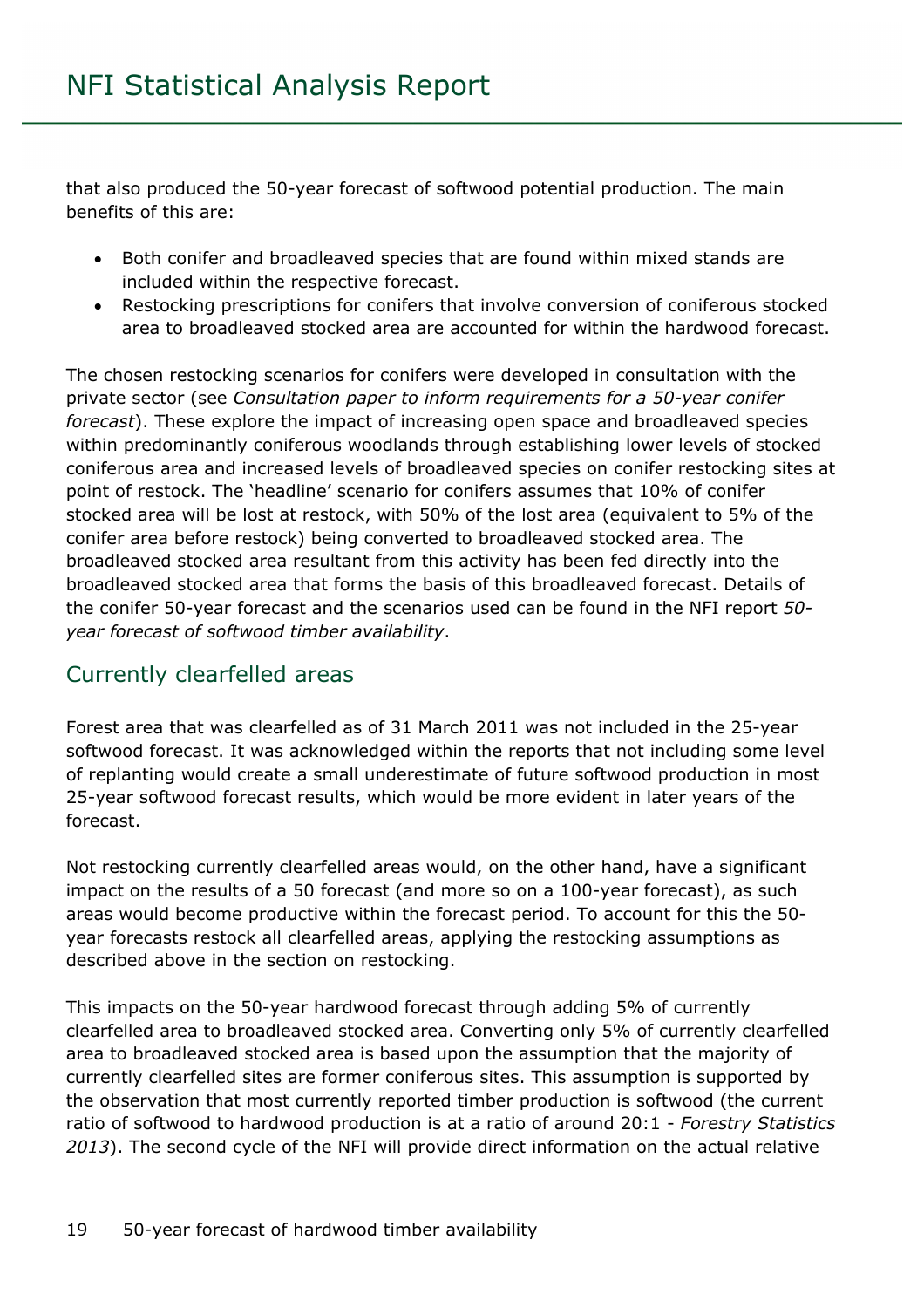level of conifer to broadleaved species restocking and this evidence will form the basis of future scenarios.

For the FC estate, the Sub-compartment database records of clearfelling were used to estimate area of clearfell. For the Private sector estate, the area of clearfell was first identified by aerial photography and then updated with satellite imagery. This was used in conjunction with the field survey to estimate stocked area and area of clearfell. The methodology of the 50-year forecast includes improved estimation of the area of clearfell. This improvement concerned distinguishing between clearfelled areas with a low density of live trees still standing from entirely clearfelled areas. The former was counted as stocked area in the 2012 25-year softwood forecast, but as only partially stocked area in the 50-year forecast. This will have the impact of increasing current felled area and reducing current stocked area in the 50-year forecast, but will not have impacted upon estimates of current standing volume.

#### 'Overdue timber'

'Overdue timber' is timber contained within stands that are already over the age prescribed for felling at the start of the forecast period, according to the management scenario used for a forecast. Strict application of the rules of the scenario dictates that such stands be immediately felled on day one of the forecast.

When applying 'biological potential' scenarios to the hardwood resource a large amount of overdue timber was identified. This fact indicates that a portion of the estate is not currently being managed for timber production and this in turn implies that the current practice on at least a portion of the Private sector estate is to leave some stands beyond the age of maximum MAI. Since such stands are currently being managed in a way contrary to any biological potential-based prescription, these, and some other stands that are currently below the age of maximum MAI, are not likely to be managed in the assumed way in the future. As these 'overdue' stands represent a significant area of land and volume of timber, which will impact on a longer term timber forecast, special provision has now been made for them.

In the 50-year hardwood forecast a separate series of prescriptions for overdue timber have been derived and implemented and these were run in parallel to the main scenario. For example, if the biological potential scenario is used, those stands less than age of maximum MAI will be managed according to that scenario, but for those stands currently beyond maximum MAI a separate prescription was used. The proposed prescriptions were developed in consultation with the private sector and are set out below.

The overdue timber prescriptions take into account tree species, age of stand in relation to age of maximum MAI and current market practice in harvesting: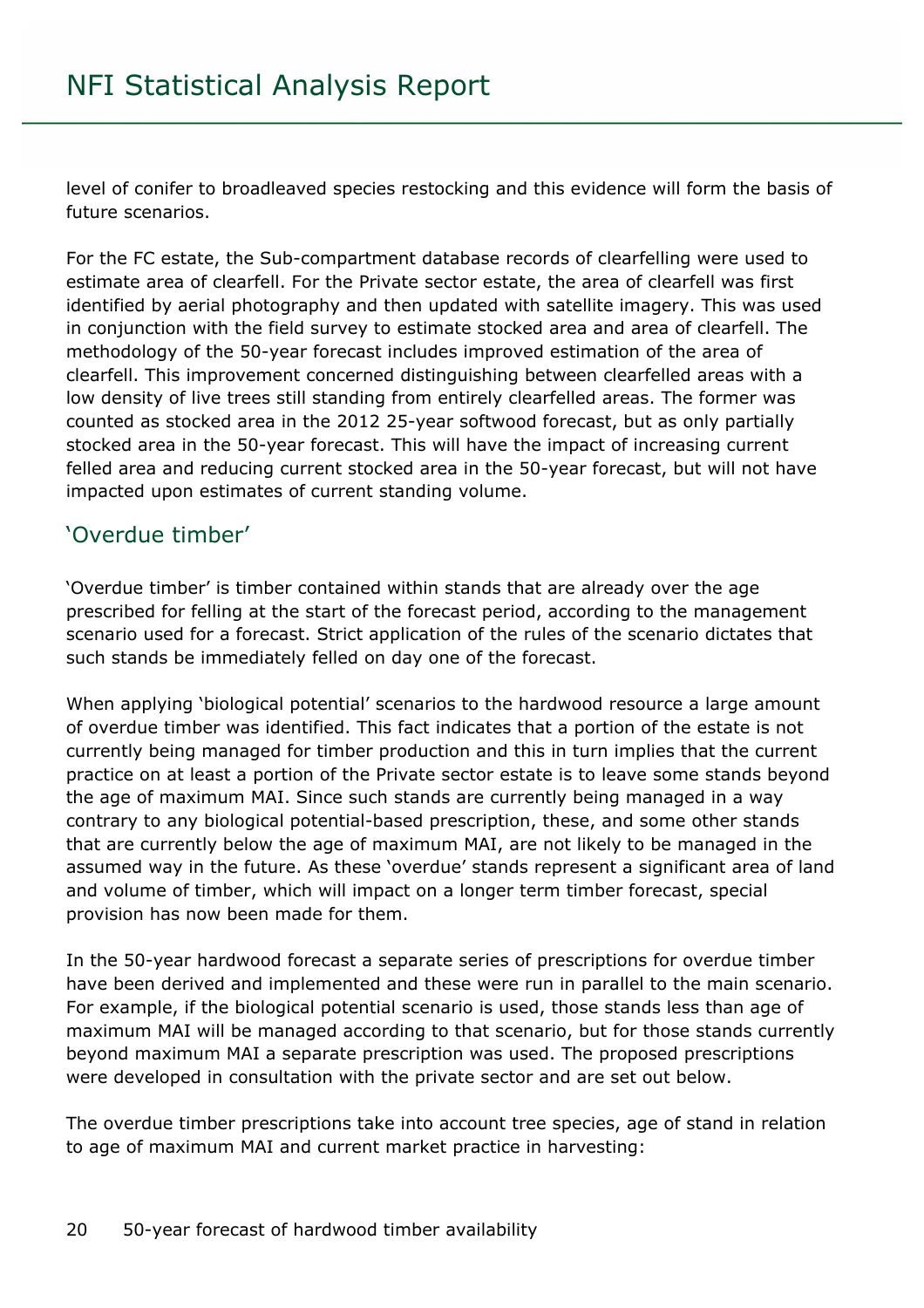- For Oak and Beech stands above maximum MAI but below 80 cm mean dbh, intermediate thin until fell at 80 cm mean dbh.
- For Oak and Beech stands between 80cm and 100cm mean dbh, clearfell evenly over a 20 year period with intermediate thinning.
- For Oak and Beech stands over 100cm mean dbh, fell evenly over 10 years.
- For Ash and other species beyond maximum MAI, fell evenly over ten years if mean dbh is less than 60 cm, or fell immediately if greater than 60cm dbh

These prescriptions were formulated with particular reference to mean stand dbh per species, with different species achieving optimal commercial value at different sizes.

All areas felled as overdue were restocked in the forecast according to the 'like for like' restock scenario, in common with any other felled stand in the forecast period.

#### Accuracy of estimates and forecasts from NFI sample data

The forecast results for individual surveyed squares were aggregated and scaled up to the areas identified by the woodland map, using standard statistical survey methodology, to produce the estimates and forecasts in this report. Along with these estimates and forecasts, associated sampling standard errors have also been calculated and reported, giving a measure of accuracy, conditional upon the underlying assumptions. The sampling standard error will account for random variation arising from the selection of the sample, and random measurement errors, but not from any systematic biases in the field measurements. However, because of the quality assurance process it is thought unlikely that any substantial biases of this nature are present in the survey data.

For estimates of current standing volumes and stocked areas, the sources of error that are not accounted for in the reported standard errors will be those arising from use of empirical models to estimate standing volumes from the recorded survey data and forecasting errors arising from the use of Forestry Commission growth and yield models. Sampling error makes the largest contribution to overall variability in these estimates and, as a result, the quoted standard errors are expected to be a good representation of the scale of the total error of the estimates.

For forecasts of future harvested and standing volumes and increment, the effects of unpredicted future events that impact upon the tree stock, and variations of future management strategies from those assumed by a particular scenario, are expected to cause the largest differences of forecasts from the eventual realised outcomes. The quoted sampling standard errors attached to a forecast are therefore indications of the variability of the estimates of future outcomes deriving from sampling of the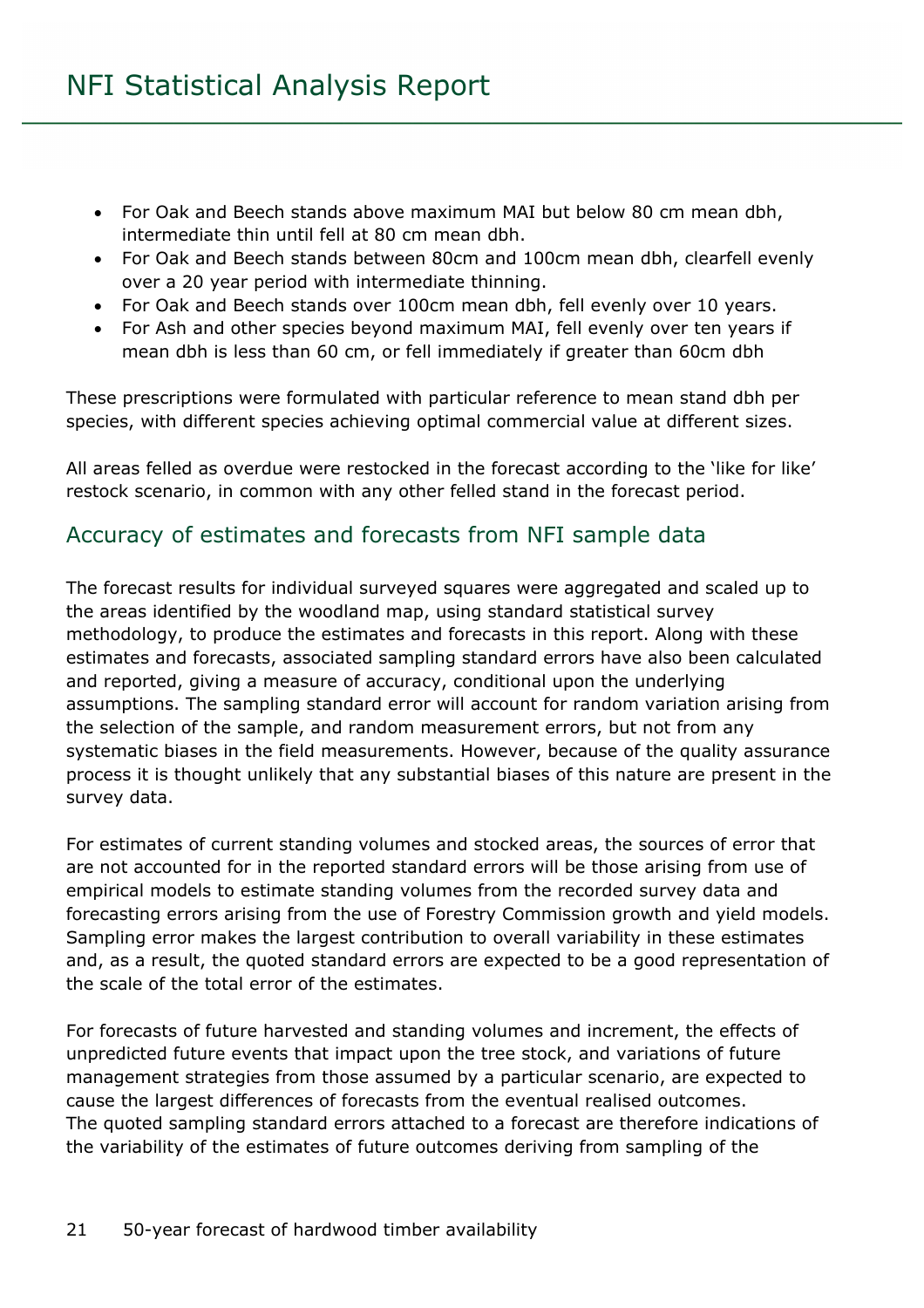population. Actual future outcomes are subject to the effects of unpredicted future perturbing events and deviations of future management of the woodland resource from that assumed by the scenario underlying the forecast. Sampling standard errors do not take such future uncertainties into account and therefore only indicate the expected scale of actual differences of forecasts from outcomes in the absence of future uncertainties. Taking account of such uncertainties would increase the standard errors attached to forecasts in such a way that forecasts further into the future are more uncertain than those made for near-term outcomes.

#### Impact of future events

The 50-year hardwood forecast makes no assumptions about the impact of pests and diseases. The volumes set out in the main reports assume no impact on production occurring from current or potential outbreaks of pests and diseases. This 'neutral' approach was taken since reliably predicting the rate of spread and impact of the pests and diseases currently of concern was considered to be impractical at this time.

#### Hard to harvest sites and timber

The 50-year hardwood forecast assumes that almost all hardwood timber within woodlands could come to market at some point, irrespective of ease of harvesting or site access. A proportion of the feedback arising from consultation was to exclude this timber from forecasts as it was thought that it would form a significant element of broadleaved woodland area. However, the results of the survey found that the level of hard to harvest sites (in terms of the physical nature of the site) was relatively low and that these would not significantly impact on the scenarios accounting for all woodland area. Figures on the proportion of 'difficult' sites to harvest are provided (broken down by individual NFI region), so users of the forecast can make their own estimate of what proportion of that timber would be unlikely to come to market due to these factors. Hard to harvest trees, where broadleaved trees have become too large or multi-stemmed to enable automated harvesting techniques, have not been taken into account within the forecast, nor has the size of the woodland been used as a category of exclusion from the forecast. Consequently, the forecast will include timber availability from small broadleaved woodlands down to 0.5 hectares in size. Such factors do not exclude timber from being available, but they may make it difficult to harvest the timber economically.

For more information about the Inventory methodology, see the *National Forest Inventory forecasts methodology overview*.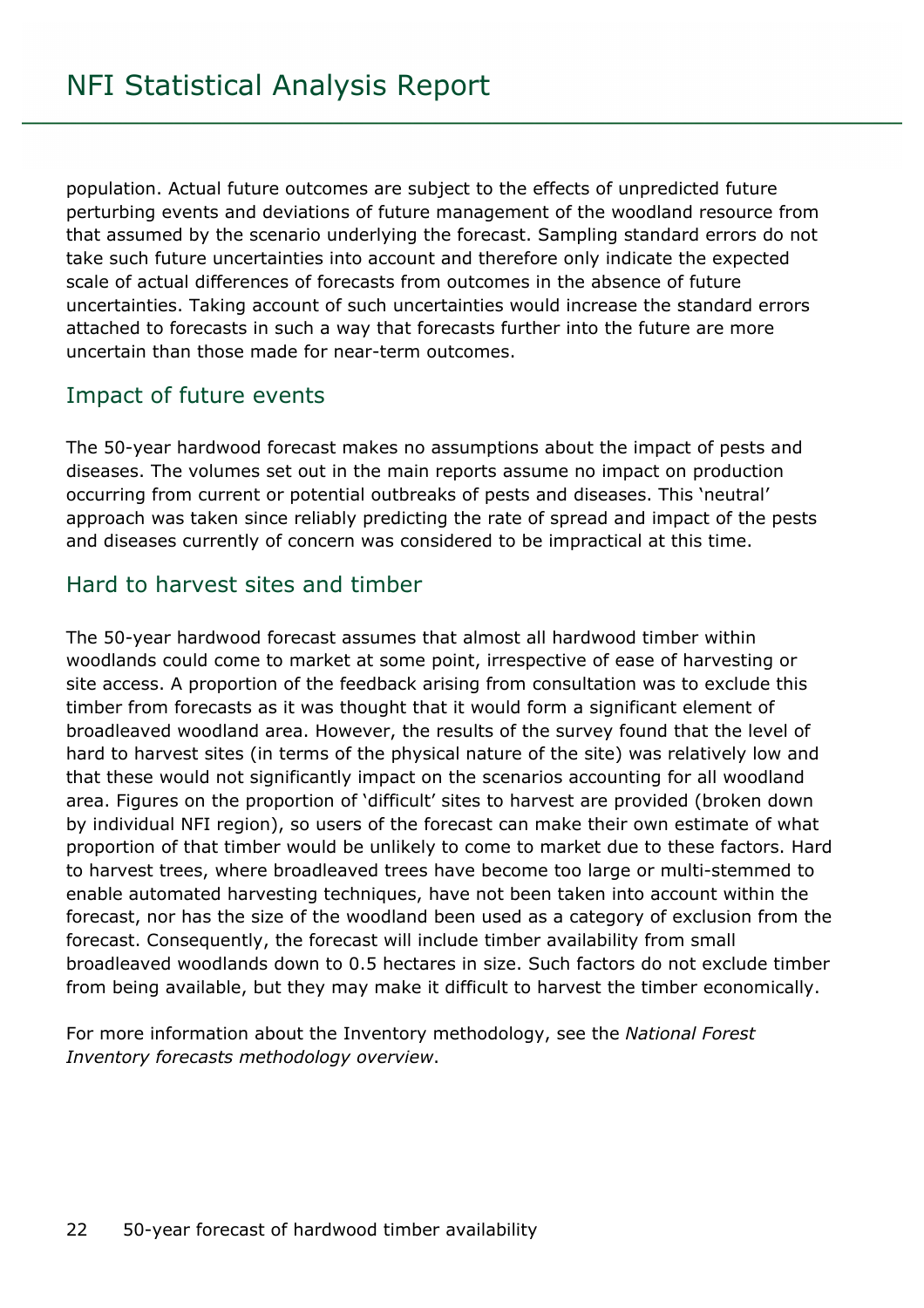## Results

Tables 2 and 3 give respectively the stocked area and standing volume of broadleaves by country and by sector (FC/NRW and Private sectors) as at 31 March 2012, the baseline for the forecast. Tables A1 and A2 in Appendix A provide breakdowns of these values by principal species.

Table 4 gives the 50-year forecast of hardwood timber availability from the headline scenario for GB and each country, broken down by FC/NRW estate and Private sector estate. The results are presented as average annual availability of hardwood timber in 5 year periods (apart from an initial 4-year period). Appendix B, Table B1 provides a breakdown of these values by principal species for GB and individual countries, separately for the FC/NRW estate and the Private sector estate. Table B2 (available outside the document in the accompanying spreadsheet file that can be found at [www.reference]) provides a further breakdown of availability from principal broadleaved species at NFI region level. Table B3 provides a breakdown of available volumes into top diameter classes for GB and individual countries separately for the FC/NRW estate and the Private sector estate.

Figures 2 and 3 illustrate the 50-year forecast broken down by country, sector and fiveyear period.

Table 5 and Figure 4 show the evolution of standing volume under the headline scenario used to derive the forecast results, in similar manner to Table 2 and Figure 3 for availability, while Table 6 and Figure 5 show the evolution of annual increment in like manner.

Figure 6 shows a schematic evolution of the forecast from the headline scenario in terms of future development of standing volume, production and net increment on a GB scale. From this, the essential functional relationships between these three key variables of the forecast can be observed. Similar presentations of these variables at the scale of individual countries are shown in Figures 7, 8 and 9 for England, Scotland and Wales respectively.

Table 7 gives the 50-year forecasts of hardwood timber availability for GB from the Private sector under the four scenarios investigated in the forecast, in terms of average annual production per period.

Figure 10 shows the availability over time from the Private sector for the four scenarios from Table 7 in graphical form.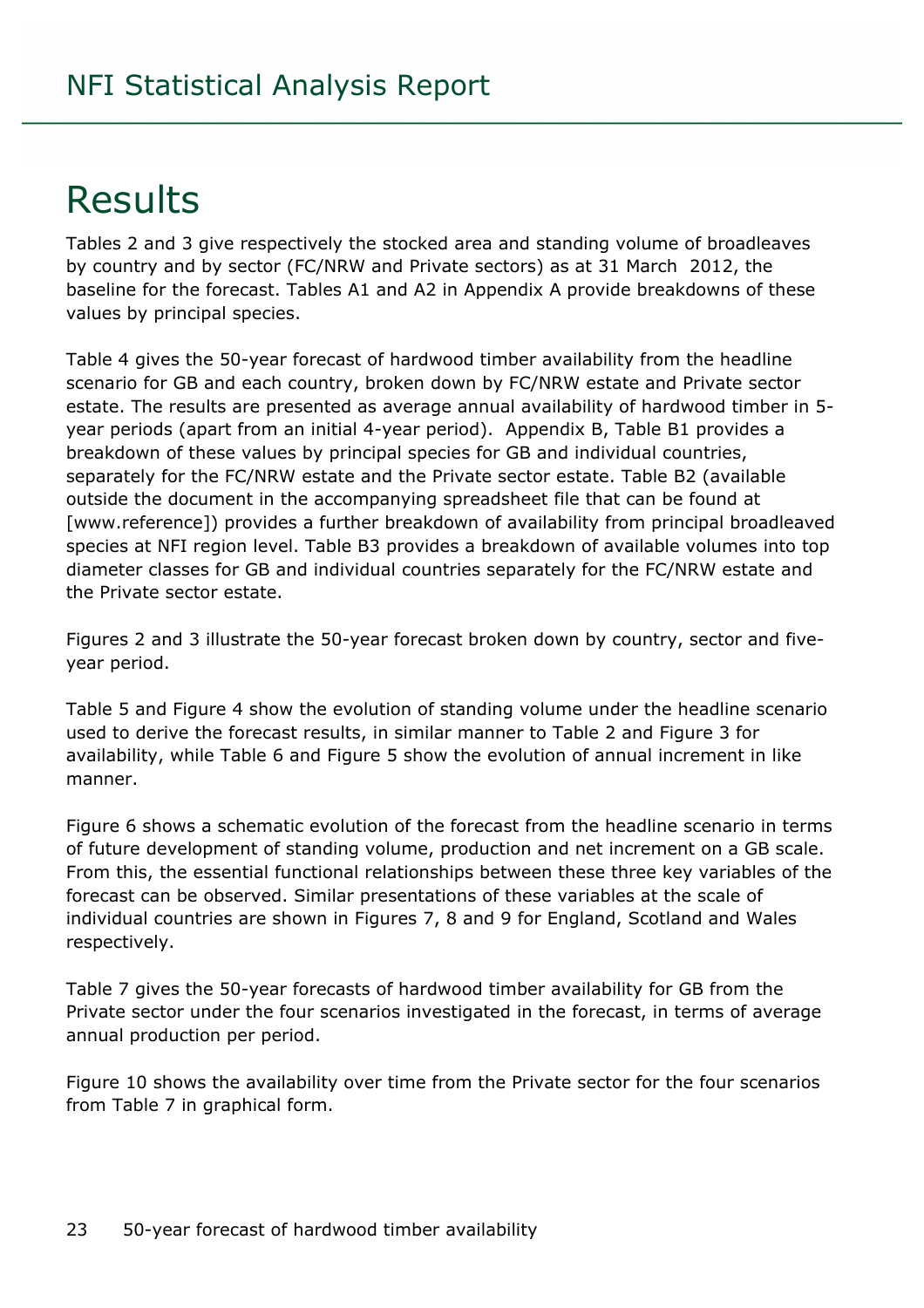Figure 11 shows the forecast evolution of standing volumes of Private sector broadleaved tree stock as a consequence of implementation of scenarios 2, 3 and 4 in Table 7.

Two more variants of the '75% of stands under management plans' covering 50% and 25 % of stands under management plans are available in the supplementary spreadsheet tables provided alongside this report (figures 10 b, 11b, H1b and H2b).

In Appendix C, a number of tables are provided that present various aspects of future standing volumes of broadleaved growing stock, as forecast under the headline scenario. The individual tables in this appendix are:

- Table C1, providing forecasts of standing volumes for GB and individual countries broken down by sector and by principal species;
- Table C2, providing forecasts of standing volumes for individual NFI regions broken down by sector and by principal species;
- Tables C3, C4, C5 and C6, providing forecasts of standing volumes for England, Scotland, Wales and Great Britain respectively, broken down by sector and age class; and
- Tables C7, C8, C9 and C10, providing forecasts of standing volumes for England, Scotland, Wales and Great Britain respectively, broken down by sector and mean size (dbh) class.

A breakdown of forecast net increment under the headline scenario is provided in Appendix D, Table D1, in which net increment for GB and individual countries is broken down by sector and by principal species.

Figure E1 in Appendix E shows the mean yield classes calculated for broadleaved species from those recorded in the FC sub-compartment database for the FC/NRW estate, and from the results of the NFI field survey for the Private sector estate. They are presented for GB as a whole and for the individual countries.

Appendix F provides graphical representation of a number of aspects of the NFI field survey data used for the Private sector forecast that are relevant to the interpretation of these forecasts. Figures F1, F2, F3 and F4 show the percentage of broadleaved stands in England, Scotland, Wales and GB respectively that showed evidence of various aspects of stand management. Figure F5 shows the percentage of broadleaved stands that showed evidence of previous thinning activities in GB and in the individual countries. Figures F6, F7 and F8 respectively present the proximities to roads, the presence of roads or rides in the sample square, and the types of road present. Each figure presents the information at the levels of GB, individual country, and NFI region. Figure F9 shows the proportions of visited sites containing broadleaves across GB that NFI surveyors assessed to be in various categories of difficulty for harvesting.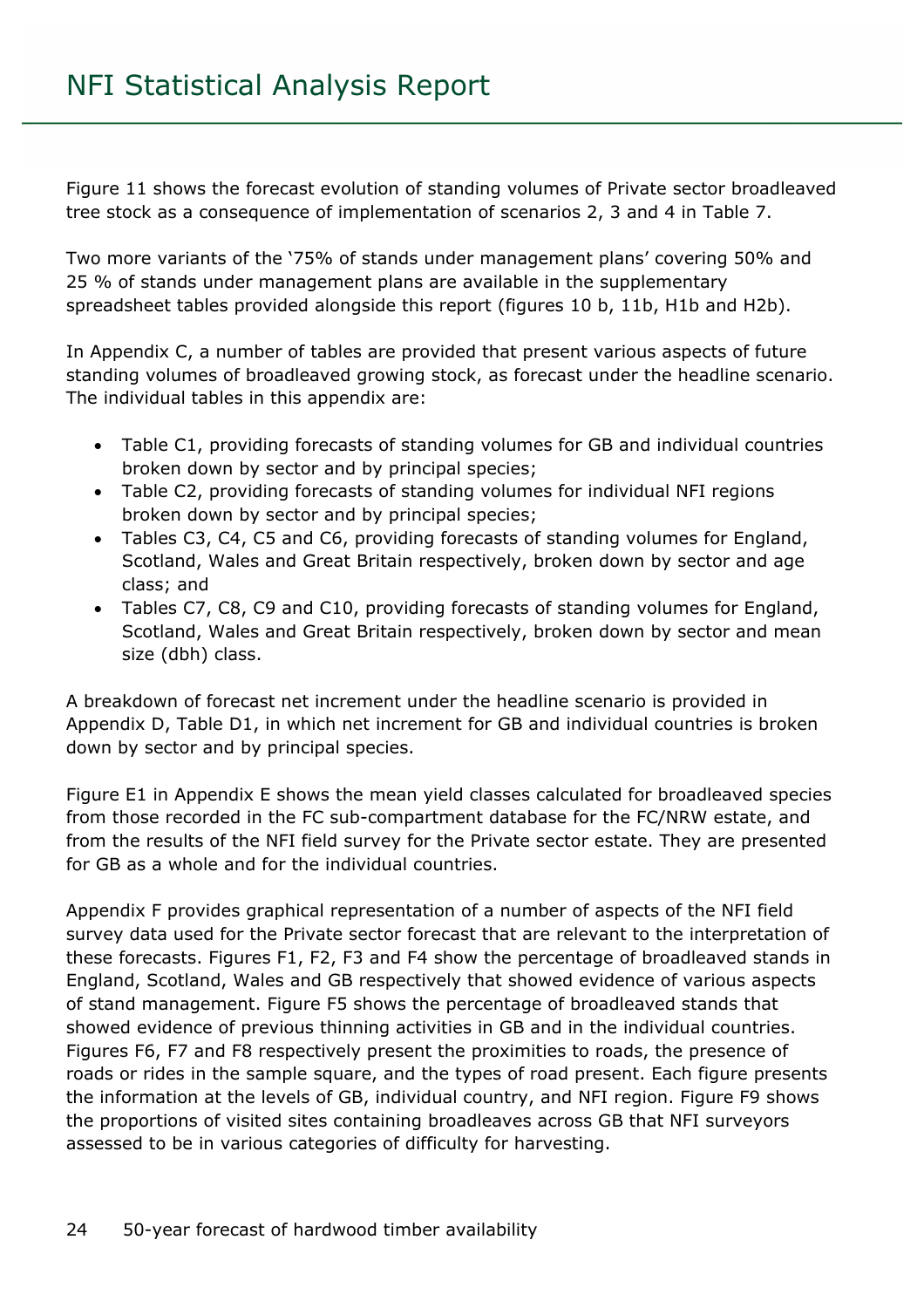Table G1 provides information on the number of NFI sites surveyed by country and NFI region, from which the forecasts for the Private sector have been generated.

In Appendix H, Figure H1 extends the forecasts of availability of hardwood volume arising from Scenarios 2, 3 and 4 in Table 7 to a forecast series of annual average availability over the next 100 year period, while Figure H2 shows the impact of the same scenarios on the forecast evolution of broadleaved standing volumes over the 100 year period.

Appendix I, table I1 provides a detailed forecast of hardwood timber volume arising from the unrestricted modified biological potential scenario. Breakdowns of this forecast by NFI region, species and top diameter are available in the supplementary spreadsheet tables provided alongside this report.

The baseline date for these forecasts is 31 March 2012. The forecast starts in 2013, with 2013 defined as starting on 1 April 2012 and ending on 31 March 2013. This convention applies to all forecast years or periods quoted. All values are given in  $m^3$  overbark standing (obs) and, as in previous forecasts, all annual harvested volumes include 'thinning plus felling'. Volumes are presented as average annual harvested volume for each five year period, except for the first period of 2013-16, which is a four year period. The values in the tables have been independently rounded, so may not add to the totals shown. In some breakdowns of Private sector estimates and forecasts (e.g. by principal species) the estimates or forecasts in the body of the table may not sum to the quoted total because each individual value, including the total, has been independently generated by the estimation procedure used for deriving results from the NFI sample survey. Sampling standard errors (SE) attached to Private sector estimates are expressed in relative terms (%) to the right of the relevant estimate.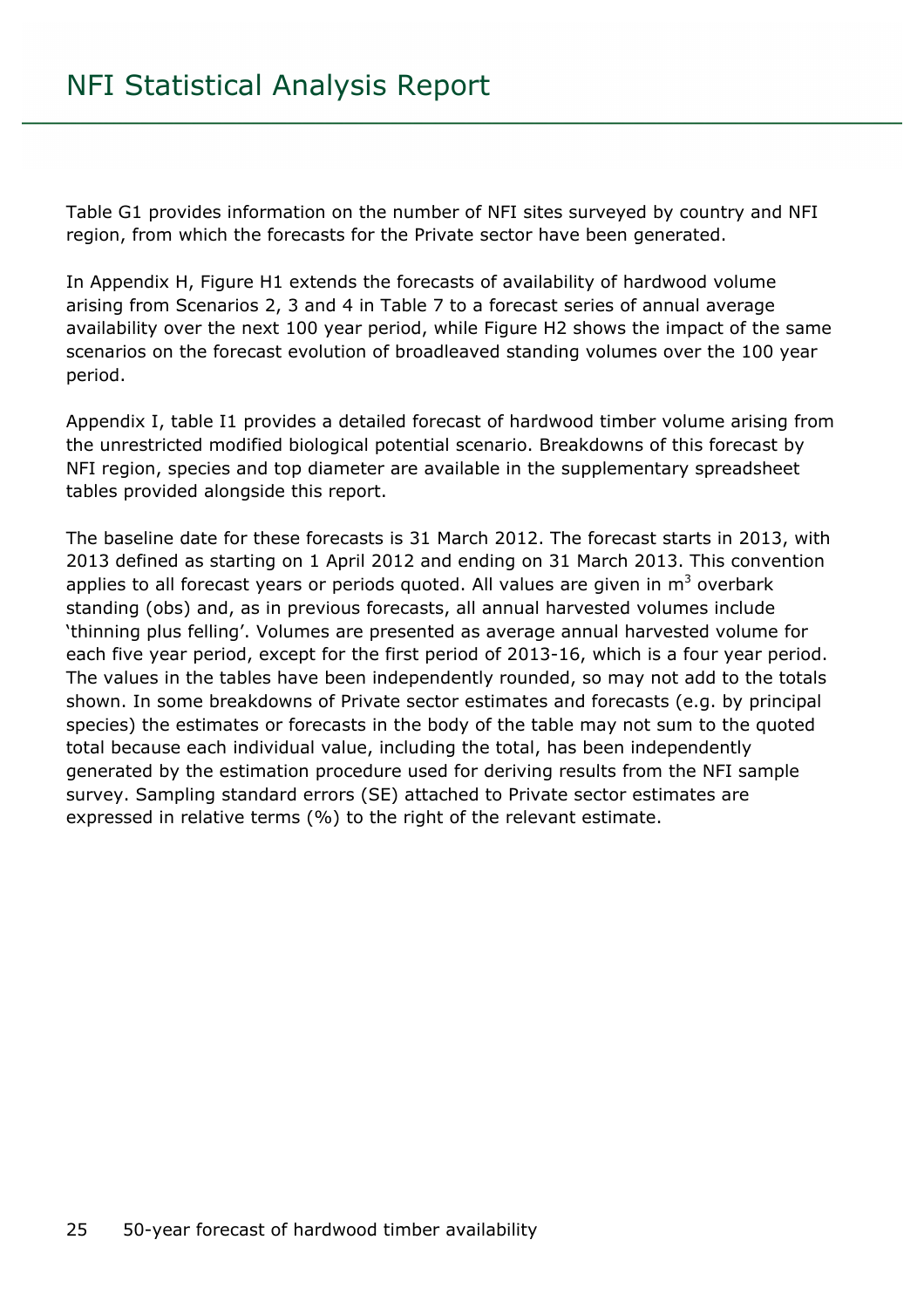## Stocked area at 31 March 2012

**Table 2** Stocked area of broadleaves at 31 March 2012

|                      | FC/NRW      | Private sector     |        | Total              |
|----------------------|-------------|--------------------|--------|--------------------|
| Country              | area        | area               | $SE\%$ | area               |
|                      | $(000)$ ha) | $(000 \text{ ha})$ |        | $(000 \text{ ha})$ |
| England              | 53.7        | 848.6              |        | 902.3              |
| Scotland             | 32.1        | 265.1              | 2      | 297.2              |
| Wales                | 16.2        | 120.9              | 2      | 137.1              |
| <b>Great Britain</b> | 101.9       | 1,234.7            | 1      | 1,336.6            |

## Standing volume at 31 March 2012

**Table 3** Standing volume of broadleaves at 31 March 2012

|                      | FC.                                                             | Private sector | Total         |                                 |
|----------------------|-----------------------------------------------------------------|----------------|---------------|---------------------------------|
| Country              | volume                                                          | volume         |               | volume                          |
|                      | $(000 \text{ m}^3 \text{ obs})$ $(000 \text{ m}^3 \text{ obs})$ |                | $SE\%$        | $(000 \text{ m}^3 \text{ obs})$ |
| England              | 8,708                                                           | 172,327        | $\mathcal{P}$ | 181,035                         |
| Scotland             | 3,875                                                           | 32,894         |               | 36,769                          |
| Wales                | 1,892                                                           | 25,402         | 6             | 27,294                          |
| <b>Great Britain</b> | 14,474                                                          | 230,624        |               | 245,098                         |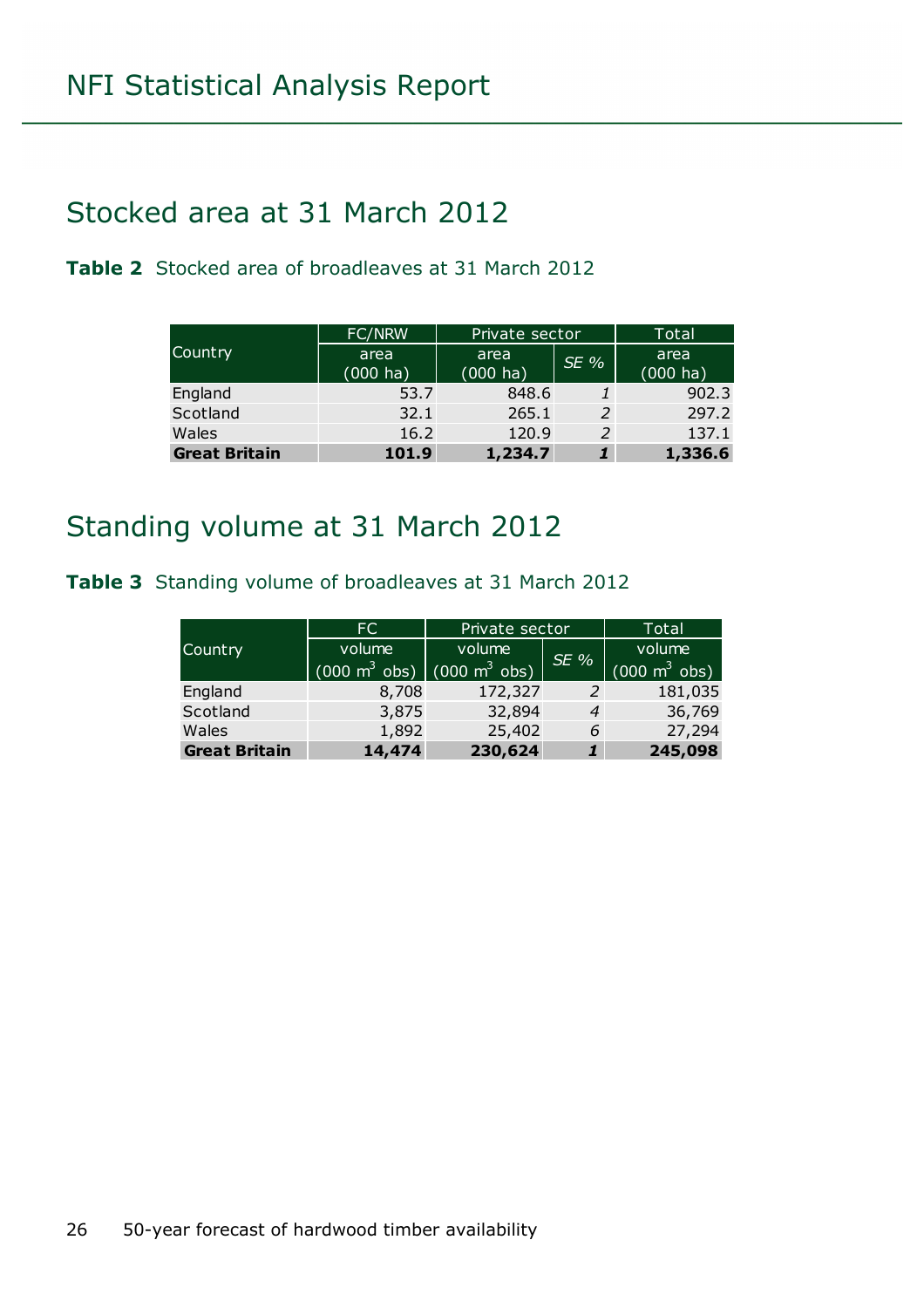## 50-year broadleaf forecast

|                 | FC/NRW         | Private sector |                  | Total                          |
|-----------------|----------------|----------------|------------------|--------------------------------|
| Forecast period | volume         | volume         | SE%              | volume                         |
|                 | $(000m^3$ obs) | $(000m^3$ obs) |                  | $(000 \text{m}^3 \text{ obs})$ |
| England         |                |                |                  |                                |
| 2013-16         | 126            | 122            | 5                | 249                            |
| 2017-21         | 92             | 333            | 3                | 425                            |
| 2022-26         | 110            | 538            | 3                | 648                            |
| 2027-31         | 86             | 720            | $\overline{a}$   | 806                            |
| 2032-36         | 99             | 825            | $\overline{a}$   | 923                            |
| 2037-41         | 129            | 1,047          | 3                | 1,176                          |
| 2042-46         | 189            | 1,915          | 3                | 2,104                          |
| 2047-51         | 116            | 1,678          | $\overline{4}$   | 1,795                          |
| 2052-56         | 134            | 1,254          | $\overline{4}$   | 1,388                          |
| 2057-61         | 146            | 645            | $\overline{4}$   | 791                            |
| Scotland        |                |                |                  |                                |
| 2013-16         | 9              | 83             | 18               | 92                             |
| 2017-21         | 9              | 139            | $\boldsymbol{8}$ | 148                            |
| 2022-26         | 10             | 193            | 6                | 203                            |
| 2027-31         | 10             | 233            | 5                | 244                            |
| 2032-36         | 15             | 262            | 5                | 277                            |
| 2037-41         | 24             | 367            | $\boldsymbol{7}$ | 391                            |
| 2042-46         | 31             | 586            | 6                | 616                            |
| 2047-51         | 40             | 675            | $\overline{z}$   | 715                            |
| 2052-56         | 45             | 554            | $\overline{z}$   | 599                            |
| 2057-61         | 64             | 343            | 8                | 406                            |
| Wales           |                |                |                  |                                |
| 2013-16         | 12             | 20             | 14               | 32                             |
| 2017-21         | 11             | 46             | 9                | 58                             |
| 2022-26         | 17             | 77             | 8                | 94                             |
| 2027-31         | 12             | 100            | $\boldsymbol{7}$ | 112                            |
| 2032-36         | 14             | 115            | 6                | 130                            |
| 2037-41         | 19             | 153            | 10               | 171                            |
| 2042-46         | 56             | 243            | 10               | 299                            |
| 2047-51         | 19             | 227            | 10               | 246                            |
| 2052-56         | 28             | 198            | 11               | 227                            |
| 2057-61         | 28             | 139            | 12               | 167                            |
| Great Britain   |                |                |                  |                                |
| 2013-16         | 147            | 225            | $\overline{7}$   | 373                            |
| 2017-21         | 111            | 519            | 3                | 631                            |
| 2022-26         | 137            | 808            | $\overline{a}$   | 945                            |
| 2027-31         | 108            | 1,054          | $\overline{a}$   | 1,162                          |
| 2032-36         | 128            | 1,202          | $\overline{2}$   | 1,330                          |
| 2037-41         | 172            | 1,567          | $\mathfrak{Z}$   | 1,738                          |
| 2042-46         | 276            | 2,743          | $\mathfrak{Z}$   | 3,019                          |
| 2047-51         | 175            | 2,580          | $\mathfrak z$    | 2,755                          |
| 2052-56         | 208            | 2,006          | $\mathfrak{Z}$   | 2,214                          |
| 2057-61         | 237            | 1,127          | $\mathfrak{Z}$   | 1,364                          |

**Table 4** 50-year forecast of hardwood timber availability

<sup>27 50-</sup>year forecast of hardwood timber availability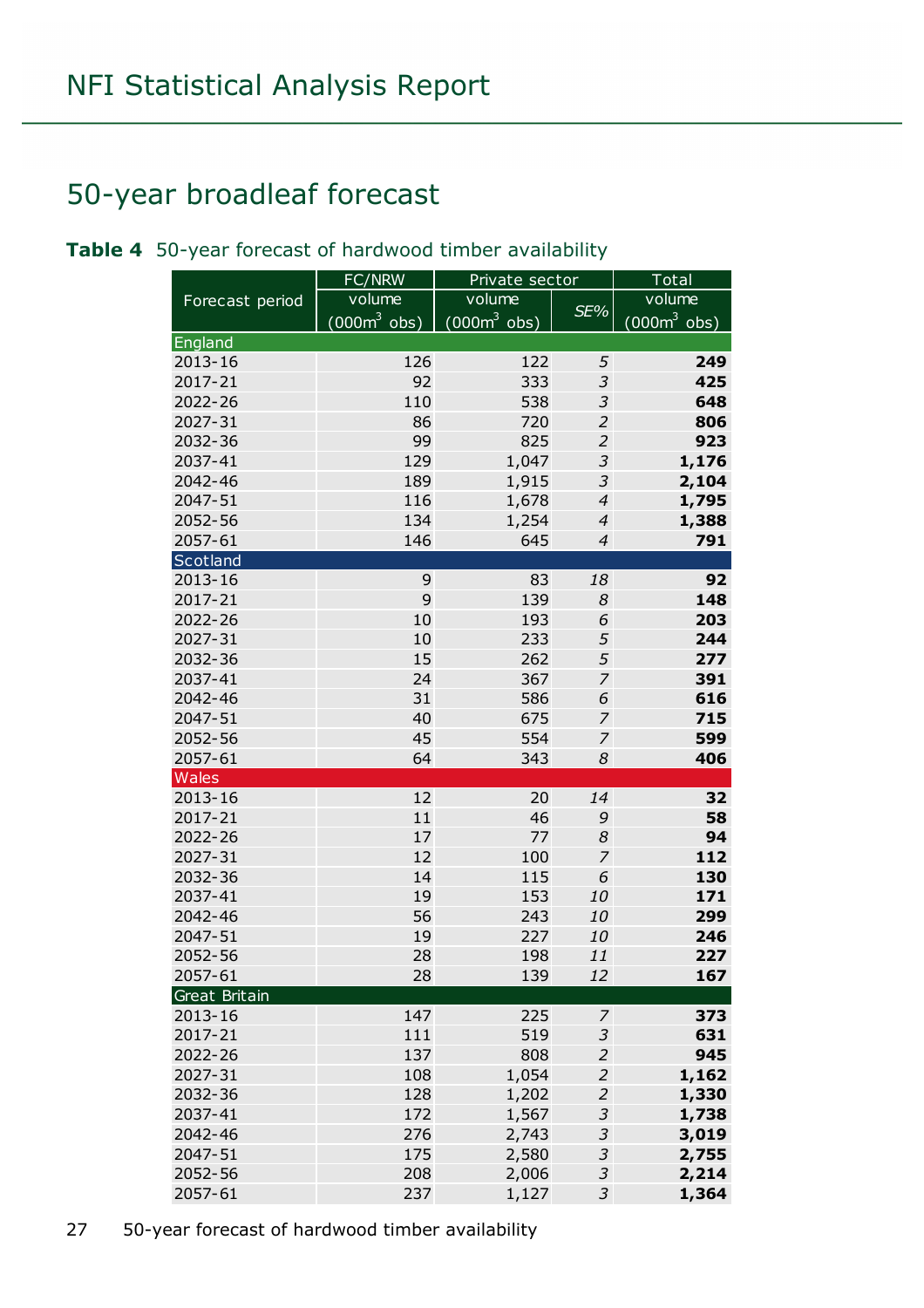

50 year forecast of hardwood timber availability







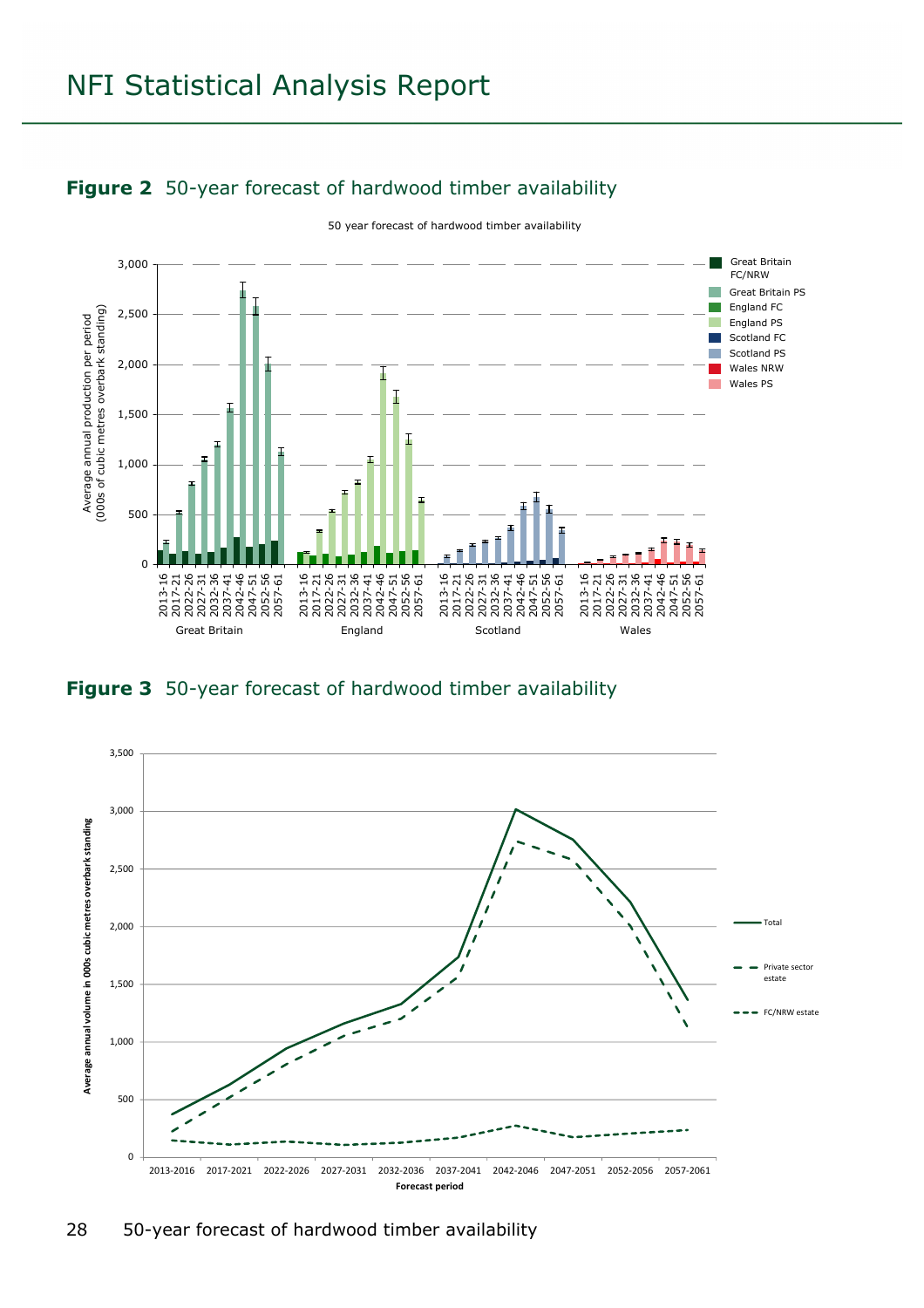#### **Table 5** 50-year forecast of hardwood standing volume

|                    | FC/NRW                         | Private sector                   |              | Total                  |
|--------------------|--------------------------------|----------------------------------|--------------|------------------------|
| Forecast period    | volume                         | volume                           |              | volume                 |
|                    | $(000 \text{m}^3 \text{ obs})$ | $\overline{(000\text{m}^3}$ obs) | SE%          | $(000m^3 \text{ obs})$ |
| England            |                                |                                  |              |                        |
| 2013-16            | 8,864                          | 181,650                          | 1            | 190,514                |
| 2017-21            | 9,320                          | 199,698                          | $\it 1$      | 209,018                |
| 2022-26            | 9,788                          | 220,739                          | $\it 1$      | 230,527                |
| 2027-31            | 10,298                         | 241,143                          | $\mathbf{1}$ | 251,440                |
| 2032-36            | 10,843                         | 259,994                          | 1            | 270,837                |
| 2037-41            | 11,248                         | 276,702                          | $\it 1$      | 287,950                |
| 2042-46            | 11,484                         | 288,480                          | $\it 1$      | 299,964                |
| 2047-51            | 11,614                         | 297,056                          | $\mathbf{1}$ | 308,669                |
| 2052-56            | 11,931                         | 304,997                          | $\it 1$      | 316,929                |
| 2057-61            | 12,121                         | 315,057                          | $\mathbf{1}$ | 327,178                |
| Scotland           |                                |                                  |              |                        |
| 2013-16            | 4,037                          | 35,046                           | 4            | 39,083                 |
| 2017-21            | 4,370                          | 38,492                           | 3            | 42,862                 |
| 2022-26            | 4,777                          | 44,670                           | 3            | 49,447                 |
| 2027-31            | 5,230                          | 50,041                           | 3            | 55,271                 |
| 2032-36            | 5,728                          | 55,141                           | 3            | 60,869                 |
| 2037-41            | 6,209                          | 59,560                           | 3            | 65,769                 |
| 2042-46            | 6,634                          | 62,626                           | 3            | 69,261                 |
| 2047-51            | 7,013                          | 64,357                           | 3            | 71,371                 |
| 2052-56            | 7,341                          | 65,486                           | 3            | 72,828                 |
| 2057-61            | 7,590                          | 67,201                           | 3            | 74,791                 |
| <b>Wales</b>       |                                |                                  |              |                        |
| 2013-16            | 1,966                          | 26,541                           | 6            | 28,507                 |
| 2017-21            | 2,147                          | 28,817                           | 5            | 30,964                 |
| 2022-26            | 2,346                          | 31,560                           | 5            | 33,905                 |
| 2027-31            | 2,612                          | 34,291                           | 4            | 36,903                 |
| 2032-36            | 2,892                          | 36,855                           | 4            | 39,746                 |
| 2037-41            | 3,153                          | 39,121                           | 4            | 42,275                 |
| 2042-46            | 3,316                          | 40,787                           | 4            | 44,103                 |
| 2047-51            | 3,429                          | 42,020                           | 4            | 45,449                 |
| 2052-56            | 3,611                          | 43,025                           | 4            | 46,636                 |
| 2057-61            | 3,763                          | 44,140                           | 4            | 47,903                 |
| Great Britain      |                                |                                  |              |                        |
| 2013-16            | 14,866                         | 243,237                          | 1            | 258,104                |
| 2017-21            | 15,837                         | 267,006                          | 1            | 282,843                |
| 2022-26            | 16,911                         | 296,968                          | 1            | 313,879                |
| 2027-31            | 18,139                         | 325,475                          | 1            | 343,614                |
| 2032-36            | 19,462                         | 351,990                          | 1            | 371,452                |
| 2037-41            | 20,610                         | 375,383                          | 1            | 395,994                |
| 2042-46            | 21,435                         | 391,893<br>403,433               | 1            | 413,328                |
| 2047-51            | 22,056                         |                                  | 1            | 425,489                |
| 2052-56<br>2057-61 | 22,883                         | 413,509<br>426,397               | $\it 1$<br>1 | 436,392<br>449,871     |
|                    | 23,474                         |                                  |              |                        |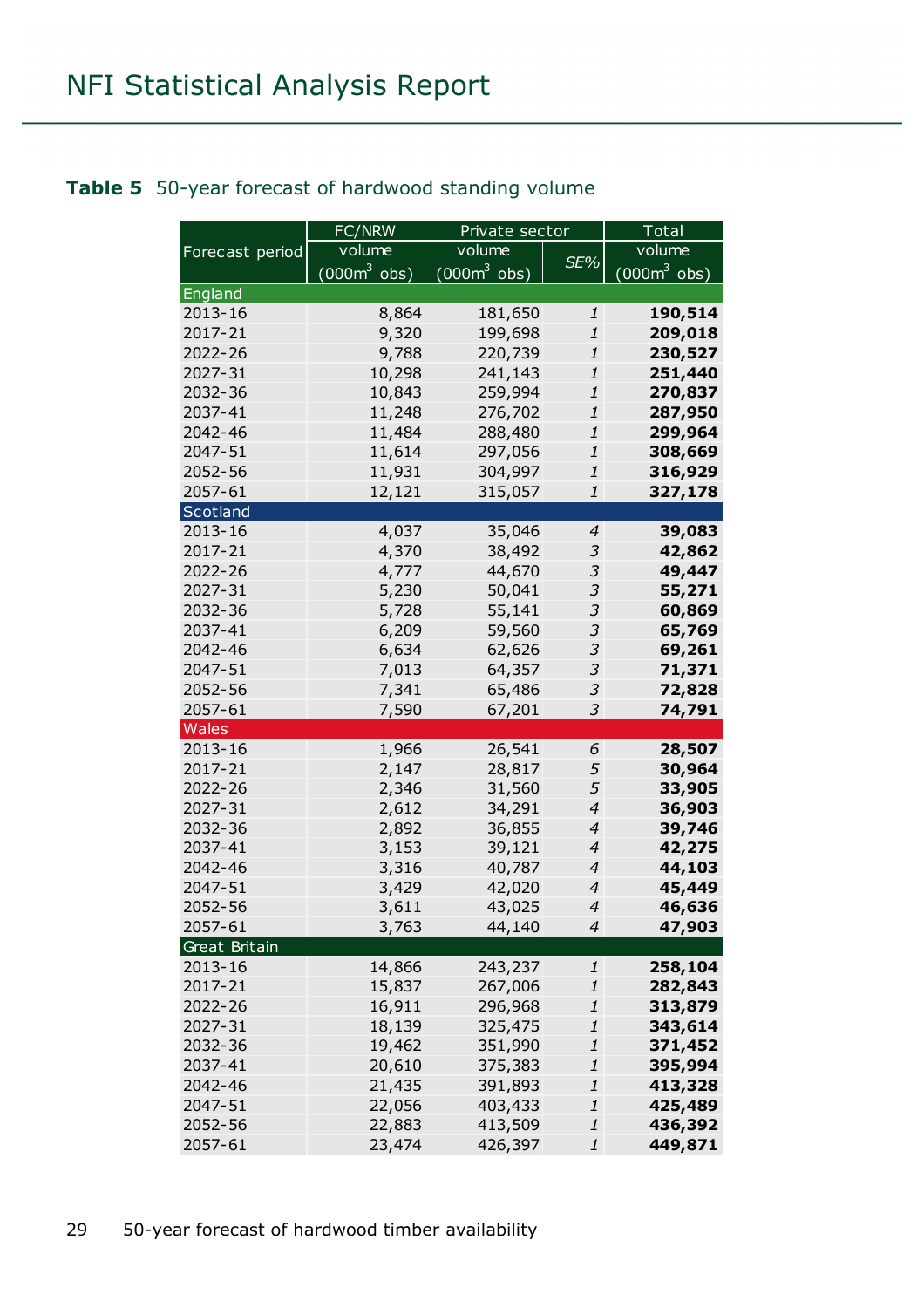#### **Figure 4** 50-year forecast of hardwood standing volume



50-year forecast of hardwood standing volume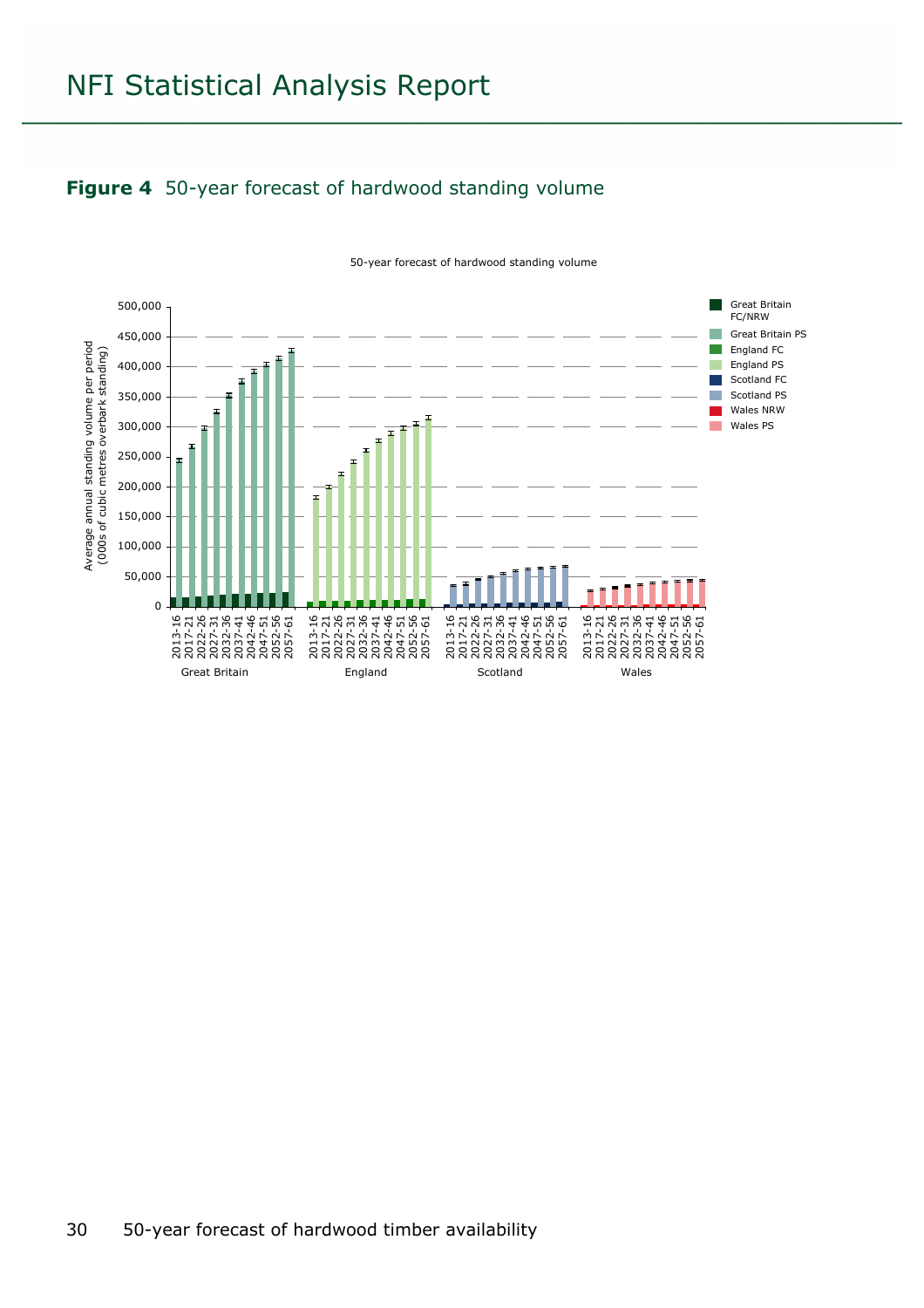#### **Table 6** 50-year forecast of hardwood increment

|                    | FC/NRW         | Private sector | <b>Total</b>              |                 |
|--------------------|----------------|----------------|---------------------------|-----------------|
| Forecast period    | volume         | volume         |                           | volume          |
|                    | $(000m^3$ obs) | $(0003$ obs)   | SE%                       | $(000m^3)$ obs) |
| England            |                |                |                           |                 |
| 2013-16            | 190            | 3,931          | 1                         | 4,121           |
| 2017-21            | 194            | 4,466          | $\cal{I}$                 | 4,660           |
| 2022-26            | 195            | 4,755          | $\it 1$                   | 4,950           |
| 2027-31            | 197            | 4,689          | $\mathfrak 1$             | 4,886           |
| 2032-36            | 200            | 4,459          | $\mathfrak 1$             | 4,658           |
| 3037-41            | 196            | 4,163          | $\mathbf{1}$              | 4,359           |
| 2042-46            | 192            | 3,776          | $\mathbf{1}$              | 3,968           |
| 2047-51            | 187            | 3,321          | $\mathbf{1}$              | 3,508           |
| 2052-56            | 185            | 2,945          | $\mathbf{1}$              | 3,129           |
| 2057-61            | 181            | 2,792          | $\mathbf{1}$              | 2,973           |
| Scotland           |                |                |                           |                 |
| 2013-16            | 72             | 980            | $\mathfrak{Z}$            | 1,052           |
| 2017-21            | 83             | 1,101          | 3                         | 1,184           |
| 2022-26            | 92             | 1,266          | $\overline{2}$            | 1,358           |
| 2027-31            | 104            | 1,294          | $\overline{2}$            | 1,398           |
| 2032-36            | 112            | 1,245          | $\overline{a}$            | 1,357           |
| 3037-41            | 113            | 1,166          | $\overline{2}$            | 1,280           |
| 2042-46            | 112            | 1,061          | $\overline{c}$            | 1,174           |
| 2047-51            | 111            | 931            | $\overline{c}$            | 1,041           |
| 2052-56            | 108            | 810            | $\overline{2}$            | 918             |
| 2057-61            | 104            | 760            | $\overline{2}$            | 863             |
| Wales              |                |                |                           |                 |
| 2013-16            | 43             | 481            | 8                         | 524             |
| 2017-21            | 51             | 571            | $\overline{4}$            | 622             |
| 2022-26            | 59             | 633            | 3                         | 692             |
| 2027-31            | 68             | 635            | 3                         | 703             |
| 2032-36            | 71             | 611            | 3                         | 682             |
| 3037-41            | 68             | 570            | 3                         | 638             |
| 2042-46            | 64             | 518            | 3                         | 583             |
| 2047-51            | 61             | 458            | 3                         | 519             |
| 2052-56            | 60             | 403            | 3                         | 463             |
| 2057-61            | 57             | 371            | 3                         | 428             |
| Great Britain      |                |                |                           |                 |
| 2013-16            | 305            | 5,392          | 1                         | 5,697           |
| 2017-21            | 328            | 6,138          | $\cal{I}$                 | 6,467           |
| 2022-26<br>2027-31 | 346<br>369     | 6,654          | $\it 1$<br>$\it 1$        | 7,000           |
|                    |                | 6,618          |                           | 6,987           |
| 2032-36<br>3037-41 | 383            | 6,314          | $\cal{I}$                 | 6,697           |
| 2042-46            | 377            | 5,899          | $\mathbf{1}$<br>$\cal{I}$ | 6,276<br>5,724  |
|                    | 369            | 5,356          | $\it 1$                   |                 |
| 2047-51<br>2052-56 | 359<br>352     | 4,709          | $\mathbf{1}$              | 5,068           |
|                    |                | 4,158          | $\mathbf{1}$              | 4,510           |
| 2057-61            | 342            | 3,922          |                           | 4,264           |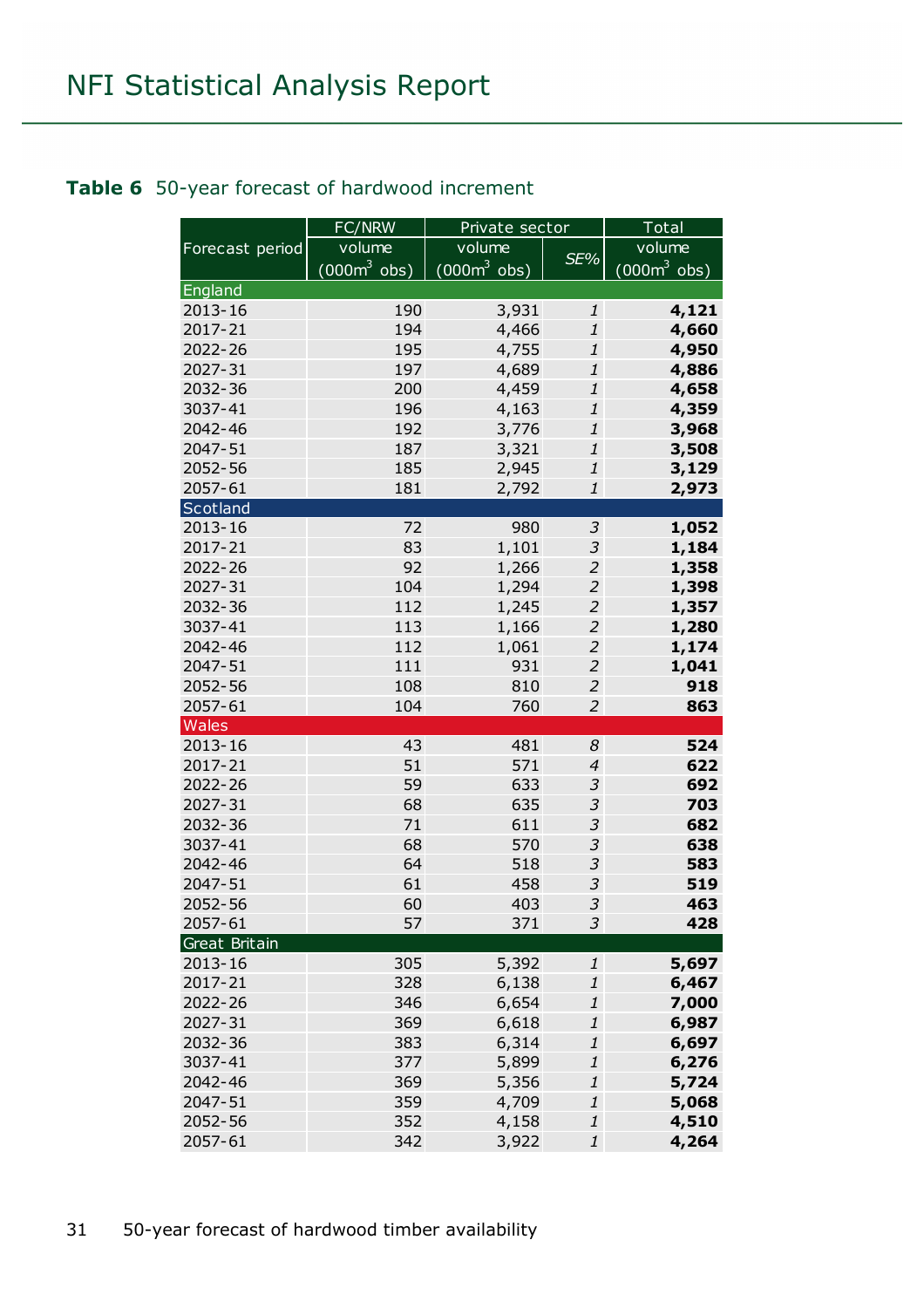



50-year forecast of hardwood increment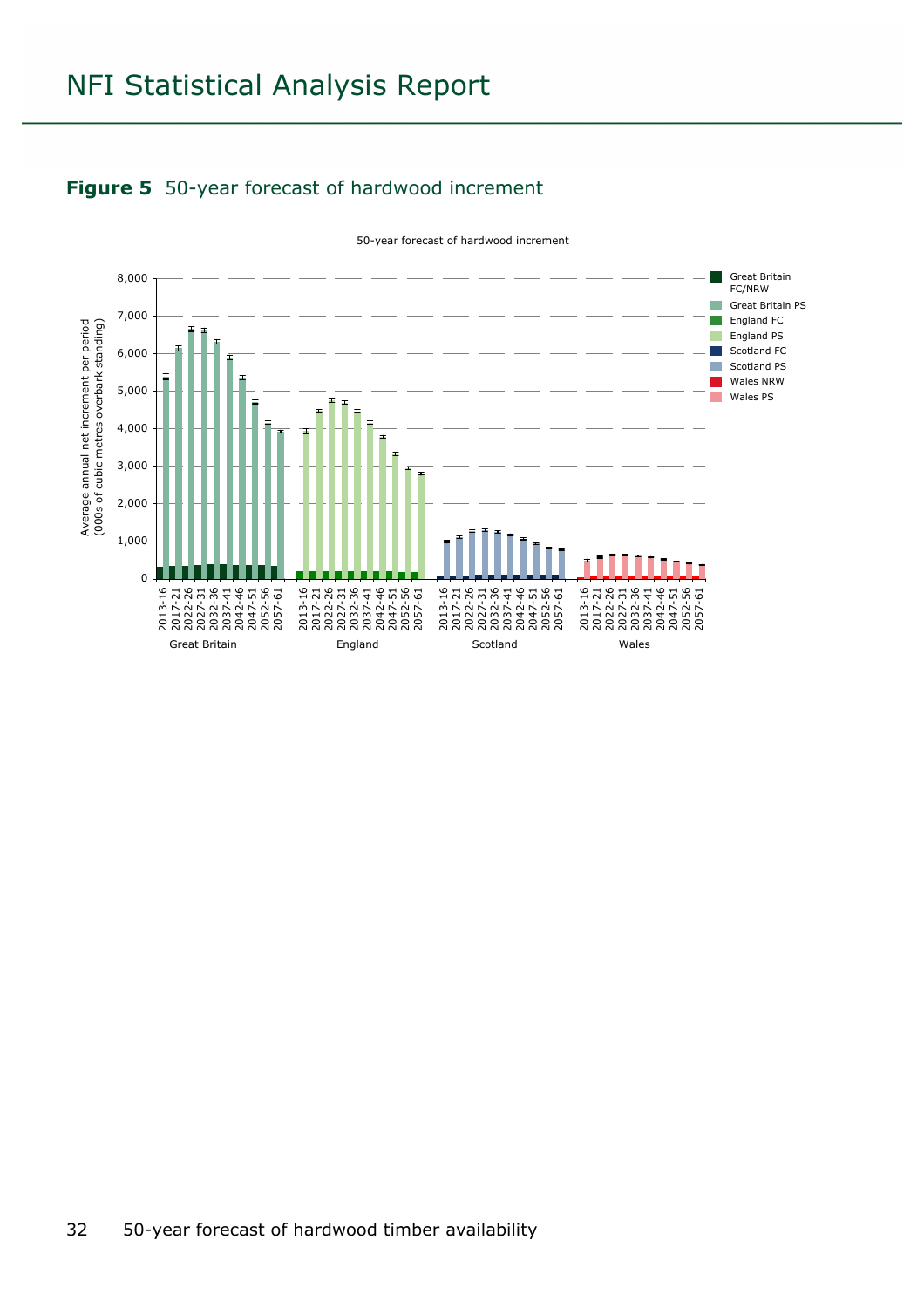



**Figure 7** 50-year summary of hardwood standing volume, increment and production for England (FC and PS)



33 50-year forecast of hardwood timber availability

FC Estate **Private sector**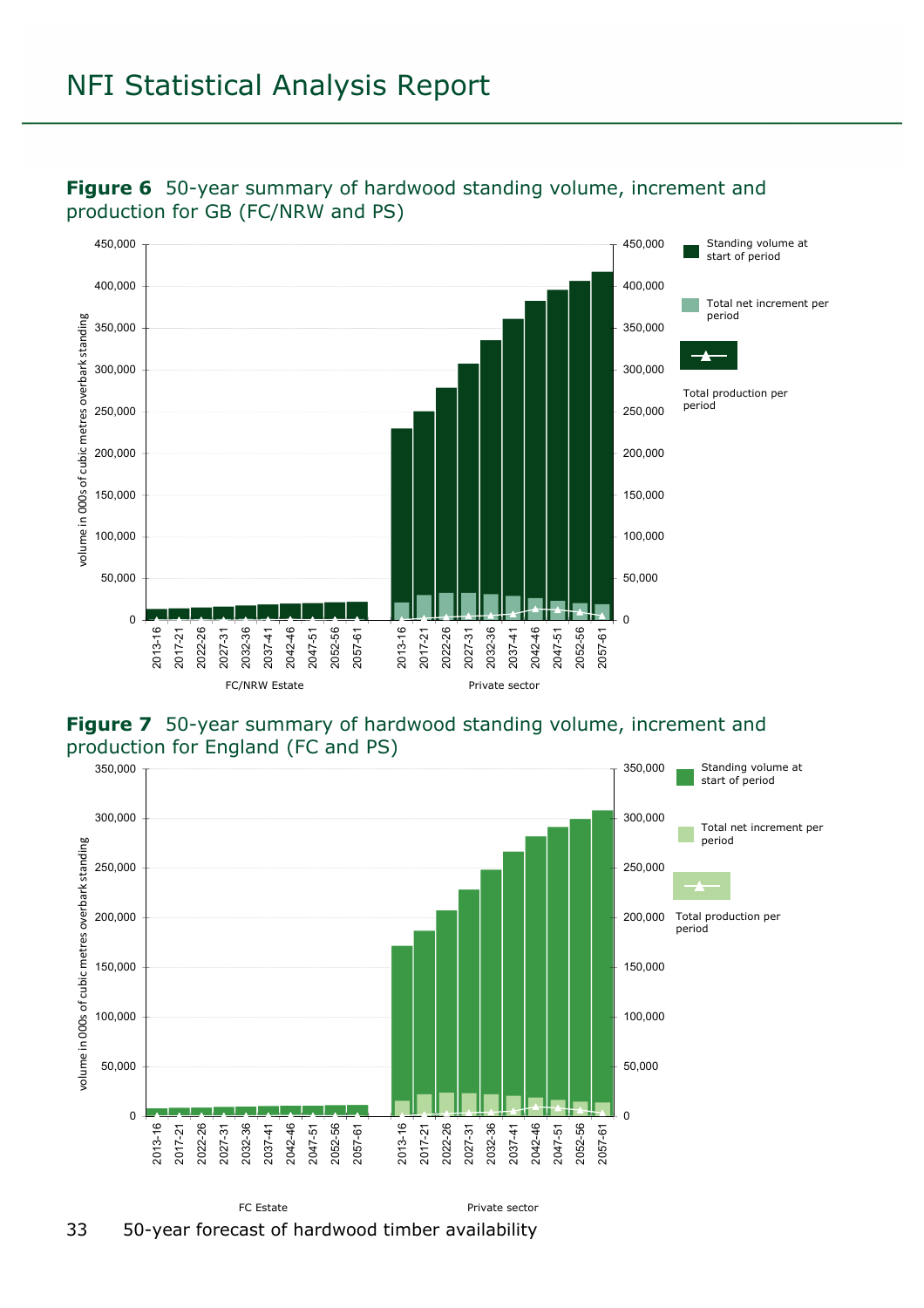



**Figure 9** 50-year summary of hardwood standing volume, increment and production for Wales (NRW and PS)



34 50-year forecast of hardwood timber availability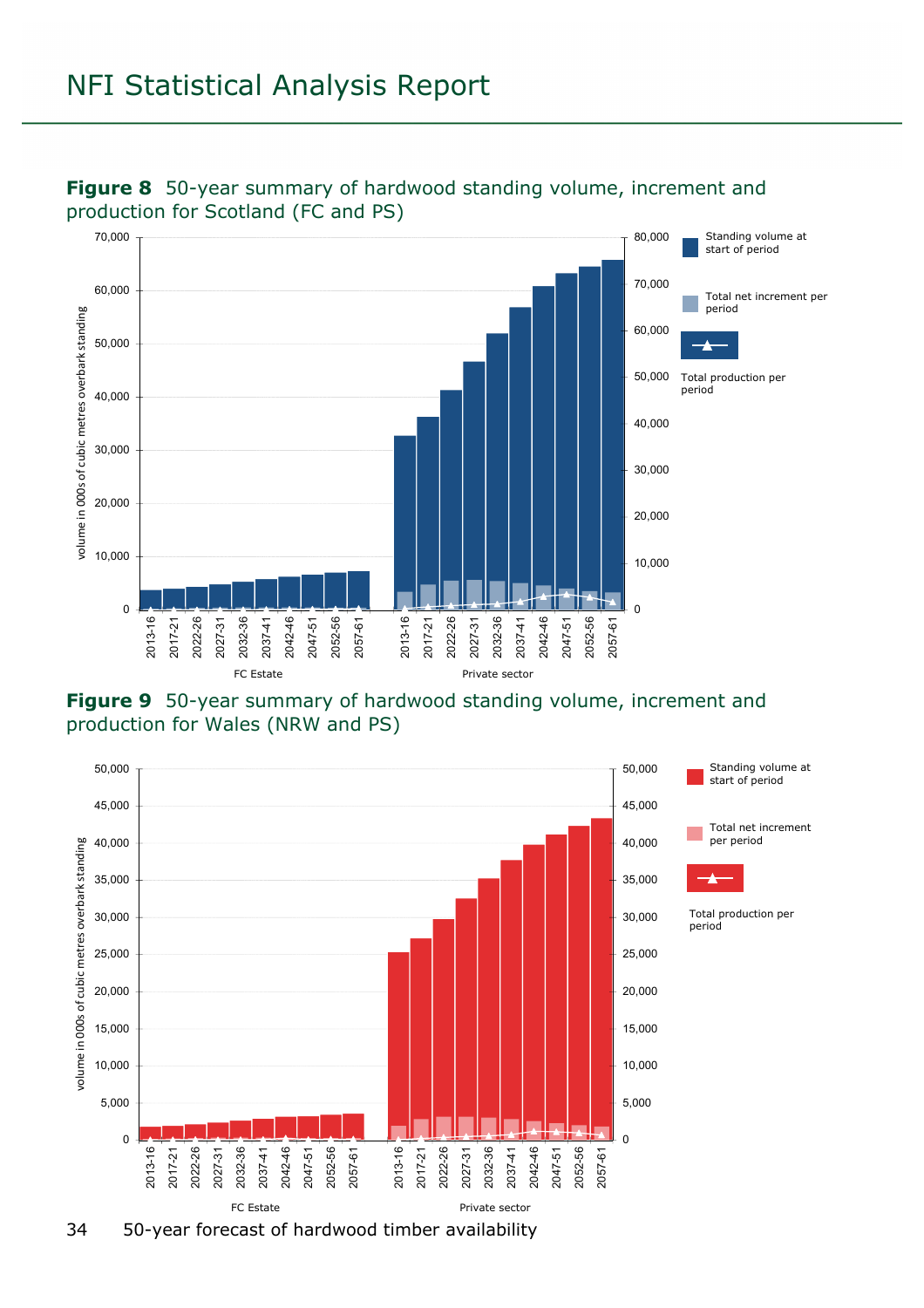#### **Table 7** Impact of harvesting assumptions on potential availability

| Scenario                                               |             | Standing<br>volume<br>2012 | Standing<br>volume<br>2061 | Standing<br>volume<br>2111 | Overdue |
|--------------------------------------------------------|-------------|----------------------------|----------------------------|----------------------------|---------|
| Thin and fell only where evidence of thinning practice | $000m3$ obs | 230,562                    | 432,106                    | 485,780                    |         |
| Thin and fell all stands target dbh                    | $000m3$ obs | 229,295                    | 321,155                    | 327,301                    |         |
| Thin and fell all stands, regimes that maximise yield  | $000m3$ obs | 229,373                    | 211,602                    | 211,354                    |         |
| 75% of woodlands under management plans                | $000m3$ obs | 229,652                    | 356,201                    | 412,518                    |         |

| Scenario                                               |        |        |       |       | 2013-2016 2017-2021 2022-2026 2027-2031 2032-2036 2037-2041 |       |
|--------------------------------------------------------|--------|--------|-------|-------|-------------------------------------------------------------|-------|
| Thin and fell only where evidence of thinning practice | 225    | 519    | 808   | 1.054 | 1,202                                                       | 1.567 |
| Thin and fell all stands target dbh                    | 4.042  | 4,001  | 3,807 | 4,192 | 3,850                                                       | 3,722 |
| Thin and fell all stands, regimes that maximise yield  | 10,082 | 11,339 | 6,515 | 5,708 | 5,365                                                       | 5,365 |
| 75% of woodlands under management plans                | 4,841  | 4.262  | 2,931 | 2.748 | 2.737                                                       | 2,742 |

| Scenario                                               |       |       | 2037-2041 2042-2046 2047-2051 2052-2056 2057-2061 |       |       | Cumulative<br>production<br>to 2061 |
|--------------------------------------------------------|-------|-------|---------------------------------------------------|-------|-------|-------------------------------------|
| Thin and fell only where evidence of thinning practice | 1.567 | 2.743 | 2,580                                             | 2,006 | 1,127 | 68,931                              |
| Thin and fell all stands target dbh                    | 3.722 | 3,550 | 3,561                                             | 3,416 | 3,453 | 183,923                             |
| Thin and fell all stands, regimes that maximise yield  | 5,365 | 6.042 | 6,146                                             | 6,068 | 5,357 | 329,846                             |
| 75% of woodlands under management plans                | 2.742 | 2,805 | 2.817                                             | 2,586 | 2,549 | 150,240                             |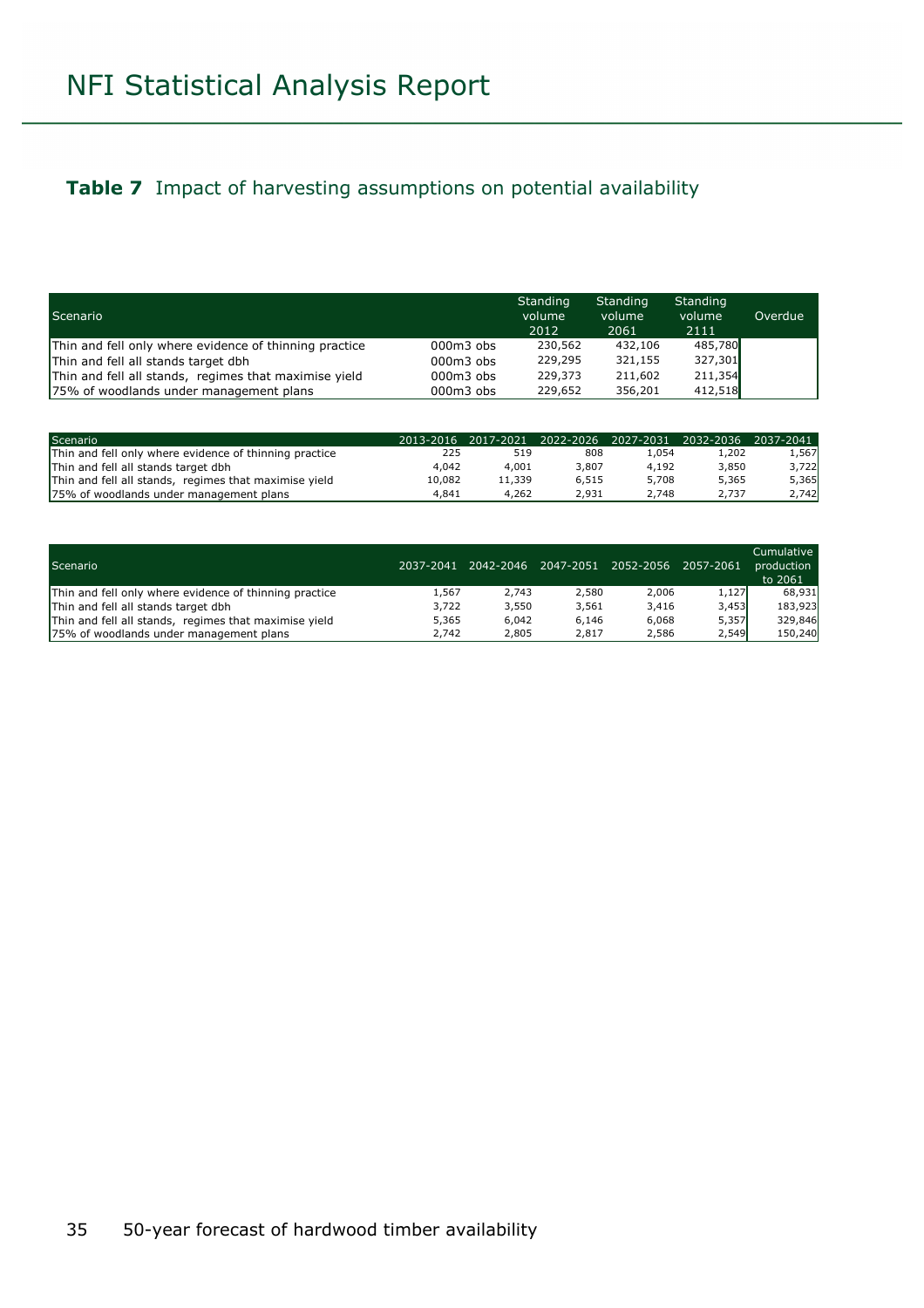#### **Figure 10** Impact of harvesting assumptions on potential availability

Impact of harvesting assumptions on potential availability

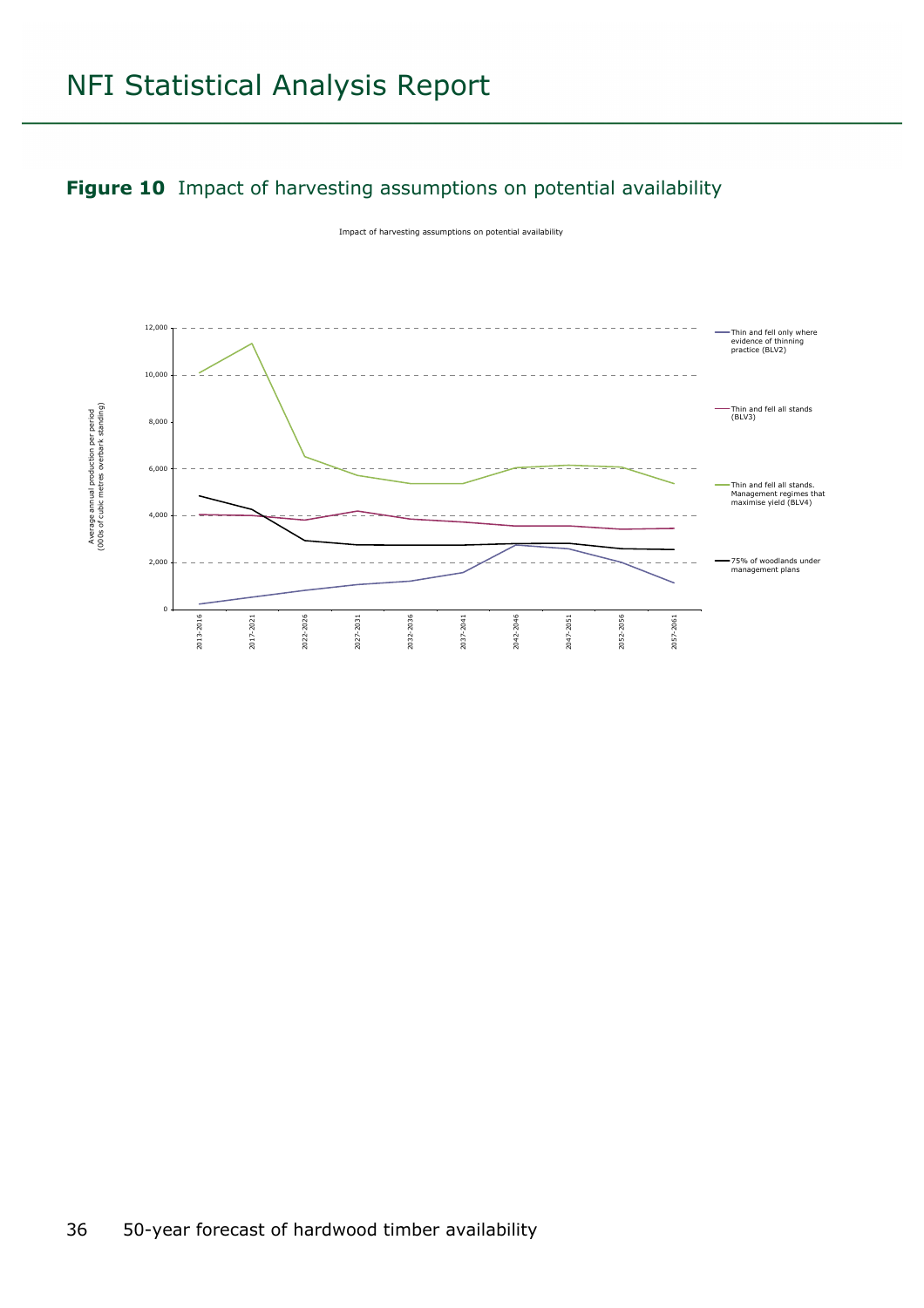## **Figure 11** Impact of harvesting assumptions on standing volume



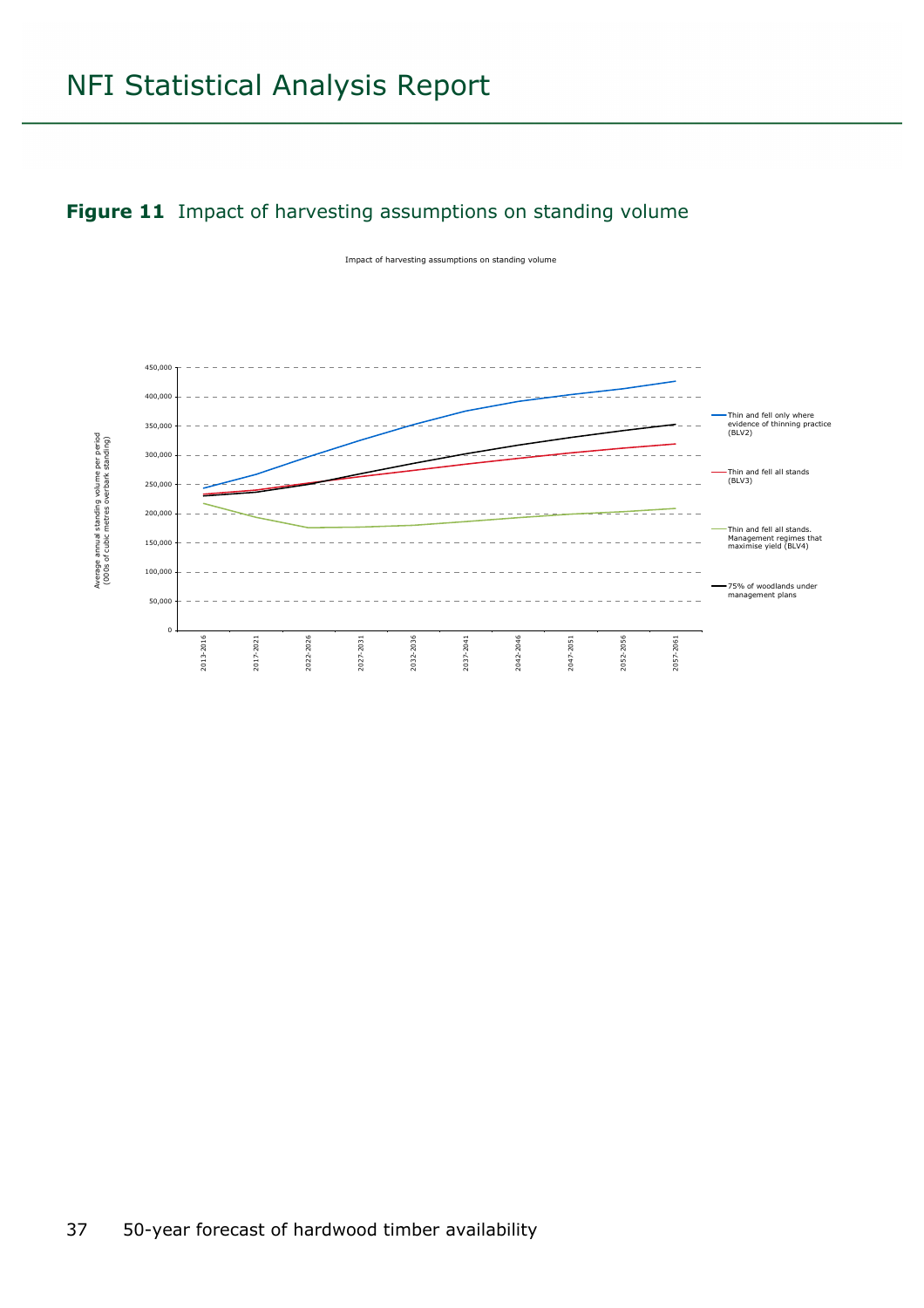## What the results tell us

Over the 50 year period average annual potential production under all harvesting scenarios is higher than current (2012) levels of production of around 590,000  $\text{m}^3$  obs (532,000 green tonnes – *Forestry Statistics* 2013) per annum.

The headline scenario of harvesting to biological potential only where there is evidence of current thinning activity forecasts a similar amount of potential hardwood timber production in the first period of the forecast to that of the reported current level. From this level, potential production increases to over 2.5 million  $m^3$  per annum, before reducing to around 1 million  $m^3$  per annum in the last period of the forecast. This indicates that most stands currently in production are immature and will come to maturity later in the forecast period.

This forecast scenario, whilst having the benefit of being synchronised with current levels of harvesting activity (which can be useful for predicting probable future levels of standing volume and increment), is significantly underestimating potential availability. For this the results of the unrestricted biological potential scenario provides the best indication.

The unrestricted biological potential scenario forms a 'high ceiling' of potential production and shows an initial large rise in production from current levels. This initial peak in production is driven by the underlying age class structure of the forests in Britain. This peak is highly unlikely to occur, but it does demonstrate that there is a considerable volume of overdue timber within the current broadleaved resource. If this were to be harvested to maximise biological potential, a significant amount of timber would come to market in the near term. After the overdue timber is removed from the growing stock, average annual production from management of broadleaved stands according to biological potential is around 6 million  $m^3$  per annum.

The alternative harvesting scenario of felling and thinning to a target diameter is one favoured by those currently growing broadleaved sawlogs. As most broadleaved trees are below the target diameter size, there is not a significant spike in production at the start of the forecast period, but production would still average 4 million  $m^3$  per annum, again significantly above current actual production.

Within these overall trends there are different trends forecast for the FC/NRW and Private sector estates.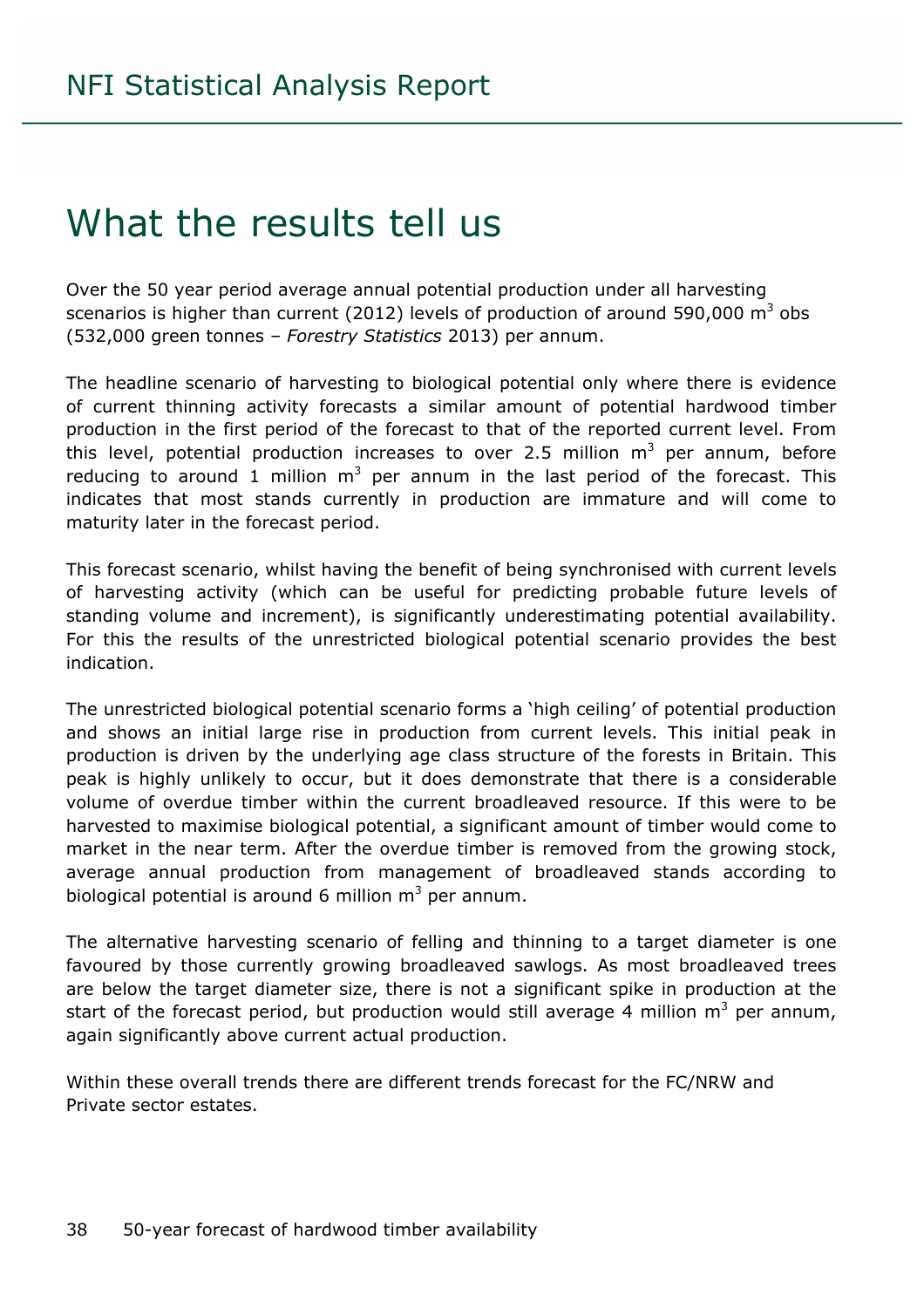## Forecast for the FC/NRW estate

The amount of broadleaved stocked area within the FC/NRW estate is relatively low compared to that of the private estate. As a result, the pattern of production arising from the FC/NRW estate has little influence on the overall profile of potential production. The FC/NRW estate's profile of potential production can be broadly described as a gradual increase in production through the forecast period, rising from 100,000 m<sup>3</sup> per annum in the first period (2013-16) to 250,000  $\text{m}^3$  per annum in the final period (2057-61). (This increase continues into the 50 – 100 year forecast period, where at one point nearly 500,000  $m^3$  per annum is forecast.) This forecast is based upon existing felling and thinning plans and as a result is expected to be closer to realised future production than the scenario outcomes for the private sector.

However, this is a long term strategic forecast and as such will not entirely reflect either current policy or future policy as the forecast is entirely based on felling and thinning plans as of 31 March 2012. It should also be noted that whilst the Forestry Commission has made a series of strategic commitments associated with the standard 25-year softwood forecast, no such commitments apply to the 50-year forecast outside of existing contractual obligations.

## Forecast for the Private sector estate

Over the 50 year period, average annual potential production is higher than the current (2012) level of non-FC production of 531 thousand  $m<sup>3</sup>$  obs (478,000 green tonnes of hardwood timber in 2012 - FC *Forestry Statistics 2013*). The general trend in potential production for the 'headline' scenario is to increase from a low level of 225,000  $m^3$  per annum in the first period (2013-16) to 2.74 million  $m^3$  per annum in 2042- 46. Volume levels increase strongly to this peak and then begin to decline to a level of 1.3 million  $m<sup>3</sup>$ per annum by the end of the forecast period. This is still at a significantly higher level than the starting point. A larger peak and subsequent decline occurs in the following 50 to 100 year period, as shown in the summary results in Appendix H. However, this profile is very much determined by assuming that only woods currently thinned will be harvested in future.

The trends for the other two main scenarios are quite different. In these two scenarios, which fell and thin all woodland (rather than only areas where there is current activity, as specified in the 'headline' scenario) the area in production expands considerably compared to the headline scenario and as a consequence potential production is significantly higher in both scenarios, especially so for felling at age of maximum MAI.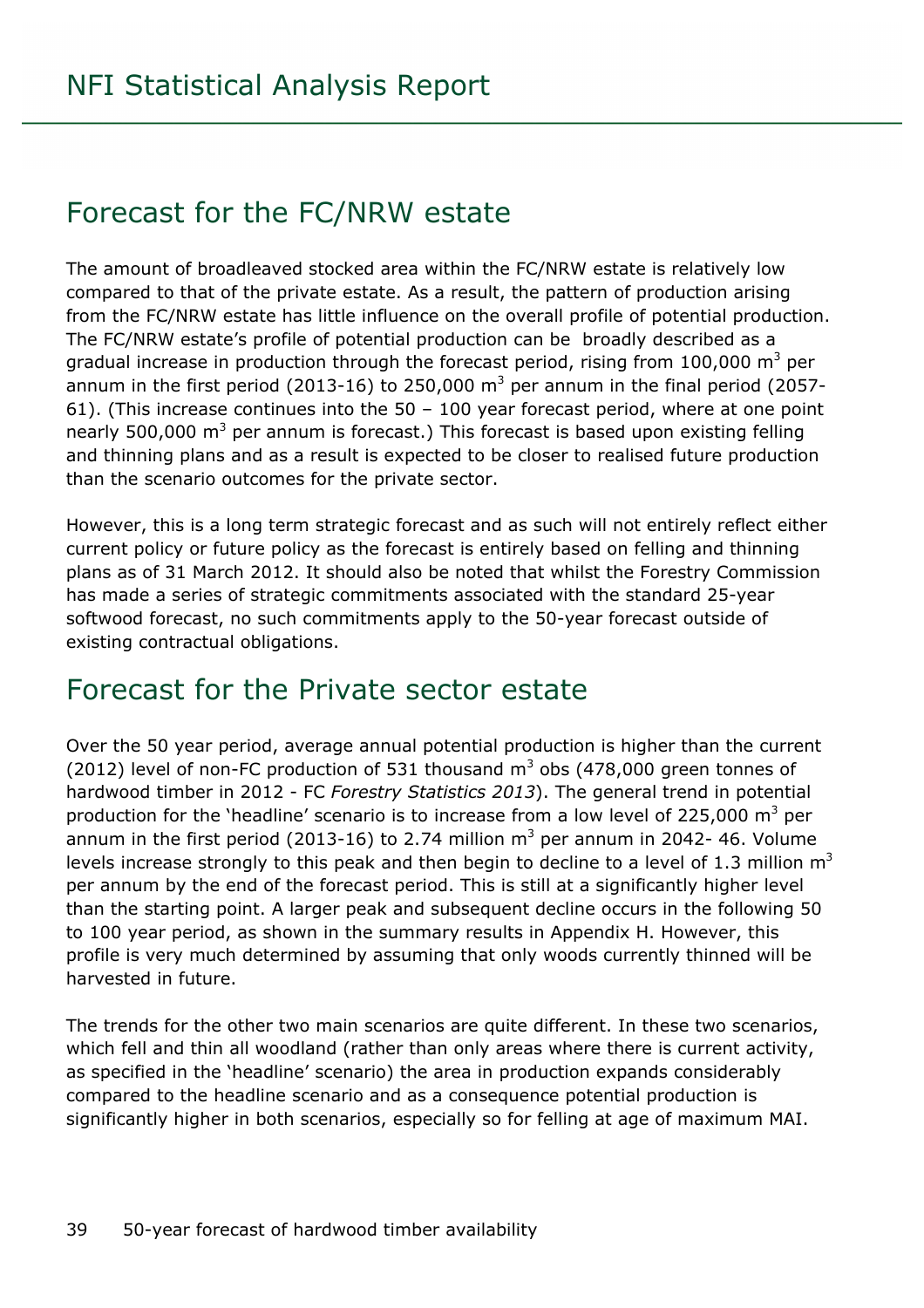Figures 10 and 11 show markedly higher levels of potential availability for both scenarios and a corresponding commensurate impact on levels of standing volume.

Analysis of the underlying factors influencing the overall future trends in potential production for each scenario has shown that three main contributory factors determine these profiles;

- Age class structure
- Harvesting activity
- Overdue timber

These are discussed in more detail below.

### Age class structure

The main factor behind the profile of potential production for the private sector estate is the age class structure of existing stands. The NFI report *NFI preliminary estimates of quantities of broadleaved species in British woodlands, with special focus on ash* is an – in-depth study of the composition of broadleaves within GB. The report shows that stocked area by age class is moderately well distributed across age classes, which, on the assumption of an 80 year rotation, will lead to relatively even flows of timber if stands are brought into management. Two of the scenarios, however, produce small peaks of production, and this is due to 26% of stocked area in broadleaves being within stands aged between 21 and 40 years, and a further 19% in stands aged between 41 and 60 years. This moderate clustering of ages leads to a small clustering of harvesting activity within similar bands of time and this produces the resultant small peaks in production in scenarios in which harvesting is closely associated with tree age. However, it is notable that the natural lifespan of most British broadleaves is greater than 80 years. The relative paucity of stands of over 80 or 100 years of age does not correspond with what would be expected of a long established woodland resource subject only to its own internal ecological processes, which in turn suggests that the broadleaved stock has been relatively recently established and otherwise impacted upon by human intervention. This foreshortening or clustering of broadleaved tree ages is a product of the history of the forest resource in GB and has led to an uneven and foreshortened age profile. This age profile is the principal determinant of the production profiles in the 50 year forecast. The principles and rationale behind equating age class structure and potential production profiles are expanded upon in the NFI report *Interpreting NFI Timber Volume Forecasts*.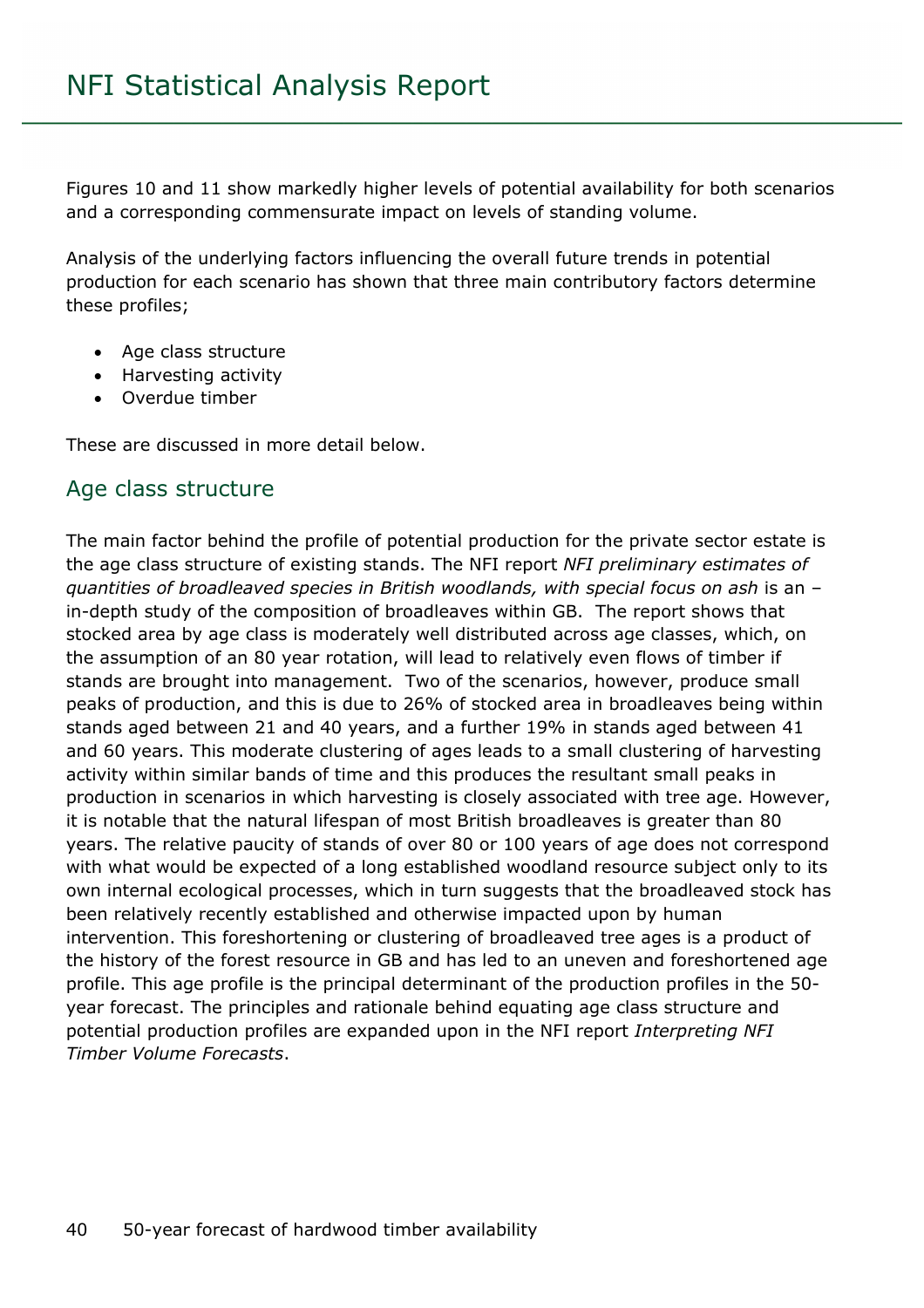## Harvesting activity

The unrestricted biological potential scenario analysed in the report represents the volume of timber that would be produced if felling took place in the year of maximum MAI and thinning conforms to management table thinning (except in high wind risk areas, as noted previously) across all stands. This represents an upper limit of what could be produced sustainably. Volumes arising from this scenario are presented in Appendix I. In contrast, the headline scenario, where harvesting is restricted to areas where there is evidence of thinning, dramatically reduces forecast volumes, most notably in the earlier part of the forecast period. Overall this scenario produced 80% less timber in comparison with the scenario which assumed all woodland was in production.

The target diameter scenario assumes the longer rotations that would be necessary to achieve the specified target mean diameter at breast height (dbh). These longer rotations depress cumulative volume production by 44% within the forecast period when compared to felling at age of maximum MAI.

Choosing the restricted biological potential based scenario over the unrestricted version illustrates the difference between the 'upper ceiling' of potential production attainable through harvesting choices and what may be achieved if the current low levels of harvesting activity are maintained. Choosing a scenario which aims to mimic current levels of harvesting activity leads to a projected reduction in cumulative volume production of around 70% over a 100-year period.

Similarly over 100 years the target diameter forecast produces 45% less potential volume than the unrestricted biological potential scenario. This arises because the biological potential forecast uses shorter rotations which are targeted at maximising yield, whereas the scenario harvesting to a target diameter seeks to maximise the outturn of a specific product, which, dependent upon market demand, may be the optimum economic strategy for the grower.

The policy evaluation scenario of bringing 75% of stands under management plans produces a similar profile to the target dbh scenario. This would be expected as both bring most woodlands into production and both utilise silvicultural practices that fell beyond age of maximum MAI, which would depress overall volume production. However, silvculture of this nature will maximise other benefits, such as the ecological value of some habitats and the production of certain sized timber products.

Such variation in potential production shows how different harvesting strategies can have a significant impact on the timing of harvesting and on the level of volume forecasts within periods and demonstrates the difficulty in accurately predicting actual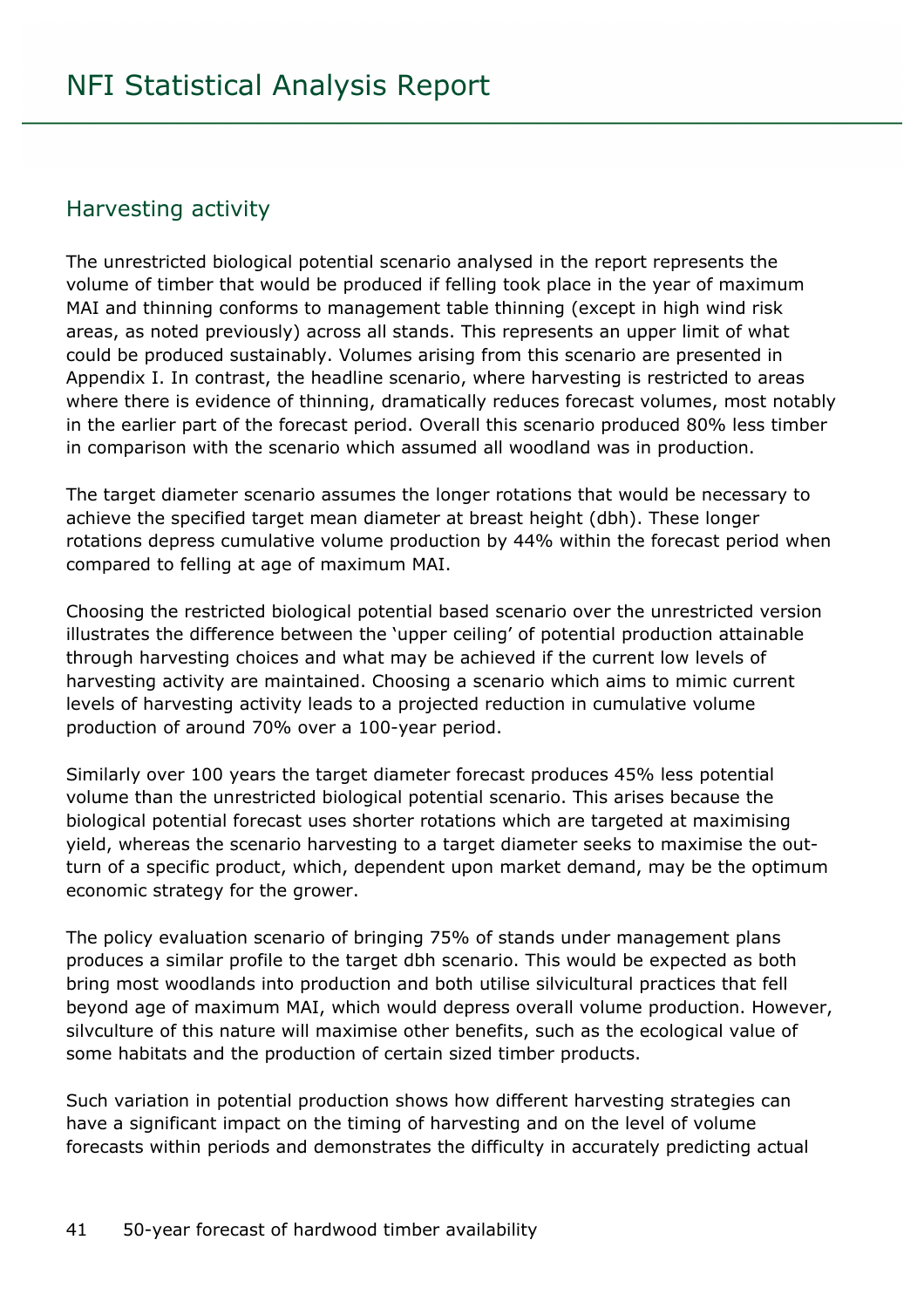levels of future harvesting. The *Interpreting National Forest Inventory timber volume forecasts* report discusses how approaches to harvesting influence and constrain the amount of timber that is likely to be harvested in any given period.

## Overdue timber

The management of overdue timber in the broadleaved resource is a significant factor in determining the profile over time of forecast timber volume. The first experimental forecasts that were run for broadleaved timber were based upon biological potential and felling at age of maximum MAI. This approach placed half of all broadleaved standing volume at the start of the forecast period into the overdue category and the production forecast tools at that time assumed that all overdue would be felled at day one of the forecast period. Clearly felling 50% of standing volume at day one would produce unrealistic profiles and this necessitated the establishment of realistic management approaches for handling overdue broadleaved timber. As a result the consultation exercise was established to find a practical set of assumptions of future management of such overdue broadleaved timber.

There was a consensus within the private sector that both undermanaged and overdue stands could be brought back into production through applying heavy initial thinning to gradually move stands to management table stocking levels. Once this was achieved then stands would be intermediate thinned with the aim of producing a specific target diameter at time of clearfell. In addition, it was recognised that after broadleaved stems achieve a certain age or diameter, there is a marked decrease in the quality of the timber product that would arise from such stands and for this reason stands composed of large individual stems should be felled expediently. Applying felling and thinning prescriptions based upon mean stem diameter was a significant departure from previous approaches using maximum MAI and required the research and development of new modelling tools to achieve this.

The approaches developed have been effective in providing more realistic future treatment of overdue timber. Under all three scenarios the removal of 50% of standing volume in the first year has been avoided and relatively even profiles have resulted. This smoothing has been achieved in two ways;

- The assumptions used in the scenarios impact upon the determination of what is overdue by setting this as either age of maximum MAI or attainment of a target diameter.
- By distributing the felling of overdue volumes over a period of time.

Introduction of these assumptions in place of felling at day one of the forecast significantly altered the overall profile of production, and varying these assumptions has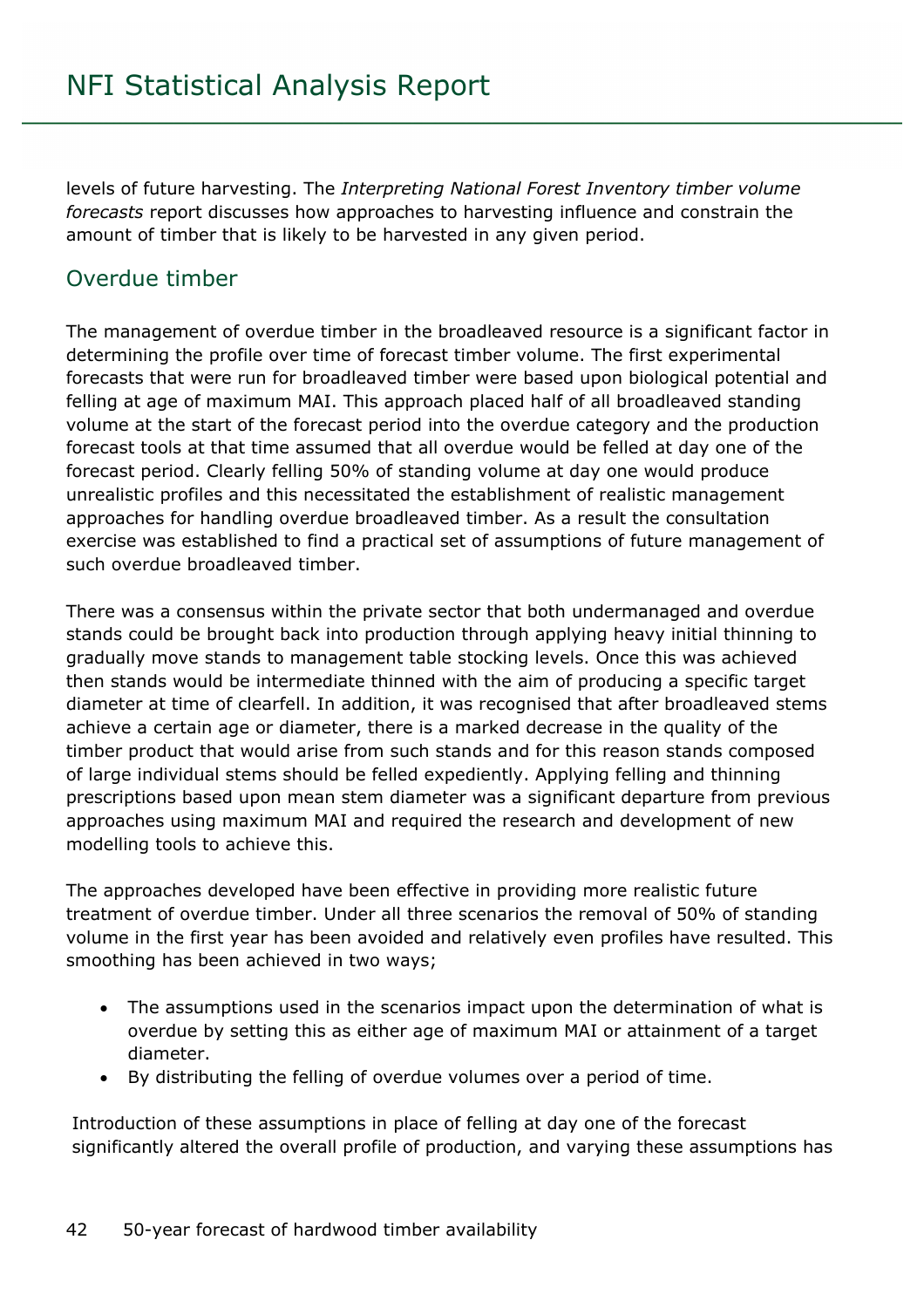also produced noticeable differences between the three main scenarios presented in this report.

The unrestricted biological potential scenario produces enhanced levels of production in the first two 5-year periods of the forecast compared to the other scenarios, but this is much smaller than the original 50% of standing volume. This is a product of the scenario criteria determining a large proportion of standing volume at the start of the forecast as significantly overdue (greater than 100cm dbh) and allocating it for harvest within the first two periods of the forecast.

The restricted biological potential scenario uses the same basis of discerning overdue timber, but there is no parallel smaller spike in production in this scenario which indicates an absence of significantly overdue timber in stands that have been thinned recently or relatively recently.

Overdue timber of less than 100cm mean dbh will often be retained for a long period under this scenario. This has the impact of lengthening the rotation length of overdue stands and smoothing out production.

Effectively, the application of the target diameter scenario classifies overdue timber by different criteria, reducing the 50% standing volume that is overdue according to the original definition (beyond maximum MAI). This has the effect of reducing the amount of near-term production due to felling of overdue timber.

Whether this timber is available for harvesting in practice will depend upon a number of factors, including management objectives and environmental constraints. A wide array of felling and retention practices will apply to these stands, with some being retained and some felled at different points in time in the future.

## Impact of restocking

The 50-year softwood forecast restocks currently clearfelled land and reduces stocked area at restock, as well as altering the species mix. As the conifer forecast assumes that 5% of conifer stocked area is converted to broadleaved stocked area at time of restock this assumption has an impact upon the hardwood forecast.

These assumptions do not impact greatly within the first 25 years of either forecast, but in the second half of the 50-year forecast the impacts are evident. As there are around 50,000 hectares of currently clearfelled sites in the private sector and hundreds of thousands of hectares of future conifer clearfell sites generated by the forecast, this has the effect of adding a significant amount of broadleaved stocked area over time and will thus increase hardwood production potential in the long term.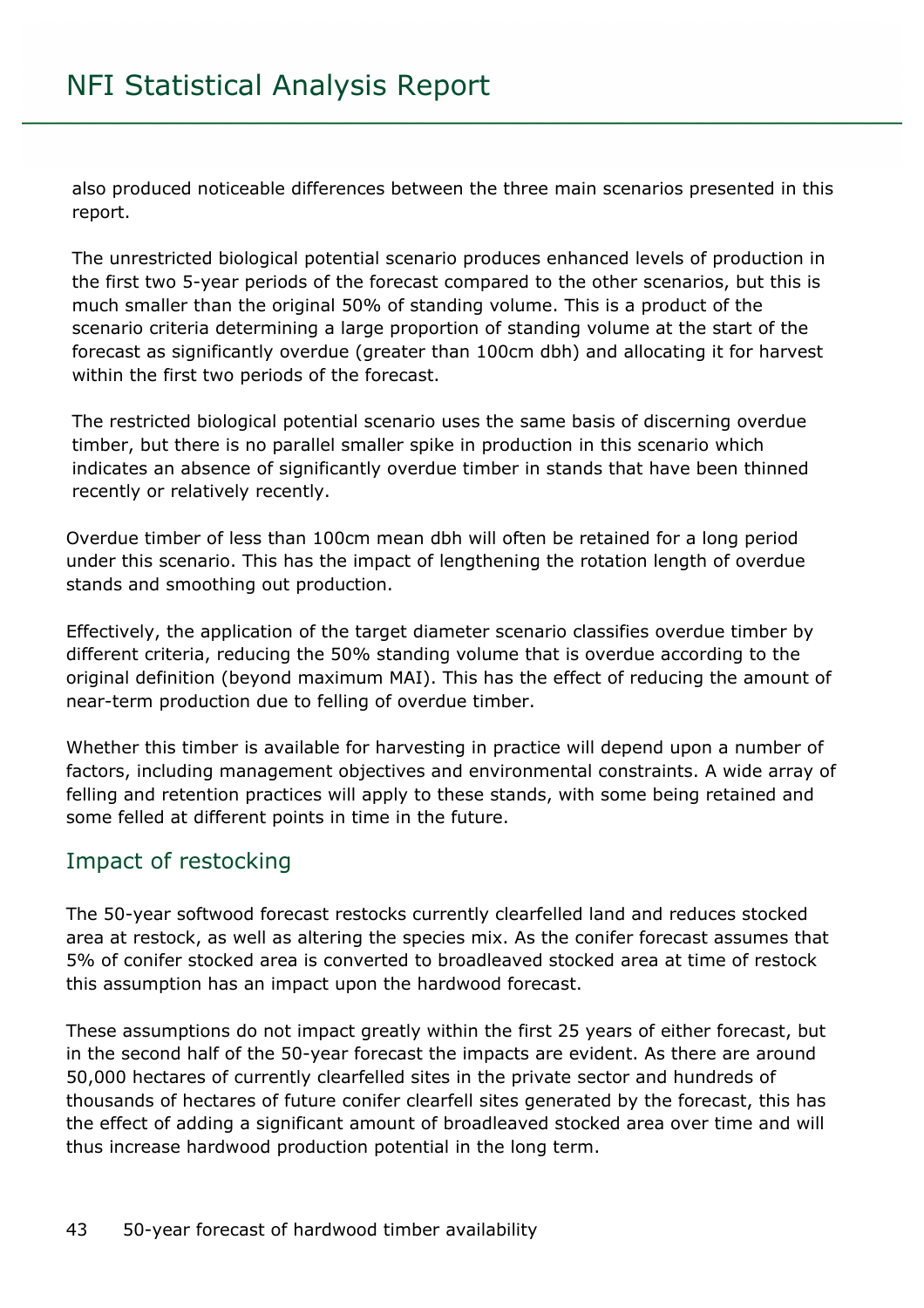The assumption of restocking 100% of clearfelled broadleaved stocked area at restock will have impacted upon potential hardwood timber production by maintaining stocked area in the long term. There is an interaction between the hardwood and softwood forecasts with respect to restocking options, and reducing previous conifer areas on restock by up to 20% (10% in the scenarios published in this report), with partial replacement with broadleaves, benefits potential future hardwood availability, but at the expense of up to 1 million  $m^3$  per year in potential softwood production. This loss to potential softwood production is especially notable in the 50 – 100 year period. It is not unreasonable to assume that broadleaves will be treated as prescribed, but it will have a marked impact in the long term and later forecasts may explore this dynamic further.

## Yield class

The yield classes applied in this forecast for the Private sector estate are derived from the NFI fieldwork. Physical measurements were taken on a stand-by-stand basis to derive the yield classes applied in the growth and yield models used to project future development of each stand. For young stands on which an estimated yield class could not be reliably established, the mean yield class observed on older stands of the same species in the same NFI region were used. These are based upon 9546 NFI samples in the current forecast. The mean yield class for broadleaves derived from the sample is yield class 6. The mean yield classes found for individual species were:

- Oak 5.7
- Beech 7.5
- Sycamore 6.9
- Ash 7.2
- Birches 5.8
- Sweet Chestnut 7.8
- Hazel 4.3
- Hawthorn 4.6
- Alder 6.4
- Willow 5.4
- Other broadleaves 5.9

## Woodland area, stocked area and standing volume

NFI first published an assessment of stocked area and standing volume of broadleaves as at 31 March 2011 in the 2012 NFI report *NFI preliminary estimates of quantities of broadleaved species in British woodlands, with special focus on ash.* This 2014 50-year hardwood forecast is based upon a later assessment of stocked area and standing volume as at 31 March 2012; the estimates of which can be found in Tables 2 and 3 (and in Appendix A, Tables A1 and A2) of this report. The stocked area of broadleaved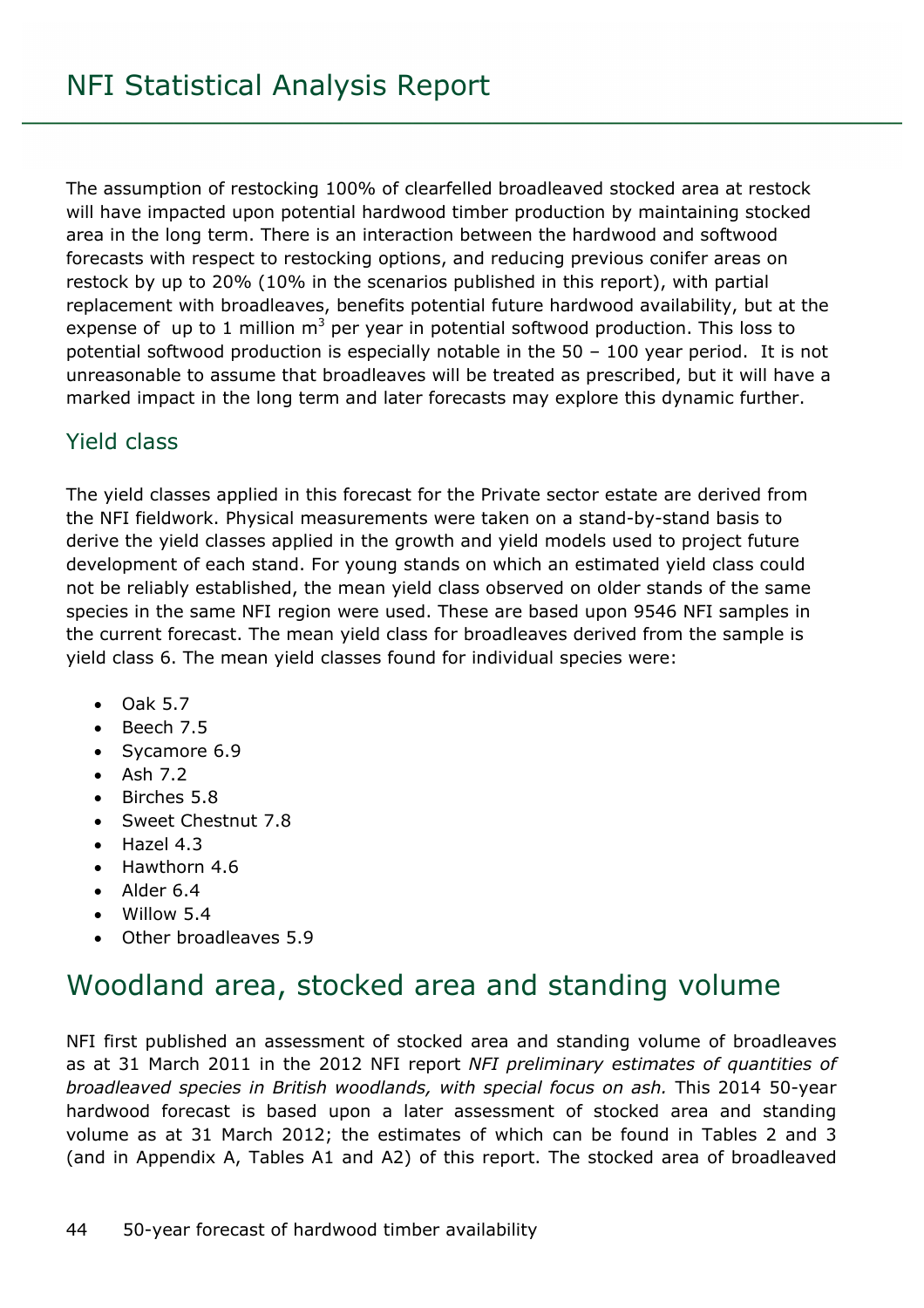trees in this later assessment was 4% more than estimated by the previous assessment (1,235,000 ha compared to 1,186,000 ha). Standing volume was 1.3% higher in the later assessment. These differences are due to:

- The base year for the forecast changing from 2011 to 2012, reflecting real change on the ground, such as clearfelling, new planting, restocking and growth between the two assessments.
- Improved methodology in separating out from stocked area the very small amounts of open space intimately mixed within stands, such as clearfell and grassed areas less than 0.01 ha in area.
- Improved methodology in identifying clearfell sites with a few remaining live trees as predominantly unstocked rather than as stocked area.
- Improved methodology in stratifying tree heights in stands with a complex storey structure. This is particularly applicable to broadleaved stands which have a higher proportion of complex storey structure than conifer stands.
- An improved estimate based upon 9594 samples as opposed to 4036 samples.

This increase in stocked area is not thought to have impacted on the forecast to any great extent. The increase in standing volume is expected to have arisen as a product of the first point, in particular due to an increase in standing volume as a result of actual volume increment in existing stock.

## Impact of harvesting on standing volume

The level and frequency of thinning and felling will have an impact on standing volume and increment over time. If removals exceed increment then standing volumes will be reduced and vice versa. Standing volume for GB at 31 March 2012 is around 245 million  $m<sup>3</sup>$ . As the harvesting scenarios of this forecast are applied, total standing volume increases in the headline restricted biological potential scenario to 450 million  $m^3$  in the last period of the forecast (2057-61) and continues to increase to almost 500 million  $m<sup>3</sup>$ at the end of a 100 year period. Similarly under the target mean dbh scenario standing volumes increase to 325 million  $m^3$  by the end of the forecast period (2057-61). These profiles arise as forecast increment exceeds forecast removals.

Under the unrestricted biological potential scenario standing volume marginally declines to an average annual figure of around 215 million  $m^3$  by the last period of the forecast (2057-61). This profile arises as forecast removals exceed forecast increment.

Under the headline scenario, annual net increment is 5.7 million  $m^3$  for the first period (2013–16) and for the remaining periods ranges between 4.3 to 7.0 million  $m^3$  per annum. The forecast average annual cut for the forecast period under the headline scenario is 1.6 million  $m^3$ , and as such it can be concluded that increment is currently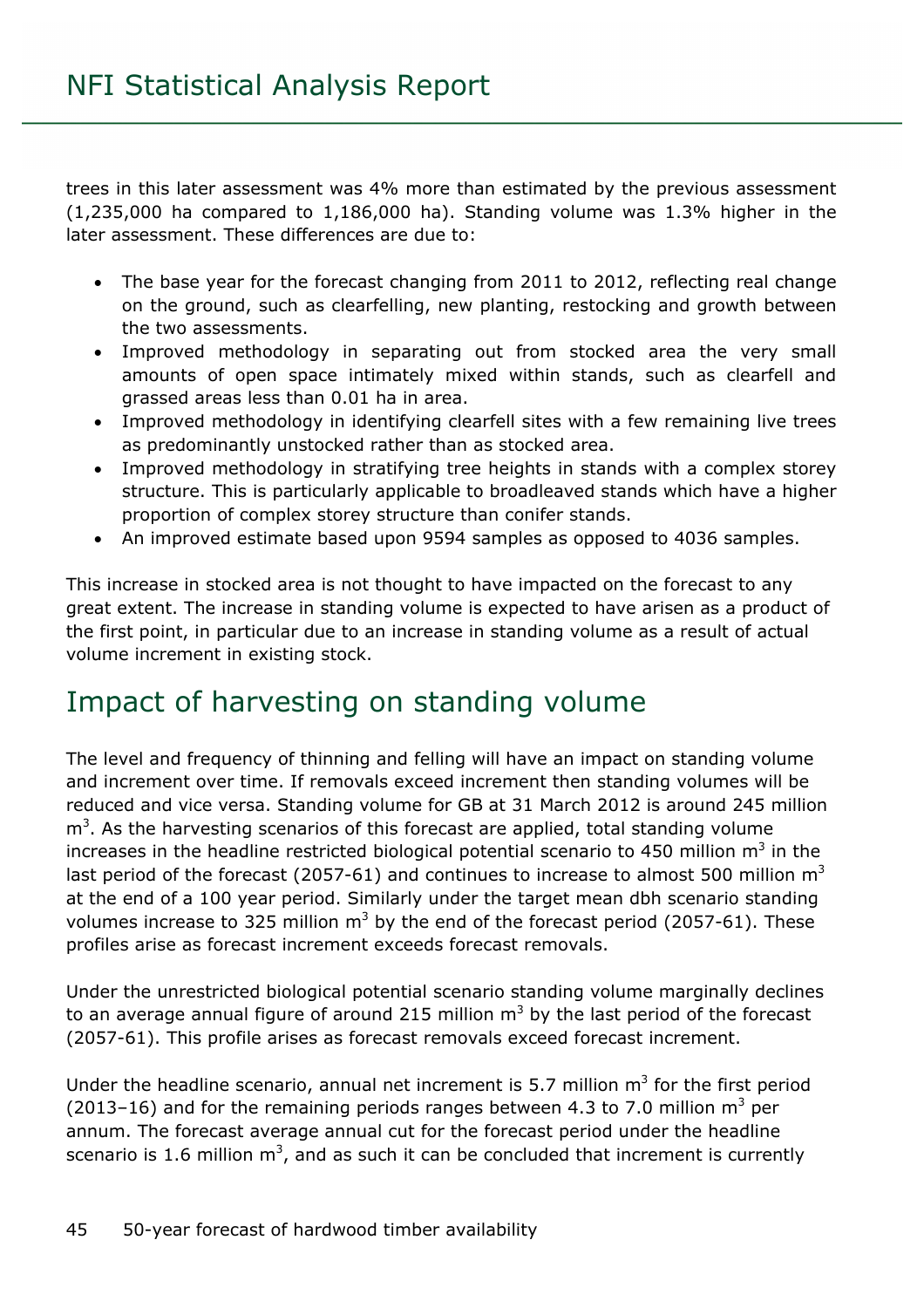forecast to be greater than potential harvest within GB, which is the cause of the increase in standing volumes. However, this relies on the harvesting assumptions used, which will vary over time. It is noticeable that net increment declines in the later periods of the forecast. This probably reflects aging of the tree stock, and the inbuilt pattern in the FC yield tables of declining increment in aging tree stocks.

A large determinant in the forecast for total standing volume in GB is the underlying age class structure of the forests in Britain, where the majority of broadleaves are less than 100 years of age and most are less than 40 years of age. This is evidently due to the reestablishment of broadleaved woodland after the devastation of woodland that occurred during the two world wars and the preceding centuries, which seriously depleted GB woodlands. This has driven a broadleaved resource that is in 'recovery', one which has developed from a largely unstocked phase through to a current predominantly immature phase that is in the process of development into a more mature phase. This history is reflected in the age class structure of broadleaves found by the NFI and previous surveys. The forecasts presented in this document show that, without a significant increase in removals in the future, standing volumes of broadleaves will be expected to almost double in the forecast period.

This contrasts with forests of a more evenly distributed age found in most other countries, which result in a more even evolution of total standing volume, increment and production through time. Any comparisons of level of cut to increment should account for this. It should also be noted that the core 50-year forecast of this report is a limited projection of standing volume of broadleaves through time, focussing on a 50 year period, which represents a fraction of the life cycle of GB forests. It is for this reason that an indicative forecast of 100-years has been provided and some reference has been made to this in the text to set the results over 50 years within a wider context.

The reports *Standing timber volume for coniferous trees in Britain*, *25-Year forecast of standing coniferous volume and increment* and *Interpreting National Forest Inventory timber volume forecasts* cover this subject in more detail.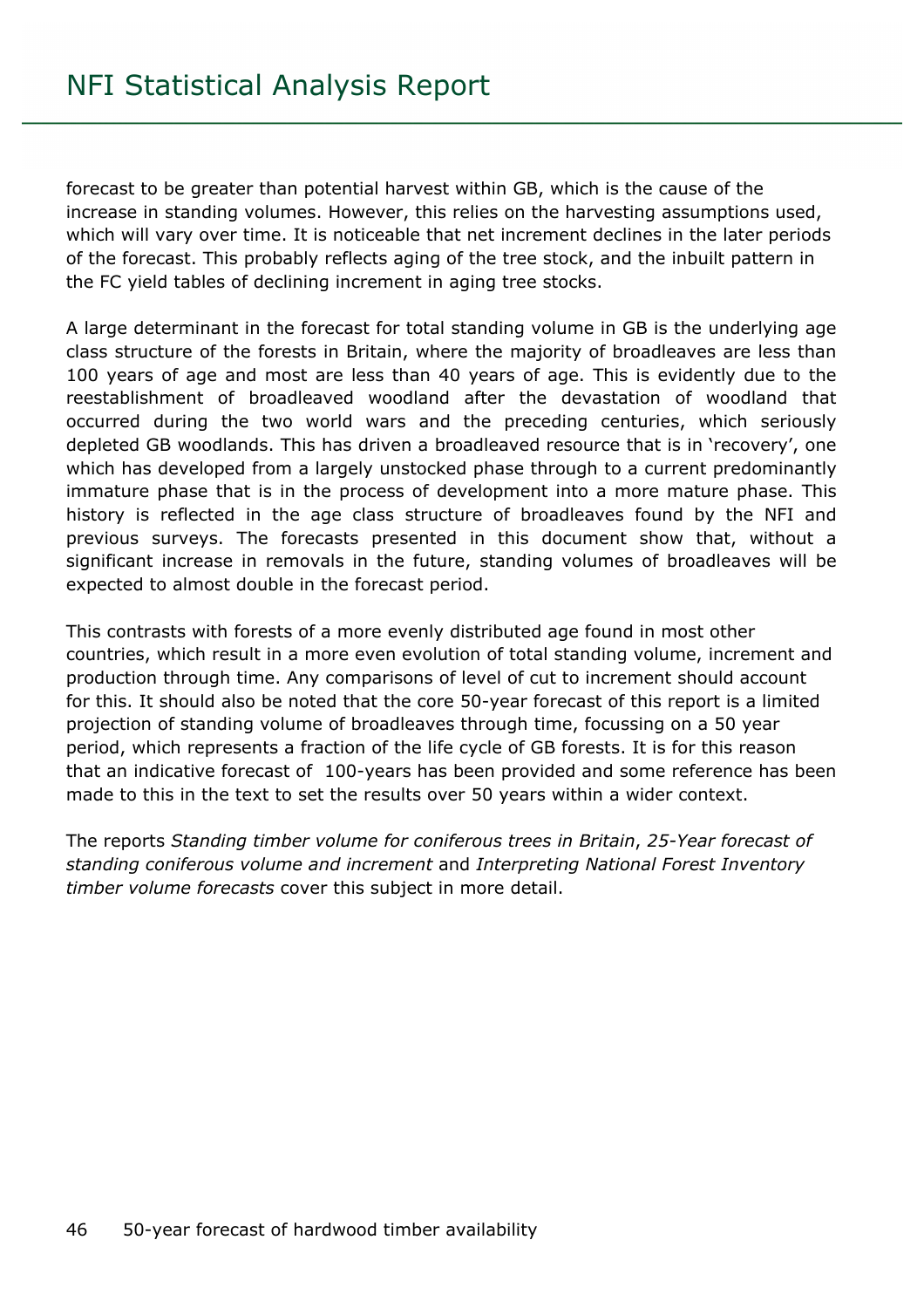## Species and composition of volumes

The main species that contribute to potential production varies throughout the forecast period, with Beech, Oak, Birch and Sycamore as the respective top four contributors during the first period (2013-16). These relative contributions change through the forecast period until in the period of peak production (2042-46) the respective contributions are from Birch, Ash, Sycamore and Oak.

The assortments in Appendix B, Table B3 show a relatively high proportion of production in small diameter classes (7-14 cm) in the first periods of the forecast, a product of Management table thinning in the predominantly young age classes. In the later periods, as the growing stock ages and felling starts to form a larger component of harvesting, the assortments are spread more evenly between small and larger diameter classes, with the larger proportion of volume being produced in the size classes 24-34 cm and 34-44cm. Other scenarios would produce different assortments. Of those run for this report, the target diameter scenario in particular produces a different profile.

## Impact of future events

The impact of future harvesting events on production levels in the Private sector is explored through the use of the scenarios. However, as current levels of activity are so low and owners have a wide range of objectives, it is unlikely that any of the scenarios will closely reflect what does occur over the 50 year forecast period and as such the scenarios should be viewed as illustrative.

For example, in terms of the headline forecast, it is unlikely that the small proportion of forests and woodlands that harvesting is restricted to will be the only woodlands and stands that are harvested in future, or that these be managed strictly according to biological potential. The scenario does however use evidence collected in the NFI fieldwork (2009 to 2013) to restrict the amount of stands in management for timber production to those that show evidence on the ground of currently being under such management. The forecast volume for the first four year period (2013-2016) resulting from this approach is the closest to current actual volume production out of the three scenarios, which suggests that the assumptions being applied are not greatly unrealistic.

The historic decline in broadleaved timber production does not suggest a significant increase in activity in the near term, which is the assumption inherent in the other scenarios provided. Such a step change in harvesting activity would not be expected to occur in the short term, but recent initiatives in prospective energy provision from forestry may possibly instigate increased demand. (It can be noted that use of GB hardwood timber as woodfuel is already its dominant use, accounting for 75% of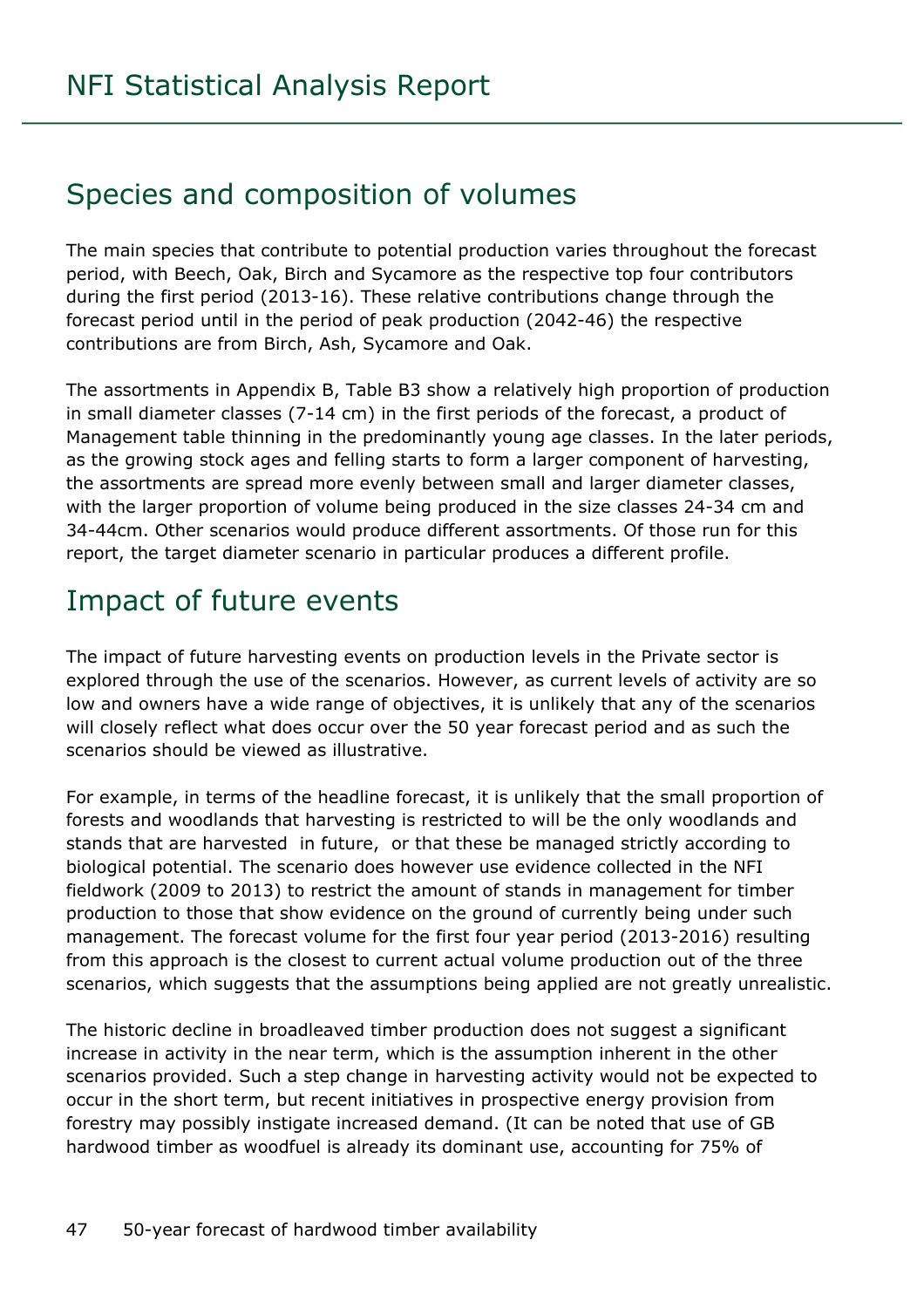hardwood deliveries in 2012.) With this in mind, these scenarios have been formulated to illustrate the potential of the broadleaved resource in this respect. The results illustrate that potential is far higher than current levels of activity and, over time, if certain regulatory and economic drivers were in place, the levels of production of the magnitude projected could be achieved within sustainable objectives.

It can be seen therefore that actual harvesting activity may follow a number of possible patterns and, as a result, actual production will almost certainly vary from the headline forecast results and the other scenarios supplied. In addition to the impact of harvesting decisions, there are other unpredictable external factors that are likely to have an impact on production over the period of the forecast. For example, pest and disease outbreaks (current risks include *Chalara fraxinea* and *Acute Oak Decline*), economic factors, developments in sectoral demands for hardwoods, severe weather events (windthrow), changes in land use (development and habitat restoration) and changes in government policy (affecting for example grants and regulation, energy provision and forest management) will all have impacts.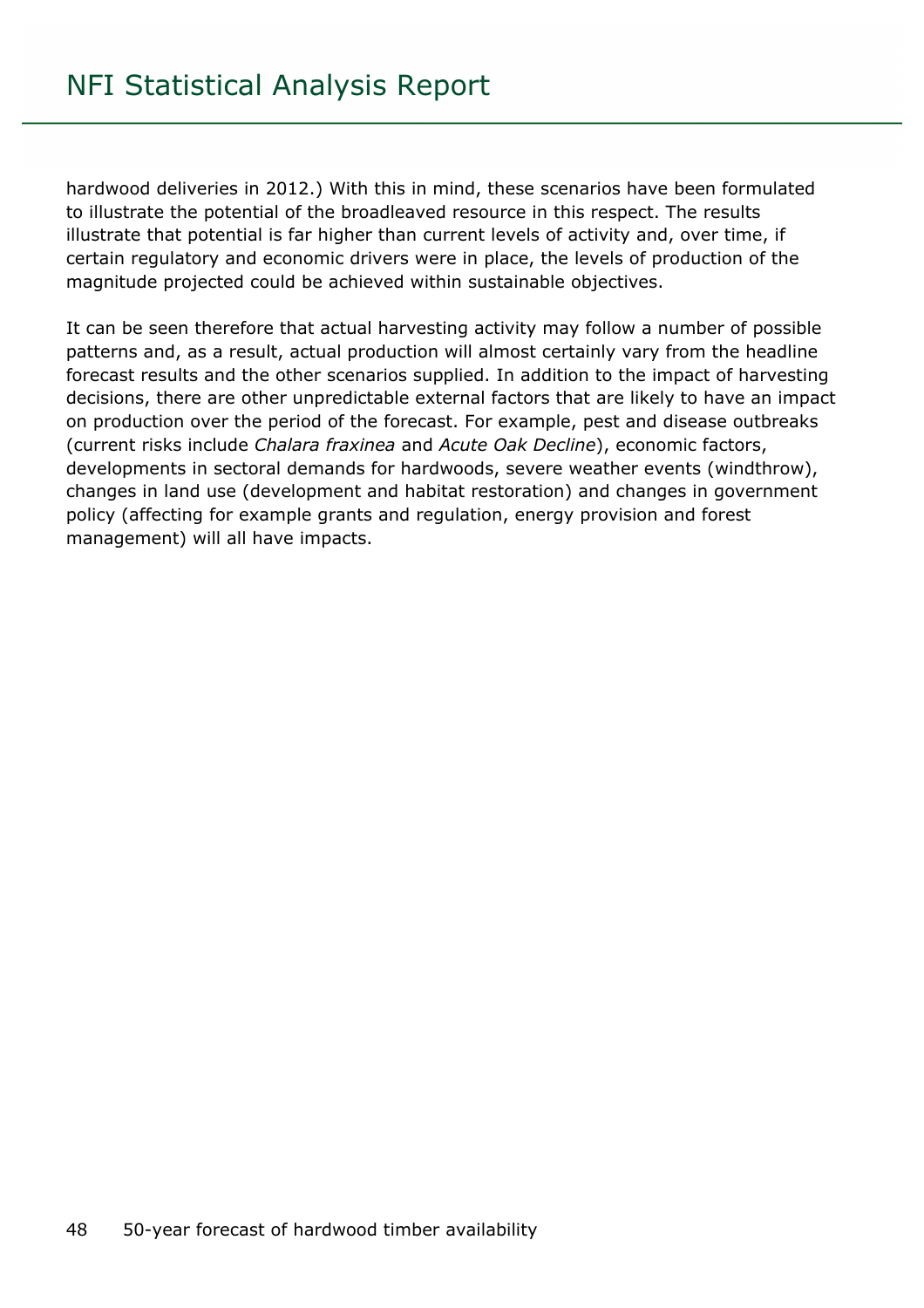## **Conclusions**

The National Forest Inventory aims to monitor all woodlands equally, irrespective of type or ownership. This strategy was to enable a broad evidence base to be established; one which could meet a range of policy requirements, current and emergent.

As a result broadleaved trees were measured equally alongside conifers and for the first time GB has a robust mensurational inventory of broadleaved trees and their timber potential.

The forest products industry in UK predominantly utilises and relies upon conifer timber and as a consequence previous FC timber forecasts of potential timber availability have exclusively concentrated on softwoods.

As interest in alternative sources of energy has risen and the concern surrounding the biodiversity impact of undermanaging broadleaved woodland has consolidated, it became increasingly apparent that there would be value in providing statistics on current broadleaved timber stocks and of providing forecasts of potential broadleaved timber production. In conjunction with the NFI Report *NFI preliminary estimates of quantities of broadleaved species in British woodlands, with a special focus on ash,* this report is aimed at addressing that requirement.

Forecasting potential broadleaved timber availability is more complex than that of conifers as there is no sizeable precedent of managing the majority of the resource for timber production, from which the likely course of future activity can be assessed (as there is for conifers). This proved problematic when formulating scenarios for the forecast. For example if the forecast was based upon the assumption of current levels of activity, which are very low, this will give very different results in comparison to assuming all broadleaved woodlands are managed. This is not the case for conifers, where most stands are managed in some way and projecting forward from that evidence base gives a firmer foundation for forecasts.

This divergence between actual and potential production leads to the broadleaved forecast being far more contingent upon the assumptions used for rates of harvesting than those of the conifer forecasts. For the biological potential and target diameter scenarios, the assumptions used on rate of harvesting have little basis in past practice. There is, however, the underlying knowledge of the growth rates of broadleaves in GB, combined with information from NFI on the current age, size and yield class of the resource. These can be used to assess future growth and the potential size and attributes of the population, and through this an assessment of future prospects for utility of the resource can be attained. To help formulate potential harvesting strategies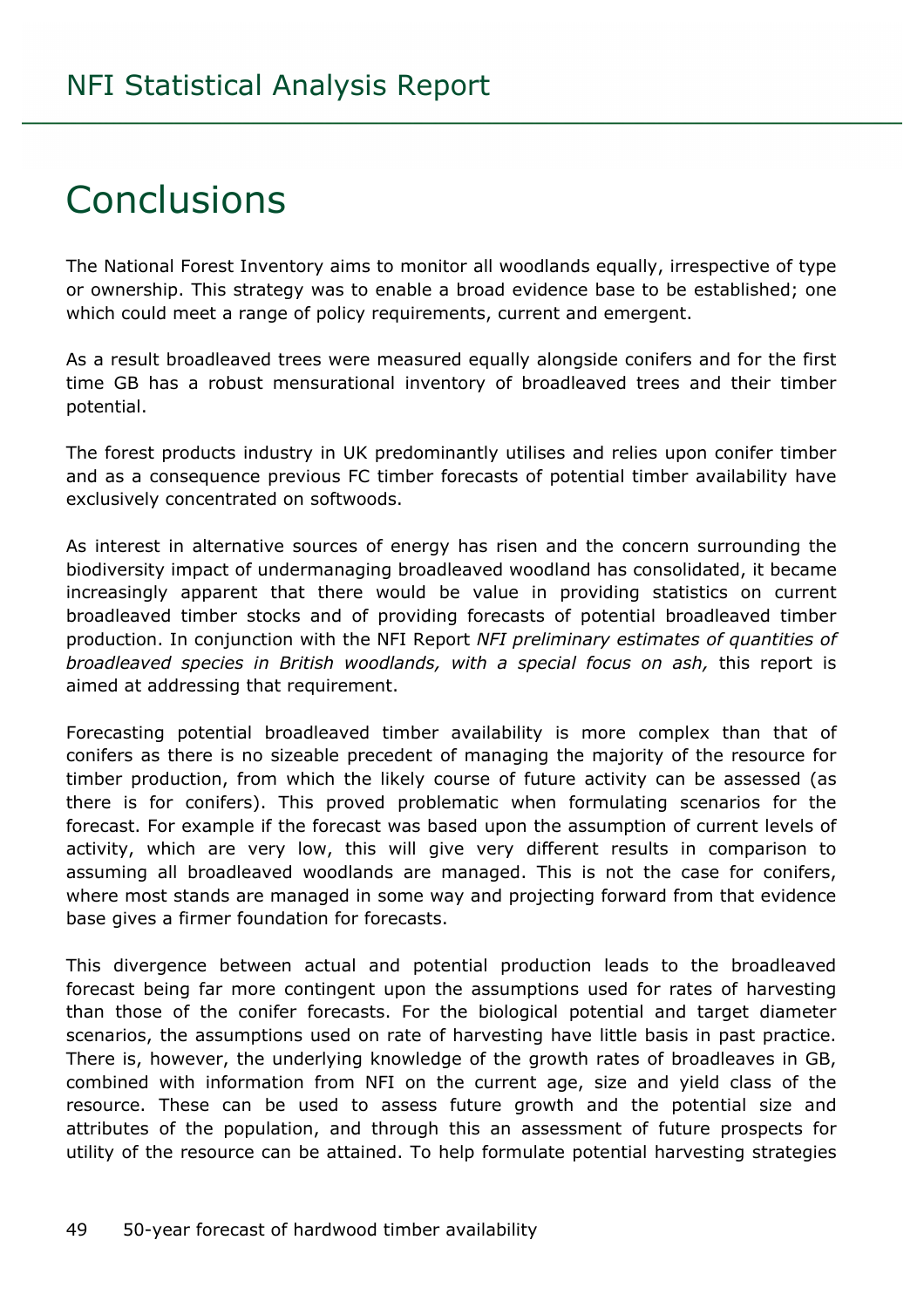for the broadleaved resource, a consultation exercise was undertaken within the forestry sector between 2010 and 2013, where views were sought from within the industry as to how the broadleaved resource could be managed to maximise timber availability. The views expressed in this consultation were divergent, with opinions ranging from a future decline from current levels of production, to a large increase in production arising from a step change in demand driven by energy and wood product needs. There was also a divergence of opinion as to how stands should be managed between low impact silviculture systems and clearfelling. The scenarios selected have attempted to reflect most aspects of this range of views, and as a result the four main scenarios forecast a wide range of mean annual production equating to around 1.6, 2.5, 4, and 7 million  $m<sup>3</sup>$ per annum over the forecast period.

With current reported broadleaved production at 591,000 m<sup>3</sup> per annum (*FC Forestry Statistics 2013*), there is a significant gap between actual production and the forecast of potential availability. As such this forecast should be viewed principally as one of potential and is different in nature to the conifer forecast, where forecast potential production and actual production have historically had a much closer relationship.

The conclusion that can be drawn from the results is that there is a significant amount of underutilised increment in broadleaved timber and that this trend is set to continue if current levels of harvesting are maintained. This will lead to a significant increase in standing broadleaved timber stocks, which will nearly double in the forecast period under the harvesting scenario that most closely reflects current practice.

The vast majority of this potential timber availability is therefore additional to current domestic utilisation, and when that additional timber is forecast to come to market varies significantly within the forecast periods and between harvesting scenarios. It should also be noted that the further into time that the forecast projects, the more contingent it is upon the assumptions used around harvesting and restocking and less upon the baseline condition of the resource assessed by the current inventory.

When and if timber is harvested will depend on a number of factors, not least of which are the choices made by those who drive domestic utilisation and those who meet the consequent demand, the latter being the Private sector forest and woodland owners. For the Private sector, the biological potential scenario is one of many possible scenarios. Based upon current actual levels of production, owners are unlikely to manage all their forests and woodlands to either biological potential or target diameter throughout the 50-year period and actual production will therefore vary from these estimates. The species composition of the volumes forecast and the size of the products produced also vary significantly through the forecast period and between scenarios. This will have a bearing on what is harvested and when. There is also the factor to consider of the significant amount of overdue timber within woodlands, which, being large and more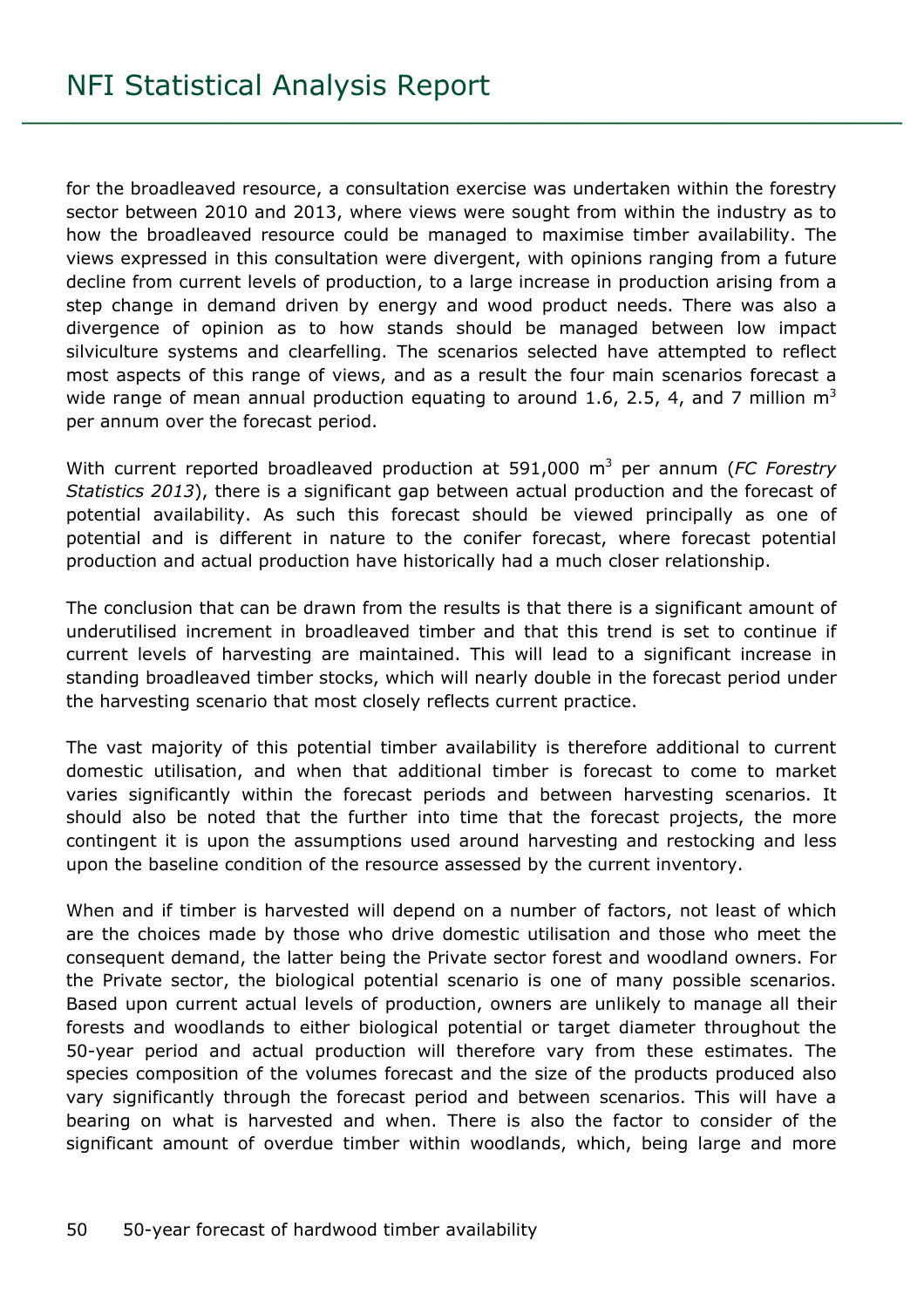variable in form, would be difficult to harvest. It is also possible that much of this overdue timber resides within areas of conservation and aesthetic interest and thus would be less likely to come to market. The forecast takes no account of statutory or policy choices around conservation.

When drawing conclusions from the core figures and tables in this report it should also be noted that this is a limited forward outlook of potential production, taken within a 50 year time period, which will omit some aspects of the evolution of the growing stock over the longer term. To help build such a wider view, taking some of these aspects into account, a summary 100-year forecast has also been supplied in addition to the 50-year forecast. This provides a wider perspective on potential production and standing volume, illustrating how, if the assumptions used in the forecast hold true in the longer term, two of the scenarios show a higher level potential production between 50 and 100 years into the future. It can also be observed that, under most scenarios, forecast standing volume continues to increase in broadleaved woodlands.

## Future work

Future reports will explore alternative harvesting scenarios, including specific Government policy aims for bringing lower proportions of English woodland into management. In future, account could be taken of timber that is unlikely to come to market because of economies of scale in woodland parcel size or conservation constraints. Once information from the second cycle of the NFI fieldwork becomes available, statistics on the rate and type of timber removals in GB can be estimated from direct observation. These will be used to inform future harvesting scenarios. All such information is an essential part of planning for sustainable forest management across a range of interests, including, for example, biodiversity and climate change in addition to the development of the forest products industry.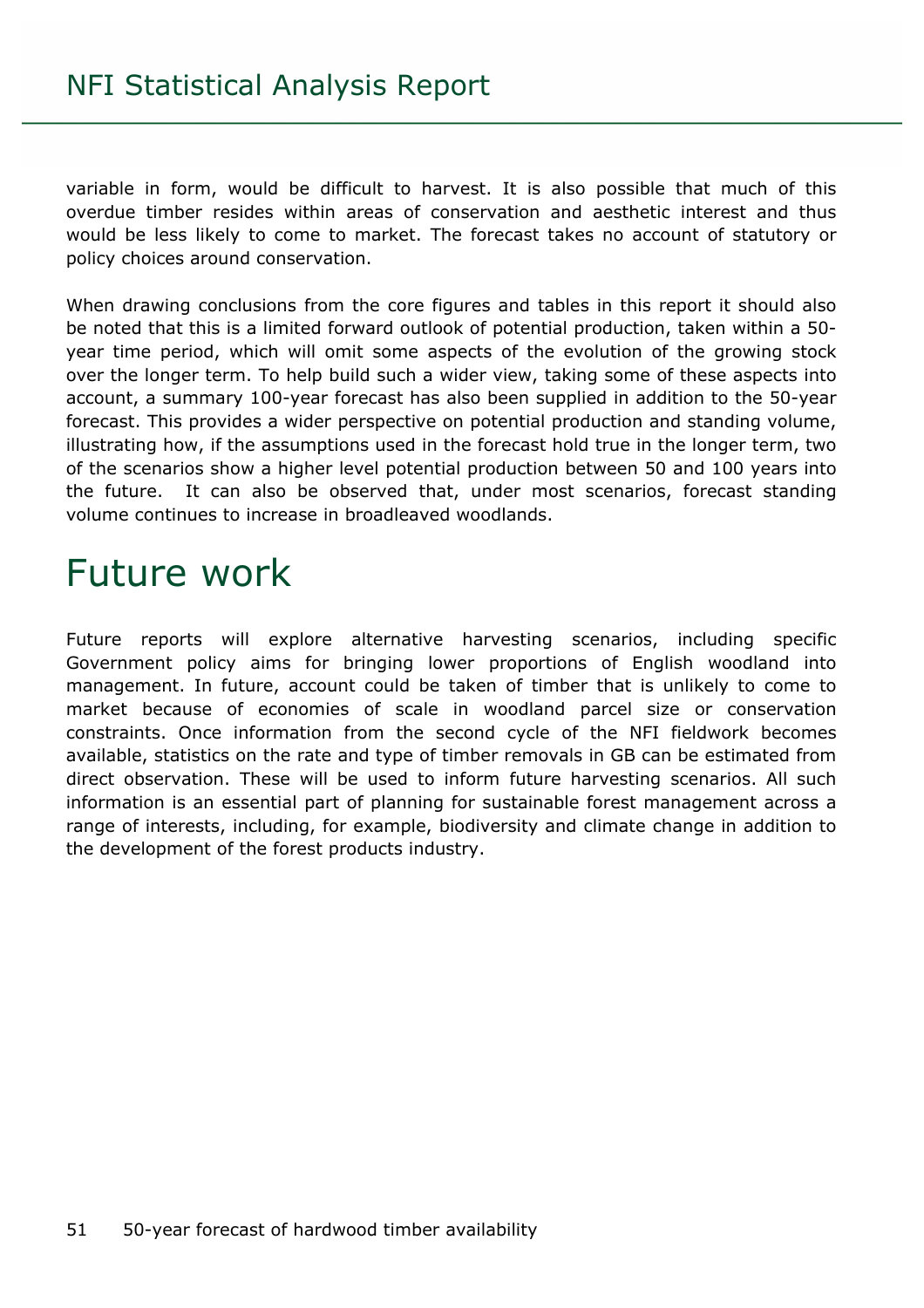## Appendix A Stocked area and standing volume at Appendix A Stocked area and standing volume at<br>31 March 2012 31 March 2012

 Stocked area by principal broadleaved tree species at 31 March 2012 Table A1 Stocked area by principal broadleaved tree species at 31 March 2012 **Table A1**

|                         | し<br>上       | Private sector                |                                                                         | Total                            |                   | FC/NRW             | Private sector                                                                                                                                                                 |          | Total                 |
|-------------------------|--------------|-------------------------------|-------------------------------------------------------------------------|----------------------------------|-------------------|--------------------|--------------------------------------------------------------------------------------------------------------------------------------------------------------------------------|----------|-----------------------|
| Principal species       | area         | area                          | SE%                                                                     | area                             | Principal species | area               | area                                                                                                                                                                           | SE%      | area                  |
|                         | (DOO ha)     | $($ eų 000)                   |                                                                         | (PL) 000)                        |                   | (PL 000)           | (PL 000)                                                                                                                                                                       |          | $(\mathsf{eu}$ 000)   |
| England                 |              |                               |                                                                         |                                  | Wales             |                    |                                                                                                                                                                                |          |                       |
| All broadleaves         | 53.7         | 148.6<br>œ                    |                                                                         | 902.3                            | All broadleaves   | 16.2               | 120.9                                                                                                                                                                          |          | 137.1                 |
| Oak                     |              | 151.3                         |                                                                         |                                  | Oak               | 2.7                | 23.1                                                                                                                                                                           |          | 25.8                  |
| <b>Beech</b>            | 15.8<br>12.7 |                               |                                                                         | 167.0<br>72.0<br>75.5            | Beech             | 1.8                | $\begin{array}{c}\n 4 \text{ o} & 3 \text{ o} & 6 \text{ d} & 6 \\  7 \text{ o} & 8 \text{ d} & 5 \text{ e} & 6 \\  1 \text{ o} & 1 \text{ e} & 1 \text{ e} & 1\n \end{array}$ | 728279   | 5<br>0<br>0<br>0<br>0 |
| Sycamore                |              | 59.3<br>74.4                  |                                                                         |                                  | Sycamore          |                    |                                                                                                                                                                                |          |                       |
| Ash                     |              | .19.8                         |                                                                         | 122.8                            | Ash               | $\frac{1}{0}$ .5   |                                                                                                                                                                                |          |                       |
| <b>Birch</b>            | 5.8          |                               |                                                                         | 95.5                             | <b>Birch</b>      |                    |                                                                                                                                                                                |          | 18.8<br>12.2          |
|                         | 0.8          | 89.7<br>27.6                  |                                                                         | <b>28.5</b>                      | Sweet Chestnut    | $1.6$<br>$0.1$     |                                                                                                                                                                                |          | 0.4                   |
| Sweet Chestnut<br>Hazel | 0.4          | 64.1                          |                                                                         |                                  | Hazel             |                    |                                                                                                                                                                                |          | 14.3                  |
| Hawthorn                | 0.0          | 57.5                          |                                                                         |                                  | Hawthom           | 0.0                |                                                                                                                                                                                | 7770     | 5<br>5<br>9<br>5<br>9 |
|                         | 0.5          | 30.2                          |                                                                         |                                  | Alder             | $\overline{0}$ :   |                                                                                                                                                                                |          |                       |
| Alder<br>Willow         | 0.0          | 40.8                          |                                                                         | 40.8                             | Willow            | 0.30               |                                                                                                                                                                                |          | 11.1                  |
| Other broadleaves       | 13.5         | .32.6                         |                                                                         | 146.1                            | Other broadleaves |                    |                                                                                                                                                                                |          | 21.4                  |
| Scotland                |              |                               |                                                                         |                                  | Great Britain     |                    |                                                                                                                                                                                |          |                       |
| All broadleaves         | 32.1         | 1.59:2                        |                                                                         |                                  | All broadleaves   | 101.9              | 1,234.7                                                                                                                                                                        |          | 1,336.6               |
| OaK                     | 2.8          | 23.4                          | $\infty$                                                                | 297 19<br>295 195<br>295 195     | Oak               | 21.3               | 197.8                                                                                                                                                                          |          | 219.1                 |
| <b>Beech</b>            |              |                               |                                                                         |                                  | <b>Beech</b>      | 15.2               | 78.5                                                                                                                                                                           |          | 93.7                  |
| Sycamore                |              |                               |                                                                         |                                  | Sycamore          |                    | 104.8                                                                                                                                                                          |          | 106.3                 |
| Ash                     |              | 14.7<br>21.2<br>15.0          |                                                                         |                                  | Ash               | $1.9$<br>$3.9$     | 153.1<br>216.6                                                                                                                                                                 | NNN      | 157.0                 |
| Birch<br>Sweet Chestnut |              | 116.3                         |                                                                         | 127.8                            | <b>Birch</b>      | 18.9               |                                                                                                                                                                                |          | 235.5                 |
|                         |              |                               |                                                                         | o.<br>O                          | Sweet Chestnut    |                    | 28.0                                                                                                                                                                           |          | 28.9                  |
| Hazel                   |              |                               |                                                                         |                                  | Hazel             |                    |                                                                                                                                                                                | $\omega$ |                       |
| Hawthorn                |              |                               |                                                                         |                                  | Hawthom           |                    | 86.1<br>72.5<br>56.3                                                                                                                                                           |          | 86.8<br>72.6          |
| Alder                   |              |                               |                                                                         |                                  | <b>Alder</b>      |                    |                                                                                                                                                                                |          | 57.6                  |
| Willow                  |              | 0.7.6<br>0.7.6.3.3<br>0.7.9.1 | $\omega \propto \omega \omega \omega \beta \omega \omega \omega \omega$ | ててけに 4<br>o o o 4 4<br>o o o 4 4 | Willow            | 0.70311<br>0.00108 | 65.2<br>173.8                                                                                                                                                                  |          | 65.2                  |
| Other broadleaves       |              |                               |                                                                         |                                  | Other broadleaves |                    |                                                                                                                                                                                |          | 211.9                 |

52 50-year forecast of hardwood timber availability 50-year forecast of hardwood timber availability 52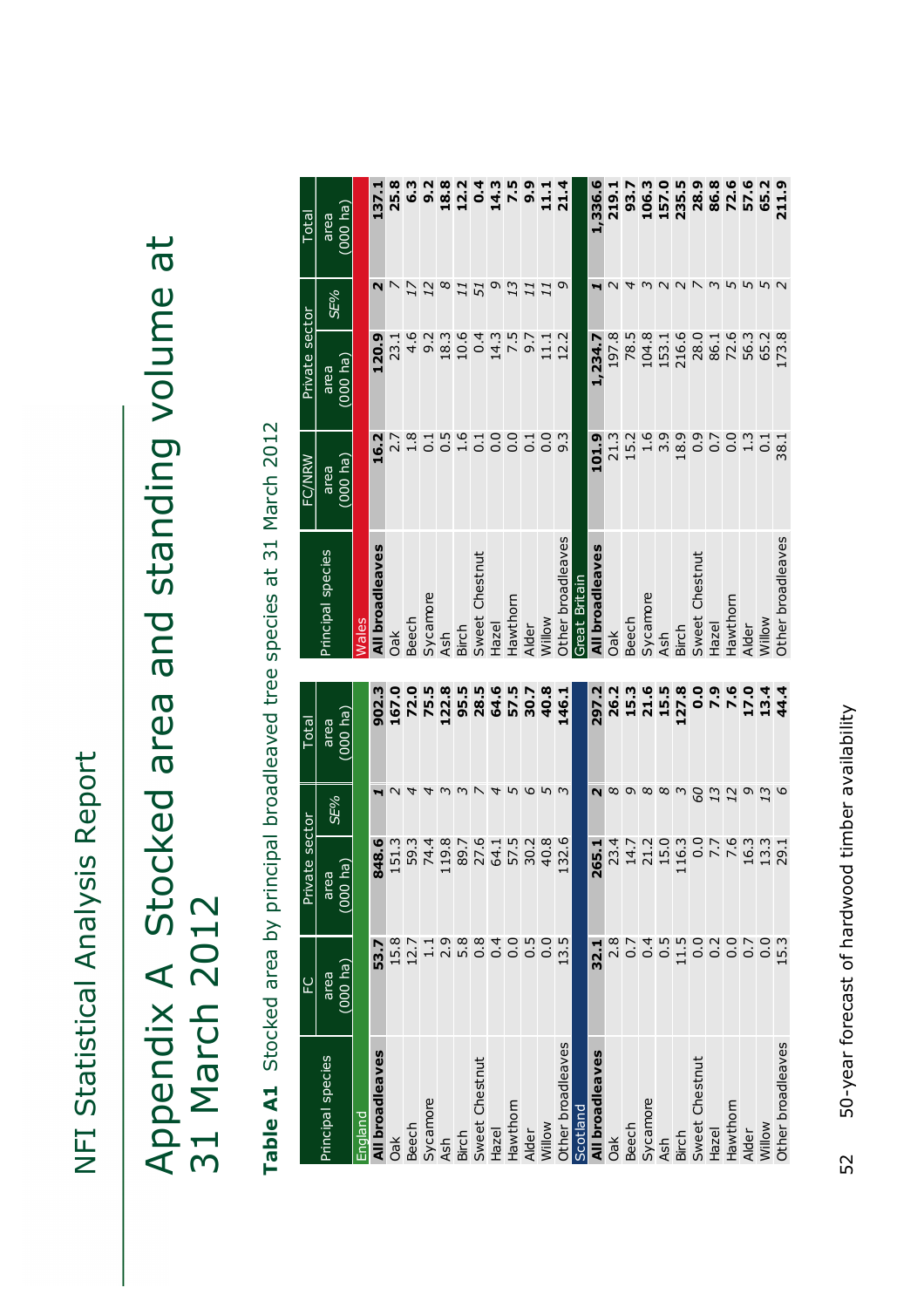Standing volume by principal broadleaved tree species at 31 March 2012 Table A2 Standing volume by principal broadleaved tree species at 31 March 2012 **Table A2** 

|                        | $\overline{C}$                  | Private sector                            |                 | Total                          |                   | FC/NRW                          | Private sector                  |                          | Total                           |
|------------------------|---------------------------------|-------------------------------------------|-----------------|--------------------------------|-------------------|---------------------------------|---------------------------------|--------------------------|---------------------------------|
| Principal species      | volume                          | ۴<br><b>MON</b>                           | SE%             | volume                         | Principal species | volume                          | volume                          | SE%                      | volume                          |
|                        | $(000 \text{ m}^3 \text{ obs})$ | obs)<br>$\frac{1}{2}$ (000 m <sup>3</sup> |                 | $1000 \text{ m}^3 \text{ obs}$ |                   | $(000 \text{ m}^3 \text{ obs})$ | $(000 \text{ m}^3 \text{ obs})$ |                          | $(000 \text{ m}^3 \text{ obs})$ |
| England                |                                 |                                           |                 |                                | Wales             |                                 |                                 |                          |                                 |
| All broadleaves        | 8,708                           | 172,327                                   |                 | 181,035                        | All broadleaves   | 1,892                           | 25,402                          | 9                        | 27,294                          |
| Oak                    | 3,340                           | 51,697                                    |                 | 55,037                         | Oak               | 467                             | 7,678                           | 70                       | 8,145                           |
| <b>Beech</b>           | 2,807                           | 19,803                                    | യ               | 22,610                         | <b>Beech</b>      | 414                             | 1,612                           | 23                       | 2,026                           |
| Sycamore               | 149                             | 16,211                                    |                 | 16,360                         | Sycamore          | $\overline{1}$                  | 2,398                           | $\overline{5}$           | 2,412                           |
| Ash                    | 408                             | 30,083                                    |                 | 30,491                         | Ash               | 80                              | 6,949                           | 19                       | 7,030                           |
| Birch                  | 502<br>127                      | 1,319                                     |                 | 11,821                         | <b>Birch</b>      | 111                             | 1,169                           | 22                       | 1,280                           |
| Sweet Chestnut         |                                 | 7,658                                     |                 | 7,785                          | Sweet Chestnut    |                                 | <b>201</b>                      |                          | 210                             |
| Hazel                  | 46                              | 5,012                                     | യ               | 5,058                          | Hazel             |                                 | 913                             |                          | 920                             |
| Hawthom                |                                 | 2,755                                     | ဖ               | 2,755                          | Hawthorn          | $\circ$                         | 388                             | 746                      | 388                             |
| <b>Alder</b>           | 69                              | 6,846                                     | ∞               | 6,915                          | <b>Alder</b>      | $\overline{c}$                  | 2,149                           |                          | 2,169                           |
| Willow                 |                                 | 4,864                                     | ∞               | 4,864                          | Willow            |                                 | 786                             | $\overline{\mathcal{S}}$ | 786                             |
| Other broadleaves      | 1,258                           | 5,961                                     |                 | 17,219                         | Other broadleaves | 770                             | 1,079                           | 14                       | 1,849                           |
| Scotland               |                                 |                                           |                 |                                | Great Britain     |                                 |                                 |                          |                                 |
| <b>All broadleaves</b> | 3,875                           | 32,894                                    |                 | 36,769                         | All broadleaves   | 14,474                          | 230,624                         |                          | 245,098                         |
| Oak                    | 620                             | 5,633                                     |                 | 6,253                          | Oak               | 4,427                           | 65,008                          |                          | 69,434                          |
| <b>Beech</b>           | 143                             | 5,152                                     | 15              | 5,295                          | <b>Beech</b>      | 3,364                           | 26,567                          |                          | 29,931                          |
| Sycamore               | $\frac{8}{3}$                   | 4,802                                     | 07              | 4,850                          | Sycamore          | 212                             | 23,411                          |                          | 23,623                          |
| Ash                    | 41                              | 2,780                                     | 16              | 2,820                          | Ash               | 529                             | 39,813                          |                          | 40,341                          |
| Birch                  | 1,664                           | 8,458                                     | 4               | 10,122                         | Birch             | 2,277                           | 20,946                          | $\omega$                 | 23,223                          |
| Sweet Chestnut         |                                 |                                           |                 |                                | Sweet Chestnut    | 136                             | 7,860                           | $\infty$                 | 7,996                           |
| Hazel                  | 39                              | 441                                       | 59<br>24        | 480                            | Hazel             | 5                               | 6,367                           |                          | 6,458                           |
| Hawthom                |                                 | 274                                       | $\overline{16}$ | 274                            | Hawthorn          |                                 | 3,416                           | 556                      | 3,416                           |
| <b>Alder</b>           | 86                              | 1,854                                     | 17              | 1,941                          | <b>Alder</b>      | 175                             | 10,850                          |                          | 11,025                          |
| Willow                 |                                 | 873                                       | 15              | 873                            | Willow            |                                 | 6,522                           |                          | 6,523                           |
| Other broadleaves      | 1,234                           | 2,558                                     |                 | 3,792                          | Other broadleaves | 3,262                           | 19,598                          |                          | 22,860                          |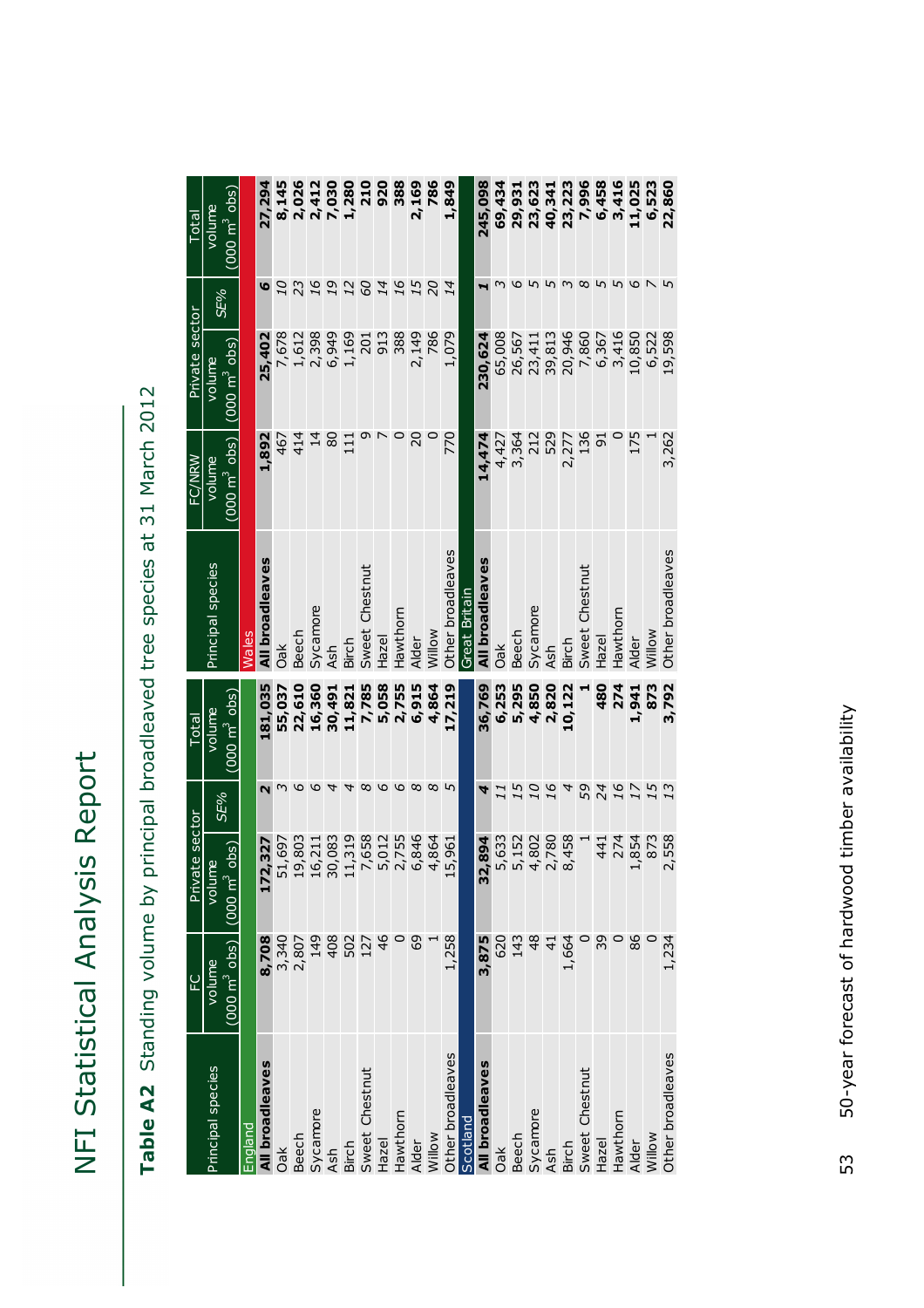# Appendix B 50-year broadleaf forecast - production Appendix B 50-year broadleaf forecast - production

Table B1 50-year forecast volume by principal broadleaf tree species 50-year forecast volume by principal broadleaf tree species **Table B1** 

|                         | 2013-16       |               |                       |                                  | 2017-21                      |                            |                 | 022-26                                                            |                                                                                                                          |                 | 1027-31                          |                                                                                                                                                                                                                                                                                                                                                                                                                                                                                                                             |
|-------------------------|---------------|---------------|-----------------------|----------------------------------|------------------------------|----------------------------|-----------------|-------------------------------------------------------------------|--------------------------------------------------------------------------------------------------------------------------|-----------------|----------------------------------|-----------------------------------------------------------------------------------------------------------------------------------------------------------------------------------------------------------------------------------------------------------------------------------------------------------------------------------------------------------------------------------------------------------------------------------------------------------------------------------------------------------------------------|
|                         | <b>FC/NRW</b> | Private sec   | tor                   | FC/NRW                           | Private sector               |                            | FC/NRW          | Private sector                                                    |                                                                                                                          | FC/NRW          | Private sector                   |                                                                                                                                                                                                                                                                                                                                                                                                                                                                                                                             |
| Principal species       | volume        |               |                       | volume                           |                              |                            | volume          |                                                                   |                                                                                                                          | volume          |                                  |                                                                                                                                                                                                                                                                                                                                                                                                                                                                                                                             |
|                         | $(000m3$ obs) |               | SE%                   | $000m3$ obs                      |                              | SE%                        | $000m3$ obs     |                                                                   | SE%                                                                                                                      | $000m3$ obs)    |                                  | <b>SE%</b>                                                                                                                                                                                                                                                                                                                                                                                                                                                                                                                  |
| England                 |               |               |                       |                                  |                              |                            |                 |                                                                   |                                                                                                                          |                 |                                  |                                                                                                                                                                                                                                                                                                                                                                                                                                                                                                                             |
| All broadleaves         | 126           | 122           |                       |                                  |                              | ng z g o o g g d o g g d o |                 |                                                                   |                                                                                                                          |                 | <b>S</b> q w o c x y d 4 x y 4 x |                                                                                                                                                                                                                                                                                                                                                                                                                                                                                                                             |
| Oak                     | 34            |               |                       |                                  |                              |                            |                 |                                                                   |                                                                                                                          |                 |                                  |                                                                                                                                                                                                                                                                                                                                                                                                                                                                                                                             |
| Beech                   | 56            |               | $59.777777777777999$  | $9.284$ <sub>N</sub> $4.0000000$ | <b>3</b><br>302088415155     |                            | 188             | <b>និ</b> ង ក្នុង មាន មាន មាន ដូច<br><b>និ</b> ង ក្នុង មាន មាន អូ | $\mathbf{w} \cup \mathbf{u} \otimes \mathbf{v} \cup \mathbf{u} \otimes \mathbf{v} \otimes \mathbf{u} \otimes \mathbf{v}$ | 8243            |                                  | 262767278295                                                                                                                                                                                                                                                                                                                                                                                                                                                                                                                |
| Sycamore                |               |               |                       |                                  |                              |                            |                 |                                                                   |                                                                                                                          |                 |                                  |                                                                                                                                                                                                                                                                                                                                                                                                                                                                                                                             |
| Ash                     |               |               |                       |                                  |                              |                            |                 |                                                                   |                                                                                                                          |                 |                                  |                                                                                                                                                                                                                                                                                                                                                                                                                                                                                                                             |
| <b>Birch</b>            |               | 6             |                       |                                  |                              |                            |                 |                                                                   |                                                                                                                          |                 |                                  |                                                                                                                                                                                                                                                                                                                                                                                                                                                                                                                             |
|                         |               |               |                       |                                  |                              |                            |                 |                                                                   |                                                                                                                          |                 |                                  |                                                                                                                                                                                                                                                                                                                                                                                                                                                                                                                             |
| Sweet Chestnut<br>Hazel |               | 65977         |                       |                                  |                              |                            |                 |                                                                   |                                                                                                                          |                 |                                  |                                                                                                                                                                                                                                                                                                                                                                                                                                                                                                                             |
| Hawthom                 |               |               |                       |                                  |                              |                            |                 |                                                                   |                                                                                                                          |                 |                                  |                                                                                                                                                                                                                                                                                                                                                                                                                                                                                                                             |
| <b>Alder</b>            |               |               |                       |                                  |                              |                            |                 |                                                                   |                                                                                                                          |                 |                                  |                                                                                                                                                                                                                                                                                                                                                                                                                                                                                                                             |
| Willow                  |               |               |                       |                                  |                              |                            | $-0,1$          |                                                                   |                                                                                                                          | 0.000007        |                                  |                                                                                                                                                                                                                                                                                                                                                                                                                                                                                                                             |
| Other broadleaves       | IJ            | 27            |                       |                                  |                              |                            |                 |                                                                   |                                                                                                                          |                 |                                  |                                                                                                                                                                                                                                                                                                                                                                                                                                                                                                                             |
| Scotland                |               |               |                       |                                  |                              |                            |                 |                                                                   |                                                                                                                          |                 |                                  |                                                                                                                                                                                                                                                                                                                                                                                                                                                                                                                             |
| All broadleaves         |               | 83            |                       |                                  |                              |                            | $\overline{10}$ |                                                                   |                                                                                                                          | $\overline{10}$ | 233                              |                                                                                                                                                                                                                                                                                                                                                                                                                                                                                                                             |
| Oak                     |               |               |                       |                                  | 139                          |                            |                 |                                                                   |                                                                                                                          |                 |                                  |                                                                                                                                                                                                                                                                                                                                                                                                                                                                                                                             |
| Beech                   |               | $\frac{5}{2}$ |                       |                                  |                              |                            |                 |                                                                   |                                                                                                                          |                 |                                  |                                                                                                                                                                                                                                                                                                                                                                                                                                                                                                                             |
| Sycamore                |               |               |                       |                                  |                              |                            |                 |                                                                   |                                                                                                                          |                 |                                  |                                                                                                                                                                                                                                                                                                                                                                                                                                                                                                                             |
| Ash                     |               |               |                       |                                  |                              |                            |                 |                                                                   |                                                                                                                          |                 |                                  |                                                                                                                                                                                                                                                                                                                                                                                                                                                                                                                             |
| <b>Birch</b>            |               | 34            |                       |                                  |                              |                            |                 |                                                                   |                                                                                                                          |                 |                                  |                                                                                                                                                                                                                                                                                                                                                                                                                                                                                                                             |
|                         |               |               |                       |                                  |                              |                            |                 |                                                                   |                                                                                                                          |                 |                                  |                                                                                                                                                                                                                                                                                                                                                                                                                                                                                                                             |
| Sweet Chestnut<br>Hazel |               |               |                       | $\circ \circ \circ$              |                              |                            |                 |                                                                   |                                                                                                                          |                 |                                  |                                                                                                                                                                                                                                                                                                                                                                                                                                                                                                                             |
| Hawthom                 |               |               |                       |                                  |                              |                            |                 |                                                                   |                                                                                                                          |                 |                                  |                                                                                                                                                                                                                                                                                                                                                                                                                                                                                                                             |
| <b>Alder</b>            |               |               |                       |                                  |                              |                            |                 |                                                                   |                                                                                                                          |                 |                                  |                                                                                                                                                                                                                                                                                                                                                                                                                                                                                                                             |
| Willow                  |               |               | $2999697$ , $7577999$ |                                  | <i>4</i> 4 0 0 0 0 0 0 0 5 8 | 8332253342835              |                 | 92522222222                                                       | 6 % % # # # # # # # # # #                                                                                                | mooooom         | 116128068121                     | $\begin{array}{c}\n\bullet \quad \text{if} \quad \text{if} \quad \text{if} \quad \text{if} \quad \text{if} \quad \text{if} \quad \text{if} \quad \text{if} \quad \text{if} \quad \text{if} \quad \text{if} \quad \text{if} \quad \text{if} \quad \text{if} \quad \text{if} \quad \text{if} \quad \text{if} \quad \text{if} \quad \text{if} \quad \text{if} \quad \text{if} \quad \text{if} \quad \text{if} \quad \text{if} \quad \text{if} \quad \text{if} \quad \text{if} \quad \text{if} \quad \text{if} \quad \text{if}$ |
| Other broadleaves       |               | ģ<br>6        |                       |                                  |                              |                            |                 |                                                                   |                                                                                                                          |                 |                                  |                                                                                                                                                                                                                                                                                                                                                                                                                                                                                                                             |

50-year forecast of hardwood timber availability 54 50-year forecast of hardwood timber availability 54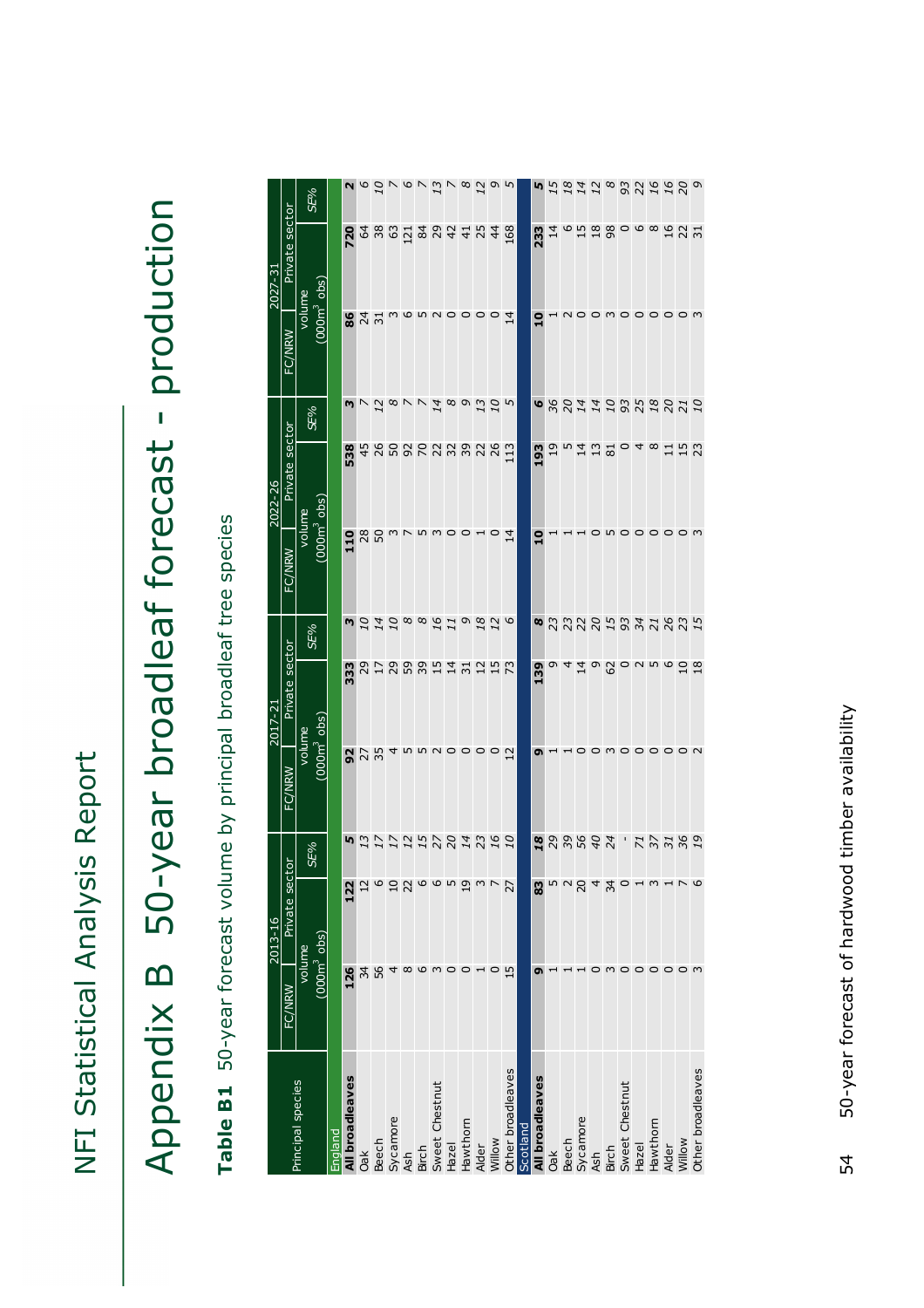|                   |                         | 2032-36               |                                                                                                                                                      |                                                         | $2037 - 4$                              |                                                                                                   |                                                                                                                                                                      | 2042-46                                                                                                                                        |                                                                                        |                                     | 2047-51                        |                          |
|-------------------|-------------------------|-----------------------|------------------------------------------------------------------------------------------------------------------------------------------------------|---------------------------------------------------------|-----------------------------------------|---------------------------------------------------------------------------------------------------|----------------------------------------------------------------------------------------------------------------------------------------------------------------------|------------------------------------------------------------------------------------------------------------------------------------------------|----------------------------------------------------------------------------------------|-------------------------------------|--------------------------------|--------------------------|
|                   | FC/NRW                  | Private sect          |                                                                                                                                                      | FC/NRW                                                  | Private sector                          |                                                                                                   | <b>FC/NRW</b>                                                                                                                                                        | Private sector                                                                                                                                 |                                                                                        | FC/NRW                              | Private sector                 |                          |
| Principal species | $(000m3$ obs)<br>volume |                       | <b>SE%</b>                                                                                                                                           | $000m3$ obs)<br>volume                                  |                                         | SE%                                                                                               | $000cm3$ obs)<br>volume                                                                                                                                              |                                                                                                                                                | SE%                                                                                    | $000m^3$ obs)<br>volume             |                                | <b>SE%</b>               |
| England           |                         |                       |                                                                                                                                                      |                                                         |                                         |                                                                                                   |                                                                                                                                                                      |                                                                                                                                                |                                                                                        |                                     |                                |                          |
| All broadleaves   | 99                      | 825                   |                                                                                                                                                      |                                                         |                                         |                                                                                                   |                                                                                                                                                                      |                                                                                                                                                |                                                                                        |                                     | 1678                           |                          |
| Oak               | 23                      | 77                    | 269767367395                                                                                                                                         |                                                         | <b>3</b><br>អ្នកនាំងដីដី ដូនខ្លួង ខ្លួប | $\mathbf{w} \circ \mathbf{w} \circ \mathbf{w} \circ \mathbf{w} \circ \mathbf{w} \circ \mathbf{w}$ | $\frac{39}{2}$ $\frac{17}{2}$ $\frac{17}{2}$ $\frac{19}{2}$ $\frac{19}{2}$ $\frac{19}{2}$ $\frac{19}{2}$ $\frac{19}{2}$ $\frac{19}{2}$ $\frac{19}{2}$ $\frac{19}{2}$ | $\frac{3}{8}$<br>$\frac{8}{8}$ $\frac{4}{8}$ $\frac{4}{8}$ $\frac{4}{8}$ $\frac{4}{8}$ $\frac{4}{8}$ $\frac{4}{8}$ $\frac{4}{8}$ $\frac{4}{8}$ | $\omega$ $\alpha$ $\omega$ $\omega$ $\omega$ $\beta$ $\beta$ $\beta$ $\alpha$ $\alpha$ | $\frac{1}{2}$ % % 4 5 % y 0 0 4 0 5 |                                | $4\circ 8$ $77729$ $898$ |
| Beech             | 4 <sub>3</sub>          | 48                    |                                                                                                                                                      |                                                         |                                         |                                                                                                   |                                                                                                                                                                      |                                                                                                                                                |                                                                                        |                                     |                                |                          |
| Sycamore          |                         | 64                    |                                                                                                                                                      |                                                         |                                         |                                                                                                   |                                                                                                                                                                      |                                                                                                                                                |                                                                                        |                                     |                                |                          |
| <b>Ash</b>        |                         |                       |                                                                                                                                                      |                                                         |                                         |                                                                                                   |                                                                                                                                                                      |                                                                                                                                                |                                                                                        |                                     |                                |                          |
| <b>Birch</b>      |                         |                       |                                                                                                                                                      |                                                         |                                         |                                                                                                   |                                                                                                                                                                      |                                                                                                                                                |                                                                                        |                                     |                                |                          |
| Sweet Chestnut    |                         | $\frac{28}{34}$       |                                                                                                                                                      |                                                         |                                         |                                                                                                   |                                                                                                                                                                      |                                                                                                                                                |                                                                                        |                                     | <u>នួ</u> ដូច្នាំង ដូច និង និង |                          |
| Hazel             |                         |                       |                                                                                                                                                      |                                                         |                                         |                                                                                                   |                                                                                                                                                                      |                                                                                                                                                |                                                                                        |                                     |                                |                          |
| Hawthom           |                         | \$528                 |                                                                                                                                                      |                                                         |                                         |                                                                                                   |                                                                                                                                                                      |                                                                                                                                                |                                                                                        |                                     |                                |                          |
| <b>Alder</b>      |                         |                       |                                                                                                                                                      |                                                         |                                         |                                                                                                   |                                                                                                                                                                      |                                                                                                                                                |                                                                                        |                                     |                                |                          |
| Willow            |                         |                       |                                                                                                                                                      |                                                         |                                         |                                                                                                   |                                                                                                                                                                      |                                                                                                                                                |                                                                                        |                                     |                                |                          |
| Other broadleaves | ≌                       | 206                   |                                                                                                                                                      |                                                         |                                         |                                                                                                   |                                                                                                                                                                      |                                                                                                                                                |                                                                                        |                                     |                                |                          |
| Scotland          |                         |                       |                                                                                                                                                      |                                                         |                                         |                                                                                                   |                                                                                                                                                                      |                                                                                                                                                |                                                                                        |                                     |                                |                          |
| All broadleaves   | 15                      | 262                   |                                                                                                                                                      | $\overline{a}$                                          |                                         |                                                                                                   | 51                                                                                                                                                                   |                                                                                                                                                |                                                                                        |                                     |                                |                          |
| Oak               |                         |                       |                                                                                                                                                      |                                                         |                                         |                                                                                                   |                                                                                                                                                                      |                                                                                                                                                |                                                                                        |                                     |                                |                          |
| Beech             |                         | $\frac{1}{8}$ 8<br>15 |                                                                                                                                                      |                                                         |                                         |                                                                                                   |                                                                                                                                                                      |                                                                                                                                                |                                                                                        |                                     |                                |                          |
| Sycamore          |                         |                       |                                                                                                                                                      |                                                         |                                         |                                                                                                   |                                                                                                                                                                      |                                                                                                                                                |                                                                                        |                                     |                                |                          |
| <b>Ash</b>        |                         | $^{18}$               |                                                                                                                                                      |                                                         |                                         |                                                                                                   |                                                                                                                                                                      |                                                                                                                                                |                                                                                        |                                     |                                |                          |
| <b>Birch</b>      |                         | 104                   | $\mathsf{n}$ $\sharp$ $\sharp$ $\sharp$ $\sharp$ $\mathsf{u}$ $\mathsf{v}$ $\mathsf{g}$ $\mathsf{g}$ $\mathsf{g}$ $\sharp$ $\mathsf{g}$ $\mathsf{e}$ | $\circ \circ \circ \circ \circ \circ \circ \circ \circ$ | 522222222222                            | 128222324248                                                                                      | $\begin{array}{c}\n 0 \\  1 \\  0\n \end{array}$                                                                                                                     | $\frac{8}{8}$ $\frac{8}{8}$ $\frac{10}{10}$ $\frac{10}{10}$ $\frac{10}{10}$ $\frac{10}{10}$ $\frac{10}{10}$ $\frac{10}{10}$ $\frac{10}{10}$    | 622429382823                                                                           |                                     | 5877850999888                  | 1242212821221            |
| Sweet Chestnut    |                         |                       |                                                                                                                                                      |                                                         |                                         |                                                                                                   |                                                                                                                                                                      |                                                                                                                                                |                                                                                        |                                     |                                |                          |
| Hazel             |                         | $\circ$ $\infty$      |                                                                                                                                                      |                                                         |                                         |                                                                                                   |                                                                                                                                                                      |                                                                                                                                                |                                                                                        |                                     |                                |                          |
| Hawthom           |                         |                       |                                                                                                                                                      |                                                         |                                         |                                                                                                   |                                                                                                                                                                      |                                                                                                                                                |                                                                                        |                                     |                                |                          |
| <b>Alder</b>      |                         | $18$                  |                                                                                                                                                      |                                                         |                                         |                                                                                                   |                                                                                                                                                                      |                                                                                                                                                |                                                                                        |                                     |                                |                          |
| Willow            |                         | 26                    |                                                                                                                                                      |                                                         |                                         |                                                                                                   |                                                                                                                                                                      |                                                                                                                                                |                                                                                        |                                     |                                |                          |
| Other broadleaves |                         | 39                    |                                                                                                                                                      |                                                         |                                         |                                                                                                   |                                                                                                                                                                      |                                                                                                                                                |                                                                                        |                                     |                                |                          |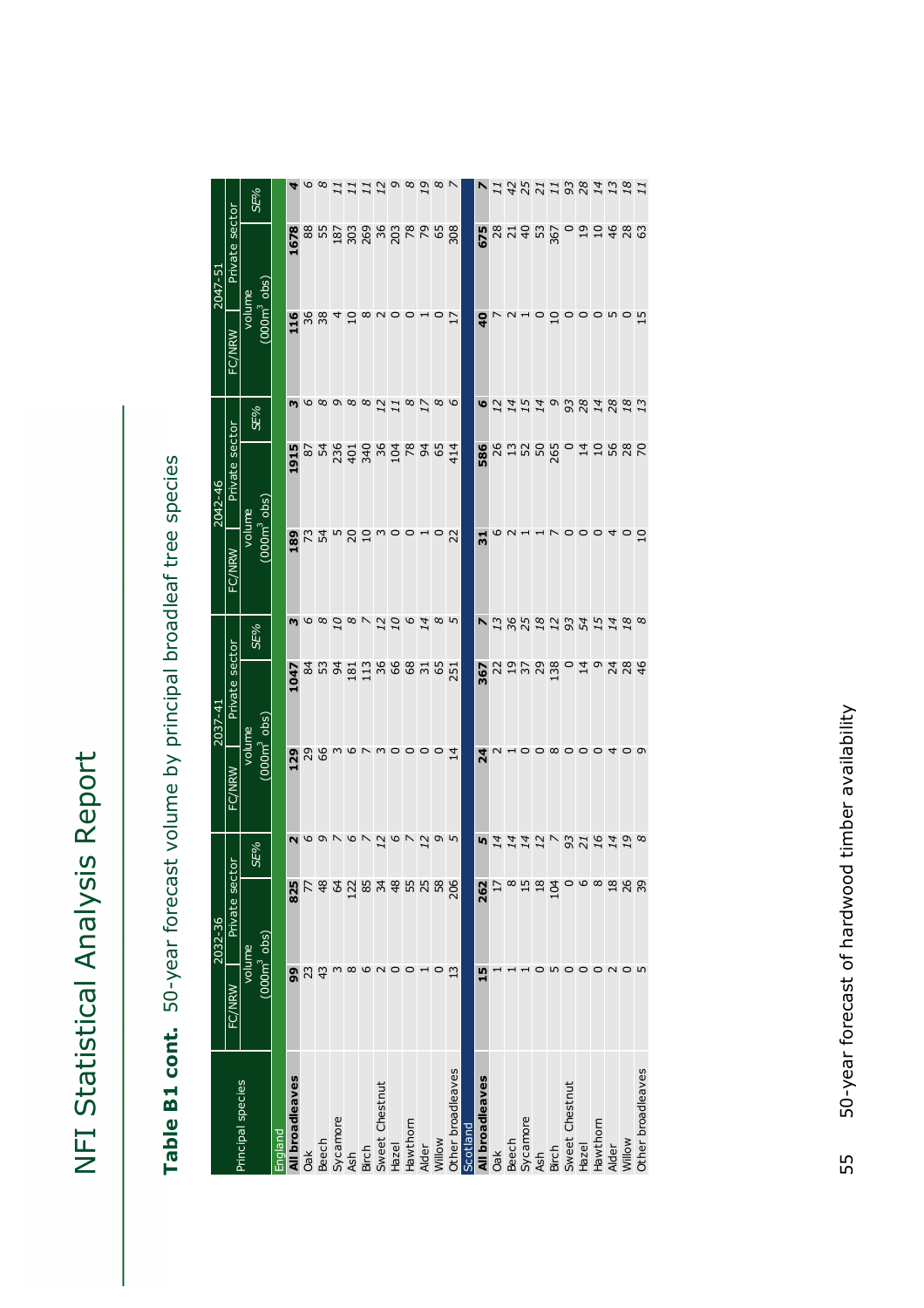|                   |                      | 2052-56        |            |                | 2057-61         |                   |
|-------------------|----------------------|----------------|------------|----------------|-----------------|-------------------|
|                   | FC/NRW               | Private sector |            | FC/NRW         | Private sector  |                   |
| Principal species | volume               |                |            | volume         |                 |                   |
|                   | $000\text{m}^3$ obs) |                | SE%        | $(000m3$ obs.  |                 | <b>SE%</b>        |
| England           |                      |                |            |                |                 |                   |
| All broadleaves   | 134                  | 1254           | 4          | 146            | 645             | 4                 |
| Oak               | $\frac{1}{4}$        | 89             | 5          | $\overline{4}$ |                 |                   |
| Beech             | 49                   |                | $^{\circ}$ | 54             |                 | 5<br>7<br>5       |
| Sycamore          | 4                    | bdggdwgkag     |            |                | 89185878        |                   |
| Ash               | $\infty$             |                |            | $^{\circ}$     |                 |                   |
| Birch             |                      |                | 699999888  |                |                 | 4047760880        |
| Sweet Chestnut    |                      |                |            |                |                 |                   |
| Hazel             |                      |                |            |                |                 |                   |
| Hawthom           |                      |                |            |                |                 |                   |
| Alder             |                      |                |            |                |                 |                   |
| Willow            | $\overline{1}$ O     |                |            | $\circ$        | 64              |                   |
| Other broadleaves | 18                   | 296            | $\infty$   | 18             | 182             | $\mathbf{\Omega}$ |
| Scotland          |                      |                |            |                |                 |                   |
| All broadleaves   | 45                   | 554            | N          | $\mathbf{g}$   | 343             | 8                 |
| Oak               | $^{\circ}$           |                |            |                | 33              | G                 |
| Beech             |                      | <b>2543256</b> |            |                | 12 <sub>0</sub> | 15                |
| Sycamore          |                      |                |            |                |                 |                   |
| Ash               |                      |                |            |                |                 |                   |
| Birch             | റെ ഠ                 |                |            | ڢ              | 150             |                   |
| Sweet Chestnut    |                      | $\circ$        |            |                |                 | 4589              |
| Hazel             | $\circ$              |                |            |                | 4               |                   |
| Hawthom           | $\circ$              |                |            | $\circ$        |                 |                   |
| Alder             | 16                   | 1978           | 228223247  | 27             | 10,8            |                   |
| Willow            |                      |                | 18         |                |                 | 7400              |
| Other broadleaves | $\Xi$                | 52             | Q          |                | $\ddot{t}$      |                   |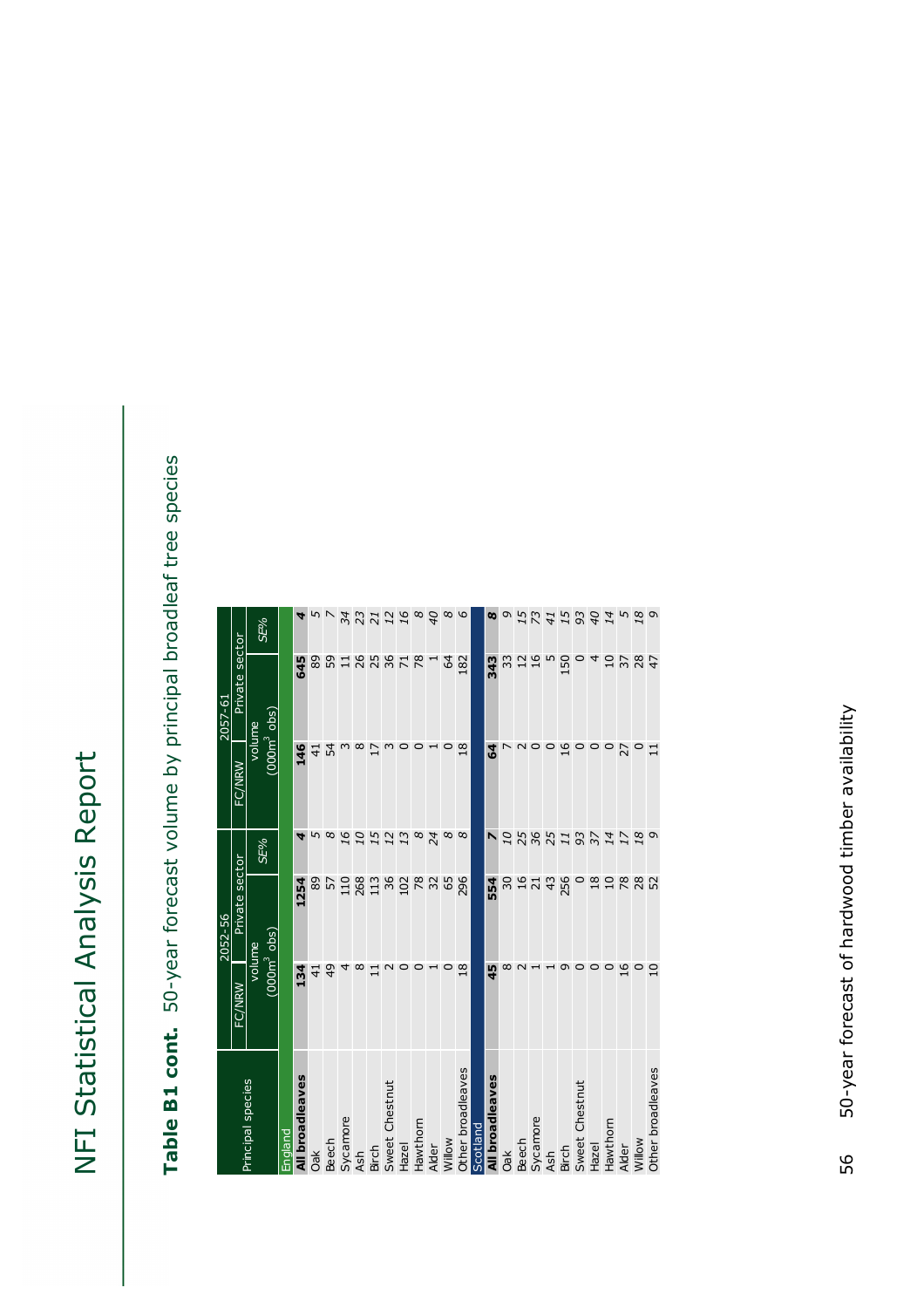|                        |        | 2013-16                     |                     |                                                                                                                                                           | 2017-21                   |                                                                                                                          |                                                                                                                                                           | 2022-26                  |                                                                                                                                                         |                                                                                                                               | $2027 - 31$                                                           |                                                                                           |
|------------------------|--------|-----------------------------|---------------------|-----------------------------------------------------------------------------------------------------------------------------------------------------------|---------------------------|--------------------------------------------------------------------------------------------------------------------------|-----------------------------------------------------------------------------------------------------------------------------------------------------------|--------------------------|---------------------------------------------------------------------------------------------------------------------------------------------------------|-------------------------------------------------------------------------------------------------------------------------------|-----------------------------------------------------------------------|-------------------------------------------------------------------------------------------|
| Principal species      | FC/NRW | Private secto               |                     |                                                                                                                                                           | Private sector            |                                                                                                                          | <b>FC/NRW</b>                                                                                                                                             | Private sector           |                                                                                                                                                         | FC/NRM                                                                                                                        | Private sector                                                        |                                                                                           |
|                        |        | volume                      |                     |                                                                                                                                                           | volume                    |                                                                                                                          | volume                                                                                                                                                    |                          |                                                                                                                                                         |                                                                                                                               | volume                                                                |                                                                                           |
|                        |        | $(000m3$ obs)               | E%                  | $\underline{\text{O}00m}^{3}$                                                                                                                             | $3$ obs)                  | SE%                                                                                                                      |                                                                                                                                                           | $000m$ <sup>3</sup> obs) | SE%                                                                                                                                                     | 000m <sup>3</sup>                                                                                                             | <sup>3</sup> obs)                                                     | <b>SE%</b>                                                                                |
| Wales                  |        |                             |                     |                                                                                                                                                           |                           |                                                                                                                          |                                                                                                                                                           |                          |                                                                                                                                                         |                                                                                                                               |                                                                       |                                                                                           |
| <b>All broadleaves</b> | N      | 20                          |                     |                                                                                                                                                           |                           |                                                                                                                          |                                                                                                                                                           |                          |                                                                                                                                                         |                                                                                                                               |                                                                       |                                                                                           |
| Oak                    |        |                             |                     |                                                                                                                                                           |                           |                                                                                                                          |                                                                                                                                                           |                          |                                                                                                                                                         |                                                                                                                               |                                                                       |                                                                                           |
| <b>Beech</b>           |        |                             | 7.888766488888      | $\begin{array}{c} \mathbf{1} \cup \mathbf{1} \cup \mathbf{1} \cup \mathbf{1} \cup \mathbf{1} \cup \mathbf{1} \cup \mathbf{1} \cup \mathbf{1} \end{array}$ |                           | $\bullet$ 2 3 3 2 2 2 3 2 3 2 2 2                                                                                        | $2^{m \wedge o o o o o o o o o}$                                                                                                                          | <b>V</b> 40000040m27     |                                                                                                                                                         | $\frac{1}{2}$ $\omega$ 4 0 4 0 0 0 0 0 0 0 $\omega$                                                                           |                                                                       |                                                                                           |
| Sycamore               |        |                             |                     |                                                                                                                                                           |                           |                                                                                                                          |                                                                                                                                                           |                          |                                                                                                                                                         |                                                                                                                               |                                                                       |                                                                                           |
| <b>Ash</b>             |        |                             |                     |                                                                                                                                                           |                           |                                                                                                                          |                                                                                                                                                           |                          |                                                                                                                                                         |                                                                                                                               |                                                                       |                                                                                           |
| <b>Birch</b>           |        |                             |                     |                                                                                                                                                           |                           |                                                                                                                          |                                                                                                                                                           |                          |                                                                                                                                                         |                                                                                                                               |                                                                       |                                                                                           |
| Sweet Chestnut         |        |                             |                     |                                                                                                                                                           |                           |                                                                                                                          |                                                                                                                                                           |                          |                                                                                                                                                         |                                                                                                                               |                                                                       |                                                                                           |
| Hazel                  |        |                             |                     |                                                                                                                                                           |                           |                                                                                                                          |                                                                                                                                                           |                          |                                                                                                                                                         |                                                                                                                               |                                                                       |                                                                                           |
| Hawthom                |        |                             |                     |                                                                                                                                                           |                           |                                                                                                                          |                                                                                                                                                           |                          |                                                                                                                                                         |                                                                                                                               |                                                                       |                                                                                           |
| <b>Alder</b>           |        |                             |                     |                                                                                                                                                           |                           |                                                                                                                          |                                                                                                                                                           |                          |                                                                                                                                                         |                                                                                                                               |                                                                       |                                                                                           |
| Willow                 |        |                             |                     |                                                                                                                                                           |                           |                                                                                                                          |                                                                                                                                                           |                          |                                                                                                                                                         |                                                                                                                               |                                                                       |                                                                                           |
| Other broadleaves      |        |                             |                     |                                                                                                                                                           |                           |                                                                                                                          |                                                                                                                                                           |                          |                                                                                                                                                         |                                                                                                                               |                                                                       | 188258852854                                                                              |
| Great Britain          |        |                             |                     |                                                                                                                                                           |                           |                                                                                                                          |                                                                                                                                                           |                          |                                                                                                                                                         |                                                                                                                               |                                                                       |                                                                                           |
| All broadleaves        | 147    | 225                         |                     |                                                                                                                                                           |                           |                                                                                                                          |                                                                                                                                                           |                          |                                                                                                                                                         |                                                                                                                               |                                                                       |                                                                                           |
| Oak                    | 38     |                             |                     |                                                                                                                                                           |                           |                                                                                                                          |                                                                                                                                                           |                          |                                                                                                                                                         |                                                                                                                               |                                                                       |                                                                                           |
| <b>Beech</b>           |        |                             | <b>725328782549</b> | <b>H</b> H H + 0 ∞ U 0 0 4 0 H                                                                                                                            | $23.388$ $23.488$ $33.58$ | $\mathbf{u} \circ \mathcal{G} \circ \mathcal{L} \circ \mathcal{E} \circ \mathcal{E} \circ \mathcal{E} \circ \mathcal{E}$ | $\frac{1}{2}$ $\frac{1}{2}$ $\frac{1}{2}$ $\frac{1}{2}$ $\frac{1}{2}$ $\frac{1}{2}$ $\frac{1}{2}$ $\frac{1}{2}$ $\frac{1}{2}$ $\frac{1}{2}$ $\frac{1}{2}$ | 288.729348887            | $a \n  A \n  B \n  C \n  C \n  C \n  C \n  D \n  C \n  D \n  D \n  D \n  D \n  D \n  D \n  D \n  D \n  D \n  D \n  D \n  D \n  D \n  D \n  D \n  D \n $ | $\frac{8}{3}$ $\frac{8}{3}$ $\frac{1}{3}$ $\frac{4}{3}$ $\frac{8}{3}$ $\frac{1}{3}$ $\frac{6}{3}$ $\frac{1}{3}$ $\frac{6}{3}$ | <b>ដ</b> ូន ៖ ន ដ ដ ន ន ន ន ន ន ន<br><b>ដ</b> ន ៖ ន ដ ដ ន ន ន ន ន ន ន | $\mu$ $\sigma$ $\sigma$ $\sigma$ $\mu$ $\mu$ $\sigma$ $\sigma$ $\sigma$ $\sigma$ $\sigma$ |
| Sycamore               |        |                             |                     |                                                                                                                                                           |                           |                                                                                                                          |                                                                                                                                                           |                          |                                                                                                                                                         |                                                                                                                               |                                                                       |                                                                                           |
| <b>Ash</b>             | œ      | $\frac{1}{2}$ $\frac{1}{4}$ |                     |                                                                                                                                                           |                           |                                                                                                                          |                                                                                                                                                           |                          |                                                                                                                                                         |                                                                                                                               |                                                                       |                                                                                           |
| <b>Birch</b>           |        |                             |                     |                                                                                                                                                           |                           |                                                                                                                          |                                                                                                                                                           |                          |                                                                                                                                                         |                                                                                                                               |                                                                       |                                                                                           |
| Sweet Chestnut         |        | $\circ$ $\sim$              |                     |                                                                                                                                                           |                           |                                                                                                                          |                                                                                                                                                           |                          |                                                                                                                                                         |                                                                                                                               |                                                                       |                                                                                           |
| Hazel                  |        |                             |                     |                                                                                                                                                           |                           |                                                                                                                          |                                                                                                                                                           |                          |                                                                                                                                                         |                                                                                                                               |                                                                       |                                                                                           |
| Hawthom                |        | 24                          |                     |                                                                                                                                                           |                           |                                                                                                                          |                                                                                                                                                           |                          |                                                                                                                                                         |                                                                                                                               |                                                                       |                                                                                           |
| <b>Alder</b>           |        |                             |                     |                                                                                                                                                           |                           |                                                                                                                          |                                                                                                                                                           |                          |                                                                                                                                                         |                                                                                                                               |                                                                       |                                                                                           |
| Willow                 |        | $\overline{19}$             |                     |                                                                                                                                                           |                           |                                                                                                                          |                                                                                                                                                           |                          |                                                                                                                                                         |                                                                                                                               |                                                                       |                                                                                           |
| Other broadleaves      | 22     | 36                          |                     |                                                                                                                                                           |                           |                                                                                                                          |                                                                                                                                                           |                          |                                                                                                                                                         |                                                                                                                               |                                                                       |                                                                                           |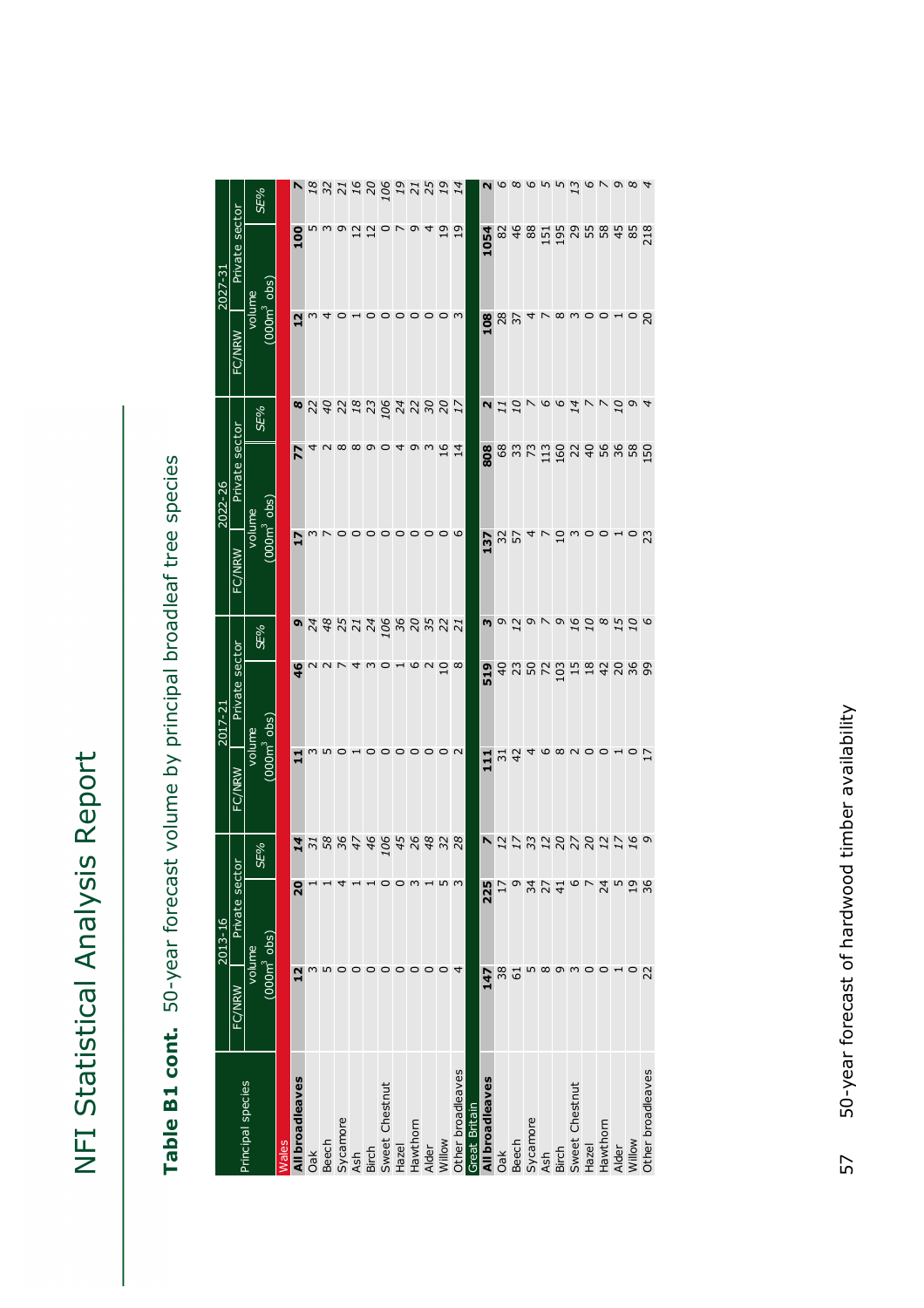|                   |                | 2032-36                    |                                                                               |                                                                                                                                                                                                                                                                                                                                    | $2037 - 41$                                                                  |                                                                                     |                                                                                                                                                                                                                                            | 2042-46                                                                                                                                                                                                                                                                                                             |                                                                  |                                           | 2047-51                                                                                  |                                       |
|-------------------|----------------|----------------------------|-------------------------------------------------------------------------------|------------------------------------------------------------------------------------------------------------------------------------------------------------------------------------------------------------------------------------------------------------------------------------------------------------------------------------|------------------------------------------------------------------------------|-------------------------------------------------------------------------------------|--------------------------------------------------------------------------------------------------------------------------------------------------------------------------------------------------------------------------------------------|---------------------------------------------------------------------------------------------------------------------------------------------------------------------------------------------------------------------------------------------------------------------------------------------------------------------|------------------------------------------------------------------|-------------------------------------------|------------------------------------------------------------------------------------------|---------------------------------------|
|                   | FC/NRW         | Private secto              |                                                                               | FC/NRW                                                                                                                                                                                                                                                                                                                             | Private sector                                                               |                                                                                     | <b>FC/NRW</b>                                                                                                                                                                                                                              |                                                                                                                                                                                                                                                                                                                     |                                                                  | FC/NRW                                    |                                                                                          |                                       |
| Principal species | volume         |                            |                                                                               |                                                                                                                                                                                                                                                                                                                                    | volume                                                                       |                                                                                     |                                                                                                                                                                                                                                            | volume                                                                                                                                                                                                                                                                                                              |                                                                  | volume                                    |                                                                                          |                                       |
|                   | $(000m3$ obs.  |                            | SE%                                                                           |                                                                                                                                                                                                                                                                                                                                    | $000m3$ obs)                                                                 | SE%                                                                                 |                                                                                                                                                                                                                                            | $000m3$ obs)                                                                                                                                                                                                                                                                                                        | <b>SE%</b>                                                       | $n00m3$ obs                               |                                                                                          | SE%                                   |
| Nales             |                |                            |                                                                               |                                                                                                                                                                                                                                                                                                                                    |                                                                              |                                                                                     |                                                                                                                                                                                                                                            |                                                                                                                                                                                                                                                                                                                     |                                                                  |                                           |                                                                                          |                                       |
| All broadleaves   | $\overline{4}$ | 115                        |                                                                               | $\frac{9}{3}$                                                                                                                                                                                                                                                                                                                      |                                                                              |                                                                                     |                                                                                                                                                                                                                                            |                                                                                                                                                                                                                                                                                                                     |                                                                  |                                           |                                                                                          |                                       |
| Oak               |                |                            |                                                                               |                                                                                                                                                                                                                                                                                                                                    |                                                                              |                                                                                     |                                                                                                                                                                                                                                            |                                                                                                                                                                                                                                                                                                                     |                                                                  |                                           | <b>227</b><br>10                                                                         |                                       |
| <b>Beech</b>      |                |                            |                                                                               |                                                                                                                                                                                                                                                                                                                                    |                                                                              |                                                                                     |                                                                                                                                                                                                                                            |                                                                                                                                                                                                                                                                                                                     |                                                                  |                                           |                                                                                          |                                       |
| Sycamore          |                |                            | 05875885885                                                                   |                                                                                                                                                                                                                                                                                                                                    | 1377077077978                                                                | 7888802558872                                                                       | 82440040400                                                                                                                                                                                                                                |                                                                                                                                                                                                                                                                                                                     | 9758999999977                                                    | $\frac{1}{9}$ 4 n o 4 n o 4 o 6 o 6 $\mu$ | $4$ 5 $\%$ $\frac{2}{3}$ 6 $\frac{2}{3}$ 5 $\frac{1}{2}$ 5 $\frac{1}{2}$ 6 $\frac{1}{2}$ | 37798888999979                        |
| Ash               |                |                            |                                                                               |                                                                                                                                                                                                                                                                                                                                    |                                                                              |                                                                                     |                                                                                                                                                                                                                                            |                                                                                                                                                                                                                                                                                                                     |                                                                  |                                           |                                                                                          |                                       |
| <b>Birch</b>      |                |                            |                                                                               |                                                                                                                                                                                                                                                                                                                                    |                                                                              |                                                                                     |                                                                                                                                                                                                                                            |                                                                                                                                                                                                                                                                                                                     |                                                                  |                                           |                                                                                          |                                       |
| Sweet Chestnut    |                |                            |                                                                               |                                                                                                                                                                                                                                                                                                                                    |                                                                              |                                                                                     |                                                                                                                                                                                                                                            |                                                                                                                                                                                                                                                                                                                     |                                                                  |                                           |                                                                                          |                                       |
| Hazel             |                |                            |                                                                               |                                                                                                                                                                                                                                                                                                                                    |                                                                              |                                                                                     |                                                                                                                                                                                                                                            |                                                                                                                                                                                                                                                                                                                     |                                                                  |                                           |                                                                                          |                                       |
| Hawthorn          |                | $\overline{10}$            |                                                                               |                                                                                                                                                                                                                                                                                                                                    |                                                                              |                                                                                     |                                                                                                                                                                                                                                            |                                                                                                                                                                                                                                                                                                                     |                                                                  |                                           |                                                                                          |                                       |
| <b>Alder</b>      | $\circ$        |                            |                                                                               |                                                                                                                                                                                                                                                                                                                                    |                                                                              |                                                                                     |                                                                                                                                                                                                                                            |                                                                                                                                                                                                                                                                                                                     |                                                                  |                                           |                                                                                          |                                       |
| Willow            | $\circ$        |                            |                                                                               | $\begin{array}{c} 0 & \text{if } A & \text{if } B & \text{if } B \\ 0 & \text{if } B & \text{if } B \end{array}$                                                                                                                                                                                                                   |                                                                              |                                                                                     |                                                                                                                                                                                                                                            |                                                                                                                                                                                                                                                                                                                     |                                                                  |                                           |                                                                                          |                                       |
| Other broadleaves |                | 23                         |                                                                               |                                                                                                                                                                                                                                                                                                                                    |                                                                              |                                                                                     |                                                                                                                                                                                                                                            |                                                                                                                                                                                                                                                                                                                     |                                                                  |                                           |                                                                                          |                                       |
| Great Britain     |                |                            |                                                                               |                                                                                                                                                                                                                                                                                                                                    |                                                                              |                                                                                     |                                                                                                                                                                                                                                            |                                                                                                                                                                                                                                                                                                                     |                                                                  |                                           |                                                                                          |                                       |
| All broadleaves   | 128            | 1202                       |                                                                               |                                                                                                                                                                                                                                                                                                                                    |                                                                              |                                                                                     |                                                                                                                                                                                                                                            |                                                                                                                                                                                                                                                                                                                     |                                                                  |                                           |                                                                                          |                                       |
| Oak               |                | 102                        |                                                                               |                                                                                                                                                                                                                                                                                                                                    |                                                                              |                                                                                     |                                                                                                                                                                                                                                            |                                                                                                                                                                                                                                                                                                                     |                                                                  |                                           |                                                                                          |                                       |
| <b>Beech</b>      |                |                            | $\mu$ $\mu$ $\nu$ $\sigma$ $\mu$ $\mu$ $\sigma$ $\sigma$ $\sigma$ $\nu$ $\mu$ | $\mathbf{z}$ $\mathbb{z}$ $\mathbb{z}$ $\mathbb{z}$ $\mathbb{z}$ $\mathbb{z}$ $\mathbb{z}$ $\mathbb{z}$ $\mathbb{z}$ $\mathbb{z}$ $\mathbb{z}$ $\mathbb{z}$ $\mathbb{z}$ $\mathbb{z}$ $\mathbb{z}$ $\mathbb{z}$ $\mathbb{z}$ $\mathbb{z}$ $\mathbb{z}$ $\mathbb{z}$ $\mathbb{z}$ $\mathbb{z}$ $\mathbb{z}$ $\mathbb{z}$ $\mathbb{$ | $1567$<br>$116$ $800$ $80$ $80$ $80$ $150$<br>$150$ $80$ $80$ $150$<br>$150$ | $\omega$ $\omega$ $\Xi$ $\Xi$ $\omega$ $\omega$ $\Xi$ $\omega$ $\Xi$ $\omega$ $\Xi$ | $\frac{1}{2}$<br>$\frac{1}{2}$<br>$\frac{1}{2}$<br>$\frac{1}{2}$<br>$\frac{1}{2}$<br>$\frac{1}{2}$<br>$\frac{1}{2}$<br>$\frac{1}{2}$<br>$\frac{1}{2}$<br>$\frac{1}{2}$<br>$\frac{1}{2}$<br>$\frac{1}{2}$<br>$\frac{1}{2}$<br>$\frac{1}{2}$ | $\frac{1}{2}$ $\frac{1}{2}$ $\frac{1}{2}$ $\frac{1}{2}$ $\frac{1}{2}$ $\frac{1}{2}$ $\frac{1}{2}$ $\frac{1}{2}$ $\frac{1}{2}$ $\frac{1}{2}$ $\frac{1}{2}$ $\frac{1}{2}$ $\frac{1}{2}$ $\frac{1}{2}$ $\frac{1}{2}$ $\frac{1}{2}$ $\frac{1}{2}$ $\frac{1}{2}$ $\frac{1}{2}$ $\frac{1}{2}$ $\frac{1}{2}$ $\frac{1}{2}$ | $W_{10}$ $V \otimes V \otimes U_{2}$ $Z \otimes V$ $Z \otimes 0$ | $1244977899088$                           |                                                                                          | $\bullet$ n d d d o o d o l d l d o o |
| Sycamore          |                |                            |                                                                               |                                                                                                                                                                                                                                                                                                                                    |                                                                              |                                                                                     |                                                                                                                                                                                                                                            |                                                                                                                                                                                                                                                                                                                     |                                                                  |                                           |                                                                                          |                                       |
| Ash               |                | <u>ទន្លដីប្ដី ទុក្ខ ទន</u> |                                                                               |                                                                                                                                                                                                                                                                                                                                    |                                                                              |                                                                                     |                                                                                                                                                                                                                                            |                                                                                                                                                                                                                                                                                                                     |                                                                  |                                           |                                                                                          |                                       |
| <b>Birch</b>      |                |                            |                                                                               |                                                                                                                                                                                                                                                                                                                                    |                                                                              |                                                                                     |                                                                                                                                                                                                                                            |                                                                                                                                                                                                                                                                                                                     |                                                                  |                                           |                                                                                          |                                       |
| Sweet Chestnut    |                |                            |                                                                               |                                                                                                                                                                                                                                                                                                                                    |                                                                              |                                                                                     |                                                                                                                                                                                                                                            |                                                                                                                                                                                                                                                                                                                     |                                                                  |                                           |                                                                                          |                                       |
| Hazel             |                |                            |                                                                               |                                                                                                                                                                                                                                                                                                                                    |                                                                              |                                                                                     |                                                                                                                                                                                                                                            |                                                                                                                                                                                                                                                                                                                     |                                                                  |                                           |                                                                                          |                                       |
| Hawthom           |                |                            |                                                                               |                                                                                                                                                                                                                                                                                                                                    |                                                                              |                                                                                     |                                                                                                                                                                                                                                            |                                                                                                                                                                                                                                                                                                                     |                                                                  |                                           |                                                                                          |                                       |
| Alder             |                |                            |                                                                               |                                                                                                                                                                                                                                                                                                                                    |                                                                              |                                                                                     |                                                                                                                                                                                                                                            |                                                                                                                                                                                                                                                                                                                     |                                                                  |                                           |                                                                                          |                                       |
| Willow            |                | 106                        |                                                                               |                                                                                                                                                                                                                                                                                                                                    |                                                                              |                                                                                     |                                                                                                                                                                                                                                            |                                                                                                                                                                                                                                                                                                                     |                                                                  |                                           |                                                                                          |                                       |
| Other broadleaves | 24             | 269                        |                                                                               |                                                                                                                                                                                                                                                                                                                                    |                                                                              |                                                                                     |                                                                                                                                                                                                                                            |                                                                                                                                                                                                                                                                                                                     |                                                                  |                                           |                                                                                          |                                       |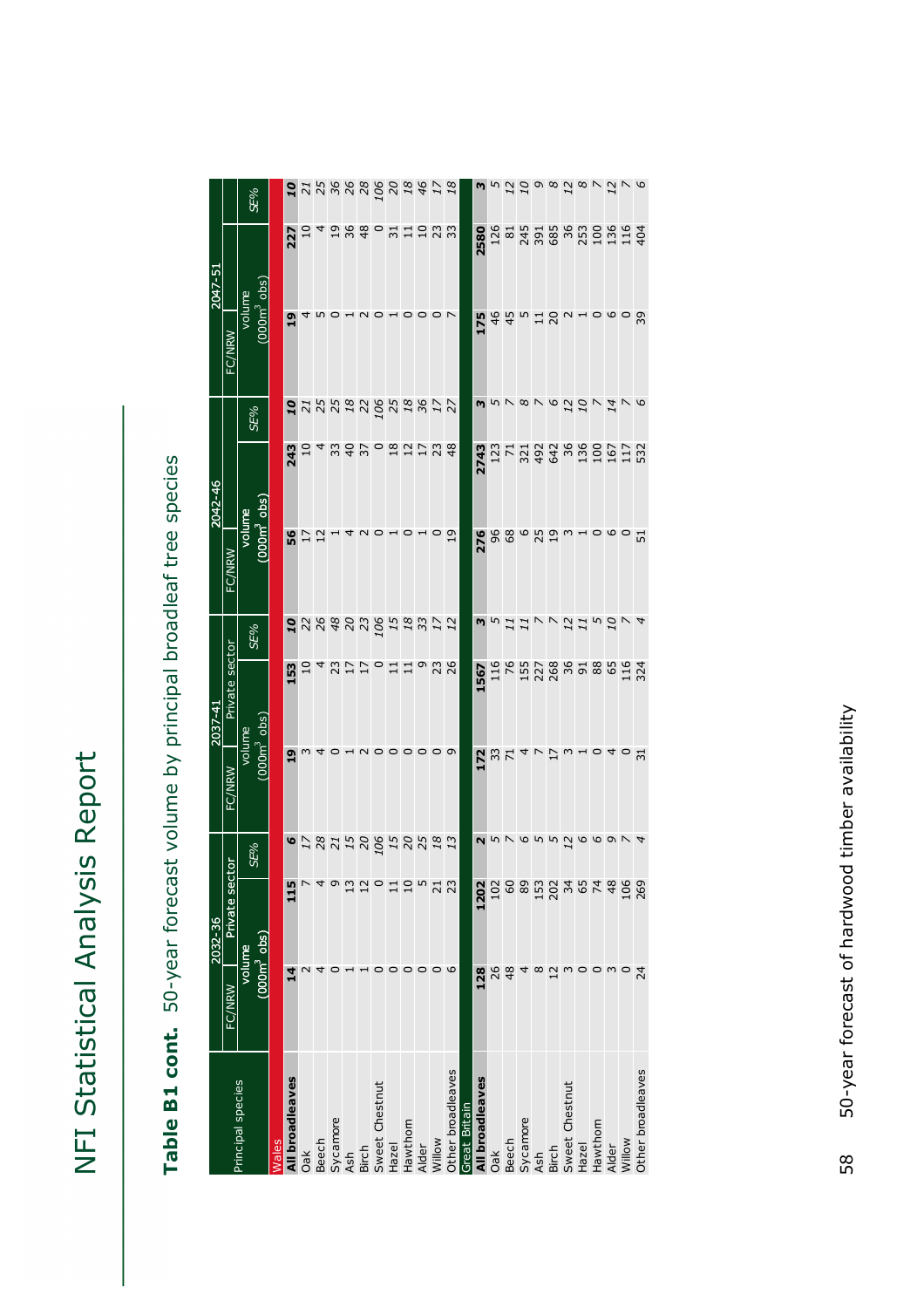|                   |                | 2052-56           |     |                                                                                                                                                                                                                                                                                                                                                                                                                                                                                                                        | 2057-61                                                                                                                                                                                                                                                                                                                                                                                                                                                        |                                                                                                                                                                                                                                                                                                                                                                                                                                                                                                                                                                                                                 |
|-------------------|----------------|-------------------|-----|------------------------------------------------------------------------------------------------------------------------------------------------------------------------------------------------------------------------------------------------------------------------------------------------------------------------------------------------------------------------------------------------------------------------------------------------------------------------------------------------------------------------|----------------------------------------------------------------------------------------------------------------------------------------------------------------------------------------------------------------------------------------------------------------------------------------------------------------------------------------------------------------------------------------------------------------------------------------------------------------|-----------------------------------------------------------------------------------------------------------------------------------------------------------------------------------------------------------------------------------------------------------------------------------------------------------------------------------------------------------------------------------------------------------------------------------------------------------------------------------------------------------------------------------------------------------------------------------------------------------------|
|                   | FC/NRW         | Private sector    |     | FC/NRW                                                                                                                                                                                                                                                                                                                                                                                                                                                                                                                 | Private sector                                                                                                                                                                                                                                                                                                                                                                                                                                                 |                                                                                                                                                                                                                                                                                                                                                                                                                                                                                                                                                                                                                 |
| Principal species |                | volume            | SE% |                                                                                                                                                                                                                                                                                                                                                                                                                                                                                                                        | volume                                                                                                                                                                                                                                                                                                                                                                                                                                                         | <b>SE%</b>                                                                                                                                                                                                                                                                                                                                                                                                                                                                                                                                                                                                      |
|                   | $(000cm3$ obs) |                   |     |                                                                                                                                                                                                                                                                                                                                                                                                                                                                                                                        | $(000m3$ obs)                                                                                                                                                                                                                                                                                                                                                                                                                                                  |                                                                                                                                                                                                                                                                                                                                                                                                                                                                                                                                                                                                                 |
| Wales             |                |                   |     |                                                                                                                                                                                                                                                                                                                                                                                                                                                                                                                        |                                                                                                                                                                                                                                                                                                                                                                                                                                                                |                                                                                                                                                                                                                                                                                                                                                                                                                                                                                                                                                                                                                 |
| All broadleaves   | 28             | 198               | 11  | 28                                                                                                                                                                                                                                                                                                                                                                                                                                                                                                                     | 139                                                                                                                                                                                                                                                                                                                                                                                                                                                            | $\overline{12}$                                                                                                                                                                                                                                                                                                                                                                                                                                                                                                                                                                                                 |
| Oak               |                | $\Xi$             |     |                                                                                                                                                                                                                                                                                                                                                                                                                                                                                                                        | $\overline{11}$                                                                                                                                                                                                                                                                                                                                                                                                                                                |                                                                                                                                                                                                                                                                                                                                                                                                                                                                                                                                                                                                                 |
| <b>Beech</b>      |                |                   |     | ഥ ധ                                                                                                                                                                                                                                                                                                                                                                                                                                                                                                                    |                                                                                                                                                                                                                                                                                                                                                                                                                                                                | $\begin{array}{l} 2 \ 2 \ 2 \ 3 \ 4 \ 6 \ 7 \ 8 \ 9 \ 1 \ 1 \ 1 \ 2 \ 2 \ 2 \ 3 \ 2 \ 1 \ 2 \ 2 \ 2 \ 3 \ 4 \ 1 \ 2 \ 3 \ 4 \ 1 \ 2 \ 3 \ 4 \ 1 \ 2 \ 3 \ 4 \ 1 \ 2 \ 3 \ 4 \ 1 \ 2 \ 3 \ 4 \ 1 \ 2 \ 3 \ 4 \ 1 \ 2 \ 3 \ 4 \ 1 \ 2 \ 3 \ 4 \ 1 \ 2 \ 3 \ 4 \ 1 \ 2 \ 3 \ 4 \ 1 \ 2 \ 3 \ 4 \ 1 \ 2 \ 3 \ 4 \$                                                                                                                                                                                                                                                                                                  |
| Sycamore          |                | $\Box$            |     | $\circ$                                                                                                                                                                                                                                                                                                                                                                                                                                                                                                                |                                                                                                                                                                                                                                                                                                                                                                                                                                                                |                                                                                                                                                                                                                                                                                                                                                                                                                                                                                                                                                                                                                 |
| Ash               |                |                   |     |                                                                                                                                                                                                                                                                                                                                                                                                                                                                                                                        | ഗ ഗ                                                                                                                                                                                                                                                                                                                                                                                                                                                            |                                                                                                                                                                                                                                                                                                                                                                                                                                                                                                                                                                                                                 |
| Birch             |                | おひっぷれれおお          |     | ७                                                                                                                                                                                                                                                                                                                                                                                                                                                                                                                      | 4                                                                                                                                                                                                                                                                                                                                                                                                                                                              |                                                                                                                                                                                                                                                                                                                                                                                                                                                                                                                                                                                                                 |
| Sweet Chestnut    |                |                   |     | 0                                                                                                                                                                                                                                                                                                                                                                                                                                                                                                                      | O                                                                                                                                                                                                                                                                                                                                                                                                                                                              |                                                                                                                                                                                                                                                                                                                                                                                                                                                                                                                                                                                                                 |
| Hazel             |                |                   |     | $n \circ$                                                                                                                                                                                                                                                                                                                                                                                                                                                                                                              |                                                                                                                                                                                                                                                                                                                                                                                                                                                                |                                                                                                                                                                                                                                                                                                                                                                                                                                                                                                                                                                                                                 |
| Hawthom           |                |                   |     |                                                                                                                                                                                                                                                                                                                                                                                                                                                                                                                        | 41                                                                                                                                                                                                                                                                                                                                                                                                                                                             |                                                                                                                                                                                                                                                                                                                                                                                                                                                                                                                                                                                                                 |
| <b>Alder</b>      | $\circ$        |                   |     |                                                                                                                                                                                                                                                                                                                                                                                                                                                                                                                        |                                                                                                                                                                                                                                                                                                                                                                                                                                                                |                                                                                                                                                                                                                                                                                                                                                                                                                                                                                                                                                                                                                 |
| Willow            |                |                   |     | $\circ \circ \circ$                                                                                                                                                                                                                                                                                                                                                                                                                                                                                                    | $\frac{0}{2}$                                                                                                                                                                                                                                                                                                                                                                                                                                                  |                                                                                                                                                                                                                                                                                                                                                                                                                                                                                                                                                                                                                 |
| Other broadleaves | $^{\circ}$     |                   |     |                                                                                                                                                                                                                                                                                                                                                                                                                                                                                                                        |                                                                                                                                                                                                                                                                                                                                                                                                                                                                |                                                                                                                                                                                                                                                                                                                                                                                                                                                                                                                                                                                                                 |
| Great Britain     |                |                   |     |                                                                                                                                                                                                                                                                                                                                                                                                                                                                                                                        |                                                                                                                                                                                                                                                                                                                                                                                                                                                                |                                                                                                                                                                                                                                                                                                                                                                                                                                                                                                                                                                                                                 |
| All broadleaves   | 208            | 2006              |     | 237                                                                                                                                                                                                                                                                                                                                                                                                                                                                                                                    | 1127                                                                                                                                                                                                                                                                                                                                                                                                                                                           |                                                                                                                                                                                                                                                                                                                                                                                                                                                                                                                                                                                                                 |
| Oak               | 56             | 129               |     | 53                                                                                                                                                                                                                                                                                                                                                                                                                                                                                                                     |                                                                                                                                                                                                                                                                                                                                                                                                                                                                | $\boldsymbol{4}$                                                                                                                                                                                                                                                                                                                                                                                                                                                                                                                                                                                                |
| <b>Beech</b>      | 55             | 77                |     |                                                                                                                                                                                                                                                                                                                                                                                                                                                                                                                        |                                                                                                                                                                                                                                                                                                                                                                                                                                                                |                                                                                                                                                                                                                                                                                                                                                                                                                                                                                                                                                                                                                 |
| Sycamore          | LN             |                   |     |                                                                                                                                                                                                                                                                                                                                                                                                                                                                                                                        |                                                                                                                                                                                                                                                                                                                                                                                                                                                                |                                                                                                                                                                                                                                                                                                                                                                                                                                                                                                                                                                                                                 |
| Ash               |                |                   |     |                                                                                                                                                                                                                                                                                                                                                                                                                                                                                                                        |                                                                                                                                                                                                                                                                                                                                                                                                                                                                |                                                                                                                                                                                                                                                                                                                                                                                                                                                                                                                                                                                                                 |
| Birch             |                |                   |     |                                                                                                                                                                                                                                                                                                                                                                                                                                                                                                                        |                                                                                                                                                                                                                                                                                                                                                                                                                                                                |                                                                                                                                                                                                                                                                                                                                                                                                                                                                                                                                                                                                                 |
| Sweet Chestnut    |                |                   |     |                                                                                                                                                                                                                                                                                                                                                                                                                                                                                                                        |                                                                                                                                                                                                                                                                                                                                                                                                                                                                |                                                                                                                                                                                                                                                                                                                                                                                                                                                                                                                                                                                                                 |
| Hazel             |                |                   |     |                                                                                                                                                                                                                                                                                                                                                                                                                                                                                                                        |                                                                                                                                                                                                                                                                                                                                                                                                                                                                |                                                                                                                                                                                                                                                                                                                                                                                                                                                                                                                                                                                                                 |
| Hawthom           | 5404070        | <b>4488594488</b> |     | $\begin{array}{c}\n 4 \quad \text{or} \quad \text{if} \quad \text{if} \quad \text{if} \quad \text{if} \quad \text{if} \quad \text{if} \quad \text{if} \quad \text{if} \quad \text{if} \quad \text{if} \quad \text{if} \quad \text{if} \quad \text{if} \quad \text{if} \quad \text{if} \quad \text{if} \quad \text{if} \quad \text{if} \quad \text{if} \quad \text{if} \quad \text{if} \quad \text{if} \quad \text{if} \quad \text{if} \quad \text{if} \quad \text{if} \quad \text{if} \quad \text{if} \quad \text{if}$ | $\begin{array}{l} \mathbb{S} \\ \mathbb{S} \\ \mathbb{S} \\ \mathbb{S} \\ \mathbb{S} \\ \mathbb{S} \\ \mathbb{S} \\ \mathbb{S} \\ \mathbb{S} \\ \mathbb{S} \\ \mathbb{S} \\ \mathbb{S} \\ \mathbb{S} \\ \mathbb{S} \\ \mathbb{S} \\ \mathbb{S} \\ \mathbb{S} \\ \mathbb{S} \\ \mathbb{S} \\ \mathbb{S} \\ \mathbb{S} \\ \mathbb{S} \\ \mathbb{S} \\ \mathbb{S} \\ \mathbb{S} \\ \mathbb{S} \\ \mathbb{S} \\ \mathbb{S} \\ \mathbb{S} \\ \mathbb{S} \\ \mathbb$ | $\sigma \overset{\sim}{\approx} \overset{\sim}{\approx} \overset{\sim}{\approx} \overset{\sim}{\approx} \overset{\sim}{\approx} \overset{\sim}{\approx} \overset{\sim}{\approx} \overset{\sim}{\approx} \overset{\sim}{\approx} \overset{\sim}{\approx} \overset{\sim}{\approx} \overset{\sim}{\approx} \overset{\sim}{\approx} \overset{\sim}{\approx} \overset{\sim}{\approx} \overset{\sim}{\approx} \overset{\sim}{\approx} \overset{\sim}{\approx} \overset{\sim}{\approx} \overset{\sim}{\approx} \overset{\sim}{\approx} \overset{\sim}{\approx} \overset{\sim}{\approx} \overset{\sim}{\approx} \overs$ |
| <b>Alder</b>      |                |                   |     |                                                                                                                                                                                                                                                                                                                                                                                                                                                                                                                        |                                                                                                                                                                                                                                                                                                                                                                                                                                                                |                                                                                                                                                                                                                                                                                                                                                                                                                                                                                                                                                                                                                 |
| Willow            |                |                   |     |                                                                                                                                                                                                                                                                                                                                                                                                                                                                                                                        |                                                                                                                                                                                                                                                                                                                                                                                                                                                                |                                                                                                                                                                                                                                                                                                                                                                                                                                                                                                                                                                                                                 |
| Other broadleaves | 55             |                   |     | 35                                                                                                                                                                                                                                                                                                                                                                                                                                                                                                                     |                                                                                                                                                                                                                                                                                                                                                                                                                                                                |                                                                                                                                                                                                                                                                                                                                                                                                                                                                                                                                                                                                                 |

A table showing the full regional breakout of the forecast by principal conifer tree species can be found in Table B2 A table showing the full regional breakout of the forecast by principal conifer tree species can be found in Table B2 of the accompanying spreadsheet. of the accompanying spreadsheet.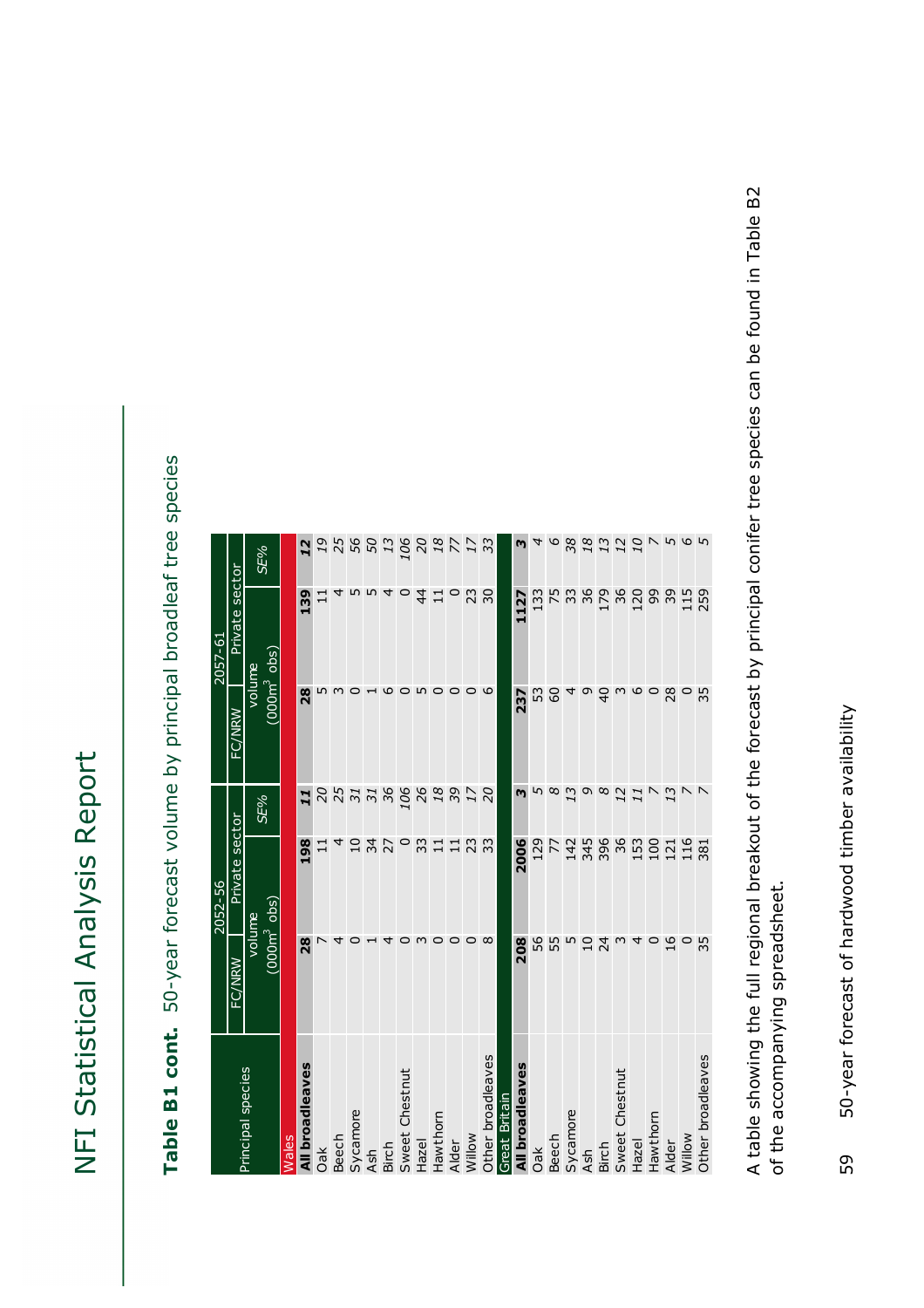|                   |                                                                                | 2013-16                                                                               |                    |                                                  | 2017-21                                                                    |                                                                                                                    |                        | 2022-26        |                                                       |                                                                         | $2027 - 31$                                                                                                     |                |
|-------------------|--------------------------------------------------------------------------------|---------------------------------------------------------------------------------------|--------------------|--------------------------------------------------|----------------------------------------------------------------------------|--------------------------------------------------------------------------------------------------------------------|------------------------|----------------|-------------------------------------------------------|-------------------------------------------------------------------------|-----------------------------------------------------------------------------------------------------------------|----------------|
| op diameter class | FC/NRW                                                                         | Private sect                                                                          | $\frac{1}{\Omega}$ | FC/NRW                                           | Private sector                                                             |                                                                                                                    | FC/NRW                 | Private sector |                                                       | FC/NRW                                                                  | Private sector                                                                                                  |                |
|                   | volume<br>(000m <sup>3</sup> )                                                 | $^{1}$ obs)                                                                           | <b>SE%</b>         | obs)<br>volume<br>$(000m^3)$                     |                                                                            | SE%                                                                                                                | (000m <sup>3</sup> )   | obs)<br>volume | SE%                                                   | volume<br>(000m <sup>3</sup> )                                          | obs)                                                                                                            | <b>SE%</b>     |
| England           |                                                                                |                                                                                       |                    |                                                  |                                                                            |                                                                                                                    |                        |                |                                                       |                                                                         |                                                                                                                 |                |
| $-14cm$           | 35                                                                             | 103                                                                                   |                    |                                                  |                                                                            |                                                                                                                    |                        |                |                                                       |                                                                         |                                                                                                                 |                |
| 14-16cm           |                                                                                |                                                                                       |                    |                                                  |                                                                            |                                                                                                                    |                        |                |                                                       |                                                                         |                                                                                                                 |                |
| 16-18cm           |                                                                                |                                                                                       |                    |                                                  |                                                                            |                                                                                                                    |                        |                |                                                       |                                                                         |                                                                                                                 |                |
| 8-24cm            |                                                                                |                                                                                       |                    |                                                  |                                                                            |                                                                                                                    |                        |                |                                                       |                                                                         |                                                                                                                 |                |
| 24-36cm           | 99771                                                                          |                                                                                       |                    |                                                  |                                                                            |                                                                                                                    |                        |                |                                                       |                                                                         |                                                                                                                 |                |
| 34-44cm           |                                                                                |                                                                                       |                    |                                                  |                                                                            |                                                                                                                    |                        |                |                                                       |                                                                         |                                                                                                                 |                |
| 44-54cm           | ru ru                                                                          | $4\omega$ 4 4 0 0 0                                                                   |                    | 20000000                                         |                                                                            | $v \sim \infty$ 55% $\frac{8}{3}$                                                                                  |                        |                | $v_0$ $v_0$ $\alpha$ $\beta$ $\beta$ $\beta$ $\gamma$ |                                                                         |                                                                                                                 |                |
| 54+cm             |                                                                                |                                                                                       | n 9 1 1 2 2 2 2 1  |                                                  | $\frac{20}{2}$ $\frac{20}{2}$ $\frac{21}{2}$ $\frac{21}{2}$ $\frac{21}{2}$ |                                                                                                                    | 5723144                | $4828$ $8 - 0$ |                                                       | $\vec{a}$ 4 $\vec{b}$ $\vec{a}$ $\vec{a}$ $\vec{b}$ $\vec{a}$ $\vec{a}$ | E28824-0                                                                                                        | 23283          |
| Scotland          |                                                                                |                                                                                       |                    |                                                  |                                                                            |                                                                                                                    |                        |                |                                                       |                                                                         |                                                                                                                 |                |
| $-14cm$           |                                                                                | 39                                                                                    | $\overline{11}$    |                                                  |                                                                            |                                                                                                                    |                        |                |                                                       |                                                                         |                                                                                                                 |                |
| 14-16cm           |                                                                                |                                                                                       |                    |                                                  |                                                                            |                                                                                                                    |                        |                |                                                       |                                                                         |                                                                                                                 |                |
| 16-18cm           |                                                                                | $4$ $4$ $\omega$ $\vec{a}$ $\omega$ $\omega$ $\omega$                                 | 22727428           | $4$ $+$ $+$ $+$ $0$ $0$                          | $9 - 6$ $\frac{1}{4}$ $\frac{1}{4}$ $\frac{1}{4}$ $\frac{1}{4}$            | 657499445                                                                                                          | <b>D</b> H H H H O O O |                | n o J Z Y Z X 88                                      | <b>DHHHHOO</b>                                                          |                                                                                                                 |                |
| 18-24cm           | $\sim$                                                                         |                                                                                       |                    |                                                  |                                                                            |                                                                                                                    |                        |                |                                                       |                                                                         |                                                                                                                 |                |
| 24-36cm           |                                                                                |                                                                                       |                    |                                                  |                                                                            |                                                                                                                    |                        |                |                                                       |                                                                         |                                                                                                                 |                |
| 34-44cm           |                                                                                |                                                                                       |                    |                                                  |                                                                            |                                                                                                                    |                        |                |                                                       |                                                                         |                                                                                                                 |                |
| 44-54cm           | $\begin{array}{c} \n 1 & \n 0 & \n 0 & \n 0 \\  0 & \n 0 & \n 0\n \end{array}$ |                                                                                       |                    |                                                  |                                                                            |                                                                                                                    |                        |                |                                                       |                                                                         |                                                                                                                 |                |
| 54+cm             |                                                                                |                                                                                       |                    |                                                  |                                                                            |                                                                                                                    |                        |                |                                                       |                                                                         | $\frac{23}{21}$ $\frac{21}{21}$ $\frac{1}{2}$ $\frac{1}{2}$ $\frac{1}{2}$ $\frac{1}{2}$                         | <b>BHRRANA</b> |
| Wales             |                                                                                |                                                                                       |                    |                                                  |                                                                            |                                                                                                                    |                        |                |                                                       |                                                                         |                                                                                                                 |                |
| $-14cm$           | 5                                                                              | $\frac{6}{1}$                                                                         |                    |                                                  |                                                                            |                                                                                                                    |                        |                |                                                       |                                                                         |                                                                                                                 |                |
| 14-16cm           |                                                                                |                                                                                       |                    |                                                  |                                                                            |                                                                                                                    |                        |                |                                                       |                                                                         |                                                                                                                 |                |
| 16-18cm           |                                                                                |                                                                                       |                    |                                                  |                                                                            |                                                                                                                    |                        |                |                                                       |                                                                         |                                                                                                                 |                |
| 18-24cm           | $\sim$                                                                         | $\begin{array}{c}\n\text{H} & \text{H} & \text{O} & \text{O} & \text{O}\n\end{array}$ | 4236422.           | $\begin{array}{c}\n 0 \\  1 \\  0\n \end{array}$ |                                                                            | 95228222                                                                                                           | <b>MNN4NHOO</b>        | $24$ w w 4000  | 877888888                                             | $\begin{array}{c} 0 & -1 & -1 \\ -1 & -1 & -1 \end{array}$              | $R$ $\sim$ $\sim$ $\sim$ $\sim$ $\sim$ $\sim$ $\sim$                                                            |                |
| 24-36cm           | NOOO                                                                           |                                                                                       |                    |                                                  |                                                                            |                                                                                                                    |                        |                |                                                       |                                                                         |                                                                                                                 |                |
| 34-44cm           |                                                                                |                                                                                       |                    |                                                  |                                                                            |                                                                                                                    |                        |                |                                                       |                                                                         |                                                                                                                 |                |
| 44-54cm           |                                                                                |                                                                                       |                    |                                                  |                                                                            |                                                                                                                    |                        |                |                                                       |                                                                         |                                                                                                                 |                |
| 54+cm             |                                                                                |                                                                                       |                    |                                                  |                                                                            |                                                                                                                    |                        |                |                                                       |                                                                         |                                                                                                                 | 7922868        |
| Great Brita       |                                                                                |                                                                                       |                    |                                                  |                                                                            |                                                                                                                    |                        |                |                                                       |                                                                         |                                                                                                                 |                |
| $7 - 14cm$        | $\ddot{4}$                                                                     | 159                                                                                   | 552884252          | 27738156                                         | 22585521                                                                   | $v \circ \sigma$ $\frac{1}{2} \frac{1}{2} \frac{1}{2} \frac{1}{2} \frac{1}{2} \frac{1}{2} \frac{1}{2} \frac{1}{2}$ | 5988254                | 68843552       | 040000000000                                          | <b>2960225555</b>                                                       | $\frac{20}{25}$ $\frac{10}{25}$ $\frac{10}{25}$ $\frac{10}{25}$ $\frac{10}{25}$ $\frac{10}{25}$ $\frac{10}{25}$ |                |
| 14-16cm           | $\overline{11}$                                                                |                                                                                       |                    |                                                  |                                                                            |                                                                                                                    |                        |                |                                                       |                                                                         |                                                                                                                 |                |
| 16-18cm           |                                                                                |                                                                                       |                    |                                                  |                                                                            |                                                                                                                    |                        |                |                                                       |                                                                         |                                                                                                                 |                |
| 18-24cm           |                                                                                |                                                                                       |                    |                                                  |                                                                            |                                                                                                                    |                        |                |                                                       |                                                                         |                                                                                                                 |                |
| 24-36cm           | 1781                                                                           | の742635                                                                               |                    |                                                  |                                                                            |                                                                                                                    |                        |                |                                                       |                                                                         |                                                                                                                 |                |
| 34-44cm           |                                                                                |                                                                                       |                    |                                                  |                                                                            |                                                                                                                    |                        |                |                                                       |                                                                         |                                                                                                                 |                |
| 44-54cm           |                                                                                |                                                                                       |                    |                                                  |                                                                            |                                                                                                                    |                        |                |                                                       |                                                                         |                                                                                                                 |                |
| 54+cm             | ru ru                                                                          |                                                                                       |                    |                                                  |                                                                            |                                                                                                                    |                        |                |                                                       |                                                                         |                                                                                                                 |                |

 50-year forecast of hardwood volume by country and top diameter class Table B3 50-year forecast of hardwood volume by country and top diameter class **Table B3**

50-year forecast of hardwood timber availability 60 50-year forecast of hardwood timber availability  $\overline{60}$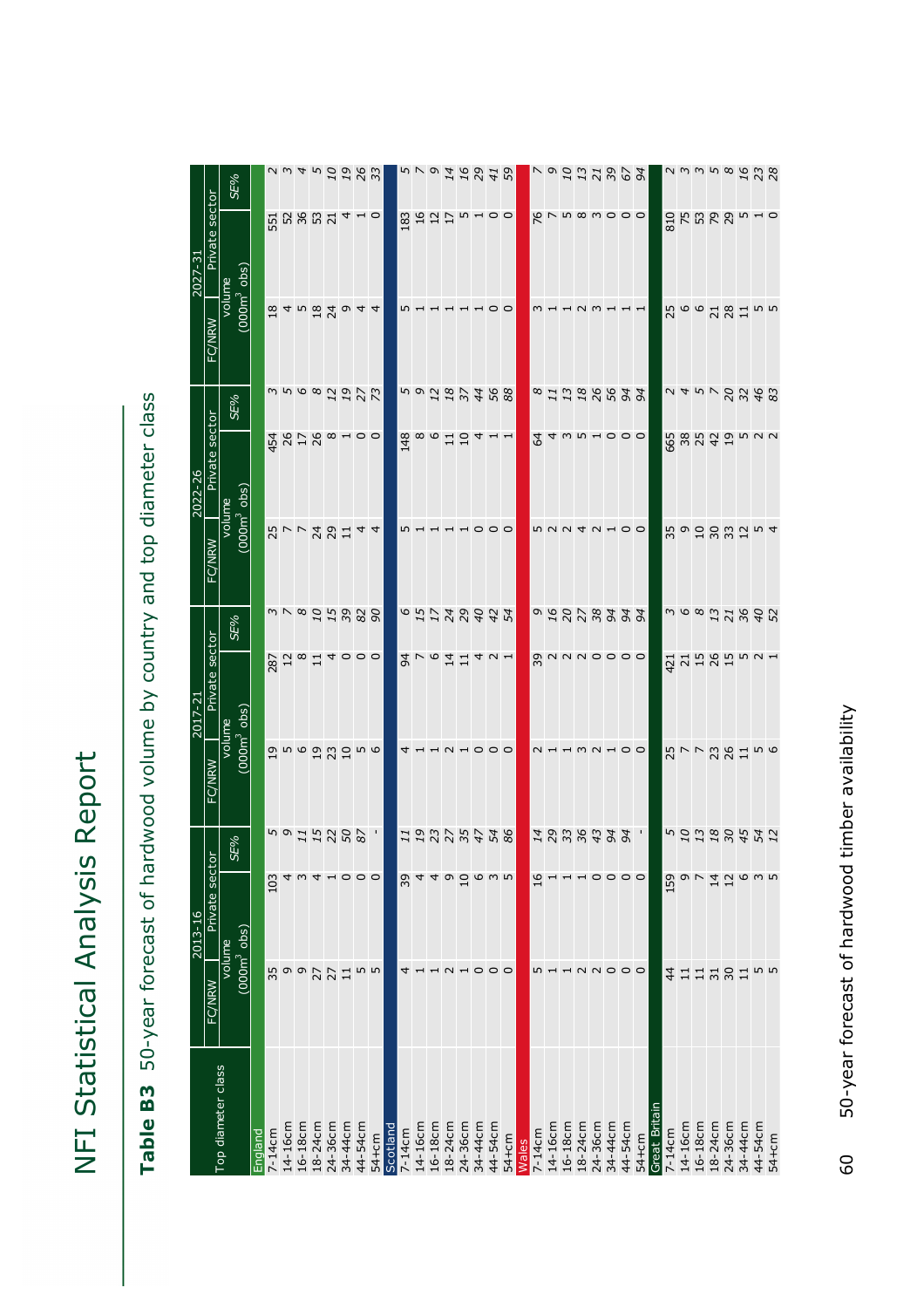| ear forecast of hardwood volume by country and top diameter class |
|-------------------------------------------------------------------|
| nd-vear.                                                          |
| í                                                                 |
| à                                                                 |
| ſ<br>ſ<br>I<br>l                                                  |
| I<br>l                                                            |

|                    |                | 2032-36                                           |                                                     |                                                  | 2037-41                  |                 |                    | 2042-46                                                                                                |                                           |                                     | 2047-51                                                                                                                                     |                    |
|--------------------|----------------|---------------------------------------------------|-----------------------------------------------------|--------------------------------------------------|--------------------------|-----------------|--------------------|--------------------------------------------------------------------------------------------------------|-------------------------------------------|-------------------------------------|---------------------------------------------------------------------------------------------------------------------------------------------|--------------------|
| Top diameter class | <b>FC/NRW</b>  | Private sector                                    |                                                     | FC/NRW                                           | Private sector           |                 | FC/NRW             | Private sector                                                                                         |                                           | FC/NRW                              | Private sector                                                                                                                              |                    |
|                    |                | volume<br>volume                                  | SE%                                                 |                                                  | $\frac{1}{\sqrt{2}}$     | SE%             | volume             |                                                                                                        | SE%                                       | volume                              |                                                                                                                                             | <b>SE%</b>         |
|                    |                | $000cm3$ obs)                                     |                                                     |                                                  | $(000m3$ obs)            |                 |                    | $000m3$ obs)                                                                                           |                                           |                                     | $000m^3$ obs)                                                                                                                               |                    |
| England            |                |                                                   |                                                     |                                                  |                          |                 |                    |                                                                                                        |                                           |                                     |                                                                                                                                             |                    |
| $7 - 14cm$         | 24             | 539                                               |                                                     |                                                  |                          |                 |                    |                                                                                                        |                                           |                                     |                                                                                                                                             |                    |
| 14-16cm            | m              | $\frac{1}{2}$                                     |                                                     |                                                  |                          |                 |                    |                                                                                                        |                                           |                                     |                                                                                                                                             |                    |
| 16-18cm            | $\frac{5}{17}$ |                                                   |                                                     |                                                  |                          |                 |                    |                                                                                                        |                                           |                                     |                                                                                                                                             |                    |
| 18-24cm            |                |                                                   |                                                     |                                                  |                          |                 |                    |                                                                                                        |                                           |                                     |                                                                                                                                             |                    |
| 24-36cm            | 25             |                                                   | $\omega \omega \omega \alpha \gamma \pi \pi \alpha$ | <b>31255155</b>                                  | 88859987                 | 25559999999     | 47789999           | <b><i>Andabuw</i></b><br>600400014                                                                     | ww44mr47                                  | 59823555                            | xiid da da w                                                                                                                                | www4nr4d           |
| 34-44cm            | 12             |                                                   |                                                     |                                                  |                          |                 |                    |                                                                                                        |                                           |                                     |                                                                                                                                             |                    |
| 44-54cm            | m m            | $\infty$ $\sim$ $\rightarrow$                     |                                                     |                                                  |                          |                 |                    |                                                                                                        |                                           |                                     |                                                                                                                                             |                    |
| 54+cm              |                |                                                   |                                                     |                                                  |                          |                 |                    |                                                                                                        |                                           |                                     |                                                                                                                                             |                    |
| Scotland           |                |                                                   |                                                     |                                                  |                          |                 |                    |                                                                                                        |                                           |                                     |                                                                                                                                             |                    |
| $7-14cm$           | თ              | 180                                               | 5952234                                             | 15                                               | 68 28 22 23 24 25        |                 |                    | $\frac{12}{3}$ $\frac{4}{3}$ $\frac{8}{3}$ $\frac{12}{3}$ $\frac{12}{3}$ $\frac{12}{3}$ $\frac{12}{3}$ | 522823                                    | $\overline{c}$                      | $\frac{1}{4}$ $\frac{4}{9}$ $\frac{1}{9}$ $\frac{1}{8}$ $\frac{1}{9}$ $\frac{1}{9}$ $\frac{1}{9}$ $\frac{1}{9}$ $\frac{1}{9}$ $\frac{1}{9}$ | abpaood<br>Nooddad |
| 14-16cm            |                | 23                                                |                                                     |                                                  |                          |                 |                    |                                                                                                        |                                           |                                     |                                                                                                                                             |                    |
| 16-18cm            |                | 17 <sub>29</sub>                                  |                                                     |                                                  |                          |                 |                    |                                                                                                        |                                           |                                     |                                                                                                                                             |                    |
| 18-24cm            |                |                                                   |                                                     |                                                  |                          |                 |                    |                                                                                                        |                                           |                                     |                                                                                                                                             |                    |
| 24-36cm            |                |                                                   |                                                     | $\begin{array}{c}\n 0 \\  0 \\  0\n \end{array}$ |                          |                 | 12 m N 4 m 1 1 1 1 |                                                                                                        |                                           | $4$ $4$ $V$ $W$ $+$ $\circ$ $\circ$ |                                                                                                                                             |                    |
| 34-44cm            | $\circ$        | $O - 100$                                         |                                                     |                                                  |                          |                 |                    |                                                                                                        |                                           |                                     |                                                                                                                                             |                    |
| 44-54cm            | $\circ$        |                                                   |                                                     |                                                  |                          |                 |                    |                                                                                                        |                                           |                                     |                                                                                                                                             |                    |
| 54+cm              |                |                                                   |                                                     |                                                  |                          |                 |                    |                                                                                                        |                                           |                                     |                                                                                                                                             |                    |
| wales              |                |                                                   |                                                     |                                                  |                          |                 |                    |                                                                                                        |                                           |                                     |                                                                                                                                             |                    |
| $7 - 14cm$         |                |                                                   |                                                     |                                                  |                          |                 |                    |                                                                                                        |                                           |                                     |                                                                                                                                             |                    |
| 14-16cm            |                | 76                                                | 78899997777                                         |                                                  | 81232410                 | <b>フョョロジのお方</b> | 816628311          | contents contents                                                                                      | 8777777778                                |                                     | 4.9756894                                                                                                                                   | 888777728          |
| 16-18cm            |                |                                                   |                                                     |                                                  |                          |                 |                    |                                                                                                        |                                           |                                     |                                                                                                                                             |                    |
| 18-24cm            | $\sim$         |                                                   |                                                     |                                                  |                          |                 |                    |                                                                                                        |                                           |                                     |                                                                                                                                             |                    |
| 24-36cm            |                |                                                   |                                                     |                                                  |                          |                 |                    |                                                                                                        |                                           |                                     |                                                                                                                                             |                    |
| 34-44cm            |                |                                                   |                                                     |                                                  |                          |                 |                    |                                                                                                        |                                           |                                     |                                                                                                                                             |                    |
| 44-54cm            | N H O          | $\infty$ $\sharp$ $\infty$ $\rightarrow$ $\infty$ |                                                     | $\begin{array}{c}\n\hline\n\end{array}$          |                          |                 |                    |                                                                                                        |                                           |                                     |                                                                                                                                             |                    |
| 54+cm              |                |                                                   |                                                     |                                                  |                          |                 |                    |                                                                                                        |                                           |                                     |                                                                                                                                             |                    |
| Great Britair      |                |                                                   |                                                     |                                                  |                          |                 |                    |                                                                                                        |                                           |                                     |                                                                                                                                             |                    |
| $7-14cm$           | $\overline{4}$ | 794                                               |                                                     |                                                  |                          |                 |                    |                                                                                                        |                                           |                                     |                                                                                                                                             |                    |
| 14-16cm            | $^{\circ}$     | 108                                               | 223323                                              | 65388256                                         | <b>2338355</b><br>238355 | 7999977         | 82338312           | 89228584                                                                                               | $\begin{array}{c}\n0 \\ 0 \\ \end{array}$ | 84238296                            | 20222487<br>20222487                                                                                                                        | $W = 4070$         |
| 16-18cm            | $\overline{ }$ | 85                                                |                                                     |                                                  |                          |                 |                    |                                                                                                        |                                           |                                     |                                                                                                                                             |                    |
| 18-24cm            | 21             | 145                                               |                                                     |                                                  |                          |                 |                    |                                                                                                        |                                           |                                     |                                                                                                                                             |                    |
| 24-36cm            | 28             | 55                                                |                                                     |                                                  |                          |                 |                    |                                                                                                        |                                           |                                     |                                                                                                                                             |                    |
| 34-44cm            | 13             | $\overline{10}$                                   |                                                     |                                                  |                          |                 |                    |                                                                                                        |                                           |                                     |                                                                                                                                             |                    |
| 44-54cm            | م ہ            |                                                   |                                                     |                                                  |                          |                 |                    |                                                                                                        |                                           |                                     |                                                                                                                                             |                    |
| 54+cm              |                |                                                   |                                                     |                                                  |                          |                 |                    |                                                                                                        |                                           |                                     |                                                                                                                                             |                    |

50-year forecast of hardwood timber availability 61 50-year forecast of hardwood timber availability  $\overline{61}$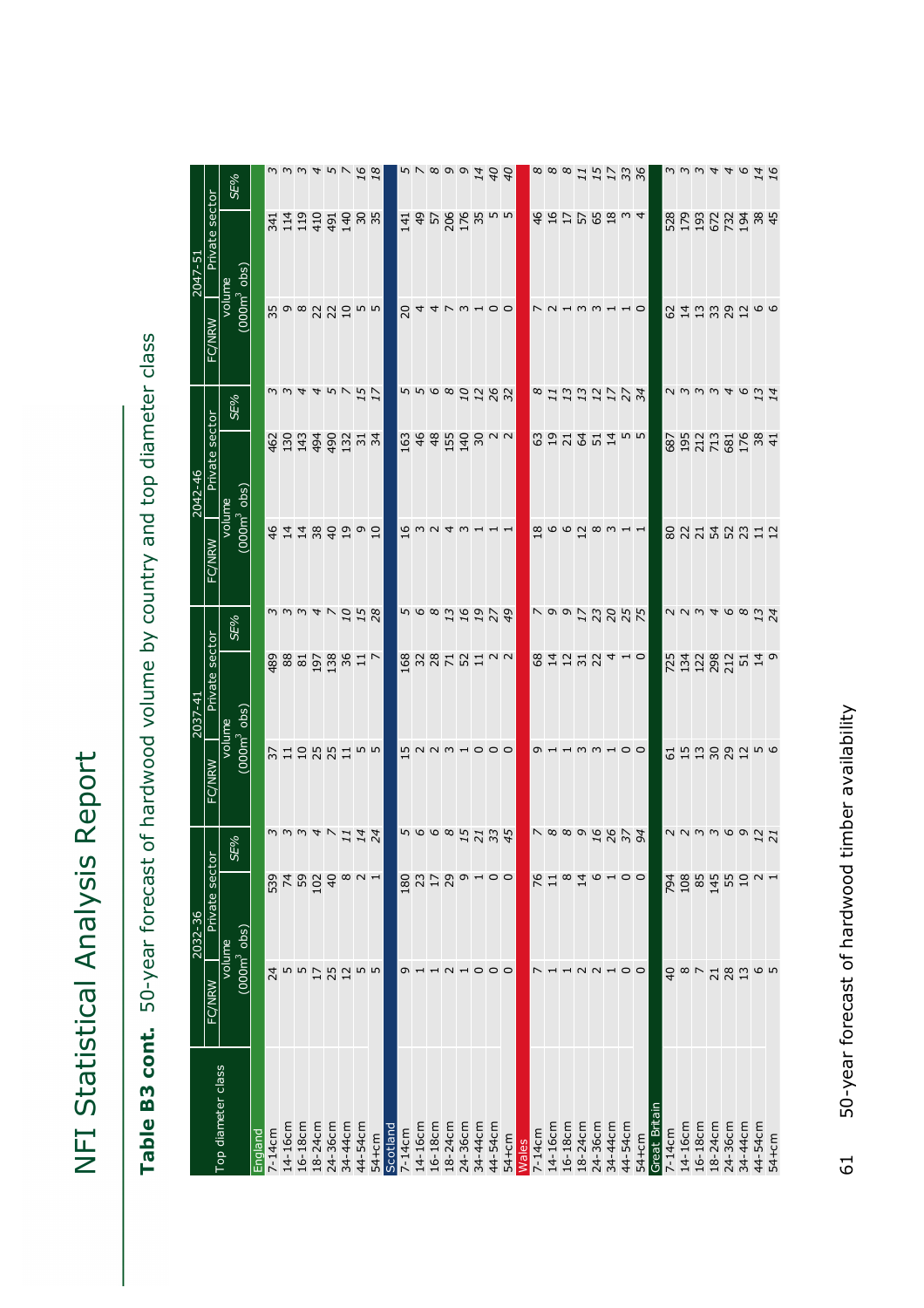|                    |                                     | 2052-56              |                   |                             | 2057-61                                   |            |
|--------------------|-------------------------------------|----------------------|-------------------|-----------------------------|-------------------------------------------|------------|
|                    | FC/NRW                              | Private sector       |                   | FC/NRW                      | Private sector                            |            |
| Top diameter class | volume                              |                      | SE%               | volume                      |                                           | <b>SE%</b> |
|                    | 1000m <sup>3</sup>                  | obs)                 |                   | $(000m3$ obs)               |                                           |            |
| England            |                                     |                      |                   |                             |                                           |            |
| $7-14cm$           |                                     | 238                  |                   |                             | 178                                       |            |
| 14-16cm            | $rac{10}{7}$                        |                      |                   |                             |                                           |            |
| 16-18cm            |                                     |                      |                   |                             |                                           | ω          |
| 18-24cm            |                                     |                      |                   |                             |                                           | 4          |
| 24-36cm            |                                     |                      |                   |                             | 7880                                      |            |
| 34-44cm            |                                     |                      |                   |                             | 19                                        |            |
| 44-54cm            | $\Omega$ $\Xi$ $\Xi$ $\infty$ $\Xi$ | 8585375              | 40040144          | おはひびれちょ                     |                                           | 780        |
| 54+cm              |                                     |                      |                   |                             | m m                                       |            |
| Scotland           |                                     |                      |                   |                             |                                           |            |
| $7-14cm$           | 25                                  | 117                  |                   |                             | 98                                        |            |
| 14-16cm            |                                     |                      |                   |                             | 32                                        | 5 V        |
| 16-18cm            | $M H$ $M H$ $OO$                    | 4728                 | 56790432          | <u> ខ</u> ុចក្នុង ២០        | 36                                        | e          |
| 18-24cm            |                                     |                      |                   |                             | 107                                       | 11         |
| 24-36cm            |                                     |                      |                   |                             | 60                                        | 11         |
| 34-44cm            |                                     | 22                   |                   |                             |                                           |            |
| 44-54cm            |                                     |                      |                   |                             |                                           |            |
| 54+cm              |                                     | $\frac{3}{2}$        |                   |                             |                                           | 7780       |
| Wales              |                                     |                      |                   |                             |                                           |            |
| $7 - 14cm$         | Ņ                                   |                      |                   | $\overline{11}$             | 27                                        | 8          |
| 14-16cm            |                                     | 55<br>55<br>55<br>55 | $\infty$          |                             | 12                                        | e          |
| 16-18cm            |                                     |                      |                   |                             | 14                                        |            |
| 18-24cm            | $M M M M H O$                       |                      | 225758            | $N$ $N$ $M$ $M$ $N$ $H$ $C$ | 45                                        | 222823     |
| 24-36cm            |                                     |                      |                   |                             |                                           |            |
| 34-44cm            |                                     |                      |                   |                             |                                           |            |
| 44-54cm            |                                     | 5923                 |                   |                             | $\frac{2}{3}$ $\frac{2}{3}$ $\frac{2}{3}$ |            |
| 54+cm              |                                     |                      |                   |                             |                                           |            |
| Great Brita        |                                     |                      |                   |                             |                                           |            |
| $7 - 14cm$         | 77                                  | 390                  | ო                 |                             | 303                                       | ω          |
| 14-16cm            |                                     | 155                  |                   | 8293                        | 117                                       |            |
| 16-18cm            |                                     | 165                  |                   |                             | 127                                       | $\omega$   |
| 18-24cm            |                                     | 525                  | $\omega \omega 4$ |                             |                                           | 4          |
| 24-36cm            | 8538598                             | 547                  | 5623              |                             | 342<br>191<br>32                          | 7 U        |
| 34-44cm            |                                     | $151$ 32             |                   | 41907                       |                                           |            |
| 44-54cm            |                                     |                      |                   |                             | $\infty$ $\infty$                         | 124        |
| 54+cm              |                                     |                      |                   |                             |                                           |            |

 50-year forecast of hardwood volume by country and top diameter class Table B3 cont. 50-year forecast of hardwood volume by country and top diameter class **Table B3 cont.**

A table showing the full regional breakout of the forecast by top diameter class can be found in Table B4 of the A table showing the full regional breakout of the forecast by top diameter class can be found in Table B4 of the accompanying spreadsheet. accompanying spreadsheet.

50-year forecast of hardwood timber availability 62 50-year forecast of hardwood timber availability 62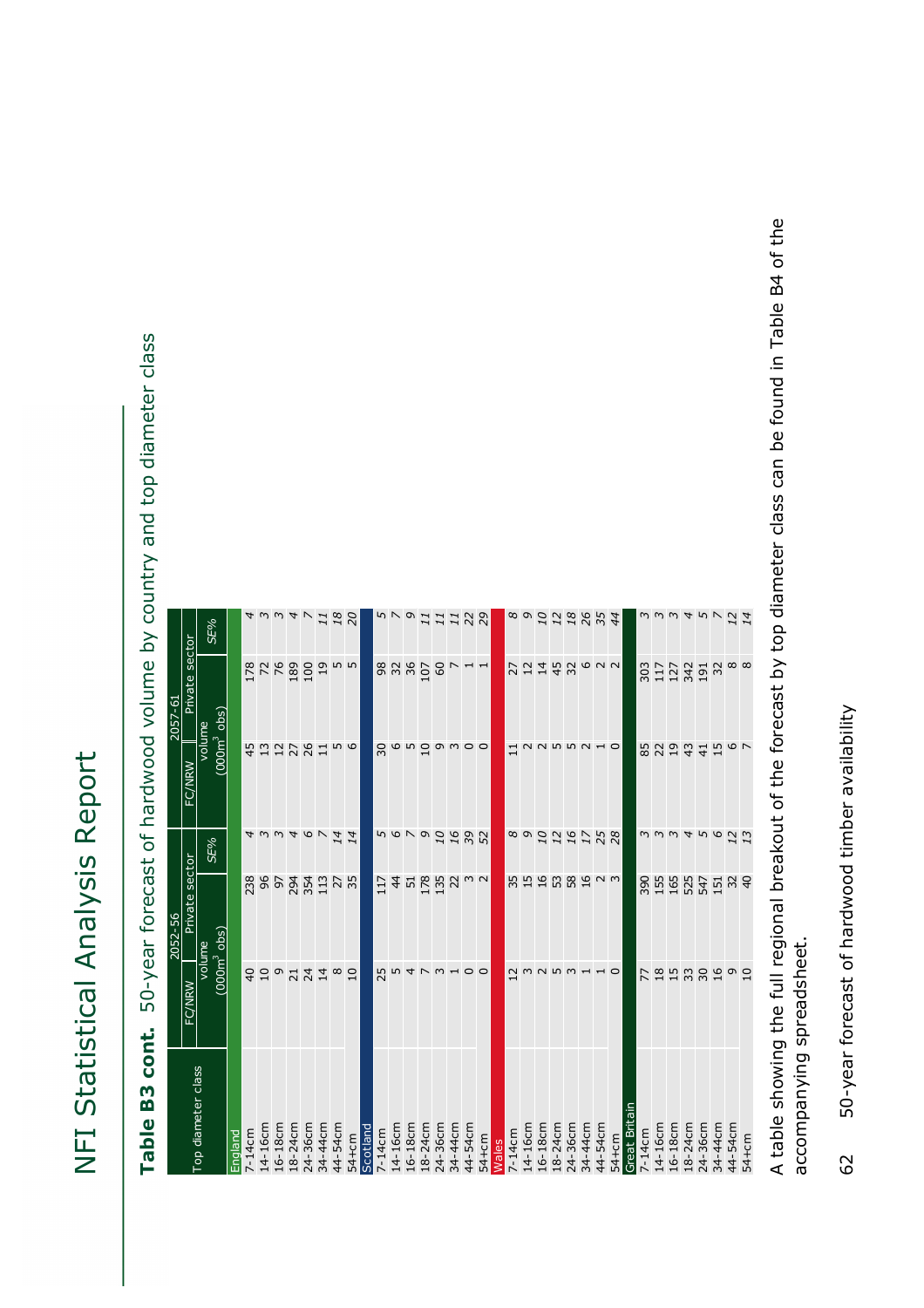## Appendix C 50-year broadleaf forecast - standing Appendix C 50-year broadleaf forecast - standing volume volume

50-year forecast of standing volume by principal broadleaf tree species by country Table C1 50-year forecast of standing volume by principal broadleaf tree species by country **Table C1** 

|                       |                        | 2013-16                                         |                                                                                                                                                                                                    |                                    | $2017 - 21$                                                              |                                                                                                                                                                                     |                                                                                                                                                                                                                                                                                                                                                                              | $2022 - 26$                                     |                  |                                                                               | 2027-31                      |                                       |
|-----------------------|------------------------|-------------------------------------------------|----------------------------------------------------------------------------------------------------------------------------------------------------------------------------------------------------|------------------------------------|--------------------------------------------------------------------------|-------------------------------------------------------------------------------------------------------------------------------------------------------------------------------------|------------------------------------------------------------------------------------------------------------------------------------------------------------------------------------------------------------------------------------------------------------------------------------------------------------------------------------------------------------------------------|-------------------------------------------------|------------------|-------------------------------------------------------------------------------|------------------------------|---------------------------------------|
|                       | FC/NRW                 | Private sector                                  |                                                                                                                                                                                                    | FC/NRW                             | Private sector                                                           |                                                                                                                                                                                     | FC/NRW                                                                                                                                                                                                                                                                                                                                                                       | Private sector                                  |                  | FC/NRW                                                                        | <b>Private sector</b>        |                                       |
| Principal species     | <b>Molume</b>          |                                                 | e%<br>ၯ                                                                                                                                                                                            | volume                             |                                                                          | <b>SE%</b>                                                                                                                                                                          |                                                                                                                                                                                                                                                                                                                                                                              | volume                                          | <b>SE%</b>       |                                                                               | volume                       | <b>SE%</b>                            |
|                       | $(000 \text{ mB obs})$ |                                                 |                                                                                                                                                                                                    | $(000 \text{ m} \cdot \text{obs})$ |                                                                          |                                                                                                                                                                                     |                                                                                                                                                                                                                                                                                                                                                                              | $(000 \text{ mB} \text{ obs})$                  |                  |                                                                               | $(000 \text{ m})$            |                                       |
| England               |                        |                                                 |                                                                                                                                                                                                    |                                    |                                                                          |                                                                                                                                                                                     |                                                                                                                                                                                                                                                                                                                                                                              |                                                 |                  |                                                                               |                              |                                       |
| All broadeaves        | 8,864                  | 181,650                                         |                                                                                                                                                                                                    | 9,320                              | 199,698                                                                  |                                                                                                                                                                                     |                                                                                                                                                                                                                                                                                                                                                                              | 220,739                                         |                  | 10,298                                                                        | <b>SA1,143</b>               |                                       |
| ď                     | 3,361                  | 53,599                                          |                                                                                                                                                                                                    |                                    |                                                                          |                                                                                                                                                                                     |                                                                                                                                                                                                                                                                                                                                                                              | 61,142                                          |                  |                                                                               | 65,032                       |                                       |
| Beech                 | 2,853                  |                                                 |                                                                                                                                                                                                    |                                    |                                                                          |                                                                                                                                                                                     |                                                                                                                                                                                                                                                                                                                                                                              | 24,438                                          |                  |                                                                               | 26,483                       |                                       |
| Sycanore              | 47                     |                                                 |                                                                                                                                                                                                    |                                    |                                                                          |                                                                                                                                                                                     |                                                                                                                                                                                                                                                                                                                                                                              | 20,109                                          |                  |                                                                               | 21,697                       |                                       |
| र्षे                  | $\frac{1}{2}$          |                                                 |                                                                                                                                                                                                    |                                    |                                                                          |                                                                                                                                                                                     |                                                                                                                                                                                                                                                                                                                                                                              |                                                 |                  |                                                                               | 40,360                       |                                       |
| Birch                 | 53                     | ទ្រមូនទី<br>ខ្នងមិនទី ខ្នង<br>ខ្លួនទី ខ្ញុំ និង | $\blacksquare$ $\blacksquare$ $\blacksquare$ $\blacksquare$ $\blacksquare$ $\blacksquare$ $\blacksquare$ $\blacksquare$ $\blacksquare$ $\blacksquare$ $\blacksquare$ $\blacksquare$ $\blacksquare$ | ぃぃ<br>ਨੈਊਕੋੜੈ8ੈਕੋੋੋੋ 80 ×          | 12 5 5 3 5 3 6 9 9 9 1<br>국 3 5 3 8 8 9 3 4 5 6<br>구 3 5 3 8 9 3 3 4 5 6 | $\blacksquare$ $\blacksquare$ $\blacksquare$ $\blacksquare$ $\blacksquare$ $\blacksquare$ $\blacksquare$ $\blacksquare$ $\blacksquare$ $\blacksquare$ $\blacksquare$ $\blacksquare$ | <b>ទី</b><br><b>និ</b> ក្កដូម ទី ឆ្នាំ ១                                                                                                                                                                                                                                                                                                                                     | 258888845<br>198888845<br>198888845             | NN440NNVV4       |                                                                               |                              |                                       |
| <b>Sweet Chestnut</b> | ន្ទ                    |                                                 |                                                                                                                                                                                                    |                                    |                                                                          |                                                                                                                                                                                     |                                                                                                                                                                                                                                                                                                                                                                              |                                                 |                  |                                                                               |                              |                                       |
| Hazel                 | අ                      |                                                 |                                                                                                                                                                                                    |                                    |                                                                          |                                                                                                                                                                                     |                                                                                                                                                                                                                                                                                                                                                                              |                                                 |                  |                                                                               |                              |                                       |
| Hawthorn              |                        |                                                 |                                                                                                                                                                                                    |                                    |                                                                          |                                                                                                                                                                                     |                                                                                                                                                                                                                                                                                                                                                                              |                                                 |                  |                                                                               |                              |                                       |
| <b>Ader</b>           |                        |                                                 |                                                                                                                                                                                                    |                                    |                                                                          |                                                                                                                                                                                     | o po n                                                                                                                                                                                                                                                                                                                                                                       |                                                 |                  | 8                                                                             |                              |                                       |
| <b>VVIIIOV</b>        |                        |                                                 |                                                                                                                                                                                                    |                                    |                                                                          |                                                                                                                                                                                     |                                                                                                                                                                                                                                                                                                                                                                              |                                                 |                  |                                                                               |                              | 7 D N D                               |
| Other broadleaves     | 1,312                  | 17,259                                          |                                                                                                                                                                                                    | 1,438                              | 19,812                                                                   |                                                                                                                                                                                     | 1,579                                                                                                                                                                                                                                                                                                                                                                        | 22,939                                          |                  | 1,737                                                                         | 26,063                       |                                       |
| Scotland              |                        |                                                 |                                                                                                                                                                                                    |                                    |                                                                          |                                                                                                                                                                                     |                                                                                                                                                                                                                                                                                                                                                                              |                                                 |                  |                                                                               |                              |                                       |
| All broadleaves       | 405                    | 35,046                                          |                                                                                                                                                                                                    | 4,370                              | 38,492                                                                   |                                                                                                                                                                                     |                                                                                                                                                                                                                                                                                                                                                                              | 44,670                                          |                  |                                                                               | <b>EKO QE</b>                |                                       |
| ≹<br>∂                | ශි                     |                                                 |                                                                                                                                                                                                    |                                    |                                                                          |                                                                                                                                                                                     |                                                                                                                                                                                                                                                                                                                                                                              |                                                 |                  |                                                                               |                              |                                       |
| Beech                 | $\frac{45}{5}$         |                                                 |                                                                                                                                                                                                    |                                    |                                                                          |                                                                                                                                                                                     |                                                                                                                                                                                                                                                                                                                                                                              |                                                 |                  |                                                                               |                              |                                       |
| Sycanore              |                        |                                                 |                                                                                                                                                                                                    |                                    |                                                                          |                                                                                                                                                                                     |                                                                                                                                                                                                                                                                                                                                                                              |                                                 |                  |                                                                               |                              |                                       |
| ষ্ঠ                   | Ą                      |                                                 |                                                                                                                                                                                                    |                                    |                                                                          |                                                                                                                                                                                     |                                                                                                                                                                                                                                                                                                                                                                              |                                                 |                  |                                                                               |                              |                                       |
| Birch                 | 1,728                  | n n n y o<br>8 y 0 8 d<br>8 y 0 8 d             |                                                                                                                                                                                                    |                                    |                                                                          |                                                                                                                                                                                     |                                                                                                                                                                                                                                                                                                                                                                              |                                                 |                  |                                                                               |                              |                                       |
| <b>Sweet Chestnut</b> |                        |                                                 |                                                                                                                                                                                                    |                                    |                                                                          |                                                                                                                                                                                     |                                                                                                                                                                                                                                                                                                                                                                              |                                                 |                  |                                                                               |                              |                                       |
| Hazel                 | Ą                      |                                                 | ◀ エ エ ロ ロ エ マ ヨ 8 ハ エ 8 f 1 1                                                                                                                                                                      |                                    | ៰៷៷៶៲ឨ<br>ឨឨ៝ឨ៝ឨ៷៓៰ឨឨឨឨ                                                  | 22248242424                                                                                                                                                                         | $\ddot{\mathbf{z}}$<br>$\ddot{\mathbf{z}}$<br>$\ddot{\mathbf{z}}$<br>$\ddot{\mathbf{z}}$<br>$\ddot{\mathbf{z}}$<br>$\ddot{\mathbf{z}}$<br>$\ddot{\mathbf{z}}$<br>$\ddot{\mathbf{z}}$<br>$\ddot{\mathbf{z}}$<br>$\ddot{\mathbf{z}}$<br>$\ddot{\mathbf{z}}$<br>$\ddot{\mathbf{z}}$<br>$\ddot{\mathbf{z}}$<br>$\ddot{\mathbf{z}}$<br>$\ddot{\mathbf{z}}$<br>$\ddot{\mathbf{z}}$ | ៰៰៰៰៶៲៶<br>៙៝៷៝ៜឨ៓៝ឣ៓៶៷ៜឨៜឨ<br>៙៝៷៝ឨឨ៓៴៷ឨ៝៝៝ឨៜឨ | wdzdd 4 2 dziddd | <b>ម្</b><br><b>មិ</b> ដ្ឋា ធ្ងន់ ខេត្ត ដូច<br><b>មិ</b> ដ្ឋា ធ្ងន់ ខេត្ត ដូច | ៸<br>ឨឨឨឨឨ<br>ឨឨឨឨ៓៓៰៓ៜ៙៓ឨឨឨ | <i><b>5 4 5 5 4 8 7 4 5 5 9 9</b></i> |
| Hawthorn              |                        |                                                 |                                                                                                                                                                                                    |                                    |                                                                          |                                                                                                                                                                                     |                                                                                                                                                                                                                                                                                                                                                                              |                                                 |                  |                                                                               |                              |                                       |
| <b>Alder</b>          | 8                      | 508<br>1,974<br>1,974                           |                                                                                                                                                                                                    |                                    |                                                                          |                                                                                                                                                                                     |                                                                                                                                                                                                                                                                                                                                                                              |                                                 |                  |                                                                               |                              |                                       |
| <b>Vallow</b>         |                        | 86                                              |                                                                                                                                                                                                    |                                    |                                                                          |                                                                                                                                                                                     |                                                                                                                                                                                                                                                                                                                                                                              |                                                 |                  |                                                                               |                              |                                       |
| Other broadleaves     | 1,311                  | 272                                             |                                                                                                                                                                                                    |                                    |                                                                          |                                                                                                                                                                                     |                                                                                                                                                                                                                                                                                                                                                                              |                                                 |                  |                                                                               |                              |                                       |

63 50-year forecast of hardwood timber availability 50-year forecast of hardwood timber availability 63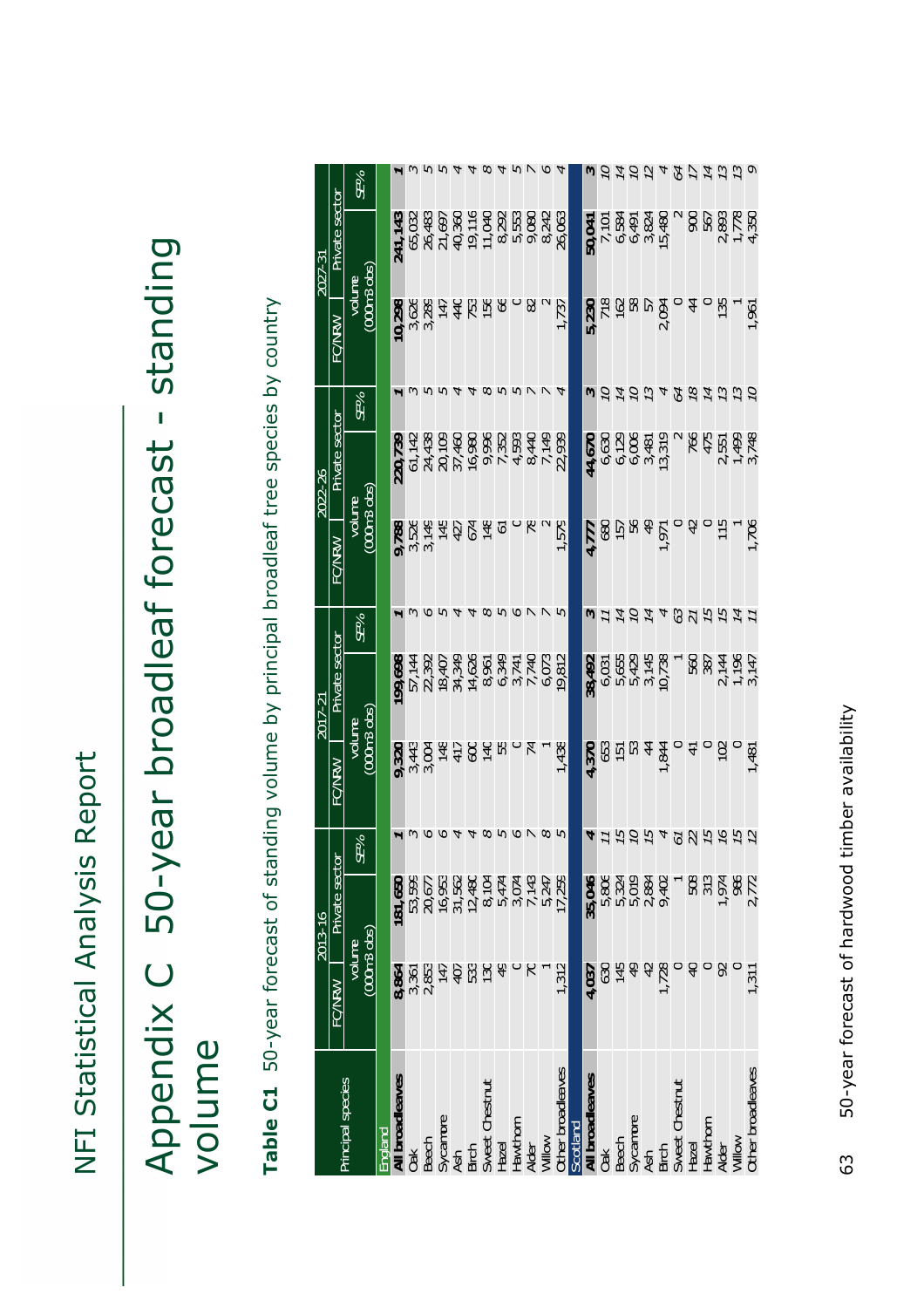|                       |               | 2032-36                                      |                                                                                                                                                                                                                                                                                                                                                                                                                                        |                                  | 2037-41                    |                                                                                                                                                                                                                 |                                   | 2042-46         |                                                     |                                 | 2047-51                      |                                                                                                                                                                                                                                                                                                                                                                                                                                                                                       |
|-----------------------|---------------|----------------------------------------------|----------------------------------------------------------------------------------------------------------------------------------------------------------------------------------------------------------------------------------------------------------------------------------------------------------------------------------------------------------------------------------------------------------------------------------------|----------------------------------|----------------------------|-----------------------------------------------------------------------------------------------------------------------------------------------------------------------------------------------------------------|-----------------------------------|-----------------|-----------------------------------------------------|---------------------------------|------------------------------|---------------------------------------------------------------------------------------------------------------------------------------------------------------------------------------------------------------------------------------------------------------------------------------------------------------------------------------------------------------------------------------------------------------------------------------------------------------------------------------|
| Principal species     | <b>FC/NRW</b> | Private sector                               |                                                                                                                                                                                                                                                                                                                                                                                                                                        | FC/NRW                           | Private sector             |                                                                                                                                                                                                                 | FC/NRW                            | Private sector  |                                                     | FC/NRW                          | Private sector               |                                                                                                                                                                                                                                                                                                                                                                                                                                                                                       |
|                       |               | $(000 \text{ m} \cdot \text{obs})$<br>volume | P%<br>ŋ                                                                                                                                                                                                                                                                                                                                                                                                                                | $(000 \text{ mB obs})$<br>volume |                            | <b>SEP/0</b>                                                                                                                                                                                                    | <b>COOm3 obs)</b><br>volume       |                 | <b>SE%</b>                                          | $000 \text{ m}$ ados)<br>volume |                              | <b>SE%</b>                                                                                                                                                                                                                                                                                                                                                                                                                                                                            |
| England               |               |                                              |                                                                                                                                                                                                                                                                                                                                                                                                                                        |                                  |                            |                                                                                                                                                                                                                 |                                   |                 |                                                     |                                 |                              |                                                                                                                                                                                                                                                                                                                                                                                                                                                                                       |
| All broadleaves       | Eb8 OT        | <b>259,994</b>                               |                                                                                                                                                                                                                                                                                                                                                                                                                                        | 11,248                           | 276,702                    |                                                                                                                                                                                                                 | 11,484                            | 2883,4800       |                                                     | 11,614                          | 297,056                      |                                                                                                                                                                                                                                                                                                                                                                                                                                                                                       |
| ď                     | 3,742         | 68,734                                       | $M$ w n n w 4 $\omega$ 4 $N$ $\sqrt{a}$                                                                                                                                                                                                                                                                                                                                                                                                |                                  | 72,244                     |                                                                                                                                                                                                                 |                                   | 75,565          |                                                     |                                 | 78,691                       |                                                                                                                                                                                                                                                                                                                                                                                                                                                                                       |
| Beech                 | 3,451         | 28,456                                       |                                                                                                                                                                                                                                                                                                                                                                                                                                        |                                  | 30,337                     |                                                                                                                                                                                                                 | 3,851<br>3,535                    | 32,143          |                                                     |                                 | 33,868                       |                                                                                                                                                                                                                                                                                                                                                                                                                                                                                       |
| Sycanore              | $rac{48}{5}$  | 23,094                                       |                                                                                                                                                                                                                                                                                                                                                                                                                                        | 2.945<br>2.455<br>2.855          | 24,213                     | W N N W 4 Q 4 N V Q 4                                                                                                                                                                                           | ង្ក                               | 24,585          | W N N W 4 Q 4 N V Q 4                               | 3785<br>3606<br>388             | 24,53                        |                                                                                                                                                                                                                                                                                                                                                                                                                                                                                       |
| ধ্র                   | 457           |                                              |                                                                                                                                                                                                                                                                                                                                                                                                                                        |                                  |                            |                                                                                                                                                                                                                 |                                   | 45,674          |                                                     | <b>战</b>                        | 45,753                       |                                                                                                                                                                                                                                                                                                                                                                                                                                                                                       |
| Birch                 | 8             | 42,905<br>20,967                             |                                                                                                                                                                                                                                                                                                                                                                                                                                        | <u> 총 왕 ල</u>                    | 47508<br>27508<br>47508    |                                                                                                                                                                                                                 | ទី៥ដូដ                            | 22,880          |                                                     | 1,011<br>175                    | 22,679                       |                                                                                                                                                                                                                                                                                                                                                                                                                                                                                       |
| <b>Sweet Chestnut</b> | 161           | 12,053                                       |                                                                                                                                                                                                                                                                                                                                                                                                                                        |                                  |                            |                                                                                                                                                                                                                 |                                   | 13,958          |                                                     |                                 | 14,839                       |                                                                                                                                                                                                                                                                                                                                                                                                                                                                                       |
| Hazel                 |               | 9,122                                        |                                                                                                                                                                                                                                                                                                                                                                                                                                        | R                                | 9,759<br>7,462             |                                                                                                                                                                                                                 |                                   | 10,075          |                                                     | $\infty$                        |                              |                                                                                                                                                                                                                                                                                                                                                                                                                                                                                       |
| Hawthorn              |               | 6,523                                        |                                                                                                                                                                                                                                                                                                                                                                                                                                        |                                  |                            |                                                                                                                                                                                                                 |                                   | 8,323           |                                                     |                                 | 9.845<br>9.154               |                                                                                                                                                                                                                                                                                                                                                                                                                                                                                       |
| <b>Alder</b>          | 8             | 9,637                                        |                                                                                                                                                                                                                                                                                                                                                                                                                                        | 8                                | 10,087                     |                                                                                                                                                                                                                 | 8                                 | 10,251          |                                                     | p<br>2                          | 10,181                       |                                                                                                                                                                                                                                                                                                                                                                                                                                                                                       |
| <b>Villow</b>         |               | 9,292                                        |                                                                                                                                                                                                                                                                                                                                                                                                                                        |                                  | 10,295                     |                                                                                                                                                                                                                 |                                   | 11,269          |                                                     |                                 | 12,197                       | $V$ $\sigma$ 4                                                                                                                                                                                                                                                                                                                                                                                                                                                                        |
| <b>Consident</b>      | 1,895         | 28,989                                       |                                                                                                                                                                                                                                                                                                                                                                                                                                        | 2,052                            | 31,632                     |                                                                                                                                                                                                                 | 2,159                             | 33,468          |                                                     | 2,244                           | 35, O23                      |                                                                                                                                                                                                                                                                                                                                                                                                                                                                                       |
| Scotland              |               |                                              |                                                                                                                                                                                                                                                                                                                                                                                                                                        |                                  |                            |                                                                                                                                                                                                                 |                                   |                 |                                                     |                                 |                              |                                                                                                                                                                                                                                                                                                                                                                                                                                                                                       |
| All broadeaves        | 5,728         | 55,141                                       |                                                                                                                                                                                                                                                                                                                                                                                                                                        | 6,209                            | 59,560                     |                                                                                                                                                                                                                 | <u>କେ</u>                         | 62,626          |                                                     | 7,013                           | 64,35,                       |                                                                                                                                                                                                                                                                                                                                                                                                                                                                                       |
| ď                     | දි            | 7,591                                        | $\begin{array}{ccccccccccccccccc} \textbf{w} & \textbf{S} & \textbf{G} & \textbf{S} & \textbf{S} & \textbf{S} & \textbf{S} & \textbf{S} & \textbf{S} & \textbf{S} & \textbf{S} & \textbf{S} & \textbf{S} & \textbf{S} & \textbf{S} & \textbf{S} & \textbf{S} & \textbf{S} & \textbf{S} & \textbf{S} & \textbf{S} & \textbf{S} & \textbf{S} & \textbf{S} & \textbf{S} & \textbf{S} & \textbf{S} & \textbf{S} & \textbf{S} & \textbf{S}$ |                                  |                            | $@G\overset{\sim}{\rightarrow} G\overset{\sim}{\rightarrow} G\overset{\sim}{\rightarrow} G\overset{\sim}{\rightarrow} G\overset{\sim}{\rightarrow} G\overset{\sim}{\rightarrow} G\overset{\sim}{\rightarrow} G$ | 88<br>17                          |                 | $w_0$ $\ddot{\omega}$ $5544$ $R\ddot{\omega}$ $554$ | 85<br>28                        |                              |                                                                                                                                                                                                                                                                                                                                                                                                                                                                                       |
| Beech                 | 167           | 7,036                                        |                                                                                                                                                                                                                                                                                                                                                                                                                                        | <b>82 R</b>                      |                            |                                                                                                                                                                                                                 |                                   | 8,582<br>2.84   |                                                     |                                 |                              |                                                                                                                                                                                                                                                                                                                                                                                                                                                                                       |
| Sycanore              | 8             | 6,918                                        |                                                                                                                                                                                                                                                                                                                                                                                                                                        |                                  |                            |                                                                                                                                                                                                                 |                                   | 7,361           |                                                     | ଞ                               |                              |                                                                                                                                                                                                                                                                                                                                                                                                                                                                                       |
| प्री                  | Ç             | 4,128                                        |                                                                                                                                                                                                                                                                                                                                                                                                                                        |                                  |                            |                                                                                                                                                                                                                 |                                   |                 |                                                     |                                 |                              |                                                                                                                                                                                                                                                                                                                                                                                                                                                                                       |
| Birch                 | 2,214         | 17,499                                       |                                                                                                                                                                                                                                                                                                                                                                                                                                        |                                  | 805<br>2405<br>8408<br>854 |                                                                                                                                                                                                                 | ಇ ಹ ಸ್ಟ<br>ಇ ಹ ಸ್ಟ                | 4,452<br>20,140 |                                                     | 88<br>2556<br>2556              | 08건 8천 9년<br>이 3년<br>이 3년 9년 |                                                                                                                                                                                                                                                                                                                                                                                                                                                                                       |
| <b>Sweet Chestnut</b> |               |                                              |                                                                                                                                                                                                                                                                                                                                                                                                                                        |                                  |                            |                                                                                                                                                                                                                 | $\circ$                           |                 |                                                     |                                 |                              |                                                                                                                                                                                                                                                                                                                                                                                                                                                                                       |
| Hazel                 | <u>ჭ</u>      | 1,019                                        |                                                                                                                                                                                                                                                                                                                                                                                                                                        | 95808080<br>85808080             | ים<br>ק <u>נ</u> ג<br>ק    |                                                                                                                                                                                                                 | $\frac{10}{9}$ – 8 $\frac{10}{9}$ | 1,132           |                                                     | ႜ႘ႜ႘                            | $4\frac{138}{100}$           | $\begin{array}{ccccccccccccc} \multicolumn{4}{c}{} & \multicolumn{4}{c}{} & \multicolumn{4}{c}{} & \multicolumn{4}{c}{} & \multicolumn{4}{c}{} & \multicolumn{4}{c}{} & \multicolumn{4}{c}{} & \multicolumn{4}{c}{} & \multicolumn{4}{c}{} & \multicolumn{4}{c}{} & \multicolumn{4}{c}{} & \multicolumn{4}{c}{} & \multicolumn{4}{c}{} & \multicolumn{4}{c}{} & \multicolumn{4}{c}{} & \multicolumn{4}{c}{} & \multicolumn{4}{c}{} & \multicolumn{4}{c}{} & \multicolumn{4}{c}{} & \$ |
| Hawthorn              |               | ශී                                           |                                                                                                                                                                                                                                                                                                                                                                                                                                        |                                  |                            |                                                                                                                                                                                                                 |                                   | 845             |                                                     |                                 |                              |                                                                                                                                                                                                                                                                                                                                                                                                                                                                                       |
| <b>Alder</b>          | Ŗ             | 3,228                                        |                                                                                                                                                                                                                                                                                                                                                                                                                                        |                                  | 3,318<br>2,318<br>5,485    |                                                                                                                                                                                                                 |                                   |                 |                                                     |                                 |                              |                                                                                                                                                                                                                                                                                                                                                                                                                                                                                       |
| <b>Milow</b>          |               | 2,048<br>4,932                               |                                                                                                                                                                                                                                                                                                                                                                                                                                        |                                  |                            |                                                                                                                                                                                                                 |                                   | 3,710<br>2,565  |                                                     |                                 | 3,816<br>2,809               |                                                                                                                                                                                                                                                                                                                                                                                                                                                                                       |
| Other broadleaves     | 2,231         |                                              |                                                                                                                                                                                                                                                                                                                                                                                                                                        | 2,464                            |                            |                                                                                                                                                                                                                 | 2,64                              | <b>EXS</b>      |                                                     | 277C                            | 6,350                        |                                                                                                                                                                                                                                                                                                                                                                                                                                                                                       |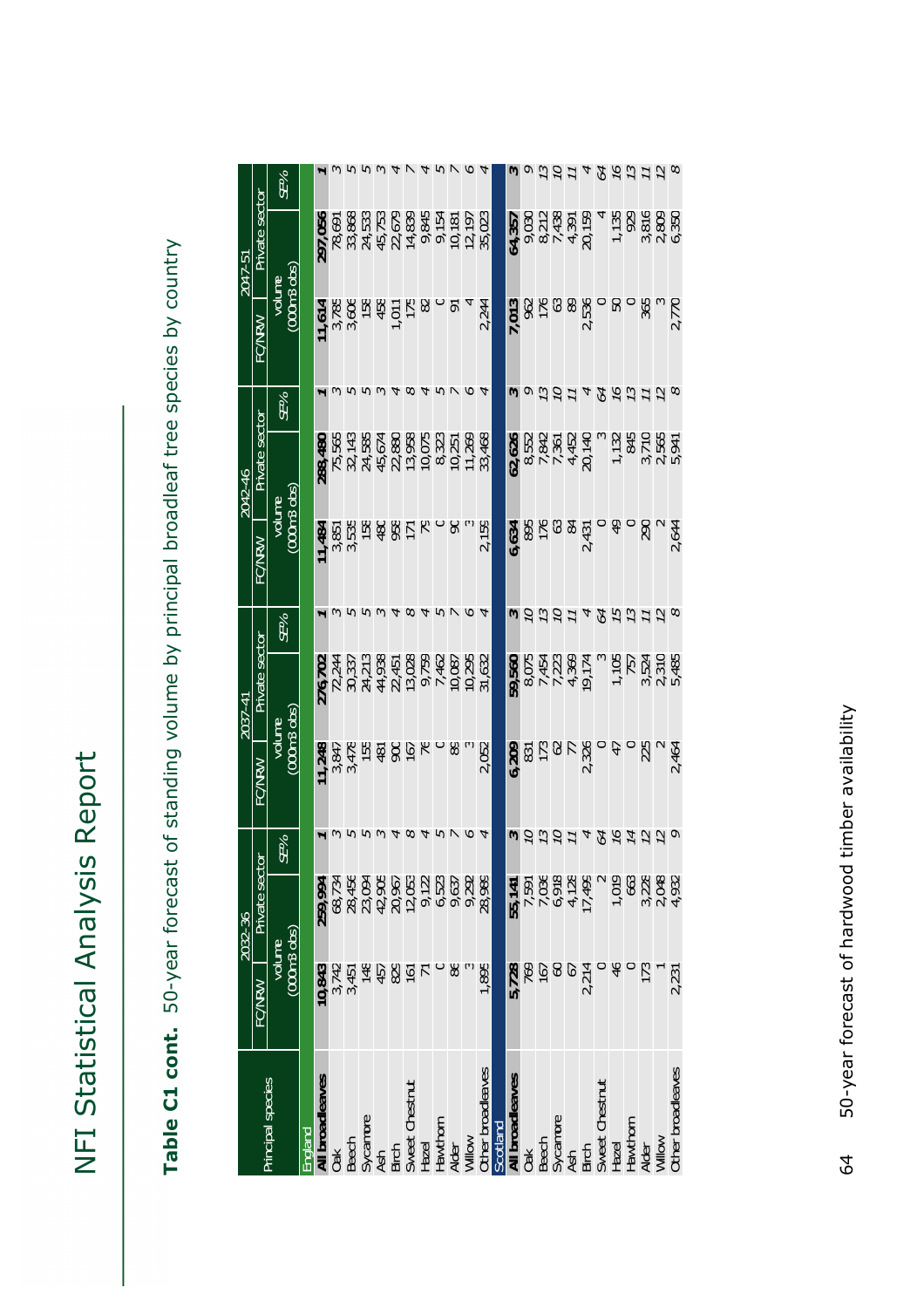|                       |                                  | 2052-56        |                |                                  | 2057-61        |                   |
|-----------------------|----------------------------------|----------------|----------------|----------------------------------|----------------|-------------------|
|                       | <b>FONRW</b>                     | Private sector |                | <b>FC/NRW</b>                    | Private sector |                   |
| Principal species     | $(000 \text{ mB obs})$<br>volume |                | <b>SE%</b>     | $(000 \text{ mB obs})$<br>volume |                | <b>SE%</b>        |
| England               |                                  |                |                |                                  |                |                   |
| All broadleaves       | 11,931                           | 304,997        |                | 12, 121                          | 315,057        |                   |
| ě<br>0                | 3,845                            | 81,622         |                | 3,894                            | 84,353         |                   |
| Beech                 | 3,721                            | 35,508         | ო ს            | 3,767                            | 37,053         |                   |
| Sycanore              | gg                               | 24,441         | Lη             | <u>ជ</u>                         | 24,858         |                   |
| र्षे                  | $\frac{8}{3}$                    | 45,541         | 4              | $rac{4}{8}$                      | 46,197         | WUUAAVNUVOA       |
| Birch                 | 1,057                            | 22,706         | 4              | 1,073                            | 23,311         |                   |
| <b>Sveet Chestrut</b> | ğ                                | 15,670         |                | 38                               | 16,448         |                   |
| <b>RZBH</b>           | 8                                | 9,576          | n w            | 6                                | 9,410          |                   |
| Hawthorn              |                                  | 9,949          |                |                                  | 10,701         |                   |
| <b>Alder</b>          | 8                                | 10,220         | N 0            | æ                                | 10,376         |                   |
| <b>VAllow</b>         |                                  | 13,067         |                |                                  | 13,876         |                   |
| Other broadleaves     | 2,319                            | 36,406         | 4              | 2,379                            | 38,174         |                   |
| Scotland              |                                  |                |                |                                  |                |                   |
| All broadleaves       | 7,341                            | 65,486         | M              | 7,590                            | 67,201         |                   |
| ď                     | 1,033                            | 9,507          | O              | 1,123                            | 9,980          |                   |
| Beech                 | 17                               | 8,538          |                | 口                                | 8,885          |                   |
| Sycanore              | $\beta$                          | 7,532          | JJJ4           | 9                                | 7,697          |                   |
| Ash                   | 8                                | 4,316          |                | 99                               | 4,339          |                   |
| Birch                 | 2,636                            | 19,853         |                | 2,716                            | 19,828         |                   |
| <b>Sweet Chestnut</b> |                                  |                | $\mathscr{R}$  |                                  |                |                   |
| <b>RZBH</b>           | <u>ኪ</u>                         | 1,096          | 17             | Ŋ                                | 1,099          |                   |
| Hawthorn              |                                  | 1,008          | 13             |                                  | 1,084          |                   |
| <b>Alder</b>          | 418                              | 3,784          | $\frac{11}{2}$ | ЬÞ                               | 3,826          |                   |
| <b>Villow</b>         |                                  | 3,037          |                |                                  | 3,249          | $\circ$ 357487378 |
| Cther broadeaves      | 2,870                            | 6,724          | $^{\circ}$     | 2,954                            | 7,120          |                   |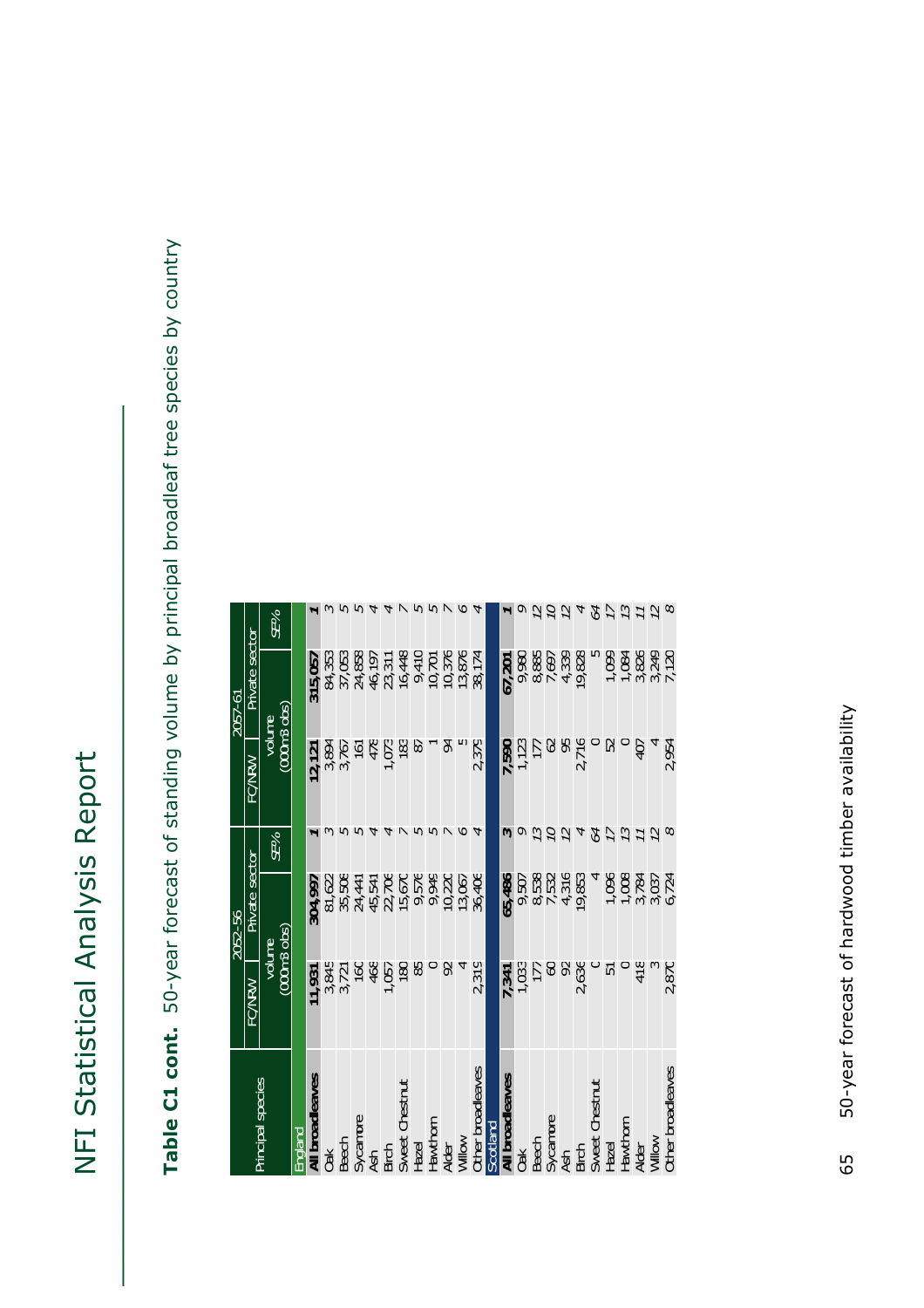|                         |                                          | 2013-16                             |                               |                                      | 2017-21           |                       |                                         | 2022-26         |                                  |                                  | 2027-31                                   |                                |
|-------------------------|------------------------------------------|-------------------------------------|-------------------------------|--------------------------------------|-------------------|-----------------------|-----------------------------------------|-----------------|----------------------------------|----------------------------------|-------------------------------------------|--------------------------------|
|                         | <b>FC/NRW</b>                            | Private sector                      |                               | <b>FC/NRW</b>                        | Private sector    |                       | <b>FC/NBW</b>                           | Private sector  |                                  | <b>FC/NRW</b>                    | Private sector                            |                                |
| Principal species       | $(000 \text{ m}3 \text{ obs})$<br>volume |                                     | <b>SE%</b>                    | $\overline{\text{conv}}$ ൽ<br>wolune |                   | <b>SE%</b>            | $\overline{\text{conv}}$ ന്ത്<br>volume |                 | <b>SE%</b>                       | $(000 \text{ mB obs})$<br>volume |                                           | <b>SE%</b>                     |
| Wales                   |                                          |                                     |                               |                                      |                   |                       |                                         |                 |                                  |                                  |                                           |                                |
| All broadleaves         | 1,966                                    | 26,541                              |                               | 2,147                                | 28,817            |                       | 2,346                                   | 31,560          |                                  | 2,612                            | <b>IGC 45</b>                             |                                |
| ě                       |                                          | -1947                               | $\mathbf{a} \circ \mathbf{g}$ |                                      | 8,448             | $\bullet$ のとおおはのひだけおお |                                         |                 | <b>5</b> 9 2 4 4 4 4 8 4 4 4 4 4 |                                  |                                           |                                |
| Beech                   | 48                                       |                                     |                               | ទីម៉ឺងខ្នង់ ដ                        | 1,85              |                       | 88                                      | 9,016<br>2,037  |                                  | 63                               | <b>PHH&amp;HA&amp;bBBB</b><br>PHH&HA&bBBB | ণ ম                            |
| Sycanore                | ച്                                       |                                     |                               |                                      | 2,696             |                       |                                         | 2,917           |                                  |                                  |                                           |                                |
| ধ্রী                    | ន ដ                                      | 1,89<br>2,89<br>1,7,80<br>1,7,80    |                               |                                      |                   |                       |                                         |                 |                                  | 보임법                              |                                           |                                |
| Birch                   |                                          |                                     |                               |                                      | 23년<br>12년<br>12년 |                       |                                         | 7,691<br>1,838  |                                  |                                  |                                           |                                |
| <b>Sweet Chestnut</b>   |                                          | $\frac{1}{2}$                       |                               |                                      |                   |                       |                                         |                 |                                  | 그걸                               |                                           |                                |
| Hazel                   |                                          | 1,009                               | 879899799                     |                                      | 1,182             |                       | 보인건 그 ㅎ                                 | 1,386           |                                  |                                  |                                           | はははめは                          |
| Hawthorn                |                                          | $\frac{8}{3}$                       |                               |                                      | 519               |                       |                                         | <b>S</b>        |                                  |                                  |                                           |                                |
| Alder                   |                                          | 2,268                               |                               | $\infty$ 0 $\%$                      | 2,508             |                       | $\mathcal{A}$                           | 2,790           |                                  | ం శ                              |                                           |                                |
| Willow                  |                                          | 896                                 |                               | $\circ$                              | 1,100             |                       |                                         | 1,347           |                                  |                                  |                                           |                                |
| <b>Other broadeaves</b> | 809                                      | 1,173                               | 14                            | 908                                  | 1,363             |                       | 1,042                                   | 1,603           |                                  | 1,209                            |                                           | $\overline{11}$                |
| Geat Britain            |                                          |                                     |                               |                                      |                   |                       |                                         |                 |                                  |                                  |                                           |                                |
| All broadleaves         | 14,866                                   | 243,237                             |                               | 15,837                               | 267,006           |                       | 16,911                                  | 296,968         |                                  | 18, 139                          | 325,475                                   |                                |
| ď                       | 4,467                                    | 67,353                              |                               | 4,595                                | 71,623            |                       |                                         | 76,788          |                                  | 4,897                            | 81,710                                    |                                |
| Beech                   | 3,423                                    | 27,698                              |                               | 3,608                                | 29,903            |                       | 4,727<br>3,766                          | 32,604          |                                  | 3,934                            | 35,285                                    |                                |
| Sycanore                | $\overline{z}$                           |                                     |                               | 215                                  | 26,532            |                       | 치<br>시                                  | 29,031          |                                  | 219                              | 31,309                                    |                                |
| $\frac{1}{2}$           | ශි                                       |                                     |                               | SK                                   | 44,798            |                       | 563                                     | 48,632          |                                  | 38                               |                                           |                                |
| Birch                   | 2,383                                    | 24,470<br>41,489<br>53,173<br>8,314 | 1 2 3 4 3 6 7 6 7 8 9 9 9 9   | 2,591                                | 26,905            | w r 4 4 w 8 r n 6 p 4 | 2822                                    | 32,136          | w r 4 4 w 8 4 r 6 6 4            | 3,058                            | 222<br>2222<br>2222                       | $W$ $\alpha$ 4 $W$ $W$ $\beta$ |
| <b>Sweet Chestnut</b>   | 8                                        |                                     |                               |                                      | 9,187             |                       | $\frac{8}{2}$                           | 10,238          |                                  | े हैं                            |                                           |                                |
| Hazel                   | $\frac{8}{5}$                            | 6,991                               |                               | ដ្ឋម្ព                               | 8,091             |                       |                                         | 9,503           |                                  |                                  | 10,777                                    |                                |
| Hawthorn                |                                          |                                     |                               |                                      | 4,647             |                       |                                         | 5,688           |                                  | $\overline{a}$                   | 6,849                                     |                                |
| <b>Alder</b>            | $\frac{8}{2}$                            |                                     |                               | ៓ឨ៓៓៓                                | 12,393            |                       |                                         | 13,781          |                                  | 342                              | 15,028                                    |                                |
| Milow                   |                                          | 389<br>11, 385<br>7, 20<br>21, 20   |                               |                                      | 8,369<br>24,321   |                       | ដឹត្ត<br>ដឹត្ត                          | 9,994<br>28,290 |                                  |                                  |                                           |                                |
| Other broadeaves        | 3,433                                    |                                     |                               | 3,827                                |                   |                       |                                         |                 |                                  | 4,907                            | 11,621<br>32,277                          |                                |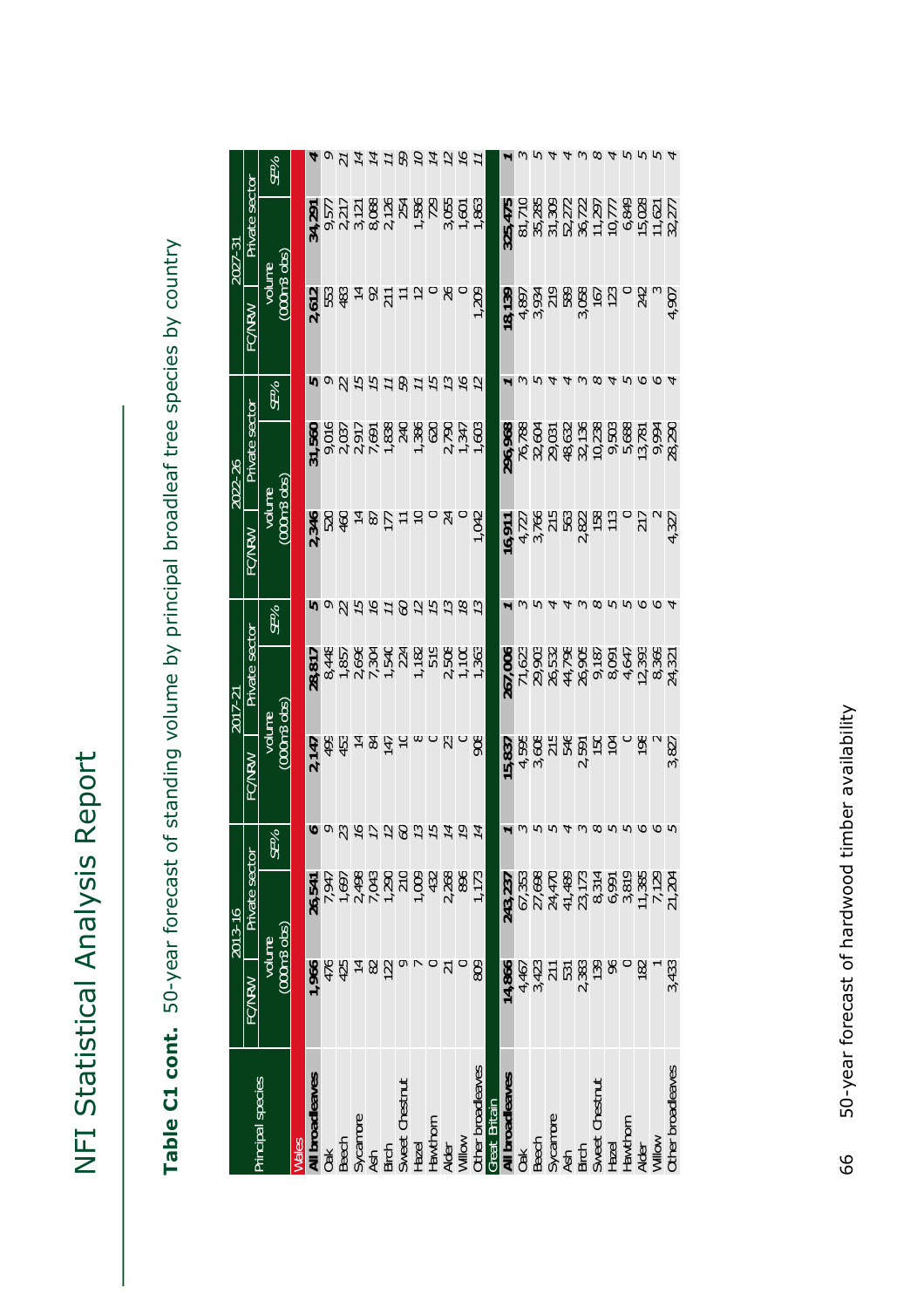50-year forecast of standing volume by principal broadleaf tree species by country Table C1 cont. 50-year forecast of standing volume by principal broadleaf tree species by country **Table C1 cont.** 

|                       |                                          | $2032 - 36$               |                |                                          | 2037-41             |             |                                  | 2042-46                    |                         |                                  | 2047-51                          |                                                               |
|-----------------------|------------------------------------------|---------------------------|----------------|------------------------------------------|---------------------|-------------|----------------------------------|----------------------------|-------------------------|----------------------------------|----------------------------------|---------------------------------------------------------------|
|                       | <b>FONBW</b>                             | Private sector            |                | FONDW                                    | Private sector      |             | FONRW                            | <b>Private sector</b>      |                         | FC/NRW                           | Private sector                   |                                                               |
| Principal species     | $(000 \text{ m}3 \text{ obs})$<br>volume |                           | <b>SE%</b>     | $(000 \text{ m}3 \text{ obs})$<br>volume |                     | <b>SE%</b>  | $(000nB$ das)                    | wolune                     | <b>SE%</b>              | $(000 \text{ mB obs})$<br>volume |                                  | <b>SE%</b>                                                    |
| Males                 |                                          |                           |                |                                          |                     |             |                                  |                            |                         |                                  |                                  |                                                               |
| All broadleaves       | 2,892                                    | 36,855                    |                | 3,153                                    | 39,121              |             | 3,316                            | 10,787                     |                         | 3,429                            | 42,020                           |                                                               |
| ð                     | 585                                      | 10,109                    | 40222182425    |                                          | 10,609              | 40222280234 |                                  | 11,081                     | 4 0 8 4 4 4 8 0 4 5 4 4 |                                  | 11,528                           |                                                               |
| Beech                 | 505                                      |                           |                | 8<br>8                                   | 2,563               |             | æ<br>B                           | 2722                       |                         | æ 8                              | 2873                             | 8                                                             |
| Sycanore              | ਸ<br>4                                   | 2,394<br>3,299            |                |                                          | 3,421               |             |                                  | 3,429                      |                         |                                  | 3,424                            | $\vec{z}$                                                     |
| ধ্রী                  | 8                                        |                           |                | ដ ដ្ឋ <b>ន្ថ</b> ដ ៦ <b>o</b> ន o        |                     |             | 코高벅굴상                            |                            |                         | ㅋ & 폭 ㅂ 以                        |                                  |                                                               |
| Birch                 | ЭÆ                                       | 8,43<br>2,383             |                |                                          | 8,743<br>2,595      |             |                                  | 832<br>278<br>878          |                         |                                  | 8888838555656<br>888855556565666 | にはもっぱけはひ                                                      |
| <b>Sweet Chestnut</b> |                                          | 268                       |                |                                          |                     |             |                                  |                            |                         |                                  |                                  |                                                               |
| Hazel                 | $\frac{8}{1}$                            | 1,785                     |                |                                          | 281<br>1,958        |             |                                  |                            |                         |                                  |                                  |                                                               |
| Hawthorn              |                                          | 842                       |                |                                          | 55                  |             | $\circ$ 8                        | 2<br>이 이 영<br>이 이 선        |                         | $\circ$ 8                        |                                  |                                                               |
| <b>Alder</b>          |                                          | 3,287                     |                |                                          |                     |             |                                  |                            |                         |                                  |                                  |                                                               |
| <b>VVIIIOV</b>        |                                          | 1,859                     |                |                                          | 3475<br>2118<br>328 |             |                                  |                            |                         |                                  |                                  |                                                               |
| Other broadleaves     | 1,385                                    | 2,114                     | $\overline{a}$ | 1,529                                    |                     | З           | 1,635                            | 2,476                      | S                       | 1,707                            |                                  |                                                               |
| Geat Britain          |                                          |                           |                |                                          |                     |             |                                  |                            |                         |                                  |                                  |                                                               |
| All broadleaves       | 19,462                                   | 351,990                   |                | 20,610                                   | 375,383             |             | 21,435                           | 391,893                    |                         | 22,056                           | 403,433                          |                                                               |
| ď                     | 5,096                                    | 86,433                    |                | 5,305                                    | 90,927              |             | 5,386                            | 95, 197                    |                         | 5,393                            | 99,25C                           |                                                               |
| Beech                 | 4,123                                    | 37,886                    | wn44w84nnnw    | 4,180                                    | 40,354              | ო ო         | 4,243                            | 42,707                     | W W 4 W W N 4 W W W W   | 4,312                            | 44,954                           |                                                               |
| Sycanore              | $\mathbb{R}$                             | 33,311                    |                | ଧୁ                                       | 34,857              |             | $\frac{5}{2}$                    | 35,375                     |                         | බි                               | 35,395                           |                                                               |
| र्षे                  | g                                        |                           |                | යි                                       | 58,050              |             |                                  | 59,049                     |                         |                                  | 59,144                           |                                                               |
| Birch                 | 3,289                                    |                           |                |                                          | 44,220              |             |                                  | 45,724                     |                         | 980<br>3,887                     | 45,496                           |                                                               |
| <b>Sveet Chestrut</b> | Ŗ                                        |                           |                |                                          |                     |             |                                  |                            |                         |                                  |                                  |                                                               |
| Hazel                 | 135                                      | 83<br>833<br>8338<br>8338 |                | ្ល<br>មិន្ទុ ដូ ូ អ្ន                    | 13,311<br>12,823    |             | 88 8 8 5 1 8 0<br>88 8 8 7 1 8 0 | 14,255<br>13,298<br>10,223 |                         | $88 - 8$                         | 13,135<br>13,135<br>11,135       | $4$ $\omega$ $\omega$ $\omega$ $4$ $\omega$ $\omega$ $\omega$ |
| Hawthorn              |                                          |                           |                |                                          | 9,170               |             |                                  |                            |                         |                                  |                                  |                                                               |
| <b>Alder</b>          | 286                                      |                           |                |                                          | 17,086              |             |                                  | 17,550                     |                         |                                  | 17,668                           |                                                               |
| <b>VAllow</b>         |                                          | 16,151<br>13, 199         |                |                                          | 14,716              |             |                                  | 16,194                     |                         |                                  | 17,607<br>43,983                 |                                                               |
| Other broadleaves     | 5,511                                    | 36,035                    |                | 6,045                                    | 39,463              |             | 6,438                            | 41,885                     |                         | 6,721                            |                                  | $\omega$                                                      |

50-year forecast of hardwood timber availability 67 50-year forecast of hardwood timber availability 67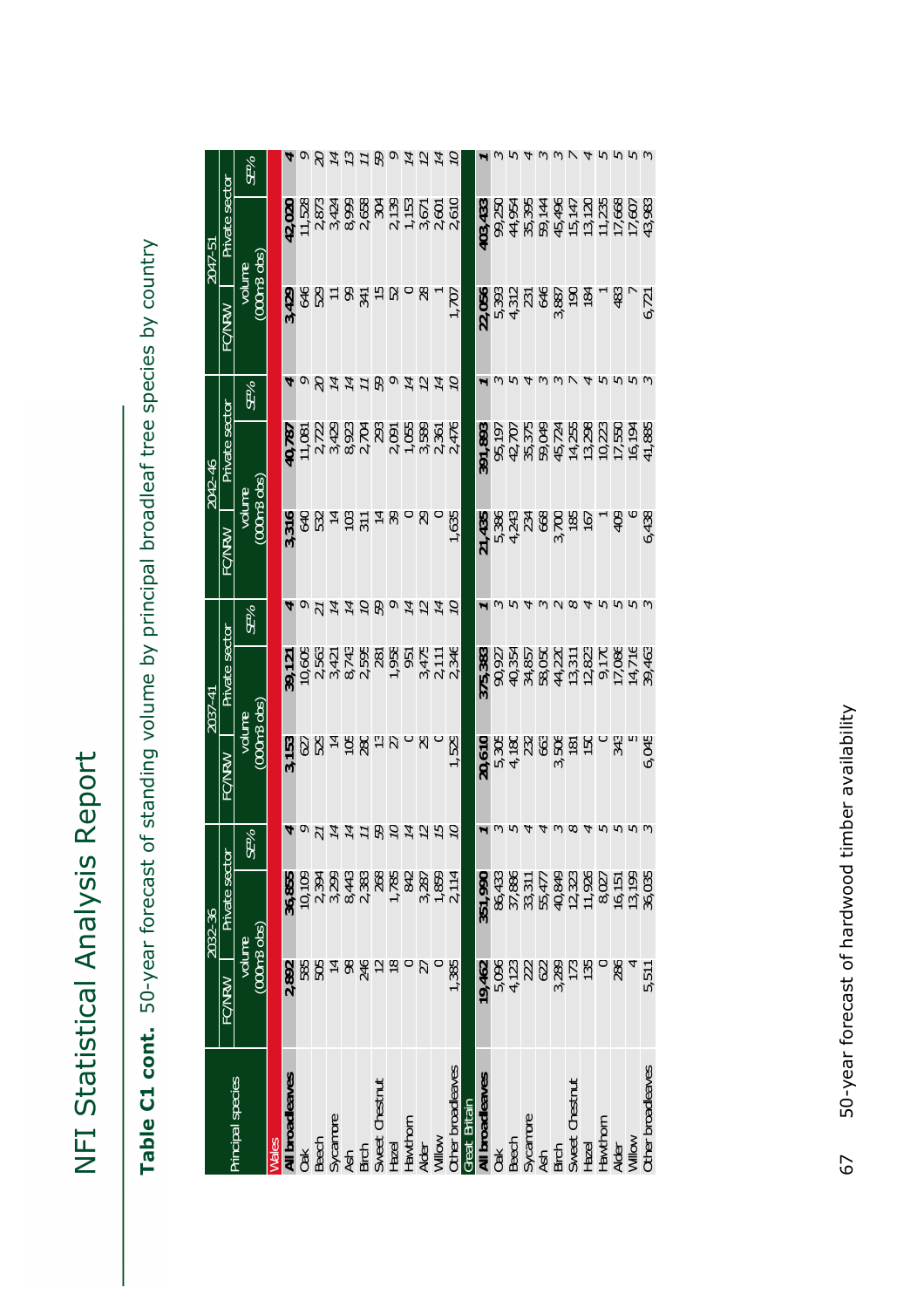|                          |                        | 2052-56               |                                             |                                | 2057-61        |                                                                                                                                                                 |
|--------------------------|------------------------|-----------------------|---------------------------------------------|--------------------------------|----------------|-----------------------------------------------------------------------------------------------------------------------------------------------------------------|
|                          | <b>FC/NRW</b>          | <b>Private sector</b> |                                             | <b>FC/NRW</b>                  | Private sector |                                                                                                                                                                 |
| Principal species        | volume                 |                       | <b>SE%</b>                                  | volume                         |                | <b>SE%</b>                                                                                                                                                      |
|                          | $(000 \text{ mB obs})$ |                       |                                             | $(000 \text{ mB} \text{ obs})$ |                |                                                                                                                                                                 |
| <b>Males</b>             |                        |                       |                                             |                                |                |                                                                                                                                                                 |
| All broadleaves          | 3611                   | 43,025                |                                             | 3763                           | 44,140         | 4                                                                                                                                                               |
| Ă                        | 88                     | 11,951                | Q                                           | প্ৰ                            | 12,347         | O                                                                                                                                                               |
| Beech                    | 58                     | 3,015                 | R                                           | SS                             | 3,146          | R                                                                                                                                                               |
| Sycanore                 | $\beta$                | 3,41                  | 14                                          | R                              | 3,490          |                                                                                                                                                                 |
| ষ্ঠ                      | ខ្ន                    | 9,000                 | 13                                          | $\frac{8}{2}$                  | 9,060          |                                                                                                                                                                 |
| Birch                    | 38                     | 2,627                 |                                             | 378                            | 2,688          |                                                                                                                                                                 |
| <b>Sweet Chestnut</b>    | ٩                      | 315                   |                                             | H                              | 325            |                                                                                                                                                                 |
| <b>BZB</b>               | 8                      | 2,094                 | $\begin{array}{c}\n7.8 \\ 7.0\n\end{array}$ | 3                              | 2,025          | はいけあめいとい                                                                                                                                                        |
| Hawthorn                 |                        | 1,246                 |                                             |                                | 1,333          |                                                                                                                                                                 |
| <b>Ada</b>               | ସ                      | 3,739                 | 74                                          | ଅ                              | 3,825          |                                                                                                                                                                 |
| <b>Vellow</b>            |                        | 2,829                 | 14                                          |                                | 3,037          |                                                                                                                                                                 |
| Other broadeaves         | 1,795                  | 2,715                 | $\mathcal{Q}$                               | 1,870                          | 2814           | S                                                                                                                                                               |
| Geat Britain             |                        |                       |                                             |                                |                |                                                                                                                                                                 |
| All broadleaves          | 22,883                 | 413,509               |                                             | 23,474                         | 426,397        |                                                                                                                                                                 |
| Ă                        | 5,563                  | 103,080               |                                             | 5,741                          | 106,679        |                                                                                                                                                                 |
| Beech                    | 4,41                   | 47,060                |                                             | 4,507                          | 49,083         | $\begin{array}{c} \mathcal{A}\ \mathcal{A}\ \mathcal{U}\ \mathcal{U}\ \mathcal{U}\ \mathcal{V}\ \mathcal{A}\ \mathcal{A}\ \mathcal{U}\ \mathcal{A} \end{array}$ |
| Sycanore                 | ଅ                      | 35,414                |                                             | ಸ                              | 36,045         |                                                                                                                                                                 |
| र्षे                     | ශී                     | 58,856                | 4                                           | රී                             | 59,596         |                                                                                                                                                                 |
| Birch                    | 4,058                  | 45,186                |                                             | 4,167                          | 45,827         |                                                                                                                                                                 |
| <b>Sweet Chestnut</b>    | $\frac{8}{2}$          | 15,989                |                                             | 8                              | 16,778         |                                                                                                                                                                 |
| ezel                     | $\frac{8}{2}$          | 12,766                |                                             | ଞ୍ଜ                            | 12,534         |                                                                                                                                                                 |
| tawthorn                 |                        | 12,204                |                                             |                                | 13,118         |                                                                                                                                                                 |
| Alder                    | 8                      | 17,743                | $W V N N N W$                               | 530                            | 18,027         |                                                                                                                                                                 |
| <b>Vallow</b>            |                        | 18,933                |                                             |                                | 20,163         |                                                                                                                                                                 |
| <b>Charge broadeaves</b> | 6,983                  | 45,844                | $\omega$                                    | R.S.A                          | 48,108         | $\omega$                                                                                                                                                        |

A table showing the full regional breakout of the forecast of standing volume by principal conifer tree species can A table showing the full regional breakout of the forecast of standing volume by principal conifer tree species can<br>be found in Table C2 of the accompanying spreadsheet. be found in Table C2 of the accompanying spreadsheet.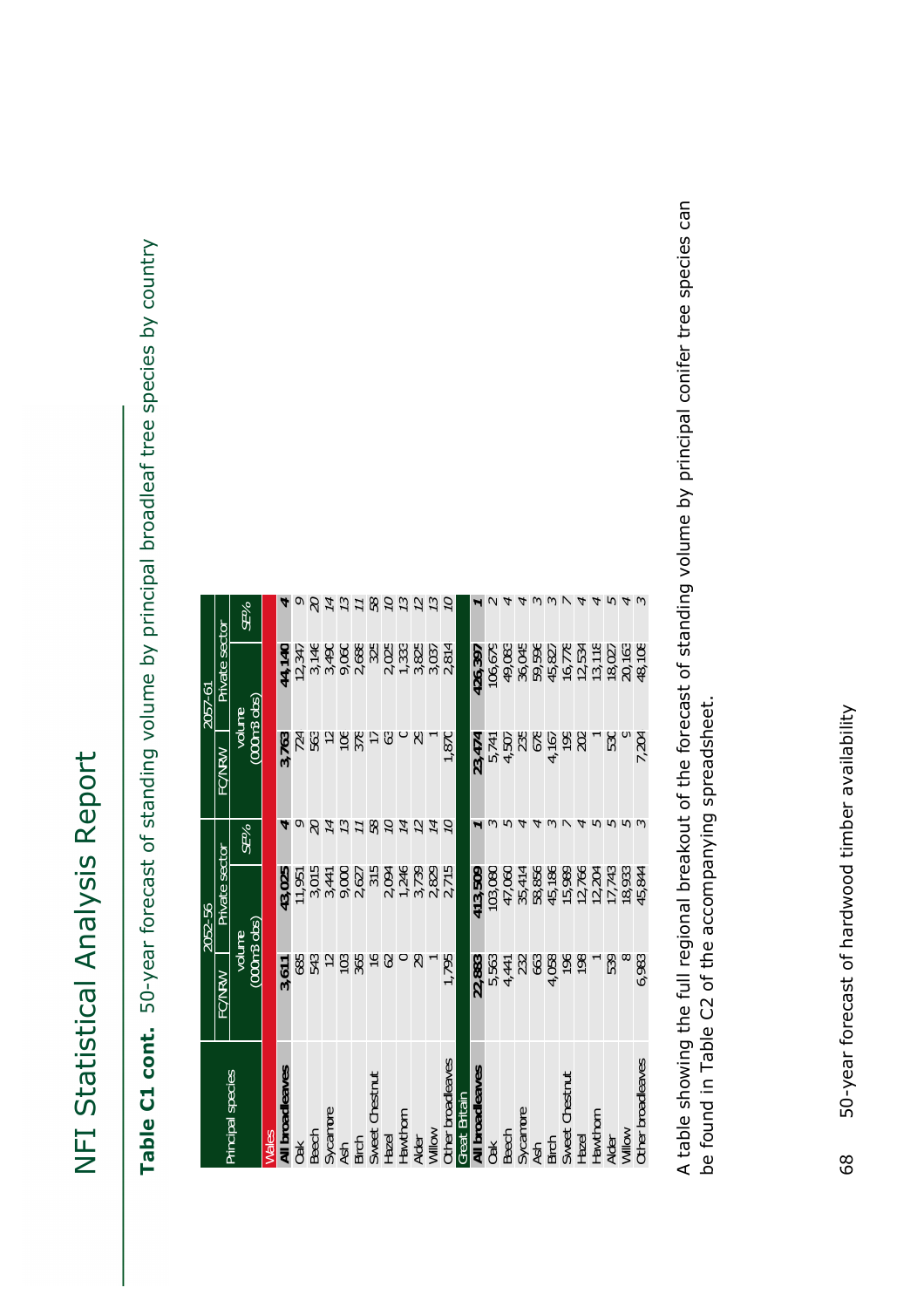| l                                                        |
|----------------------------------------------------------|
|                                                          |
|                                                          |
|                                                          |
|                                                          |
|                                                          |
|                                                          |
|                                                          |
|                                                          |
|                                                          |
|                                                          |
|                                                          |
|                                                          |
|                                                          |
|                                                          |
| a volumes by age class at five year intervals for Englar |
|                                                          |
|                                                          |
|                                                          |
|                                                          |
|                                                          |
|                                                          |
|                                                          |
|                                                          |
|                                                          |
|                                                          |
|                                                          |
| ١                                                        |
|                                                          |
|                                                          |
|                                                          |
|                                                          |
|                                                          |
|                                                          |
|                                                          |
| of annual standing                                       |
|                                                          |
|                                                          |
|                                                          |
|                                                          |
|                                                          |
|                                                          |
|                                                          |
|                                                          |
|                                                          |
|                                                          |
|                                                          |
|                                                          |
|                                                          |

|                     | EC                          | Private sector                        | <b>Total</b>                        |                           |
|---------------------|-----------------------------|---------------------------------------|-------------------------------------|---------------------------|
| England             | volume                      | volume                                | volume<br>SE%                       |                           |
|                     | obs)<br>ra.<br>(000)        | obs)<br>r <sub>e</sub><br>(000)       | obs)<br>é.<br>(000)                 |                           |
| $\overline{5}$      |                             |                                       |                                     |                           |
| years<br>$-10$<br>Ò | 0                           | 171                                   | 17<br>57                            | N                         |
| $11 - 20$ years     | $\frac{8}{3}$               | 367<br>$\vec{r}$                      | $\ddot{a}$<br>ने<br>5               |                           |
| -40 years<br>ನ      | 342                         | 260<br>27,                            | 27,602<br>$\omega$                  |                           |
| $41-60$ years       | 878<br>$\overline{1}$       | 382<br>33,                            | 260<br>35 <sub>1</sub><br>$\omega$  |                           |
| years<br>$61 - 80$  | 373<br>$\sim$               | 38,668                                | 41,040<br>$\overline{4}$            |                           |
| $81 - 100$ years    | 842                         | 41,136                                | 978<br>41,<br>$\overline{a}$        |                           |
| $100+years$         | 225<br>$\vec{3}$            | 305<br>$\overline{\phantom{0}}$<br>27 | 30,530<br>O                         |                           |
| <b>Total</b>        | 708<br>$\frac{1}{\infty}$   | 289<br>72.                            | 997<br>80,<br>$\sim$                |                           |
| 2016                |                             |                                       |                                     |                           |
| $0-10$ years        | m                           | 68                                    | 14                                  | m<br>$\overline{ }$       |
| $11-20$ years       | 34                          | 974<br>$\vec{z}$                      | eoo<br>ā<br>5                       |                           |
| $21 - 40$ years     | 429                         | 148<br>26,                            | 577<br>26,<br>$\omega$              |                           |
| $41-60$ years       | 265<br>$\vec{r}$            | 42,621                                | 43,887<br>$\omega$                  |                           |
| $61-80$ years       | 793<br>$\sim$               | 40,492                                | 43,<br>$\overline{4}$               | 285                       |
| $81 - 100$ years    | 1,183                       | 46,146                                | 329<br>47,<br>4                     |                           |
| $100+$ years        | 3,272                       | 072<br>29,                            | 32,<br>$\omega$                     | 344                       |
| <b>Total</b>        | 8,983                       | 87,522                                | 505<br>96,<br>H<br>$\blacksquare$   |                           |
| 2021                |                             |                                       |                                     |                           |
| $0-10$ years        | 4                           | 15                                    | 51                                  | ໑<br>$\mathbf{\tilde{N}}$ |
| $11-20$ years       | 38                          | 249<br>$\sim$                         | 287<br>ี่ผ<br>5                     |                           |
| $21 - 40$ years     | 511                         | 27,072                                | 583<br>27,<br>$\omega$              |                           |
| $41-60$ years       | 777                         | 52,142                                | 919<br>52,<br>$\omega$              |                           |
| $61-80$ years       | 3,002                       | 33,164                                | 36,166<br>$\overline{4}$            |                           |
| $81 - 100$ years    | 1,721                       | 53,356                                | 078<br>55,<br>$\overline{4}$        |                           |
| $100+$ years        | 442<br>$\overline{3}$       | 076<br>40,                            | 43,<br>$5 - 7$                      | 518                       |
| Total               | 506<br>$\overline{\bullet}$ | 08,074<br>$\sim$                      | 217                                 | 580                       |
| 2026                |                             |                                       |                                     |                           |
| $0-10$ years        | 17                          | 0                                     | 20                                  | ↖<br>H                    |
| $11-20$ years       | 55                          | 742<br>$\overline{1}$                 | ÷,<br>40                            | 778                       |
| $21 - 40$ years     | 604                         | 753<br>27,                            | 28,<br>$\omega$                     | 357                       |
| $41-60$ years       | 648                         | 45,138                                | 45,<br>$\omega$                     | 786                       |
| $61-80$ years       | 082<br>$\tilde{m}$          | 52,018                                | $\frac{100}{100}$<br>55<br>$\omega$ |                           |
| 81-100 years        | 1,972                       | 46,291                                | 263<br>48,<br>4                     |                           |
| $100+$ years        | 3,580                       | 218<br>56,                            | 798<br>59,<br>4                     |                           |
| Total               | 9,938                       | 160<br>29,<br>$\sim$                  | 39,098<br>N<br>$\blacksquare$       |                           |
| 2031                |                             |                                       |                                     |                           |
| $0-10$ years        | $\frac{2}{1}$               | $\circ$                               | 20                                  | m<br>H                    |
| $11-20$ years       | 46                          | 20<br>$\overline{m}$                  | $\overline{\mathfrak{c}}$           | 366                       |
| $21 - 40$ years     | 615                         | 505<br>25,                            | 120<br>26,<br>$\omega$              |                           |
| $41-60$ years       | 720                         | 50,936                                | 51,656<br>$\omega$                  |                           |
| $61-80$ years       | 2,440                       | 49,407                                | 51,846                              |                           |
| 81-100 years        | 2,597                       | 50,627                                | 224<br>$\overline{53}$              |                           |
| $100+years$         | 4,075                       | 72,207                                | 76,282<br>$W \sim \mu$              |                           |
| <b>Total</b>        | 10,506                      | 49,002<br>$\sim$                      | 259,508                             |                           |
| 50<br>တ             | 6<br>Φ                      | Ⴆ<br>forecast                         | timbe<br>hardwood                   |                           |

| וווחם וה <i>י</i> ור               |
|------------------------------------|
| -<br>ג<br>ג<br>ג                   |
| )<br>2021<br>2022<br>$\frac{1}{2}$ |
| כות<br>לבת                         |
| <sup>1</sup> -Vear forecast on     |
|                                    |
|                                    |
| I                                  |
|                                    |

| Total                           |  |
|---------------------------------|--|
| <b>England</b><br>volume        |  |
| $(000 \text{ m}^3 \text{ obs})$ |  |
| 036                             |  |
| $0-10$ years<br>172             |  |
| $1-20$ years<br>4,415           |  |
| $21-40$ years<br>27,602         |  |
| 41-60 years<br>35,260           |  |
| $61-80$ years<br>41,040         |  |
| $81 - 100$ years<br>41,978      |  |
| $100+years$<br>30,530           |  |
| <b>Total</b><br>180,997         |  |
| 2041                            |  |
| $0-10$ years<br>73              |  |
| $11-20$ years<br>3,009          |  |
| $21-40$ years<br>26,577         |  |
| 41-60 years<br>43,887           |  |
| $61-80$ years<br>43,285         |  |
| 81-100 years<br>47,329          |  |
| $100+years$<br>32,344           |  |
| <b>Total</b><br>196,505         |  |
| 2046                            |  |
| $0-10$ years<br>29              |  |
| $11-20$ years<br>2,287          |  |
| $21-40$ years<br>27,583         |  |
| 41-60 years<br>52,919           |  |
| $61-80$ years<br>36,166         |  |
| $81 - 100$ years<br>55,078      |  |
| $100+years$<br>43,518           |  |
| <b>Total</b><br>217,580         |  |
| 2051                            |  |
| $0-10$ years<br>$\frac{1}{2}$   |  |
| $11-20$ years<br>1,778          |  |
| $21-40$ years<br>28,357         |  |
| 41-60 years<br>45,786           |  |
| $61-80$ years<br>55,100         |  |
| 81-100 years<br>48,263          |  |
| $100+years$<br>59,798           |  |
| <b>Total</b><br>239,098         |  |
| 2056                            |  |
| $0-10$ years<br>$\frac{1}{2}$   |  |
| $11-20$ years<br>366            |  |
| $21-40$ years<br>26,120         |  |
| 41-60 years<br>51,656           |  |
| $61-80$ years<br>51,846         |  |
| 81-100 years<br>53,224          |  |
| $100 + y e arcs$<br>76,282      |  |
| <b>Total</b><br>259,508         |  |
|                                 |  |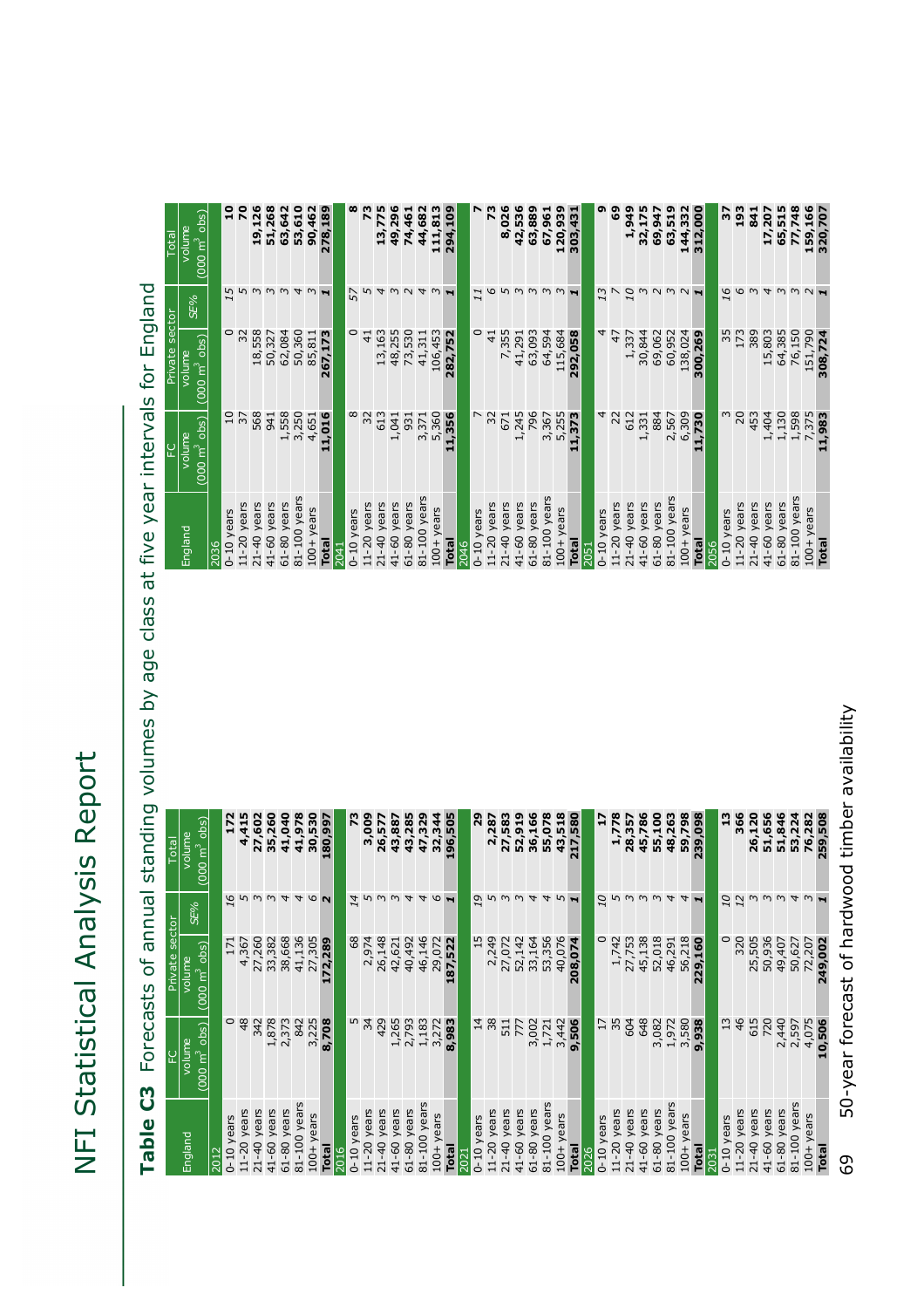Forecasts of annual standing volumes by age class at five year intervals for Scotland Table C4 Forecasts of annual standing volumes by age class at five year intervals for Scotland **Table C4**

|                    | 正                                                           | Private sector                                    |                          | Total                             |
|--------------------|-------------------------------------------------------------|---------------------------------------------------|--------------------------|-----------------------------------|
| Scotland           | volume                                                      | volume                                            | SE%                      | volume                            |
|                    | $\overline{obs}$<br>e.<br>(000)                             | obs)<br>$\overline{\epsilon}$<br>(000)            |                          | Sqo<br><b>B</b><br>000            |
| $\overline{5}$     |                                                             |                                                   |                          |                                   |
| $0-10$ years       | $\circ$                                                     | S<br>$\overline{\mathsf{N}}$                      | 47                       | ន                                 |
| $11-20$ years      | $\frac{4}{5}$                                               | 708                                               | 11                       | 52<br>$\triangleright$            |
| $21-40$ years      | 335                                                         | 437<br>$\infty$                                   | 4                        | 772<br>ထဲ                         |
| $41-60$ years      | 680                                                         | 10,957                                            | $\overline{\phantom{0}}$ | 1,636<br>$\blacksquare$           |
| $61-80$ years      | 859                                                         | 5,838                                             | $\overline{12}$          | 6,697                             |
| 81-100 years       | 490                                                         | 3,238                                             | 18                       | 3,727                             |
| $100 + years$      | ,466<br>$\mathbf{\mathbf{\mathbf{\mathsf{H}}}}$             | 3,670                                             | 18                       | 5,136                             |
| Total              | ,875<br>m                                                   | 2,870<br>m                                        | $\overline{a}$           | 745<br>36,                        |
| 2016               |                                                             |                                                   |                          |                                   |
| $0-10$ years       | $\overline{\phantom{1}}$                                    | $\overline{a}$                                    | 55                       | 26                                |
| $11-20$ years      | 39                                                          | 742                                               |                          | 781                               |
| $21 - 40$ years    | 458                                                         | 536<br>ထဲ                                         | 4                        | 93<br>ຜັ                          |
| $41-60$ years      | 643                                                         | 529<br>$\overline{m}$<br>$\overline{\phantom{0}}$ | $\mathbf{\omega}$        | 14,172                            |
| years<br>$61 - 80$ | 967                                                         | 5,420                                             | 12                       | 6,387                             |
| $31 - 100$ years   | 551                                                         | 3,650                                             | 17                       | 4,202                             |
| $100 + years$      | 6(4, 4)<br>$\mathbf{\mathbf{\mathsf{\mathbf{\mathsf{H}}}}}$ | 4,565                                             | 16                       | 6,044                             |
| <b>Total</b>       | 144<br>4ì                                                   | 36,461                                            | m                        | 40,604                            |
| 2021               |                                                             |                                                   |                          |                                   |
| $0-10$ years       | $\overline{z}$                                              | H                                                 | 4                        | 22                                |
| $11-20$ years      | 45                                                          | 703                                               |                          | 748                               |
| $21 - 40$ years    | 609                                                         | 630<br>$\bar{z}$                                  | 5                        | 238<br>ထဲ                         |
| $41 - 60$ years    | 571                                                         | 14,255                                            | $\mathsf{L}$             | 14,826                            |
| $61-80$ years      | 985                                                         | 9,578                                             | G                        | 10,563                            |
| 81-100 years       | 732                                                         | 4,305                                             | 15                       | 5,038                             |
| $100+years$        | 563<br>⊣                                                    | 4,975                                             | 16                       | 6,539                             |
| <b>Total</b>       | 526<br>d,                                                   | 41,448                                            | $\mathbf{m}$             | 974<br>45,                        |
| 2026               |                                                             |                                                   |                          |                                   |
| $0-10$ years       | 28                                                          | H                                                 | 34                       | 29                                |
| $11-20$ years      | 62                                                          | 609                                               | Ō                        | 671                               |
| $21 - 40$ years    | 75<br>$\overline{ }$                                        | 182<br>7,                                         | m                        | 957<br>r,                         |
| $41-60$ years      | 621                                                         | 17,333                                            | $\mathsf{L}$             | 17,953                            |
| $61-80$ years      | ,115<br>$\mathbf{\mathbf{\mathsf{\mathbf{\mathsf{H}}}}}$    | 9,756                                             | $^{\circ}$               | 10,871                            |
| 81-100 years       | 759                                                         | 5,758                                             | 13                       | 6,517                             |
| $100 + years$      | 1,590                                                       | 6,175                                             | 14                       | 7,764                             |
| <b>Total</b>       | 949<br>ने                                                   | 46,813                                            | m                        | 763<br>51,                        |
| 2031               |                                                             |                                                   |                          |                                   |
| $0-10$ years       | 25                                                          | ᆔ                                                 | 82                       | 2                                 |
| $11-20$ years      | $\overline{z}$                                              | 142                                               | 15                       | 214                               |
| $21-40$ years      | 831                                                         | 657<br>6,                                         | 4                        | 488<br>ŕ,                         |
| $41-60$ years      | 769                                                         | 16,831                                            | $\overline{4}$           | 17,600                            |
| $61-80$ years      | 822                                                         | 14,624                                            | $\triangleright$         | 15,446                            |
| 81-100 years       | 926                                                         | 6,524                                             | 12                       | 7,450<br>$\overline{\phantom{a}}$ |
| $100+Y$ ears       | 983<br>Ĥ                                                    | 7,336                                             | 13                       | 9,320                             |
| Total              | 5,428                                                       | 16<br><u>្ដរ</u><br>m                             | m                        | ,544<br>57                        |
|                    |                                                             |                                                   |                          |                                   |

50-year forecast of hardwood timber availability 70 50-year forecast of hardwood timber availability  $\overline{2}$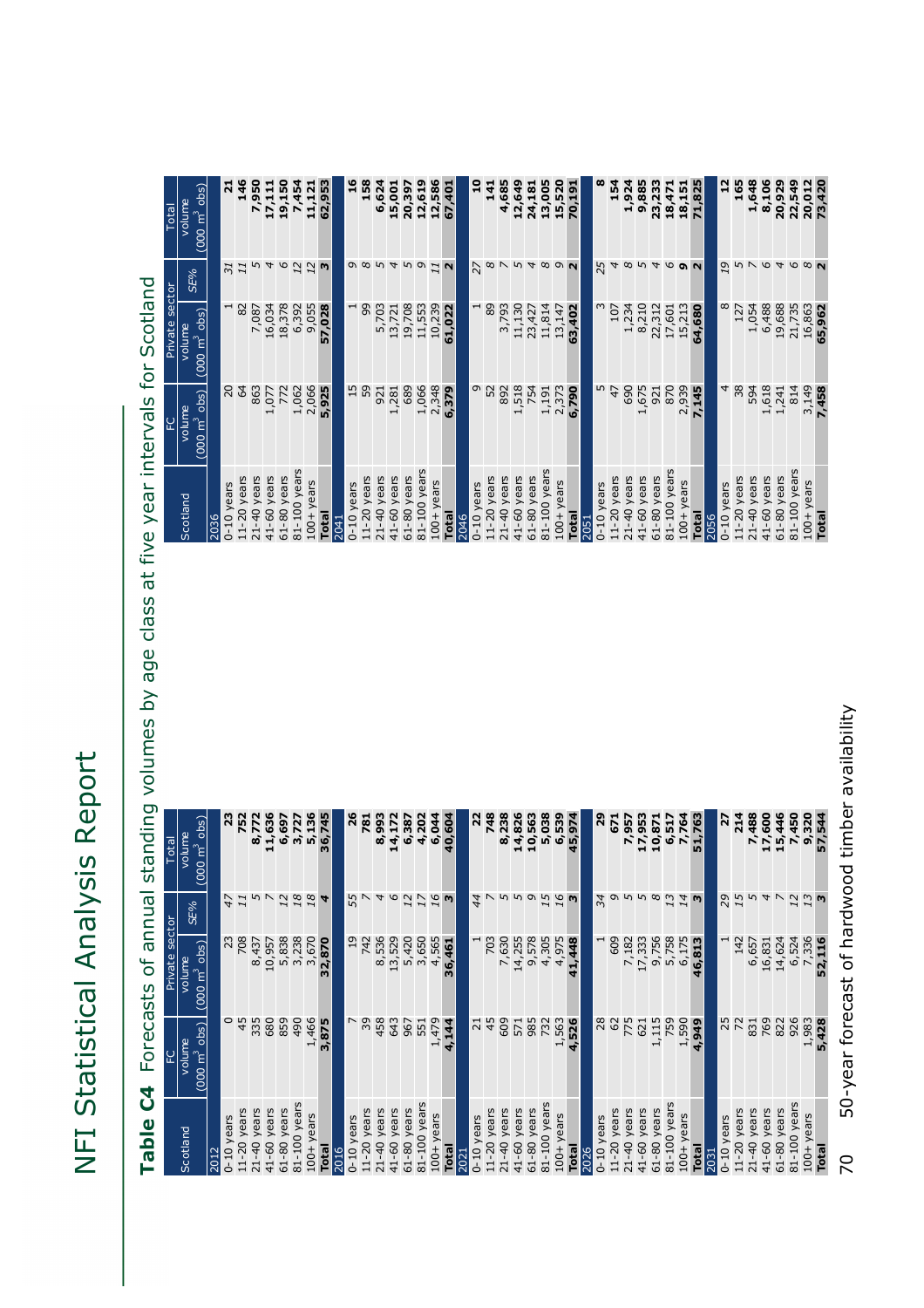5543<br>5903<br>5903<br>79,264<br>79,264 7,886<br>7,756<br>4,201<br>10,792 4,485<br>5,614<br>5,179 5,844<br>5,840 **10**<br>528 4,501<br>6,532 4,456<br>7,233 6,615 4,582<br>8,898<br>32,086 358<br>4,076 35,076 3,838<br>8,833 7,470<br>6,402<br>11,374<br>38,038  $\begin{array}{c} 39 \\ 59 \end{array}$ 41-60 years 376 5,238 *10* **5,614** 81-100 years 216 5,228 *23* **5,444** 27,294 **Total 1,892 25,402** *6* **27,294** 61-80 years 584 4,960 *12* **5,544 Total 2,017 27,247** *5* **29,264**  $\overline{10}$ 292 0-10 years 4 0 *31* **4** 117 100+ years 946 10429 *13* **11,374**  $(000 \text{ m}^3 \text{ obs})$ 0-10 years 0 33 *36* **33** 11-20 years 24 674 *13* **699** 21-40 years 146 4,338 *9* **4,485** 61-80 years 417 4,763 *13* **5,179** 100+ years 712 5,128 *17* **5,840** 0-10 years 2 7 *24* **10** 11-20 years 26 502 *15* **528** 21-40 years 207 4,295 *8* **4,501** 41-60 years 239 6,293 *9* **6,532** 81-100 years 244 4,659 *13* **4,903** 100+ years 715 6,532 *20* **7,246** 0-10 years 7 3 *36* **10** 11-20 years 42 251 *12* **292** 21-40 years 284 4,172 *7* **4,456** 41-60 years 196 7,037 *9* **7,233** 61-80 years 572 6,043 *11* **6,615** 81-100 years 305 4,277 *14* **4,582** 100+ years 817 8,082 *16* **8,898 Total 2,221 29,865** *5* **32,086** 0-10 years 8 0 *28* **8** 11-20 years 51 307 *12* **358** 21-40 years 379 3,697 *7* **4,076** 41-60 years 227 7,660 *8* **7,886** 61-80 years 587 7,168 *9* **7,756** 81-100 years 338 3,863 *15* **4,201** 100+ years 845 9,947 *14* **10,792 Total 2,435 32,642** *4* **35,076** 11-20 years 18 99 *26* **117** 21-40 years 505 3,333 *7* **3,838** 41-60 years 321 8,512 *8* **8,833** 61-80 years 499 6,971 *9* **7,470** 81-100 years 426 5,976 *12* **6,402 Total 2,718 35,320** *4* **38,038**  $(000 \text{ m}^3 \text{ obs})$ volume 24<br>15  $\frac{36}{13}$  $9997770$  $36<sub>12</sub>$  $\sigma$  $77400$ 28  $^{\circ}$  $9574$ 31<br>26  $\infty$  $9277$  $SE%$  $(000 \text{ m}^3 \text{ obs})$  *SE%* Private sector  $574\n577\n674\n47588\n57788\n57788\n57788\n57128\n588\n59128$ 307<br>3,697<br>7,168<br>7,347<br>9,947 27,247 4,172<br>7,037<br>6,043  $4,277$ <br> $8,082$ <br> $29,865$  $\frac{66}{9}$ 3,333<br>8,512<br>6,971<br>6,976 10429  $(000 \text{ m}^3 \text{ obs})$ 32,642 35,320 251 volume 284<br>196<br>572<br>305<br>2221<br>2221  $(000 \text{ m}^3 \text{ obs})$  $\frac{216}{712}$ <br>1,892 2,017 **ន**<br>ទីមិន<br>មាន និង មិន មិន 426<br>946<br>**2,718**  $044017$ 2033415 505<br>321<br>499  $\frac{2}{6}$  $42$  $\frac{4}{8}$  $(000 \text{ m}^3 \text{ obs})$ volume NRW 81-100 years<br>100+ years 81-100 years 41-60 years<br>61-80 years 81-100 years 81-100 years 81-100 years  $41-60$  years  $61-80$  years  $41-60$  years  $61-80$  years  $11-20$  years  $21-40$  years  $41-60$  years  $61-80$  years  $21-40$  years  $21-40$  years  $21-40$  years  $21-40$  years 41-60 years  $61-80$  years  $11-20$  years  $11-20$  years  $11-20$  years  $11-20$  years  $100+years$  $100 + *years*$  $100+years$  $100+years$  $0-10$  years  $0-10$  years 0-10 years  $0-10$  years Wales **Total Total** Total **Total Total** 2012 2016 2021 2031

 Forecasts of annual standing volumes by age class at five year intervals for Wales Forecasts of annual standing volumes by age class at five year intervals for Wales Table C5 **Table C5**

|                     |                 |                | <b>NRW</b>                                | Private sector                            |                            | Total                                     |
|---------------------|-----------------|----------------|-------------------------------------------|-------------------------------------------|----------------------------|-------------------------------------------|
| olume<br>(000)<br>> | $m3$ obs)       | Wales          | $(000 \text{ m}^3 \text{ obs})$<br>volume | $(000 \text{ m}^3 \text{ obs})$<br>volume | <b>SE%</b>                 | $(000 \text{ m}^3 \text{ obs})$<br>volume |
|                     |                 | 2036           |                                           |                                           |                            |                                           |
|                     | 33              | $0-10$ years   | 4                                         | $\circ$                                   | 25                         |                                           |
|                     | 699             | $11-20$ years  | 15                                        | 12                                        | 14                         | 26                                        |
|                     | 4,485           | $21-40$ years  | 561                                       | 2,640                                     | $^{\circ}$                 | 3,201                                     |
|                     | 5,614           | 41-60 years    | 471                                       | 8,036                                     | $\overline{\phantom{0}}$   | 8,506                                     |
|                     | 5,179           | $61-80$ years  | 297                                       | 8,827                                     | $^{\circ}$                 | 9,124                                     |
|                     | 5,444           | 81-100 years   | 657                                       | 6,092                                     | 12                         | 6,749                                     |
|                     | 5,840           | $100+years$    | 999                                       | 12,190                                    | 12                         | 13,189                                    |
|                     | 27,294          | <b>Total</b>   | 3,003                                     | 37,797                                    | 4                          | 40,800                                    |
|                     |                 | 2041           |                                           |                                           |                            |                                           |
|                     | $\overline{10}$ | $0-10$ years   | 2                                         | $\circ$                                   | 33                         |                                           |
|                     | 528             | $11-20$ years  | G                                         | $\overline{11}$                           | 13                         | $\overline{a}$                            |
|                     | 4,501           | $21-40$ years  | 556                                       | 1,880                                     | G                          | 2,436                                     |
|                     | 6,532           | 41-60 years    | 611                                       | 7,341                                     | $\overline{\phantom{0}}$   | 7,951                                     |
|                     | 5,544           | $61-80$ years  | 246                                       | 9,685                                     | $^{\circ}$                 | 9,931                                     |
|                     | 4,903           | 81-100 years   | 636                                       | 7,393                                     | 11                         | 8,030                                     |
|                     | 7,246           | $100+years$    | 1,187                                     | 13,574                                    | 11                         | 14,761                                    |
|                     | 29,264          | Total          | 3,247                                     | 39,884                                    | 4                          | 43,131                                    |
|                     |                 | 2046           |                                           |                                           |                            |                                           |
|                     | $\overline{a}$  | $0-10$ years   | H                                         | $\circ$                                   | 22                         |                                           |
|                     | 292             | $11-20$ years  | 15                                        | $\overline{12}$                           | 13                         | N                                         |
|                     | 4,456           | $21-40$ years  | 457                                       | 1,490                                     | 12                         | 1,947                                     |
|                     | 7,233           | $41-60$ years  | 836                                       | 5,529                                     | $\overline{\phantom{0}}$   | 6,364                                     |
|                     | 6,615           | 61-80 years    | 277                                       | 10,446                                    | $\infty$                   | 10,723                                    |
|                     | 4,582           | 81-100 years   | 649                                       | 8,639                                     | G                          | 9,288                                     |
|                     | 8,898           | $100+years$    | 1,054                                     | 15,145                                    | 10                         | 16,200                                    |
|                     | 32,086          | <b>Total</b>   | 3,288                                     | 41,262                                    | S                          | 44,550                                    |
|                     |                 | 2051           |                                           |                                           |                            |                                           |
|                     | ∞               | $0-10$ years   | $\circ$                                   |                                           | 34                         |                                           |
|                     | 358             | $11-20$ years  | $\overline{4}$                            | 급                                         | 14                         | 25                                        |
|                     | 4,076           | $21-40$ years  | 211                                       | 407                                       | 20                         | 618                                       |
|                     | 7,886           | $41-60$ years  | 1,101                                     | 4,281                                     | 8                          | 5,382                                     |
|                     | 7,756           | 61-80 years    | 397                                       | 11,316                                    | $\overline{\phantom{0}}$   | 11,713                                    |
|                     | 4,201           | 81-100 years   | 535                                       | 8,410                                     | G                          | 8,944                                     |
|                     | 10,792          | $100 + y ears$ | 1,242                                     | 17,993                                    | $\sigma$                   | 19,235                                    |
|                     | 35,076          | <b>Total</b>   | 3,501                                     | 42,417                                    | m                          | 45,918                                    |
|                     |                 | 2056           |                                           |                                           |                            |                                           |
|                     |                 | $0-10$ years   | $\circ$                                   | $\overline{10}$                           | 26                         | å                                         |
|                     | 117             | $11-20$ years  | 16                                        | 22                                        | 15                         | 38                                        |
|                     | 3,838           | $21-40$ years  | 159                                       | 121                                       | $^{\circ}$                 | 280                                       |
|                     | 8,833           | $41-60$ years  | 1,092                                     | 2,507                                     | $\overline{c}$             | 3,599                                     |
|                     | 7,470           | $61-80$ years  | 576                                       | 10,200                                    | $\boldsymbol{\mathcal{N}}$ | 10,776                                    |
|                     | 6,402           | 81-100 years   | 314                                       | 10,598                                    | $^{\circ}$                 | 10,913                                    |
|                     | 11,374          | $100+years$    | 1,501                                     | 19,984                                    | $^{\circ}$                 | 21,485                                    |
| 38,038              |                 | Total          | 3,658                                     | 43,443                                    |                            | 47,101                                    |

71 50-year forecast of hardwood timber availability 50-year forecast of hardwood timber availability  $\overline{7}$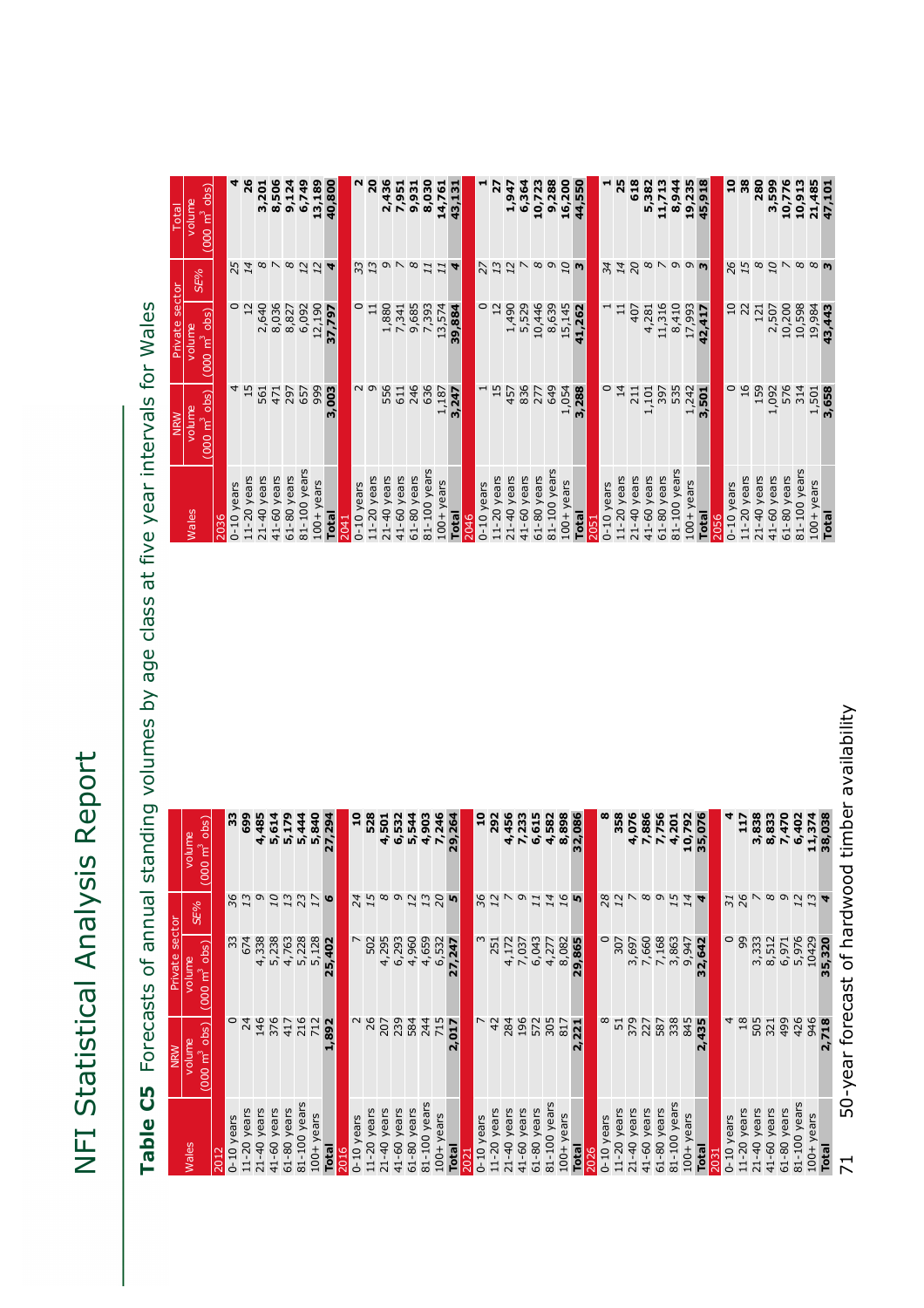Forecasts of annual standing volumes by age class at five year intervals for GB Table C6 Forecasts of annual standing volumes by age class at five year intervals for GB **Table C6**

|                             | <b>FC/NRW</b>                          | sector<br>Private                         |                   | Total                         |
|-----------------------------|----------------------------------------|-------------------------------------------|-------------------|-------------------------------|
| Great Britain               | volume                                 | volume                                    | <b>SE%</b>        | volume                        |
|                             | $\overline{obs}$<br>$(000 \text{ m}^3$ | $\overline{obs}$<br>$(000 \; \text{m}^3)$ |                   | obs)<br>$(000 \; \text{m}^3)$ |
| $\overline{5}$              |                                        |                                           |                   |                               |
| $0-10$ years                | ⊣                                      | ↖<br>$\sim$<br>$\sim$                     | 14                | 228                           |
| $11 - 20$ years             | 117                                    | 749<br>່ທັ                                | 4                 | 866<br>ທັ                     |
| $21-40$ years               | 824                                    | 035<br>40,                                | $\sim$            | 859<br>$\ddot{q}$             |
| $41-60$ years               | 934<br>$\overline{a}$                  | 577<br>49,                                | S                 | 510<br>52,                    |
| $61-80$ years               | 3,648                                  | 49,269                                    | 4                 | <b>SIG</b><br>52,             |
| 81-100 years                | 1,547                                  | 49,602                                    | 4                 | 150<br>51,                    |
| $100+$ years                | 5,403                                  | 36,103                                    | 5                 | 506<br>41,                    |
| <b>Total</b>                | 14,474                                 | 30,562<br>$\sim$                          | $\blacksquare$    | 245,036                       |
| 2016                        |                                        |                                           |                   |                               |
| $0-10$ years                | m<br>$\overline{\phantom{0}}$          | 24                                        | 57                | ໑<br>ğ                        |
| $11-20$ years               | 99                                     | $\frac{8}{18}$<br>$\sim$<br>4,            | 4                 | 318<br>$\ddot{ }$             |
| $21-40$ years               | 093<br>$\overline{1}$                  | 38,978                                    | $\sim$            | ิ<br>40,07                    |
| $41-60$ years               | 2,148                                  | 62,443                                    | $\sim$            | 64,591                        |
| $61-80$ years               | 4,345                                  | 50,872                                    | $\omega$          | 55,217                        |
| $81 - 100$ years            | 1,978                                  | 54,456                                    | 4                 | 56,434                        |
| $100+Y$ ears                | 5,465                                  | 40,169                                    | o                 | 45,634                        |
| Total                       | 5,143<br>ᆸ                             | 230<br>$\overline{51}$<br>$\sim$          | $\blacksquare$    | 373<br>266,                   |
| 2021                        |                                        |                                           |                   |                               |
| $0-10$ years                | $\overline{4}$                         | 20                                        | 26                | ี<br>ه                        |
| $11-20$ years               | 125                                    | 203<br>$\tilde{3}$                        | 4                 | 328<br>ຕັ                     |
| $21 - 40$ years             | 404                                    | 38,873                                    | $\sim$            | 40,278                        |
| $41-60$ years               | 544<br>$\overline{1}$                  | 73,434                                    | $\sim$            | 978<br>74,                    |
| years<br>$61 - 80$          | 4,558                                  | 48,786                                    | 4                 | 53,344                        |
| $81 - 100$ years            | 2,758                                  | 61,939                                    | $\omega$          | 64,697                        |
| $100+years$                 | 5,822                                  | 53,133                                    | 5                 | 58,955                        |
| Total                       | 254<br>ة                               | 387<br>- 64<br>$\sim$                     | $\blacksquare$    | 95,641<br>Ñ                   |
| 2026                        |                                        |                                           |                   |                               |
| $0-10$ years                | 53                                     | $\sim$                                    | 28                | 54                            |
| $11-20$ years               | 148                                    | 658<br>$\overline{\mathcal{L}}$           | 4                 | 807<br>$\ddot{\mathbf{v}}$    |
| $21-40$ years               | 1,757                                  | 38,632                                    | $\sim$            | 40,389                        |
| 41-60 years                 | 1,496                                  | 70,130                                    | $\sim$            | 625<br>71/                    |
| $61-80$ years               | 4,784                                  | 68,943                                    | S                 | 73,727                        |
| $81 - 100$ years            | 3,070                                  | 912<br>55,                                | 4                 | 982<br>58,                    |
| $100+years$                 | 6,015                                  | 72,339                                    | 4                 | 78,354                        |
| <b>Total</b>                | 322<br>N                               | <b>In</b><br>308,61                       | $\blacksquare$    | 938<br>25,<br>$\overline{m}$  |
| 2031                        |                                        |                                           |                   |                               |
| $0-10$ years                | 43                                     | $\sim$                                    | 25                | 44                            |
| $11-20$ years               | 136                                    | 560                                       | ᡡ                 | 697                           |
| -40 years<br>$\overline{c}$ | 951<br>ੜੋ                              | 495<br>35                                 | $\sim$            | ,446<br>57                    |
| $41-60$ years               | 1,809                                  | 76,280                                    | $\sim$            | 78,089                        |
| $61-80$ years               | 3,760                                  | 71,002                                    | $\omega$ $\omega$ | 74,762                        |
| 81-100 years                | 3,949                                  | 63,127                                    |                   | 67,076                        |
| $100+$ years                | 7,004                                  | 89,972                                    | $\omega$          | 96,976                        |
| Total                       | 18,652                                 | 438<br>336,                               |                   | 090<br>355,                   |
|                             |                                        |                                           |                   |                               |

|                                  | /NRW<br>ũ                                                 | sector<br>Private               |                       | <b>Total</b>                     |
|----------------------------------|-----------------------------------------------------------|---------------------------------|-----------------------|----------------------------------|
| <b>Britain</b><br>Great          | $\overline{obs}$<br>volume<br>$\frac{000 \text{ m}^3}{ }$ | volume<br>$\overline{000}$      | <b>SE%</b>            | d)<br>volum<br>8<br>$\circ$<br>≂ |
| 036<br>$\bar{\sim}$              |                                                           | apo<br>ĨĒ.                      |                       | obs)<br>Ĩ.                       |
| $10$ years<br>$\mathbf{I}$<br>0  | 34                                                        | ᅱ                               | N<br>$\sim$           | 55                               |
| $11-20$ years                    | 116                                                       | 126                             |                       | 242                              |
| -40 years<br>$\overline{z}$      | 992<br>$\overline{1}$                                     | 284<br>28,                      | $\sim$                | 277<br>50                        |
| years<br>$41 - 60$               | 2,488                                                     | 397<br>74,                      | $\sim$                | 76,88                            |
| years<br>$-80$<br>$\overline{6}$ | 2,628                                                     | 89,289                          | $\sim$                | H<br>ຸດ<br>$-1, 6$               |
| 81-100 years                     | 4,969                                                     | 62,844                          | $\omega$              | $\ddot{\mathbf{e}}$<br>67        |
| years<br>$100 +$                 | 7,717                                                     | 107,056                         | $\omega$              | 114,7                            |
| <b>Total</b>                     | 9,944<br>H                                                | 361,998                         | $\blacksquare$        | 4<br>381,9                       |
| 2041                             |                                                           |                                 |                       |                                  |
| $-10$ years<br>ò                 | 25                                                        |                                 | 22                    | $\mathbf{\tilde{N}}$             |
| $11-20$ years                    | 100                                                       | 151                             | O                     | 251                              |
| $21-40$ years                    | 090<br>$\sim$                                             | 745<br>20,                      | $\omega$              | 2,835<br>$\mathbf{\Omega}$       |
| $41-60$ years                    | 933<br>$\tilde{c}$                                        | 69,316                          | $\sim$                | 72,249                           |
| $61-80$ years                    | 1,866                                                     | 102,923                         | $\sim$                | 104,789                          |
| 81-100 years                     | 5,073                                                     | 60,257                          | $\omega$              | ິສ<br>65,3                       |
| years<br>$100 +$                 | 8,895                                                     | 130,266                         | $\omega$              | 139,161                          |
| Total                            | 0,982<br>$\mathbf{N}$                                     | 383,659                         | ₩                     | 404,641                          |
| 2046                             |                                                           |                                 |                       |                                  |
| $-10$ years<br>$\circ$           | $\frac{6}{1}$                                             | ᅱ                               | 28                    | r<br>H                           |
| $11-20$ years                    | 99                                                        | 142                             | m                     | ₹<br>Ñ                           |
| -40 years<br>$\overline{z}$      | 020<br>$\vec{a}$                                          | 639<br>12 <sub>1</sub>          | 4                     | 14,659                           |
| $41-60$ years                    | 3,599                                                     | 950<br>57,9                     | $\sim$                | 4<br>61,5                        |
| $61-80$ years                    | 1,827                                                     | 96,966                          | $\sim$                | 98,793                           |
| 81-100 years                     | 5,207                                                     | 85,047                          | $\omega$              | 90,254                           |
| $100+$ years                     | 8,682                                                     | 976<br>143,                     | $\omega$              | 152,658                          |
| Total                            | 451<br>H<br>$\sim$                                        | $\sim$<br>72.<br>396,           | $\blacksquare$        | 73<br>418,1                      |
| 2051                             |                                                           |                                 |                       |                                  |
| $-10$ years<br>Ó                 | თ                                                         | $\infty$                        | $\sim$<br>⊣           | ↖<br>-                           |
| $11-20$ years                    | 83                                                        | 165                             | 4                     | 248                              |
| years<br>$21 - 40$               | 513<br>$\rightarrow$                                      | 977<br>$\sim$                   | စ                     | $\frac{6}{4}$<br>$\ddot{ }$      |
| years<br>$41 - 60$               | 4,108                                                     | 334<br>43,                      | $\omega$              | 47,44                            |
| years<br>$-80$<br>$\overline{5}$ | 2,202                                                     | 102,691                         | $\sim$                | 104,89                           |
| 81-100 years                     | 3,972                                                     | 86,962                          | $\omega$              | m<br>90,9                        |
| years<br>$100 +$                 | 489<br>$\frac{1}{2}$                                      | 229<br>171;                     | $\sim$ $\blacksquare$ | ÷<br>181,7                       |
| Total                            | 376<br>$\dot{\mathsf{n}}$<br>N                            | $\boldsymbol{\omega}$<br>407,36 |                       | $\blacktriangleleft$<br>ż<br>429 |
| 2056                             |                                                           |                                 |                       |                                  |
| $0-10$ years                     | $\overline{\phantom{0}}$                                  | 52                              | 22                    | თ<br>m                           |
| $11-20$ years                    | $\overline{7}$                                            | 321                             | 4                     | 396                              |
| $21-40$ years                    | 1,205                                                     | 564<br>극                        | 5                     | 2,769                            |
| $41-60$ years                    | 4,114                                                     | 24,798                          | $\omega$              | 28,91                            |
| $61-80$ years                    | 2,947                                                     | 94,273                          | $\sim$                | σ<br>97,21                       |
| 81-100 years                     | 2,727                                                     | 108,483                         | $\sim$                | 111,209                          |
| $100+years$                      | 12,025                                                    | 637<br>188,                     | $\sim$                | 200,663                          |
| Total                            | 660<br>23,                                                | 128<br>418                      |                       | 228<br>441                       |

72 50-year forecast of hardwood timber availability 50-year forecast of hardwood timber availability 72<br>7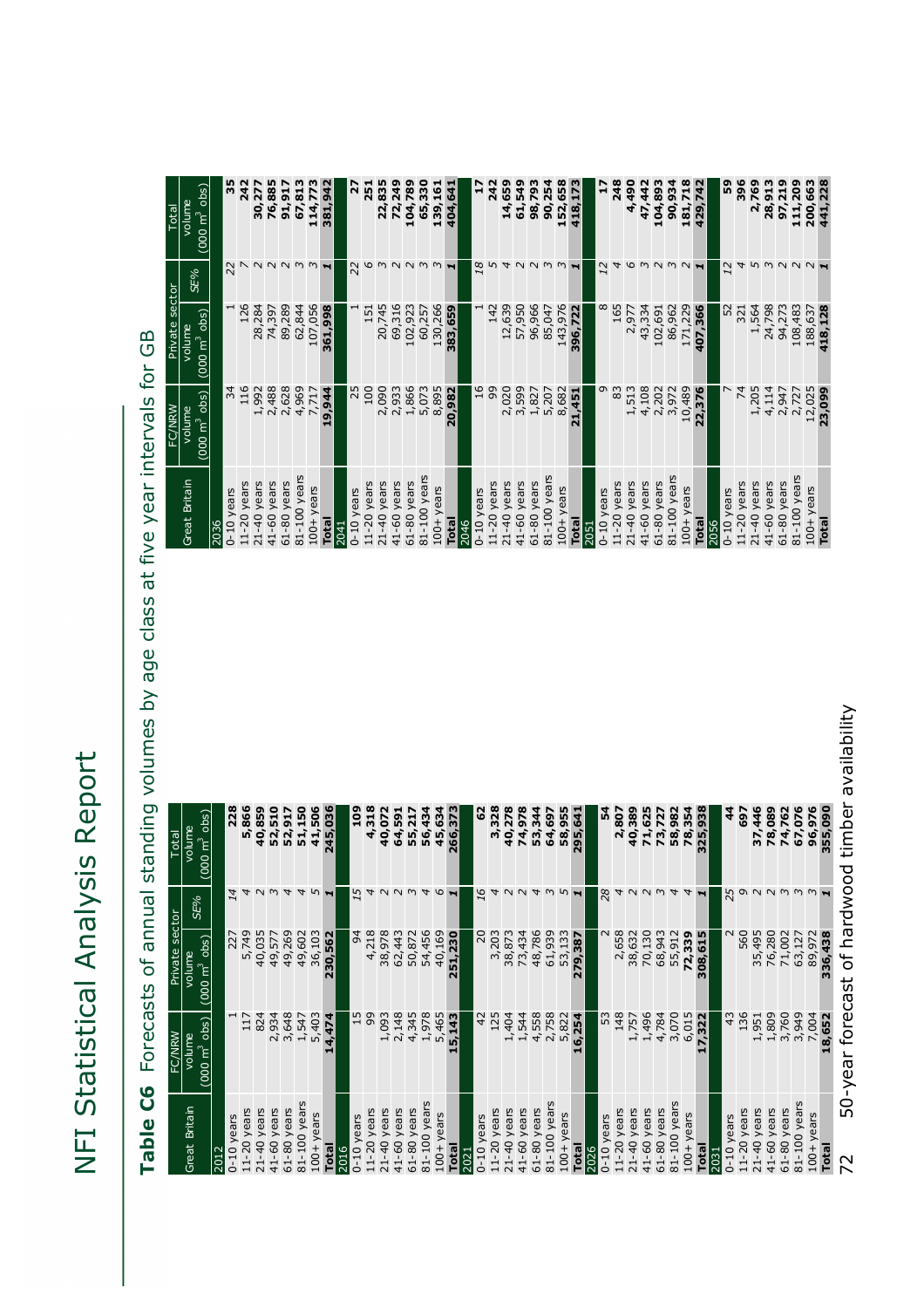Table C7 Forecasts of annual standing volumes by mean stand diameter class at five year intervals for England

|                      | <b>FC</b>                       |                                     |                | <b>Total</b>                    |
|----------------------|---------------------------------|-------------------------------------|----------------|---------------------------------|
|                      | volume                          | Private sector<br>volume            |                | volume                          |
| England              | $(000 \text{ m}^3 \text{ obs})$ |                                     | SE%            | $(000 \text{ m}^3 \text{ obs})$ |
|                      |                                 | $(000 \; \text{m}^3 \; \text{obs})$ |                |                                 |
| 2012                 |                                 |                                     |                |                                 |
| $0-7$ cm             | 15                              | 541                                 | 6              | 556                             |
| 7-10 cm              | 202                             | 5,665                               | 3              | 5,866                           |
| 10-15 cm             | 870                             | 13,402                              | 3              | 14,271                          |
| 15-20 cm             | 1,212                           | 14,841                              | $\overline{4}$ | 16,054                          |
| 20-30 cm             | 3,090                           | 29,848                              | 3              | 32,939                          |
| 30-40 cm             | 2,174                           | 26,337                              | $\overline{4}$ | 28,512                          |
| 40-60 cm             | 859                             | 40,438                              | 4              | 41,297                          |
| 60-80 cm             | 213                             | 22,409                              | 6              | 22,622                          |
| $80+cm$              | 72                              | 18,808                              | 9              | 18,879                          |
| <b>Total</b>         | 8,708                           | 172,289                             | $\overline{2}$ | 180,997                         |
| 2016                 |                                 |                                     |                |                                 |
| $0-7$ cm             | 9                               | 991                                 | 5              | 1,001                           |
| 7-10 cm              | 203                             | 6,126                               | 3              | 6,329                           |
| 10-15 cm             | 835                             | 14,739                              | 3              | 15,575                          |
| 15-20 cm             | 1,340                           | 15,656                              | 3              | 16,996                          |
| 20-30 cm             | 3,090                           | 33,420                              | 3              | 36,511                          |
| 30-40 cm             | 2,137                           | 28,310                              | 4              | 30,446                          |
| 40-60 cm             | 1,067                           | 44,023                              | $\overline{4}$ | 45,090                          |
| 60-80 cm             | 221                             | 23,759                              | 6              | 23,980                          |
| $80+cm$              | 80                              | 20,496                              | 8              | 20,576                          |
| <b>Total</b>         | 8,983                           | 187,522                             | $\mathbf{1}$   | 196,505                         |
| 2021                 |                                 |                                     |                |                                 |
| $0-7$ cm             | 11                              | 1,041                               | 6              | 1,052                           |
| 7-10 cm              | 202                             | 5,649                               | 3              | 5,851                           |
| 10-15 cm             | 1010                            | 17,666                              | 3              | 18,677                          |
| 15-20 cm             | 1400                            | 17,740                              | 3              | 19,140                          |
| 20-30 cm             | 2946                            | 36,851                              | 3              | 39,797                          |
| 30-40 cm             | 2358                            | 32,736                              | $\overline{4}$ | 35,094                          |
| 40-60 cm             | 1263                            | 48,296                              | 3              | 49,559                          |
| 60-80 cm             | 227                             | 25,787                              | 5              | 26,014                          |
| 80+ cm               | 90                              |                                     | 8              |                                 |
|                      |                                 | 22,306                              | $\mathbf{1}$   | 22,396                          |
| <b>Total</b><br>2026 | 9,506                           | 208,074                             |                | 217,580                         |
|                      |                                 |                                     |                |                                 |
| $0-7$ cm             | 14                              | 744                                 | 6              | 758                             |
| 7-10 cm              | 190                             | 5,717                               | 4              | 5,908                           |
| 10-15 cm             | 1,143                           | 18,684                              | 3              | 19,827                          |
| 15-20 cm             | 1,570                           | 21,556                              | 3              | 23,127                          |
| 20-30 cm             | 2,842                           | 40,875                              | 3              | 43,716                          |
| 30-40 cm             | 2,298                           | 36,056                              | 3              | 38,354                          |
| 40-60 cm             | 1,546                           | 53,325                              | 3              | 54,871                          |
| 60-80 cm             | 233                             | 28,455                              | 5              | 28,688                          |
| 80+ cm               | 101                             | 23,749                              | 8              | 23,849                          |
| <b>Total</b>         | 9,938                           | 229,160                             | $\mathbf{1}$   | 239,098                         |
| 2032                 |                                 |                                     |                |                                 |
| $0-7$ cm             | 14                              | 209                                 | 13             | 223                             |
| 7-10 cm              | 190                             | 4,611                               | $\overline{a}$ | 4,801                           |
| 10-15 cm             | 1,143                           | 17,922                              | 3              | 19,065                          |
| 15-20 cm             | 1,570                           | 25,470                              | 3              | 27,040                          |
| 20-30 cm             | 2,842                           | 46,192                              | 3              | 49,034                          |
| 30-40 cm             | 2,298                           | 41,272                              | 3              | 43,570                          |
| 40-60 cm             | 1,546                           | 56,608                              | 3              | 58,154                          |
| 60-80 cm             | 233                             | 30,627                              | 5              | 30,860                          |
| $80+cm$              | 101                             | 26,092                              | 7              | 26,193                          |
| <b>Total</b>         | 9,938                           | 249,002                             | $\mathbf{1}$   | 258,940                         |
|                      |                                 |                                     |                |                                 |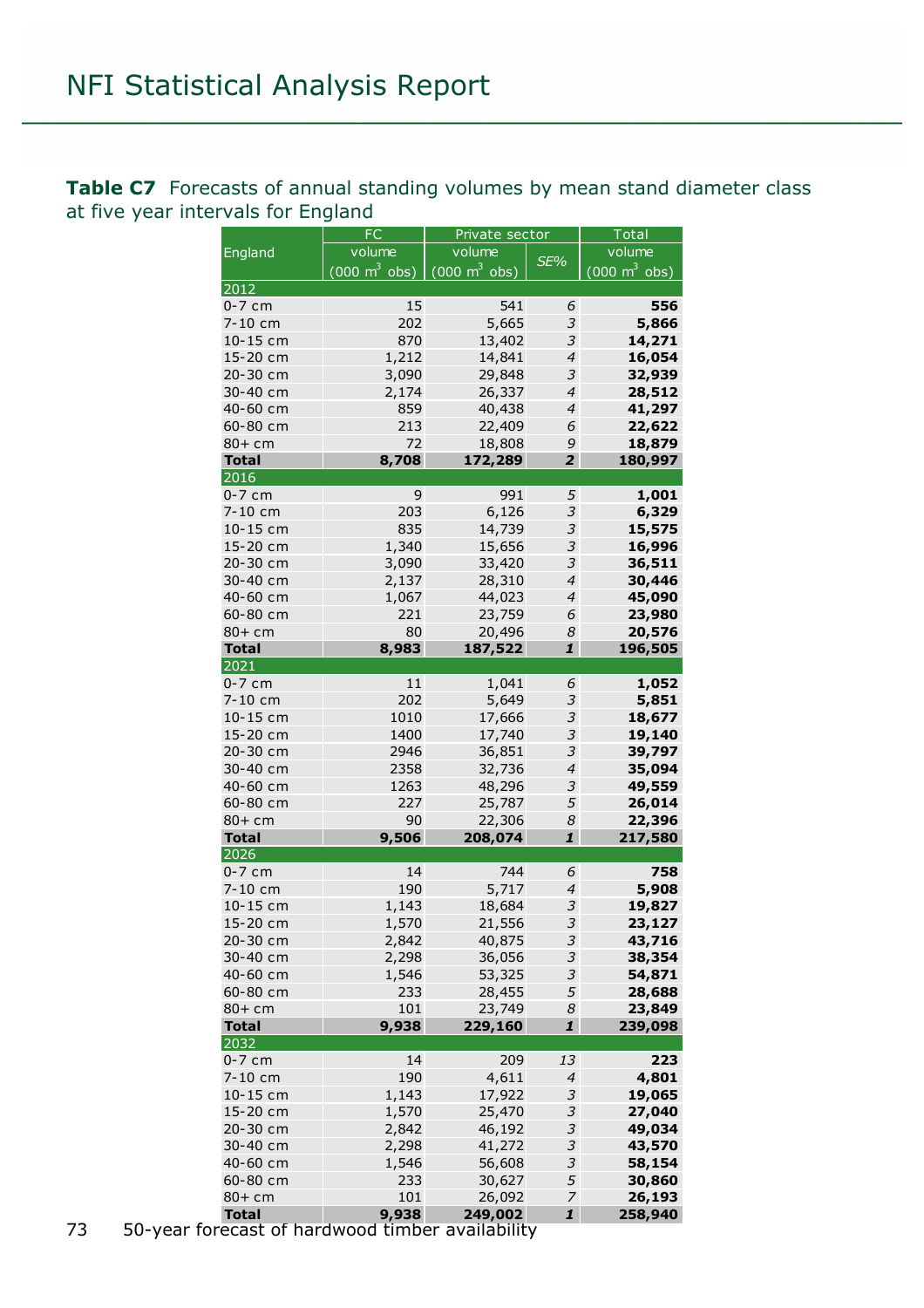Table C7 cont. Forecasts of annual standing volumes by mean stand diameter class at five year intervals for England

|                      | <b>FC</b>                       | Private sector                      |                             | <b>Total</b>                    |
|----------------------|---------------------------------|-------------------------------------|-----------------------------|---------------------------------|
| England              | volume                          | volume                              | SE%                         | volume                          |
|                      | $(000 \text{ m}^3 \text{ obs})$ | $(000 \; \text{m}^3 \; \text{obs})$ |                             | $(000 \text{ m}^3 \text{ obs})$ |
| 2031                 |                                 |                                     |                             |                                 |
| $0-7$ cm             | 21                              | 40                                  | 16                          | 61                              |
| 7-10 cm              | 209                             | 3,204                               | 6                           | 3,413                           |
| 10-15 cm             | 1,544                           | 17,578                              | $\mathfrak z$               | 19,122                          |
| 15-20 cm             | 1,773                           | 26,086                              | 3                           | 27,859                          |
| 20-30 cm             | 2,792                           | 53,278                              | $\overline{2}$              | 56,071                          |
| 30-40 cm             | 2,227                           | 45,039                              | 3                           | 47,266                          |
| 40-60 cm             | 2,021                           | 59,947                              | 3                           | 61,968                          |
| 60-80 cm             | 303                             | 33,796                              | 5                           | 34,099                          |
| $80+cm$              | 125                             | 28,205                              | $\overline{z}$              | 28,331                          |
| <b>Total</b>         | 11,016                          | 267,173                             | 1                           | 278,189                         |
| 2041                 |                                 |                                     |                             |                                 |
| $0-7$ cm             | 24                              | 36                                  | 14                          | 61                              |
| 7-10 cm              | 158                             | 1,705                               | 10                          | 1,864                           |
| 10-15 cm             | 1,634                           | 14,890                              | $\ensuremath{\mathfrak{Z}}$ | 16,524                          |
| 15-20 cm             | 1,800                           | 27,689                              | $\ensuremath{\mathfrak{Z}}$ | 29,488                          |
| 20-30 cm             | 2,923                           | 57,977                              | $\overline{2}$              | 60,900                          |
| 30-40 cm             | 2,109                           | 48,929                              | 3                           | 51,038                          |
| 40-60 cm             | 2,204                           | 65,269                              | 3                           | 67,473                          |
| 60-80 cm             | 365                             | 35,864                              | 5                           | 36,229                          |
| 80+ cm               | 138                             | 30,393                              | 7                           | 30,531                          |
| <b>Total</b><br>2046 | 11,356                          | 282,752                             | $\mathbf{1}$                | 294,109                         |
| $0-7$ cm             | 22                              | 36                                  | 15                          | 58                              |
| 7-10 cm              | 156                             | 875                                 | 8                           | 1,030                           |
| 10-15 cm             | 1,715                           | 12,058                              | $\overline{\mathcal{A}}$    | 13,773                          |
| 15-20 cm             | 1,704                           | 29,481                              | 3                           | 31,185                          |
| 20-30 cm             | 2,860                           | 57,042                              | $\boldsymbol{2}$            | 59,903                          |
| 30-40 cm             | 2,074                           | 53,184                              | 3                           | 55,258                          |
| 40-60 cm             | 2,275                           | 68,798                              | 3                           | 71,073                          |
| 60-80 cm             | 415                             | 38,549                              | 5                           | 38,964                          |
| $80+cm$              | 153                             | 32,036                              | 6                           | 32,189                          |
| <b>Total</b>         | 11,373                          | 292,058                             | $\mathbf{1}$                | 303,431                         |
| 2051                 |                                 |                                     |                             |                                 |
| $0-7$ cm             | 22                              | 32                                  | 15                          | 53                              |
| 7-10 cm              | 130                             | 772                                 | 8                           | 902                             |
| 10-15 cm             | 1,876                           | 8,744                               | 5                           | 10,620                          |
| 15-20 cm             | 1,812                           | 28,901                              | 3                           | 30,713                          |
| 20-30 cm             | 2,920                           | 58,042                              | $\overline{a}$              | 60,962                          |
| 30-40 cm             | 2,032                           | 56,633                              | 3                           | 58,665                          |
| 40-60 cm             | 2,276                           | 72,525                              | $\ensuremath{\mathfrak{Z}}$ | 74,801                          |
| 60-80 cm             | 493                             | 40,441                              | 5                           | 40,934                          |
| $80+cm$              | 170                             | 34,180                              | 6                           | 34,350                          |
| <b>Total</b>         | 11,730                          | 300,269                             | $\mathbf{1}$                | 312,000                         |
| 2056                 |                                 |                                     |                             |                                 |
| $0-7$ cm             | 16                              | 24                                  | 6                           | 40                              |
| 7-10 cm              | 107                             | 896                                 | 7                           | 1,003                           |
| 10-15 cm             | 1,873                           | 6,164                               | 6                           | 8,037                           |
| 15-20 cm             | 2,105                           | 26,457                              | 3                           | 28,562                          |
| 20-30 cm             | 2,927                           | 62,969                              | 2                           | 65,896                          |
| 30-40 cm             | 2,128                           | 58,016                              | 3                           | 60,144                          |
| 40-60 cm             | 2,232                           | 75,430                              | 3                           | 77,662                          |
| 60-80 cm             | 394                             | 42,202                              | $\overline{\mathcal{A}}$    | 42,597                          |
| 80+ cm               | 200                             | 36,565                              | 6                           | 36,765                          |
| <b>Total</b>         | 11,983                          | 308,724                             | 1                           | 320,707                         |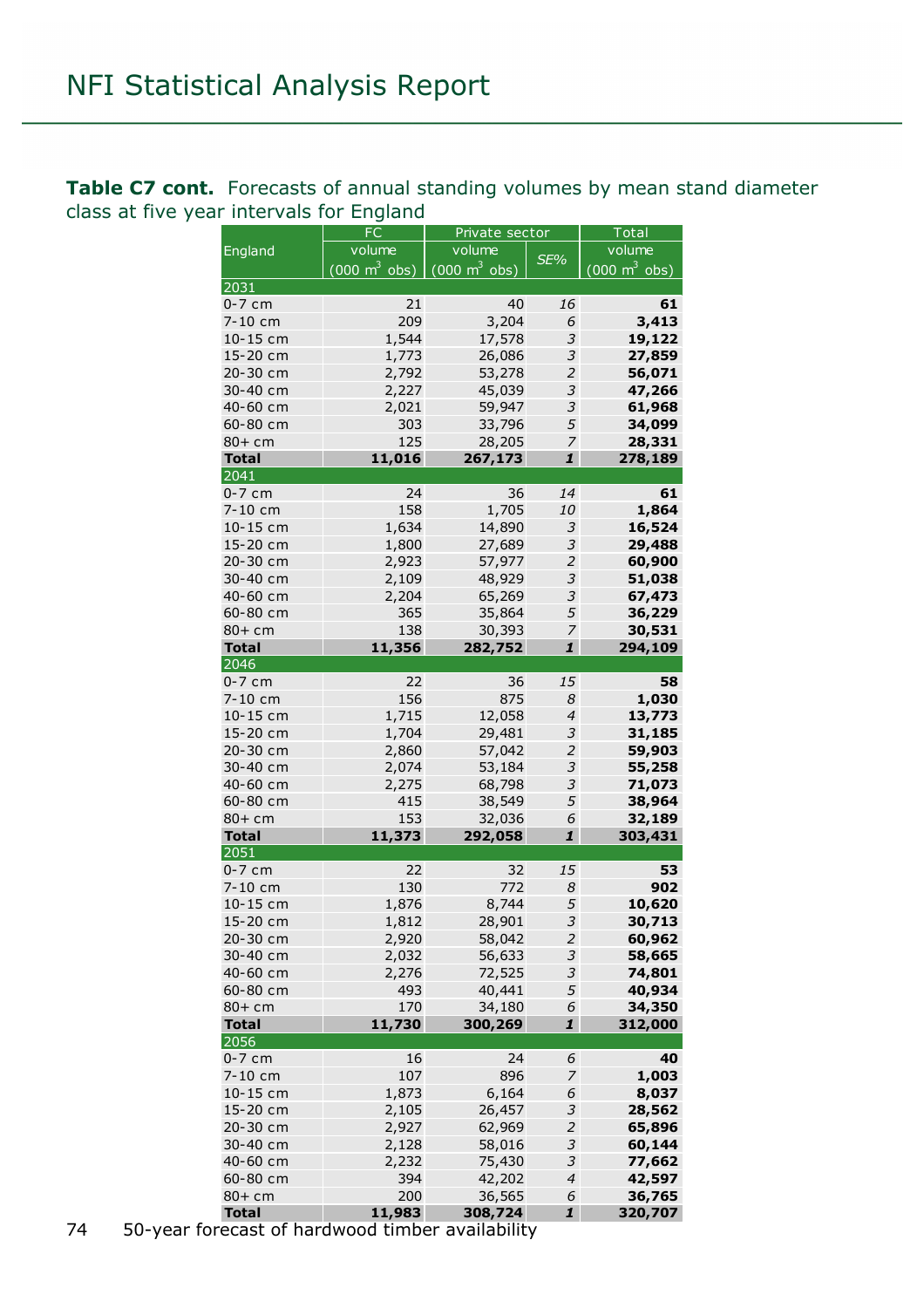Table C8 Forecasts of annual standing volumes by mean stand diameter class at five year intervals for Scotland

|                     | <b>FC</b>                           | Private sector                  |                         | <b>Total</b>                        |
|---------------------|-------------------------------------|---------------------------------|-------------------------|-------------------------------------|
| Scotland            | volume                              | volume                          | SE%                     | volume                              |
|                     | $(000 \; \text{m}^3 \; \text{obs})$ | $(000 \text{ m}^3 \text{ obs})$ |                         | $(000 \; \text{m}^3 \; \text{obs})$ |
| 2012                |                                     |                                 |                         |                                     |
| $0-7$ cm            | 4                                   | 89                              | 12                      | 93                                  |
| 7-10 cm             | 175                                 | 1,714                           | 6                       | 1,889                               |
| 10-15 cm            | 1,240                               | 4,456                           | $\overline{z}$          | 5,696                               |
| 15-20 cm            | 1,690                               | 3,555                           | $\boldsymbol{7}$        | 5,245                               |
| 20-30 cm            | 627                                 | 5,732                           | 7                       | 6,359                               |
| 30-40 cm            | 85                                  | 4,340                           | 10                      | 4,424                               |
| 40-60 cm            | 44<br>$\overline{7}$                | 6,355                           | 11                      | 6,398                               |
| 60-80 cm<br>$80+cm$ | 5                                   | 3,543<br>3,087                  | 18<br>22                | 3,551<br>3,091                      |
| <b>Total</b>        | 3,875                               | 32,870                          | $\overline{\mathbf{4}}$ | 36,745                              |
| 2016                |                                     |                                 |                         |                                     |
| $0-7$ cm            | 3                                   | 211                             | 11                      | 214                                 |
| 7-10 cm             | 213                                 | 1,955                           | 6                       | 2,168                               |
| 10-15 cm            | 970                                 | 4,816                           | 6                       | 5,786                               |
| 15-20 cm            | 2,161                               | 4,513                           | 8                       | 6,674                               |
| 20-30 cm            | 650                                 | 6,356                           | 7                       | 7,006                               |
| 30-40 cm            | 83                                  | 4,577                           | 9                       | 4,660                               |
| 40-60 cm            | 48                                  | 7,095                           | 10                      | 7,143                               |
| 60-80 cm            | 8                                   | 3,370                           | 18                      | 3,378                               |
| 80+ cm              | 6                                   | 3,568                           | 20                      | 3,574                               |
| <b>Total</b>        | 4,144                               | 36,461                          | 3                       | 40,604                              |
| 2021                |                                     |                                 |                         |                                     |
| $0-7$ cm            | $\overline{4}$                      | 246                             | 10                      | 249                                 |
| 7-10 cm             | 230                                 | 1,706                           | 6                       | 1,935                               |
| 10-15 cm            | 1,139                               | 6,331                           | 5                       | 7,469                               |
| 15-20 cm            | 2,299                               | 5,190                           | $\overline{7}$          | 7,489                               |
| 20-30 cm            | 696                                 | 7,233                           | 6                       | 7,929                               |
| 30-40 cm            | 92                                  | 5,636                           | 9                       | 5,727                               |
| 40-60 cm            | 51                                  | 7,656                           | 10                      | 7,707                               |
| 60-80 cm            | 9                                   | 3,351                           | 18                      | 3,360                               |
| $80+cm$             | $\overline{7}$                      | 4,425                           | 18                      | 4,432                               |
| <b>Total</b>        | 4,526                               | 41,771                          | 3                       | 46,298                              |
| 2026<br>$0-7$ cm    | $\overline{7}$                      | 246                             | 10                      | 252                                 |
| 7-10 cm             | 234                                 | 1,699                           | 6                       | 1,933                               |
| 10-15 cm            | 1,243                               | 6,308                           | 5                       | 7,552                               |
| 15-20 cm            | 2,574                               | 5,166                           | 7                       | 7,740                               |
| 20-30 cm            | 729                                 | 7,150                           | 6                       | 7,879                               |
| 30-40 cm            | 92                                  | 5,577                           | 9                       | 5,669                               |
| 40-60 cm            | 54                                  | 7,579                           | 10                      | 7,633                               |
| 60-80 cm            | 9                                   | 3,298                           | 18                      | 3,308                               |
| $80+cm$             | 8                                   | 4,424                           | 18                      | 4,432                               |
| <b>Total</b>        | 4,949                               | 41,448                          | 3                       | 46,397                              |
| 2032                |                                     |                                 |                         |                                     |
| $0-7$ cm            | 20                                  | 233                             | 11                      | 253                                 |
| 7-10 cm             | 259                                 | 1,799                           | 6                       | 2,057                               |
| 10-15 cm            | 1,419                               | 6,946                           | 5                       | 8,365                               |
| 15-20 cm            | 2,717                               | 6,380                           | 6                       | 9,097                               |
| 20-30 cm            | 761                                 | 8,640                           | 6                       | 9,401                               |
| 30-40 cm            | 97                                  | 5,861                           | 9                       | 5,958                               |
| 40-60 cm            | 55                                  | 8,792                           | 9                       | 8,848                               |
| 60-80 cm            | 9                                   | 3,507                           | 18                      | 3,516                               |
| $80+cm$             | 9                                   | 4,656                           | 18                      | 4,664                               |
| <b>Total</b>        | 5,346                               | 46,813                          | 3                       | 52,159                              |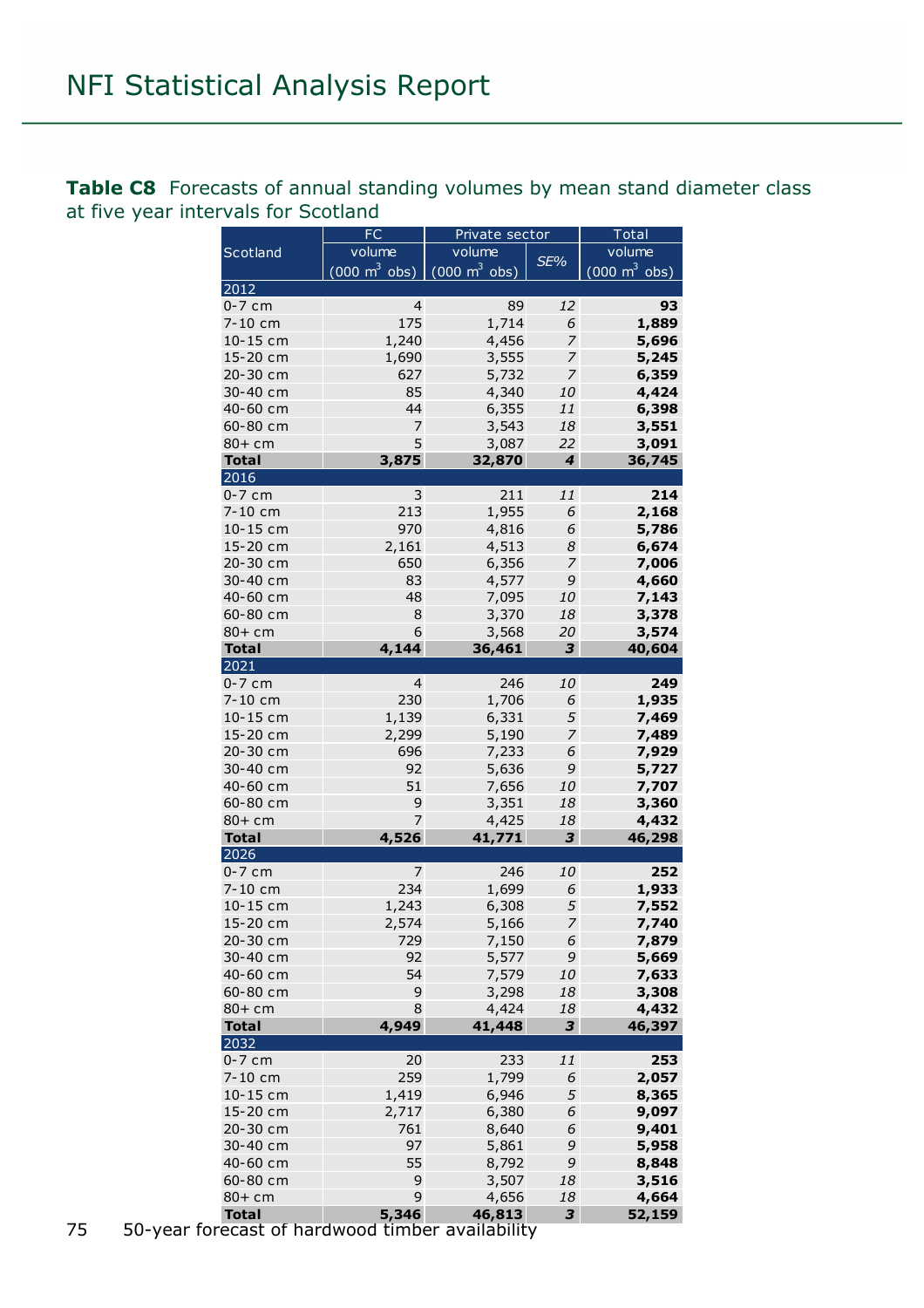Table C8 cont. Forecasts of annual standing volumes by mean stand diameter class at five year intervals for Scotland

|              | <b>FC</b>                       | Private sector                  |                     | Total                           |
|--------------|---------------------------------|---------------------------------|---------------------|---------------------------------|
| Scotland     | volume                          | volume                          |                     | volume                          |
|              | $(000 \text{ m}^3 \text{ obs})$ | $(000 \text{ m}^3 \text{ obs})$ | SE%                 | $(000 \text{ m}^3 \text{ obs})$ |
| 2036         |                                 |                                 |                     |                                 |
| $0-7$ cm     | 21                              | 60                              | 21                  | 81                              |
| 7-10 cm      | 255                             | 1,257                           | 8                   | 1,512                           |
| 10-15 cm     | 1,628                           | 7,042                           | 5                   | 8,670                           |
| 15-20 cm     | 2,997                           | 9,212                           | 6                   | 12,209                          |
| 20-30 cm     | 850                             | 11,785                          | 5                   | 12,635                          |
| 30-40 cm     | 95                              | 7,482                           | 8                   | 7,577                           |
| 40-60 cm     | 60                              | 10,082                          | 8                   | 10,142                          |
| 60-80 cm     | 8                               | 4,986                           | 16                  | 4,994                           |
| $80+cm$      | 10                              | 5,123                           | 17                  | 5,133                           |
| <b>Total</b> | 5,925                           | 57,028                          | 3                   | 62,953                          |
| 2041         |                                 |                                 |                     |                                 |
| $0-7$ cm     | 19                              | 33                              | 10                  | 53                              |
| 7-10 cm      | 175                             | 862                             | 9                   | 1,036                           |
| 10-15 cm     | 1,876                           | 6,576                           | 6                   | 8,452                           |
| 15-20 cm     | 3,233                           | 10,024                          | 5                   | 13,257                          |
| 20-30 cm     | 892                             | 13,266                          | 5                   | 14,158                          |
| 30-40 cm     | 102                             | 8,955                           | 7                   | 9,057                           |
| 40-60 cm     | 64                              | 10,179                          | 8                   | 10,242                          |
| 60-80 cm     | 7                               | 5,791                           | 15                  | 5,799                           |
| $80+cm$      | 11                              | 5,337                           | 17                  | 5,348                           |
| <b>Total</b> | 6,379                           | 61,022                          | $\overline{2}$      | 67,401                          |
| 2046         |                                 |                                 |                     |                                 |
| $0-7$ cm     | 18                              | 40                              | 14                  | 58                              |
| 7-10 cm      | 175                             | 458                             | 13                  | 633                             |
| 10-15 cm     | 1,955                           | 5,857                           | 6                   | 7,812                           |
| 15-20 cm     | 3,497                           | 10,957                          | 5                   | 14,454                          |
| 20-30 cm     | 969                             | 14,059                          | 5                   | 15,028                          |
| 30-40 cm     | 97                              | 9,398                           | 7                   | 9,494                           |
| 40-60 cm     | 60                              | 10,931                          | 8                   | 10,991                          |
| 60-80 cm     | 8                               | 6,056                           | 14                  | 6,063                           |
| 80+ cm       | 11                              | 5,647                           | 16                  | 5,658                           |
| <b>Total</b> | 6,790                           | 63,401                          | $\overline{2}$      | 70,191                          |
| 2051         |                                 |                                 |                     |                                 |
| $0-7$ cm     | 18                              | 49                              | 11                  | 67                              |
| 7-10 cm      | 161                             | 361                             | 12                  | 522                             |
| 10-15 cm     | 2,032                           | 4,852                           | $\overline{z}$      | 6,884                           |
|              |                                 |                                 |                     |                                 |
| 15-20 cm     | 3,732                           | 11,241                          | 5                   | 14,973                          |
| 20-30 cm     | 1,022                           | 14,578                          | 5<br>$\overline{z}$ | 15,600                          |
| 30-40 cm     | 104                             | 9,903                           |                     | 10,006                          |
| 40-60 cm     | 58                              | 11,507                          | 8                   | 11,565                          |
| 60-80 cm     | 7                               | 5,946                           | 14                  | 5,953                           |
| 80+ cm       | 11                              | 6,243                           | 16                  | 6,254                           |
| <b>Total</b> | 7,145                           | 64,680                          | $\overline{2}$      | 71,825                          |
| 2056         |                                 |                                 |                     |                                 |
| $0-7$ cm     | 16                              | 40                              | 5                   | 56                              |
| 7-10 cm      | 139                             | 427                             | 11                  | 566                             |
| 10-15 cm     | 1,863                           | 3,475                           | 8                   | 5,338                           |
| 15-20 cm     | 4,120                           | 11,812                          | 5                   | 15,932                          |
| 20-30 cm     | 1,075                           | 15,113                          | 5                   | 16,188                          |
| 30-40 cm     | 171                             | 10,336                          | 7                   | 10,507                          |
| 40-60 cm     | 56                              | 11,722                          | 8                   | 11,778                          |
| 60-80 cm     | 7                               | 6,378                           | 14                  | 6,385                           |
| 80+ cm       | 11                              | 6,660                           | 16                  | 6,671                           |
| <b>Total</b> | 7,458                           | 65,962                          | $\overline{2}$      | 73,420                          |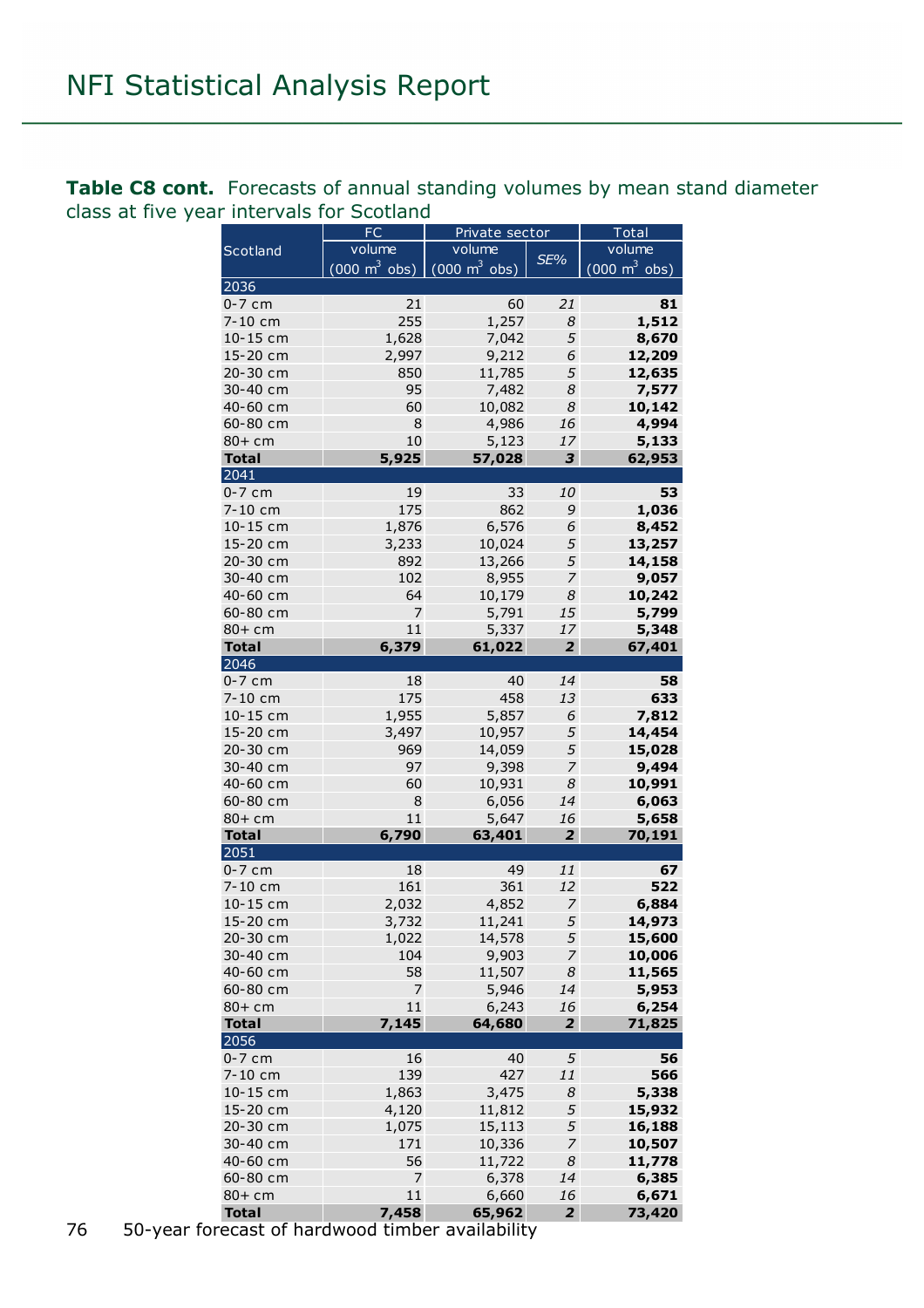Table C9 Forecasts of annual standing volumes by mean stand diameter class at five year intervals for Wales

|                         | <b>NRW</b>                      | Private sector                  |                  | <b>Total</b>                    |
|-------------------------|---------------------------------|---------------------------------|------------------|---------------------------------|
| Wales                   | volume                          | volume                          | SE%              | volume                          |
|                         | $(000 \text{ m}^3 \text{ obs})$ | $(000 \text{ m}^3 \text{ obs})$ |                  | $(000 \text{ m}^3 \text{ obs})$ |
| 2012                    |                                 |                                 |                  |                                 |
| $0-7$ cm                | $\overline{4}$                  | 75                              | 26               | 79                              |
| 7-10 cm                 | 73                              | 706                             | 8                | 779                             |
| 10-15 cm                | 327                             | 2,054                           | 9                | 2,381                           |
| 15-20 cm                | 728                             | 2,090                           | 12               | 2,818                           |
| 20-30 cm                | 463                             | 4,499                           | 9                | 4,962                           |
| 30-40 cm<br>40-60 cm    | 150                             | 4,555                           | 11<br>13         | 4,705                           |
| 60-80 cm                | 106<br>36                       | 5,738                           | 17               | 5,844                           |
|                         | 5                               | 2,889                           | 44               | 2,925                           |
| $80+cm$<br><b>Total</b> | 1,892                           | 2,796<br>25,402                 | 6                | 2,801<br>27,294                 |
| 2016                    |                                 |                                 |                  |                                 |
| $0-7$ cm                | 3                               | 72                              | 17               | 75                              |
| 7-10 cm                 | 84                              | 931                             | 9                | 1,015                           |
| 10-15 cm                | 317                             | 2,139                           | 8                | 2,456                           |
| 15-20 cm                | 787                             | 2,308                           | 12               | 3,095                           |
| 20-30 cm                | 485                             | 4,574                           | 10               | 5,059                           |
| 30-40 cm                | 168                             | 4,753                           | 10               | 4,921                           |
| 40-60 cm                | 131                             | 6,789                           | 12               | 6,920                           |
| 60-80 cm                | 36                              | 3,005                           | 16               | 3,042                           |
| $80+cm$                 | 5                               | 2,677                           | 41               | 2,682                           |
| <b>Total</b>            | 2,017                           | 27,247                          | 5                | 29,264                          |
| 2021                    |                                 |                                 |                  |                                 |
| $0-7$ cm                | 3                               | 74                              | 16               | 77                              |
| 7-10 cm                 | 120                             | 864                             | 10               | 985                             |
| 10-15 cm                | 397                             | 2,590                           | $\overline{z}$   | 2,987                           |
| 15-20 cm                | 804                             | 2,509                           | 12               | 3,313                           |
| 20-30 cm                | 490                             | 4,993                           | 10               | 5,483                           |
| 30-40 cm                | 222                             | 5,572                           | 10               | 5,794                           |
| 40-60 cm                | 140                             | 7,045                           | 11               | 7,185                           |
| 60-80 cm                | 39                              | 3,420                           | 16               | 3,459                           |
| $80+cm$                 | 6                               | 2,798                           | 38               | 2,804                           |
| <b>Total</b>            | 2,221                           | 29,865                          | 5                | 32,086                          |
| 2026                    |                                 |                                 |                  |                                 |
| $0-7$ cm                | 6                               | 118                             | 17               | 124                             |
| 7-10 cm                 | 158                             | 668                             | 9                | 826                             |
| 10-15 cm                | 458                             | 2,935                           | $\overline{z}$   | 3,393                           |
| 15-20 cm                | 863                             | 2,703                           | 10               | 3,566                           |
| 20-30 cm                | 508                             | 5,903                           | 9                | 6,411                           |
| 30-40 cm                | 233                             | 6,043                           | 10               | 6,275                           |
| 40-60 cm                | 146                             | 7,804                           | 11               | 7,950                           |
| 60-80 cm                | 56                              | 3,295                           | 16               | 3,351                           |
| 80+ cm                  | 6                               | 3,172                           | 34               | 3,178                           |
| <b>Total</b>            | 2,435                           | 32,642                          | $\boldsymbol{4}$ | 35,076                          |
| 2031                    |                                 |                                 |                  |                                 |
| $0-7$ cm                | $\overline{7}$                  | 46                              | 42               | 52                              |
| 7-10 cm                 | 174                             | 629                             | 11               | 804                             |
| 10-15 cm                | 670                             | 2,868                           | 7                | 3,538                           |
| 15-20 cm                | 888                             | 3,192                           | 8                | 4,080                           |
| 20-30 cm                | 567                             | 6,714                           | 9                | 7,282                           |
| 30-40 cm                | 233                             | 6,846                           | 9                | 7,078                           |
| 40-60 cm                | 160                             | 8,088                           | 11               | 8,248                           |
| 60-80 cm                | 13                              | 3,674                           | 15               | 3,687                           |
| $80+cm$                 | $\overline{7}$                  | 3,263                           | 33               | 3,269                           |
| <b>Total</b>            | 2,718                           | 35,320                          | $\boldsymbol{4}$ | 38,038                          |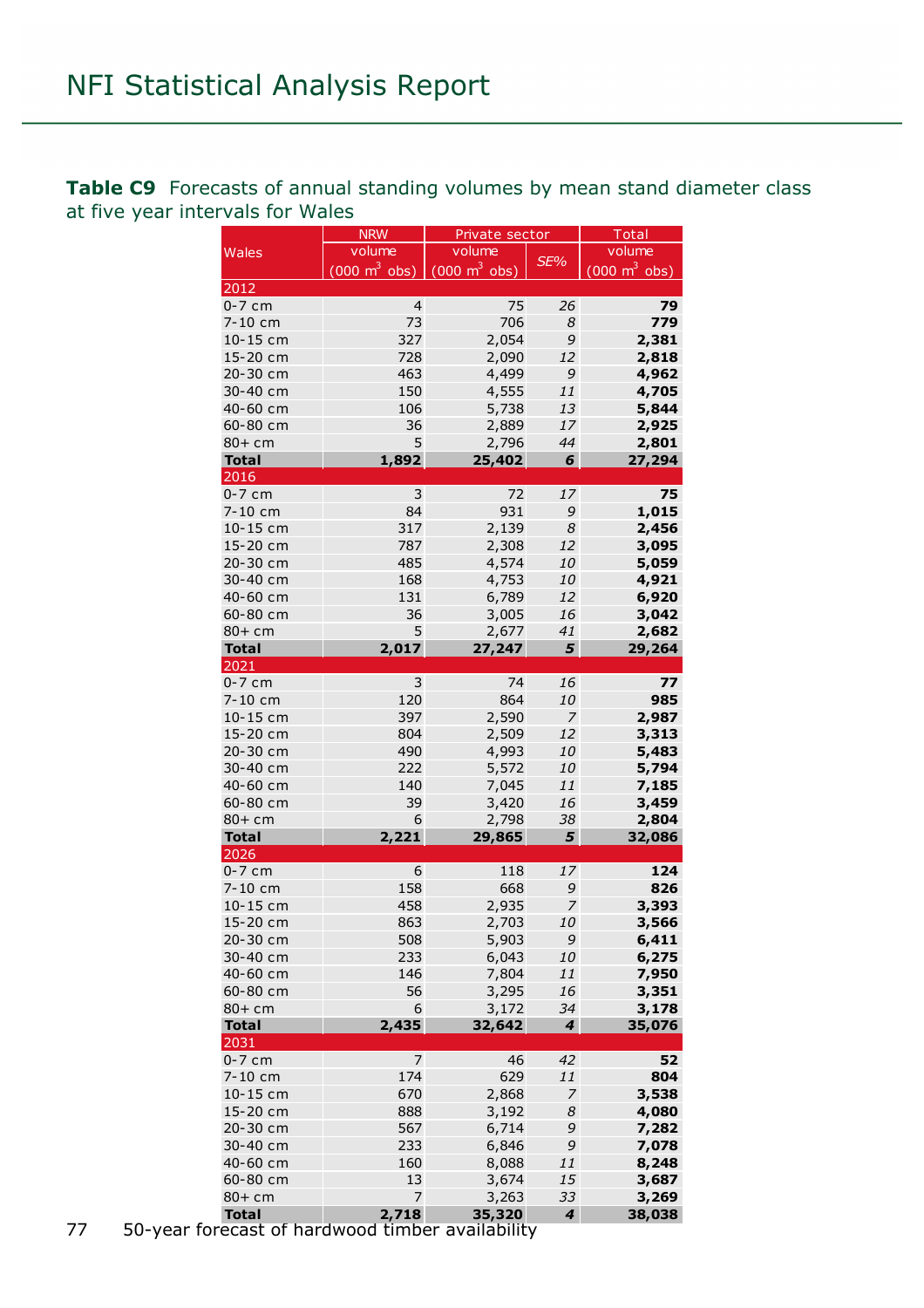#### Table C9 cont. Forecasts of annual standing volumes by mean stand diameter class at five year intervals for Wales

|                      | <b>NRW</b>                      | Private sector                  |                  | Total                           |
|----------------------|---------------------------------|---------------------------------|------------------|---------------------------------|
| <b>Wales</b>         | volume                          | volume                          | SE%              | volume                          |
|                      | $(000 \text{ m}^3 \text{ obs})$ | $(000 \text{ m}^3 \text{ obs})$ |                  | $(000 \text{ m}^3 \text{ obs})$ |
| 2036                 |                                 |                                 |                  |                                 |
| $0-7$ cm             | 6                               | $\overline{4}$                  | 14               | 10                              |
| 7-10 cm              | 161                             | 487                             | 13               | 648                             |
| 10-15 cm             | 842                             | 2,358                           | $\overline{7}$   | 3,200                           |
| 15-20 cm             | 924                             | 3,810                           | 8                | 4,734                           |
| 20-30 cm             | 630                             | 7,316                           | 8                | 7,947                           |
| 30-40 cm             | 222                             | 7,542                           | 9                | 7,764                           |
| 40-60 cm             | 194                             | 9,032                           | 10               | 9,226                           |
| 60-80 cm             | 18                              | 3,787                           | 15               | 3,805                           |
| $80+cm$              | 7                               | 3,461                           | 31               | 3,468                           |
| <b>Total</b><br>2041 | 3,003                           | 37,797                          | $\boldsymbol{4}$ | 40,800                          |
| $0-7$ cm             | 5                               | $\overline{4}$                  | 12               | 9                               |
| 7-10 cm              | 70                              | 281                             | 18               | 351                             |
| 10-15 cm             | 1,008                           | 2,190                           | 9                | 3,198                           |
| 15-20 cm             | 1,000                           | 4,104                           | $\boldsymbol{7}$ | 5,104                           |
| 20-30 cm             | 692                             | 7,984                           | 8                | 8,676                           |
| 30-40 cm             | 226                             | 7,328                           | 9                | 7,554                           |
| 40-60 cm             | 219                             | 10,382                          | 9                | 10,601                          |
| 60-80 cm             | 21                              | 3,889                           | 15               | 3,910                           |
| 80+ cm               | 7                               | 3,721                           | 30               | 3,729                           |
| <b>Total</b>         | 3,247                           | 39,884                          | $\boldsymbol{4}$ | 43,131                          |
| 2046                 |                                 |                                 |                  |                                 |
| $0-7$ cm             | 5                               | $\overline{4}$                  | 13               | 9                               |
| 7-10 cm              | 81                              | 143                             | 24               | 223                             |
| 10-15 cm             | 1,003                           | 1,900                           | 10               | 2,903                           |
| 15-20 cm             | 993                             | 4,051                           | $\overline{z}$   | 5,044                           |
| 20-30 cm             | 728                             | 8,510                           | 8                | 9,238                           |
| 30-40 cm             | 207                             | 7,688                           | 9                | 7,895                           |
| 40-60 cm             | 243                             | 10,941                          | 9                | 11,184                          |
| 60-80 cm             | 21                              | 4,231                           | 15               | 4,251                           |
| 80+ cm               | 7                               | 3,795                           | 29               | 3,802                           |
| <b>Total</b>         | 3,288                           | 41,262                          | 3                | 44,550                          |
| 2051                 |                                 |                                 |                  |                                 |
| $0-7$ cm             | $\overline{7}$                  | 3                               | 14               | 10                              |
| 7-10 cm              | 53                              | 135                             | 26               | 188                             |
| 10-15 cm             | 1,082                           | 1,448                           | 12               | 2,530                           |
| 15-20 cm             | 1,036<br>855                    | 4,135<br>8,446                  | Τ<br>7           | 5,172                           |
| 20-30 cm<br>30-40 cm | 187                             | 8,200                           | 8                | 9,301<br>8,387                  |
| 40-60 cm             | 245                             | 11,482                          | 9                | 11,727                          |
| 60-80 cm             | 28                              | 4,632                           | 14               | 4,660                           |
| 80+ cm               | 8                               | 3,937                           | 28               | 3,944                           |
| <b>Total</b>         | 3,501                           | 42,417                          | 3                | 45,918                          |
| 2056                 |                                 |                                 |                  |                                 |
| $0-7$ cm             | $\overline{7}$                  | $\overline{\mathbf{4}}$         | 14               | 11                              |
| 7-10 cm              | 51                              | 153                             | 23               | 204                             |
| 10-15 cm             | 1,055                           | 962                             | 13               | 2,017                           |
| 15-20 cm             | 1,138                           | 4,400                           | 7                | 5,537                           |
| 20-30 cm             | 897                             | 8,253                           | 7                | 9,149                           |
| 30-40 cm             | 238                             | 8,471                           | 9                | 8,709                           |
| 40-60 cm             | 240                             | 11,750                          | 8                | 11,990                          |
| 60-80 cm             | 25                              | 5,447                           | 14               | 5,473                           |
| 80+ cm               | 8                               | 4,003                           | 28               | 4,012                           |
| <b>Total</b>         | 3,658                           | 43,443                          | 3                | 47,101                          |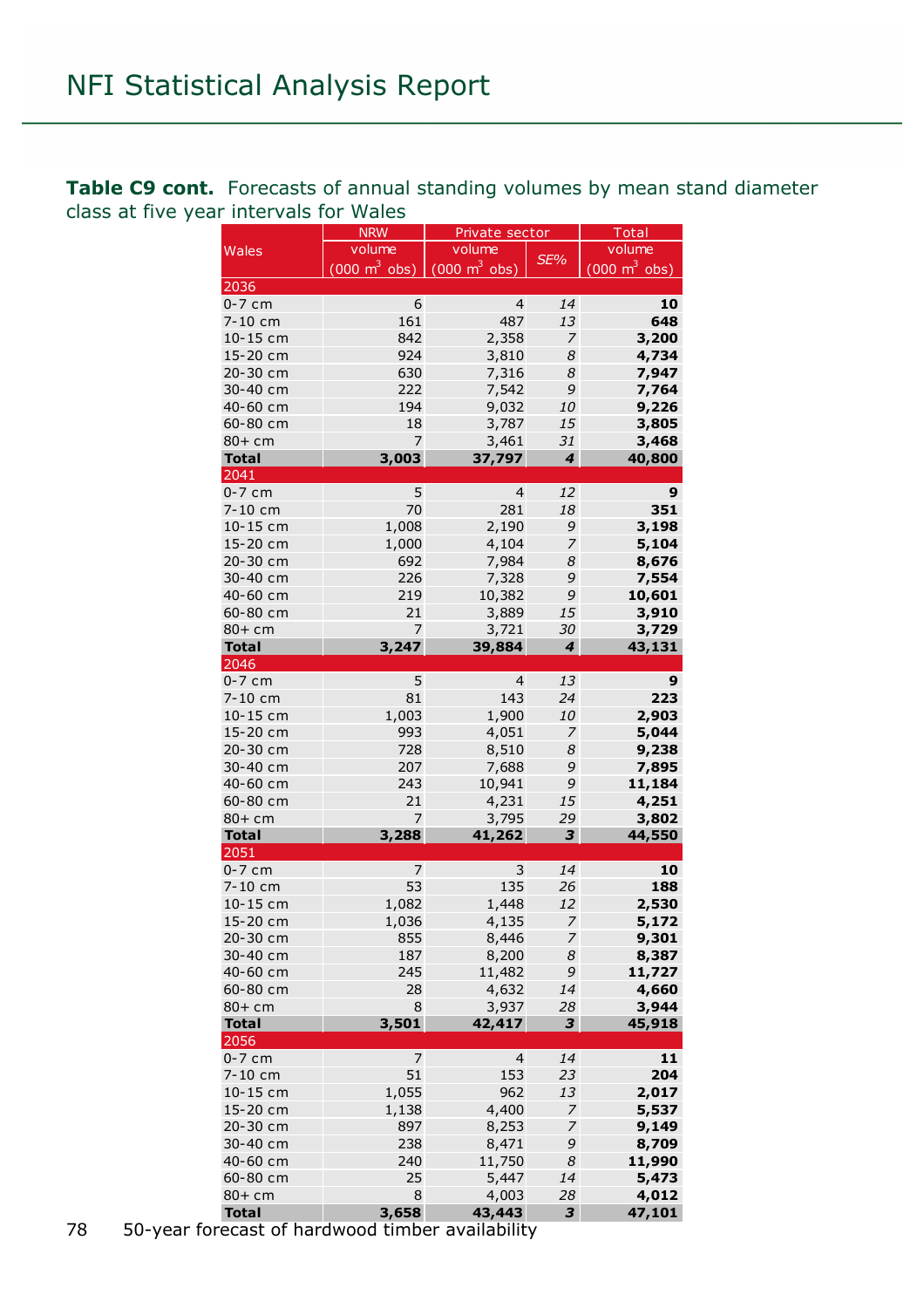Table C10 Forecasts of annual standing volumes by mean stand diameter class at five year intervals for GB

|                      | <b>FC</b>                           | Private sector                      |                             | Total                           |
|----------------------|-------------------------------------|-------------------------------------|-----------------------------|---------------------------------|
| Great Britain        | volume                              | volume                              | SE%                         | volume                          |
|                      | $(000 \; \text{m}^3 \; \text{obs})$ | $(000 \; \text{m}^3 \; \text{obs})$ |                             | $(000 \text{ m}^3 \text{ obs})$ |
| 2012                 |                                     |                                     |                             |                                 |
| $0-7$ cm             | 22                                  | 705                                 | 6                           | 727                             |
| 7-10 cm              | 450                                 | 8,085                               | $\overline{a}$              | 8,534                           |
| 10-15 cm             | 2,436                               | 19,912                              | $\mathfrak{Z}$              | 22,348                          |
| 15-20 cm             | 3,630                               | 20,486                              | 3                           | 24,116                          |
| 20-30 cm             | 4,180                               | 40,079                              | 3                           | 44,260                          |
| 30-40 cm             | 2,409                               | 35,232                              | $\overline{4}$              | 37,641                          |
| 40-60 cm             | 1,010                               | 52,531                              | $\overline{\mathcal{A}}$    | 53,540                          |
| 60-80 cm             | 256                                 | 28,842                              | 5                           | 29,098                          |
| $80+cm$              | 81                                  | 24,691                              | 9                           | 24,772                          |
| <b>Total</b>         | 14,474                              | 230,562                             | $\mathbf{1}$                | 245,036                         |
| 2016                 |                                     |                                     |                             |                                 |
| $0-7$ cm             | 16                                  | 1,274                               | 5                           | 1,290                           |
| 7-10 cm              | 500                                 | 9,012                               | $\overline{a}$              | 9,512                           |
| 10-15 cm             | 2,122                               | 21,694                              | 3                           | 23,817                          |
| 15-20 cm             | 4,288                               | 22,477                              | $\ensuremath{\mathfrak{Z}}$ | 26,765                          |
| 20-30 cm             | 4,225                               | 44,351                              | 3                           | 48,576                          |
| 30-40 cm             | 2,388                               | 37,640                              | 3                           | 40,028                          |
| 40-60 cm             | 1,246                               | 57,907                              | 3                           | 59,153                          |
| 60-80 cm             | 266                                 | 30,134                              | 5                           | 30,400                          |
| 80+ cm               | 92                                  | 26,741<br>251,230                   | 8<br>$\mathbf{1}$           | 26,833                          |
| <b>Total</b><br>2021 | 15,143                              |                                     |                             | 266,373                         |
| $0-7$ cm             | 18                                  | 1,361                               | 5                           | 1,379                           |
| 7-10 cm              | 552                                 | 8,219                               | 3                           | 8,772                           |
| 10-15 cm             | 2,546                               | 26,588                              | $\overline{a}$              | 29,134                          |
| 15-20 cm             | 4,503                               | 25,439                              | 3                           | 29,942                          |
| 20-30 cm             | 4,132                               | 49,076                              | 3                           | 53,209                          |
| 30-40 cm             | 2,671                               | 43,944                              | 3                           | 46,616                          |
| 40-60 cm             | 1,454                               | 62,996                              | 3                           | 64,451                          |
| 60-80 cm             | 276                                 | 32,557                              | 5                           | 32,833                          |
| 80+ cm               | 102                                 | 29,529                              | 7                           | 29,632                          |
| <b>Total</b>         | 16,254                              | 279,711                             | $\mathbf{1}$                | 295,965                         |
| 2026                 |                                     |                                     |                             |                                 |
| $0-7$ cm             | 27                                  | 1,095                               | 5                           | 1,121                           |
| 7-10 cm              | 582                                 | 8,184                               | $\mathfrak{Z}$              | 8,767                           |
| 10-15 cm             | 2,844                               | 28,565                              | $\boldsymbol{2}$            | 31,410                          |
| 15-20 cm             | 5,008                               | 30,639                              | 3                           | 35,647                          |
| 20-30 cm             | 4,079                               | 55,418                              | $\overline{a}$              | 59,497                          |
| 30-40 cm             | 2,622                               | 47,959                              | 3                           | 50,582                          |
| 40-60 cm             | 1,747                               | 69,921                              | 3                           | 71,668                          |
| 60-80 cm             | 298                                 | 35,257                              | 5                           | 35,556                          |
| $80+cm$              | 115                                 | 31,576                              | 7                           | 31,691                          |
| <b>Total</b>         | 17,322                              | 308,615                             | $\mathbf{1}$                | 325,938                         |
| 2031                 |                                     |                                     |                             |                                 |
| $0-7$ cm             | 41                                  | 363                                 | 10                          | 404                             |
| 7-10 cm              | 623                                 | 6,867                               | 3                           | 7,490                           |
| 10-15 cm             | 3,232                               | 28,269                              | $\overline{c}$              | 31,501                          |
| 15-20 cm             | 5,175                               | 36,377                              | 2                           | 41,553                          |
| 20-30 cm             | 4,170                               | 62,999                              | $\overline{c}$              | 67,169                          |
| 30-40 cm             | 2,628                               | 54,628                              | 3                           | 57,256                          |
| 40-60 cm             | 1,762                               | 73,850                              | 3                           | 75,612                          |
| 60-80 cm             | 255                                 | 38,748                              | 5                           | 39,003                          |
| 80+ cm               | 116                                 | 34,336                              | 7                           | 34,452                          |
| <b>Total</b>         | 18,002                              | 336,438                             | $\mathbf{1}$                | 354,440                         |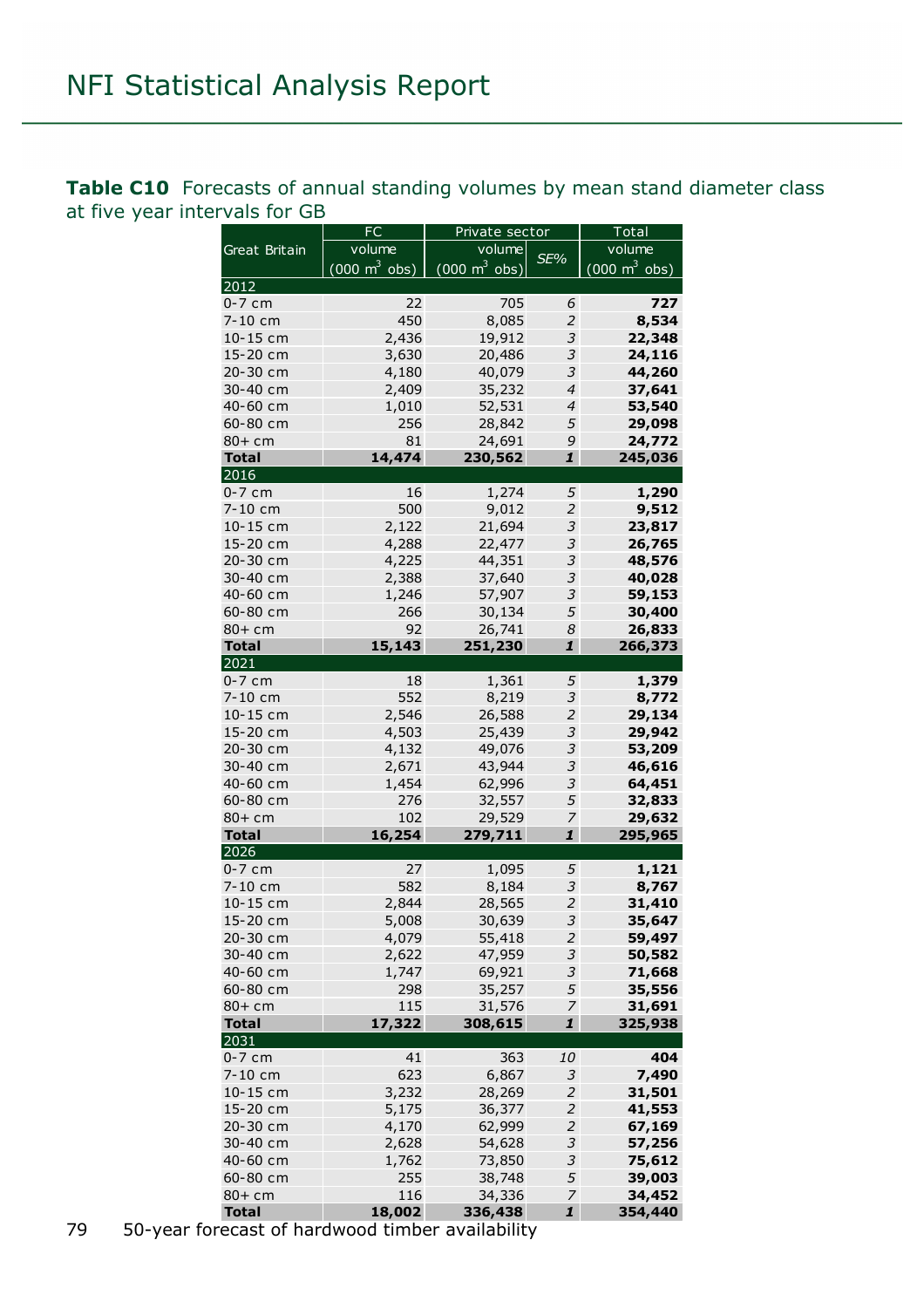Table C10 cont. Forecasts of annual standing volumes by mean stand diameter class at five year intervals for GB

|                      | <b>FC</b>                       | Private sector                  |                                               | Total                           |
|----------------------|---------------------------------|---------------------------------|-----------------------------------------------|---------------------------------|
| Great Britain        | volume                          | volume                          | SE%                                           | volume                          |
|                      | $(000 \text{ m}^3 \text{ obs})$ | $(000 \text{ m}^3 \text{ obs})$ |                                               | $(000 \text{ m}^3 \text{ obs})$ |
| 2036                 |                                 |                                 |                                               |                                 |
| $0-7$ cm             | 48                              | 104                             | 14                                            | 151                             |
| 7-10 cm              | 625                             | 4,948                           | $\overline{4}$                                | 5,573                           |
| 10-15 cm             | 4,014                           | 26,978                          | $\overline{2}$                                | 30,992                          |
| 15-20 cm             | 5,694                           | 39,107                          | $\overline{c}$                                | 44,801                          |
| 20-30 cm             | 4,273                           | 72,380                          | $\overline{2}$                                | 76,653                          |
| 30-40 cm             | 2,544                           | 60,063                          | 3                                             | 62,607                          |
| 40-60 cm             | 2,275                           | 79,061                          | $\mathfrak{Z}$                                | 81,336                          |
| 60-80 cm             | 329                             | 42,569                          | $\overline{4}$                                | 42,897                          |
| $80+cm$              | 143                             | 36,789                          | 7                                             | 36,932                          |
| <b>Total</b>         | 19,944                          | 361,998                         | $\mathbf{1}$                                  | 381,942                         |
| 2041                 |                                 |                                 |                                               |                                 |
| $0-7$ cm             | 49                              | 74                              | 8                                             | 123                             |
| 7-10 cm              | 403                             | 2,847                           | 7                                             | 3,251                           |
| 10-15 cm             | 4,517                           | 23,657                          | 3                                             | 28,174                          |
| 15-20 cm             | 6,032                           | 41,817                          | $\overline{c}$                                | 47,849                          |
| 20-30 cm             | 4,507                           | 79,228                          | $\overline{c}$                                | 83,735                          |
| 30-40 cm             | 2,437                           | 65,213                          | 3                                             | 67,650                          |
| 40-60 cm             | 2,486                           | 85,830                          | 3                                             | 88,316                          |
| 60-80 cm             | 394                             | 45,544                          | $\overline{4}$                                | 45,937                          |
| $80+cm$              | 157                             | 39,451                          | 6                                             | 39,608                          |
| <b>Total</b>         | 20,982                          | 383,659                         | $\mathbf{1}$                                  | 404,641                         |
| 2046                 |                                 |                                 |                                               |                                 |
| $0-7$ cm             | 45                              | 80                              | 10                                            | 126                             |
| 7-10 cm              | 411                             | 1,475                           | 6                                             | 1,886                           |
| 10-15 cm<br>15-20 cm | 4,673                           | 19,814                          | $\ensuremath{\mathfrak{Z}}$<br>$\overline{c}$ | 24,488                          |
|                      | 6,194                           | 44,488                          | $\overline{a}$                                | 50,683                          |
| 20-30 cm             | 4,558                           | 79,612                          | $\mathfrak{Z}$                                | 84,169                          |
| 30-40 cm             | 2,377                           | 70,270                          | 3                                             | 72,647                          |
| 40-60 cm<br>60-80 cm | 2,578<br>443                    | 90,669                          | $\overline{4}$                                | 93,247<br>49,278                |
| 80+ cm               | 171                             | 48,835<br>41,478                | 6                                             |                                 |
| <b>Total</b>         | 21,451                          | 396,722                         | $\mathbf{1}$                                  | 41,649<br>418,173               |
| 2051                 |                                 |                                 |                                               |                                 |
| $0-7$ cm             | 46                              | 84                              | 9                                             | 130                             |
| 7-10 cm              | 344                             | 1,268                           | 6                                             | 1,612                           |
| 10-15 cm             | 4,990                           | 15,044                          | $\overline{4}$                                | 20,034                          |
| 15-20 cm             | 6,581                           | 44,277                          | 2                                             | 50,858                          |
| 20-30 cm             | 4,796                           | 81,066                          | $\overline{c}$                                | 85,862                          |
| 30-40 cm             | 2,323                           | 74,736                          | 3                                             | 77,058                          |
| 40-60 cm             | 2,579                           | 95,514                          | $\ensuremath{\mathfrak{Z}}$                   | 98,093                          |
| 60-80 cm             | 529                             | 51,018                          | $\overline{4}$                                | 51,547                          |
| $80+cm$              | 188                             | 44,359                          | 6                                             | 44,548                          |
| <b>Total</b>         | 22,376                          | 407,366                         | $\mathbf{1}$                                  | 429,742                         |
| 2056                 |                                 |                                 |                                               |                                 |
| $0-7$ cm             | 39                              | 68                              | $\overline{4}$                                | 107                             |
| 7-10 cm              | 298                             | 1,475                           | 6                                             | 1,773                           |
| 10-15 cm             | 4,791                           | 10,601                          | 5                                             | 15,392                          |
| 15-20 cm             | 7,363                           | 42,669                          | $\overline{c}$                                | 50,031                          |
| 20-30 cm             | 4,899                           | 86,335                          | $\overline{c}$                                | 91,233                          |
| 30-40 cm             | 2,537                           | 76,823                          | 3                                             | 79,360                          |
| 40-60 cm             | 2,528                           | 98,902                          | $\ensuremath{\mathfrak{Z}}$                   | 101,430                         |
| 60-80 cm             | 427                             | 54,027                          | $\overline{4}$                                | 54,454                          |
| $80+cm$              | 219                             | 47,228                          | 6                                             | 47,447                          |
| <b>Total</b>         | 23,099                          | 418,128                         | $\mathbf{1}$                                  | 441,228                         |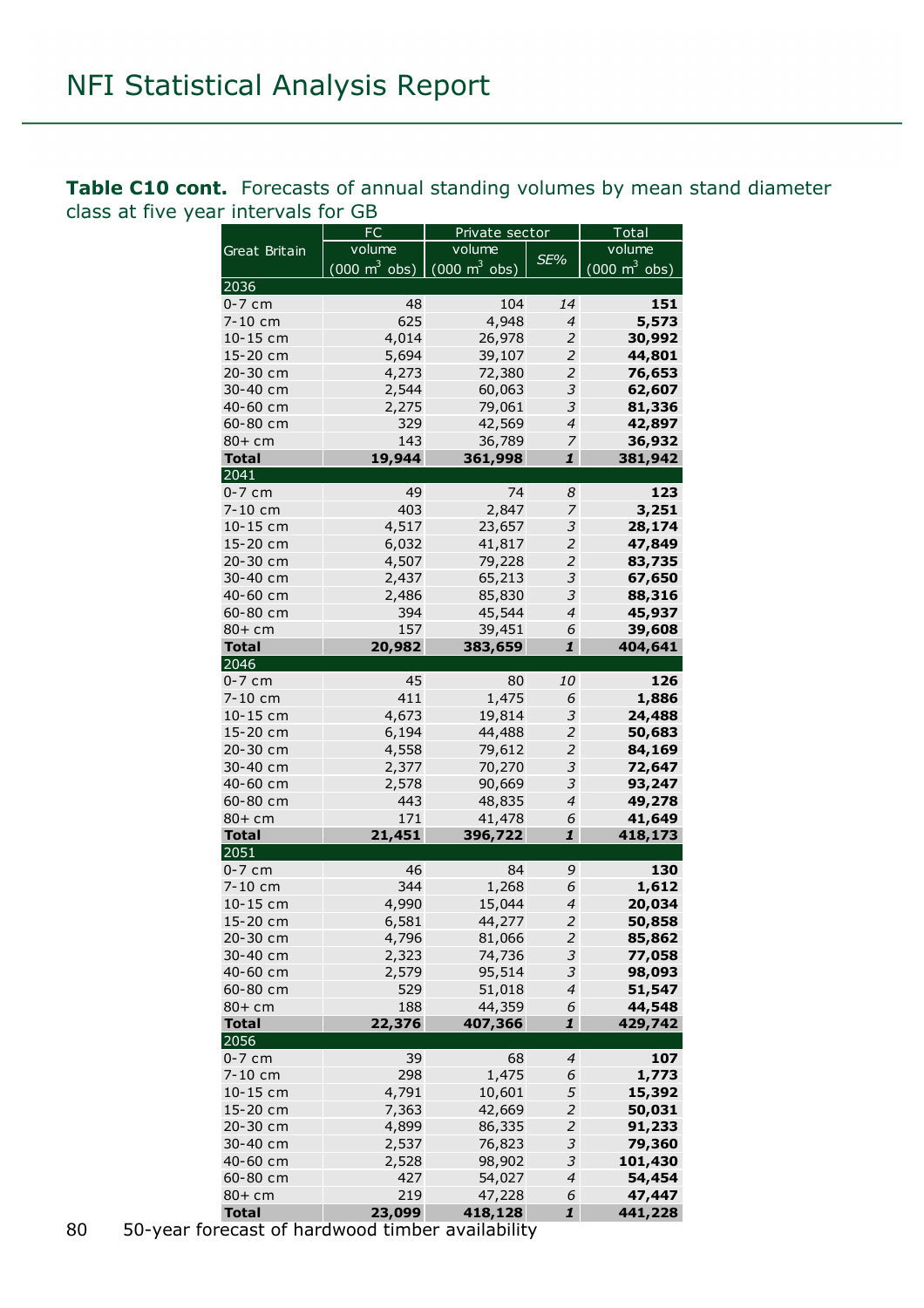# Appendix D 50 year broadleaf forecast - increment Appendix D 50 year broadleaf forecast - increment

50-year forecast of increment by principal broadleaf tree species by country Table D1 50-year forecast of increment by principal broadleaf tree species by country **Table D1** 

|                        |        | 2013-16     |                   |                           | 2017-21                       |                         |                                                              | 2022-26                                                                                                                                                                                                                                                                                                       |                                           |                                                                     | $2027 - 31$           |               |
|------------------------|--------|-------------|-------------------|---------------------------|-------------------------------|-------------------------|--------------------------------------------------------------|---------------------------------------------------------------------------------------------------------------------------------------------------------------------------------------------------------------------------------------------------------------------------------------------------------------|-------------------------------------------|---------------------------------------------------------------------|-----------------------|---------------|
| Principal species      | FC/NRW | Private se  |                   | <b>FC/NRW</b>             | Private                       | sector                  | FC/NRW                                                       | Private                                                                                                                                                                                                                                                                                                       | sector                                    | <b>FC/NRW</b>                                                       | Private               | sector        |
|                        | volume |             | ictor<br>SE%      | volume                    |                               | SE%                     | volume                                                       |                                                                                                                                                                                                                                                                                                               | <b>SE%</b>                                |                                                                     | volume                | SE%           |
| England                |        |             |                   |                           |                               |                         |                                                              |                                                                                                                                                                                                                                                                                                               |                                           |                                                                     |                       |               |
| <b>All broadleaves</b> | 190    | 3,931       | I                 | 194                       | 4,466                         |                         | 195                                                          | 4,755                                                                                                                                                                                                                                                                                                         |                                           | 197                                                                 | 4,689                 |               |
| Oak                    | 4      | 779         | $\omega$ $\omega$ |                           | 828                           | 1 0 0 4 0 4 0 0 0 0 0 0 |                                                              | 841                                                                                                                                                                                                                                                                                                           | $\frac{1}{2}$ $\omega$ $\frac{4}{5}$      |                                                                     | 826                   |               |
| <b>Beech</b>           | 73     |             |                   |                           |                               |                         |                                                              |                                                                                                                                                                                                                                                                                                               |                                           |                                                                     |                       |               |
| Sycamore               |        |             |                   |                           |                               |                         |                                                              |                                                                                                                                                                                                                                                                                                               |                                           |                                                                     |                       |               |
| Ash                    |        | 88888855358 |                   | $4 \times 100004 + 0 + 0$ | $45882148226$<br>$4882148226$ |                         | 350008400003                                                 |                                                                                                                                                                                                                                                                                                               |                                           | 48000044040                                                         | 48098887777           |               |
| Birch                  | ≌      |             |                   |                           |                               |                         |                                                              |                                                                                                                                                                                                                                                                                                               |                                           |                                                                     |                       |               |
| Sweet Chestnut         |        |             |                   |                           |                               |                         |                                                              |                                                                                                                                                                                                                                                                                                               |                                           |                                                                     |                       |               |
| Hazel                  |        |             | $\infty$ rv       |                           |                               |                         |                                                              |                                                                                                                                                                                                                                                                                                               | 4                                         |                                                                     |                       | 4             |
| Hawthorn               |        |             |                   |                           |                               |                         |                                                              |                                                                                                                                                                                                                                                                                                               | 5                                         |                                                                     |                       | 5             |
| <b>Alder</b>           |        |             | $\infty$ $\infty$ |                           |                               |                         |                                                              |                                                                                                                                                                                                                                                                                                               |                                           |                                                                     |                       |               |
| Willow                 |        |             |                   |                           |                               |                         |                                                              | 248<br>756                                                                                                                                                                                                                                                                                                    | ru w                                      |                                                                     |                       | ru w          |
| Other broadleaves      | 57     |             | 4                 | $\overline{4}$            |                               |                         |                                                              |                                                                                                                                                                                                                                                                                                               |                                           | 45                                                                  |                       |               |
| Scotland               |        |             |                   |                           |                               |                         |                                                              |                                                                                                                                                                                                                                                                                                               |                                           |                                                                     |                       |               |
| All broadleaves        | 72     | 980         | $\omega$          | 83                        | 1,101                         | w                       | 92                                                           | 1,266                                                                                                                                                                                                                                                                                                         |                                           | 104                                                                 | 1,294                 |               |
| Oak                    |        |             |                   |                           |                               |                         |                                                              |                                                                                                                                                                                                                                                                                                               |                                           |                                                                     | 113                   | $\sim \infty$ |
| <b>Beech</b>           |        | 742821      | 85778             | n u                       |                               |                         | $O$ $O$ $H$                                                  |                                                                                                                                                                                                                                                                                                               |                                           |                                                                     |                       |               |
| Sycamore               |        |             |                   |                           |                               |                         |                                                              |                                                                                                                                                                                                                                                                                                               |                                           |                                                                     |                       | $\frac{8}{9}$ |
| <b>Ash</b>             |        |             |                   |                           |                               |                         |                                                              |                                                                                                                                                                                                                                                                                                               |                                           |                                                                     | <b>92821</b><br>92821 |               |
| <b>Birch</b>           | 28     |             | 4                 |                           |                               |                         |                                                              |                                                                                                                                                                                                                                                                                                               |                                           |                                                                     |                       |               |
| Sweet Chestnut         |        |             |                   |                           |                               |                         |                                                              |                                                                                                                                                                                                                                                                                                               |                                           |                                                                     |                       |               |
| Hazel                  |        | 28          | 794               |                           |                               |                         |                                                              |                                                                                                                                                                                                                                                                                                               |                                           |                                                                     |                       |               |
| Hawthorn               | 0      |             |                   |                           |                               |                         | $\begin{array}{c}\n 1 & 0 \\  0 & 0 \\  0 & 0\n \end{array}$ |                                                                                                                                                                                                                                                                                                               |                                           |                                                                     |                       | 45330         |
| <b>Alder</b>           |        |             |                   |                           |                               |                         |                                                              |                                                                                                                                                                                                                                                                                                               |                                           |                                                                     |                       |               |
| Willow                 |        | 27.78       | $\frac{5}{4}$     | 8000009                   | $882198$ $8938$ $881$         | は2924万42227             |                                                              | $\begin{array}{c} 2884 \\ 2994 \\ 2894 \\ 2994 \\ 2094 \\ 2094 \\ 2094 \\ 2094 \\ 2094 \\ 2094 \\ 2094 \\ 2094 \\ 2094 \\ 2094 \\ 2094 \\ 2094 \\ 2094 \\ 2094 \\ 2094 \\ 2094 \\ 2094 \\ 2094 \\ 2094 \\ 2094 \\ 2094 \\ 2094 \\ 2094 \\ 2094 \\ 2094 \\ 2094 \\ 2094 \\ 2094 \\ 2094 \\ 2094 \\ 2094 \\ 20$ | $\begin{array}{c}\n0 \\ 0 \\ \end{array}$ | $\circ \circ \circ \circ \circ \circ \circ \circ \circ \circ \circ$ | 37879                 | $\frac{3}{6}$ |
| Other broadleaves      | 34     |             | $^{\circ}$        |                           |                               |                         | 51                                                           |                                                                                                                                                                                                                                                                                                               |                                           |                                                                     |                       |               |

81 50-year forecast of hardwood timber availability 50-year forecast of hardwood timber availability 81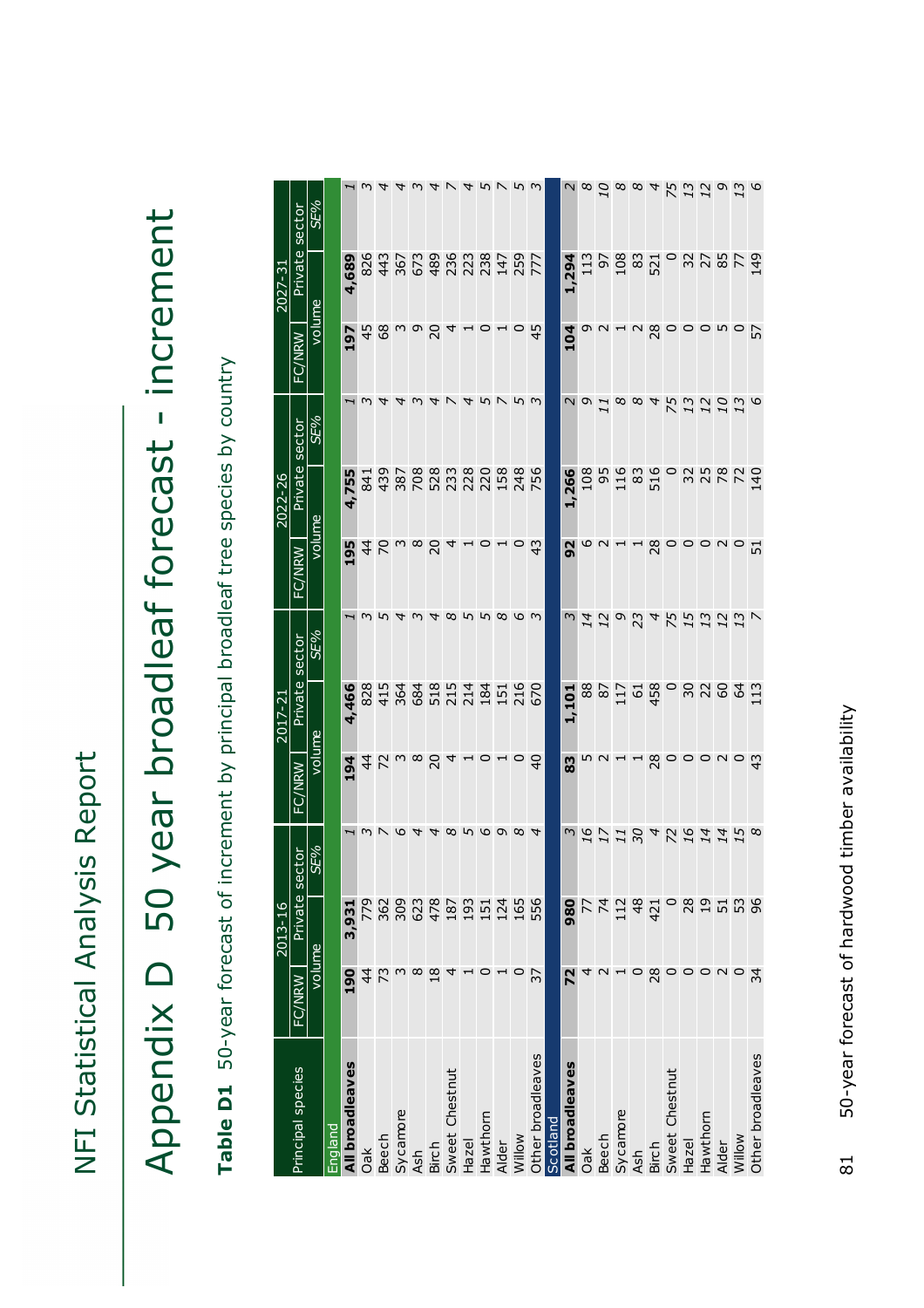| )<br>)<br>、                                                             |
|-------------------------------------------------------------------------|
|                                                                         |
|                                                                         |
|                                                                         |
|                                                                         |
|                                                                         |
|                                                                         |
|                                                                         |
|                                                                         |
| )<br>)                                                                  |
|                                                                         |
| J                                                                       |
| <b>1911-1922 - 1922 - 1933 - 1934 - 1935 - 1936 - 1937 - 1938 - 193</b> |
|                                                                         |
|                                                                         |
|                                                                         |
|                                                                         |
|                                                                         |
|                                                                         |
|                                                                         |
|                                                                         |
|                                                                         |
|                                                                         |
|                                                                         |
|                                                                         |
|                                                                         |
|                                                                         |
|                                                                         |
|                                                                         |
|                                                                         |
|                                                                         |
|                                                                         |
|                                                                         |
|                                                                         |
|                                                                         |
|                                                                         |
|                                                                         |
|                                                                         |
|                                                                         |
| さつしていりょう こうりこうりょう ようりりりょう                                               |
|                                                                         |
|                                                                         |
|                                                                         |
|                                                                         |
|                                                                         |
|                                                                         |
|                                                                         |
| ∶<br>ว<br>><br>>                                                        |
| こうりんさん さんこう                                                             |
| Ó                                                                       |
| I                                                                       |
| I                                                                       |
| i<br>∍                                                                  |
| ٢<br>٦                                                                  |
| ĝ<br>1                                                                  |
|                                                                         |
|                                                                         |
|                                                                         |
| d<br>ļ                                                                  |
|                                                                         |
| ć<br>Ò                                                                  |

|                   |               | 2032-36     |                                                                    |            | $2037 - 41$                                               |             |                                                                                                                                             | 2042-46             |                                              |                                                                | 2047-51         |             |
|-------------------|---------------|-------------|--------------------------------------------------------------------|------------|-----------------------------------------------------------|-------------|---------------------------------------------------------------------------------------------------------------------------------------------|---------------------|----------------------------------------------|----------------------------------------------------------------|-----------------|-------------|
| Principal species | FC/NRW        | Private sec |                                                                    | FC/NRW     | Private                                                   | sector      | FC/NRW                                                                                                                                      | Private             | sector                                       | FC/NRW                                                         | Private         | sector      |
|                   | volume        |             | $\frac{5}{10}$                                                     | volume     |                                                           | SE%         | volume                                                                                                                                      |                     | <b>SE%</b>                                   | volume                                                         |                 | SE%         |
| England           |               |             |                                                                    |            |                                                           |             |                                                                                                                                             |                     |                                              |                                                                |                 |             |
| All broadleaves   | 200           | 4,459       |                                                                    | 196        | 4,163                                                     |             |                                                                                                                                             | 3,776               |                                              | 187                                                            | 3,321           |             |
| Oak               | $\frac{4}{6}$ | 803         | $\overline{r}$                                                     |            |                                                           | <u>ມ ພ</u>  | $\frac{9}{9}$ $\frac{9}{9}$ $\frac{2}{9}$ $\frac{1}{9}$ $\frac{1}{9}$ $\frac{1}{9}$ $\frac{1}{9}$ $\frac{1}{9}$ $\frac{1}{9}$ $\frac{1}{9}$ | 736                 |                                              |                                                                |                 |             |
| <b>Beech</b>      | 5             | 435         | J                                                                  |            |                                                           |             |                                                                                                                                             |                     |                                              |                                                                |                 |             |
| Sycamore          |               | 327         |                                                                    | 6847840404 | 7 3 8 8 7 7 8 4 5 6 7 8 9 7 8 9 7 8 7 9 7 9 7 9 7 9 7 9 7 |             |                                                                                                                                             |                     |                                              | $\frac{46}{344}$ $\frac{73}{9}$ $\frac{10}{9}$ $\frac{10}{9}$  |                 |             |
| Ash               |               |             |                                                                    |            |                                                           |             |                                                                                                                                             |                     |                                              |                                                                |                 |             |
| Birch             |               | 833<br>833  | $\mathcal{L}$                                                      |            |                                                           |             |                                                                                                                                             |                     |                                              |                                                                |                 |             |
| Sweet Chestnut    |               |             |                                                                    |            |                                                           |             |                                                                                                                                             |                     |                                              |                                                                |                 |             |
| Hazel             |               | 202         |                                                                    |            |                                                           | 4           |                                                                                                                                             |                     | ↴                                            |                                                                |                 |             |
| Hawthorn          |               | 248         | 45753                                                              |            |                                                           | $\infty$    |                                                                                                                                             |                     | ७                                            |                                                                |                 | 00007       |
| Alder             |               | 129         |                                                                    |            |                                                           |             |                                                                                                                                             |                     |                                              |                                                                |                 |             |
| Willow            |               | 264         |                                                                    |            |                                                           | 6 W         |                                                                                                                                             | 257<br>699          | o                                            |                                                                |                 |             |
| Other broadleaves | 45            | 772         |                                                                    |            |                                                           |             | 39                                                                                                                                          |                     | W                                            | 35                                                             |                 |             |
| Scotland          |               |             |                                                                    |            |                                                           |             |                                                                                                                                             |                     |                                              |                                                                |                 |             |
| All broadleaves   | 112<br>11     | 1,245       |                                                                    | 113        | 1,166                                                     |             |                                                                                                                                             | 1,061               |                                              |                                                                |                 |             |
| Oak               |               | 115         | $\overline{a} \overline{b} \overline{c} \overline{d} \overline{c}$ |            | $\frac{1}{2}$                                             | 20202722826 | 12 3 3 4 5 6 6 6 5 6 7 8 9 7                                                                                                                |                     | $\begin{array}{c}\n0 \\ 0 \\ 0\n\end{array}$ | $13 \frac{1}{2}$                                               | 3.7888889728877 | 21244442646 |
| <b>Beech</b>      |               | 98          |                                                                    |            |                                                           |             |                                                                                                                                             |                     |                                              |                                                                |                 |             |
| Sycamore          |               | 96          |                                                                    |            |                                                           |             |                                                                                                                                             |                     |                                              |                                                                |                 |             |
| Ash               |               | 75          |                                                                    |            |                                                           |             |                                                                                                                                             |                     |                                              |                                                                |                 |             |
| <b>Birch</b>      |               | 487         |                                                                    |            |                                                           |             |                                                                                                                                             |                     | $\boldsymbol{a}$                             |                                                                |                 |             |
| Sweet Chestnut    |               |             |                                                                    |            |                                                           |             |                                                                                                                                             |                     |                                              |                                                                |                 |             |
| Hazel             |               | 29          |                                                                    |            |                                                           |             |                                                                                                                                             |                     | はここしに                                        |                                                                |                 |             |
| Hawthom           |               | 28          |                                                                    |            |                                                           |             |                                                                                                                                             |                     |                                              |                                                                |                 |             |
| <b>Alder</b>      |               | 83          |                                                                    |            |                                                           |             |                                                                                                                                             |                     |                                              |                                                                |                 |             |
| Willow            |               | 80          |                                                                    |            |                                                           |             |                                                                                                                                             | ដួនខូនដុំ គូម ដូចទី |                                              | $\begin{array}{c}\n 1 & 0 \\  0 & 0 \\  0 & 0 \\  \end{array}$ |                 |             |
| Other broadleaves | 57            | 153         |                                                                    |            |                                                           |             |                                                                                                                                             |                     | $\infty$                                     |                                                                |                 |             |

50-year forecast of hardwood timber availability 82 50-year forecast of hardwood timber availability 82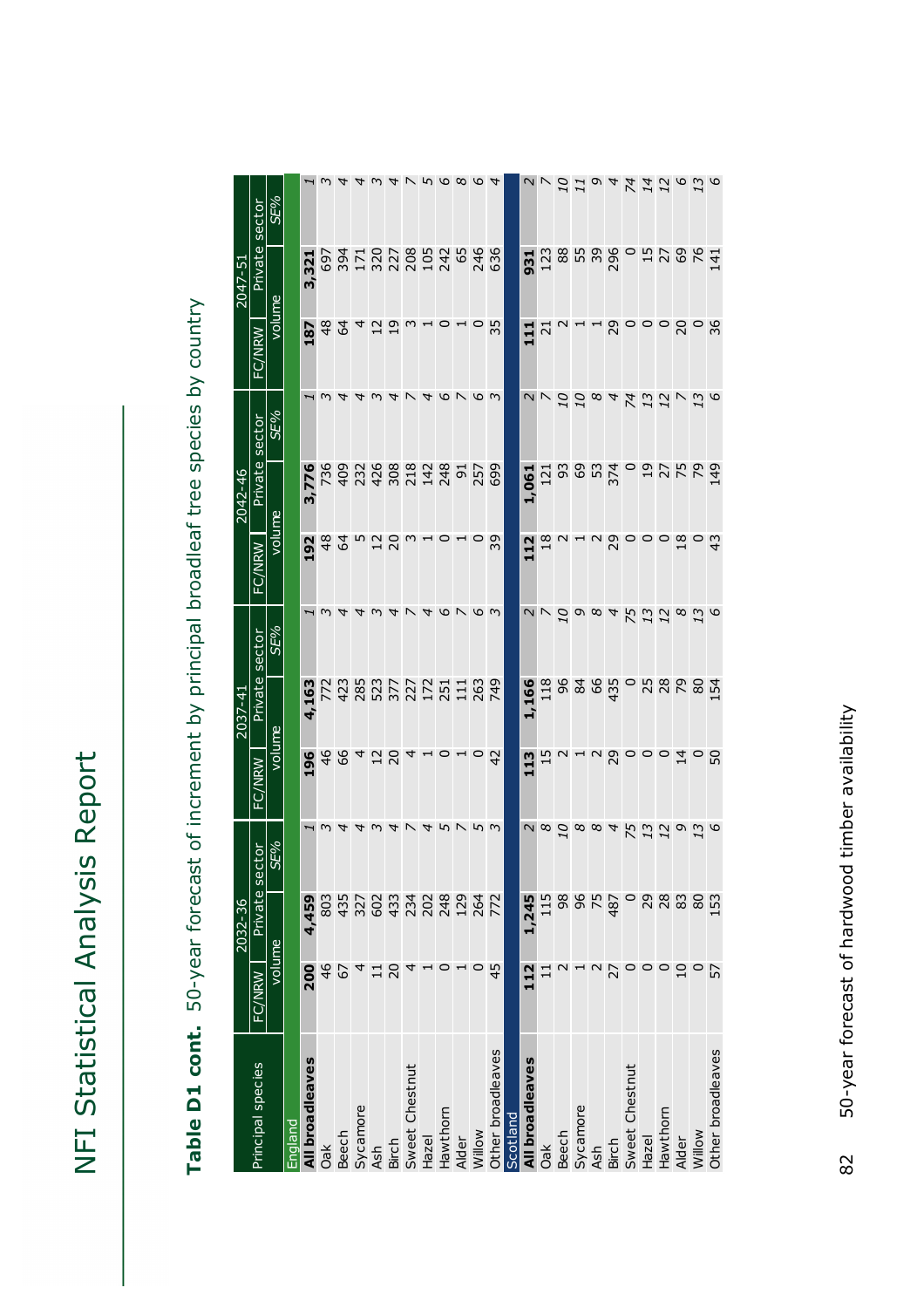50-year forecast of increment by principal broadleaf tree species by country Table D1 cont. 50-year forecast of increment by principal broadleaf tree species by country **Table D1 cont.** 

|                        |                       | $2052 - 56$   |                          |                                                                                                                      | 2057-61        |                          |
|------------------------|-----------------------|---------------|--------------------------|----------------------------------------------------------------------------------------------------------------------|----------------|--------------------------|
| Principal species      | <b>FC/NRW</b>         |               | Private sector           | FC/NRW                                                                                                               | Private sector |                          |
|                        | volume                |               | SE%                      | volume                                                                                                               |                | SE%                      |
| England                |                       |               |                          |                                                                                                                      |                |                          |
| <b>All broadleaves</b> | 185                   | 2,945         | Z                        | 181                                                                                                                  | 2,792          |                          |
| Oak                    | \$                    | 659           | $\omega$                 | $\frac{1}{66}$                                                                                                       | 620            |                          |
| <b>Beech</b>           | 59                    | 378           | 4                        |                                                                                                                      | 360            |                          |
| Sycamore               | 4                     | 126           | 4                        | 4                                                                                                                    | 121            |                          |
| Ash                    | 11                    | 240           |                          |                                                                                                                      | 227            | S                        |
| <b>Birch</b>           | $\frac{8}{18}$        | 172           | $\omega$ 4               | $\begin{array}{c}\n 2 & \text{if } \mathbf{u} & \mathbf{v} \\  0 & \text{if } \mathbf{u} & \mathbf{v}\n \end{array}$ | 171            | $\omega$                 |
| Sweet Chestnut         |                       | 198           | $\overline{\phantom{1}}$ |                                                                                                                      | 187            | $\overline{\phantom{0}}$ |
| Hazel                  | $\cup$ $\cup$ $\cup$  | 71            | 5                        |                                                                                                                      | 57             |                          |
| Hawthom                |                       | 234           | $\infty$                 |                                                                                                                      | 224            |                          |
| <b>Alder</b>           |                       | 50            |                          |                                                                                                                      | $\overline{4}$ | 50000                    |
| Willow                 | 0                     | 234           | G                        | $\circ$                                                                                                              | 220            |                          |
| Other broadleaves      | 32                    | 577           | 4                        | 29                                                                                                                   | 550            | $\overline{4}$           |
| Scotland               |                       |               |                          |                                                                                                                      |                |                          |
| <b>All broadleaves</b> | 108                   | 810           |                          | 104                                                                                                                  | 760            | $\overline{\mathsf{c}}$  |
| Oak                    | 23                    | 125           | $\sim$ $\sim$            | 26                                                                                                                   | 127            | $\mathbf \omega$         |
| <b>Beech</b>           | $\sim$ $\overline{a}$ | $\frac{8}{4}$ |                          | $\mathbf{\sim}$                                                                                                      | 80             | G                        |
| Sycamore               |                       | 45            | $\frac{17}{2}$           |                                                                                                                      | $\frac{4}{6}$  | 07                       |
| Ash                    |                       | 27            | $\omega$ 4               |                                                                                                                      | 23             | o                        |
| <b>Birch</b>           | 29                    | 224           |                          | 29                                                                                                                   | 192            | $\boldsymbol{4}$         |
| Sweet Chestnut         |                       | $\circ$       |                          |                                                                                                                      | $\circ$        |                          |
| Hazel                  |                       | $\Xi$         | <b>742</b>               | $\circ \circ \circ$                                                                                                  | $\sigma$       | <b>ZA72</b>              |
| Hawthom                | 0007                  | 26            |                          |                                                                                                                      | 25             |                          |
| <b>Alder</b>           |                       | 63            |                          | $\overline{c}$                                                                                                       | 62             | 4                        |
| Willow                 | $\circ$               |               | $\frac{5}{13}$           | $\circ$                                                                                                              | 69             | 13                       |
| Other broadleaves      | 8                     | 133           | o                        | 25                                                                                                                   | 126            | $\mathbf{\Omega}$        |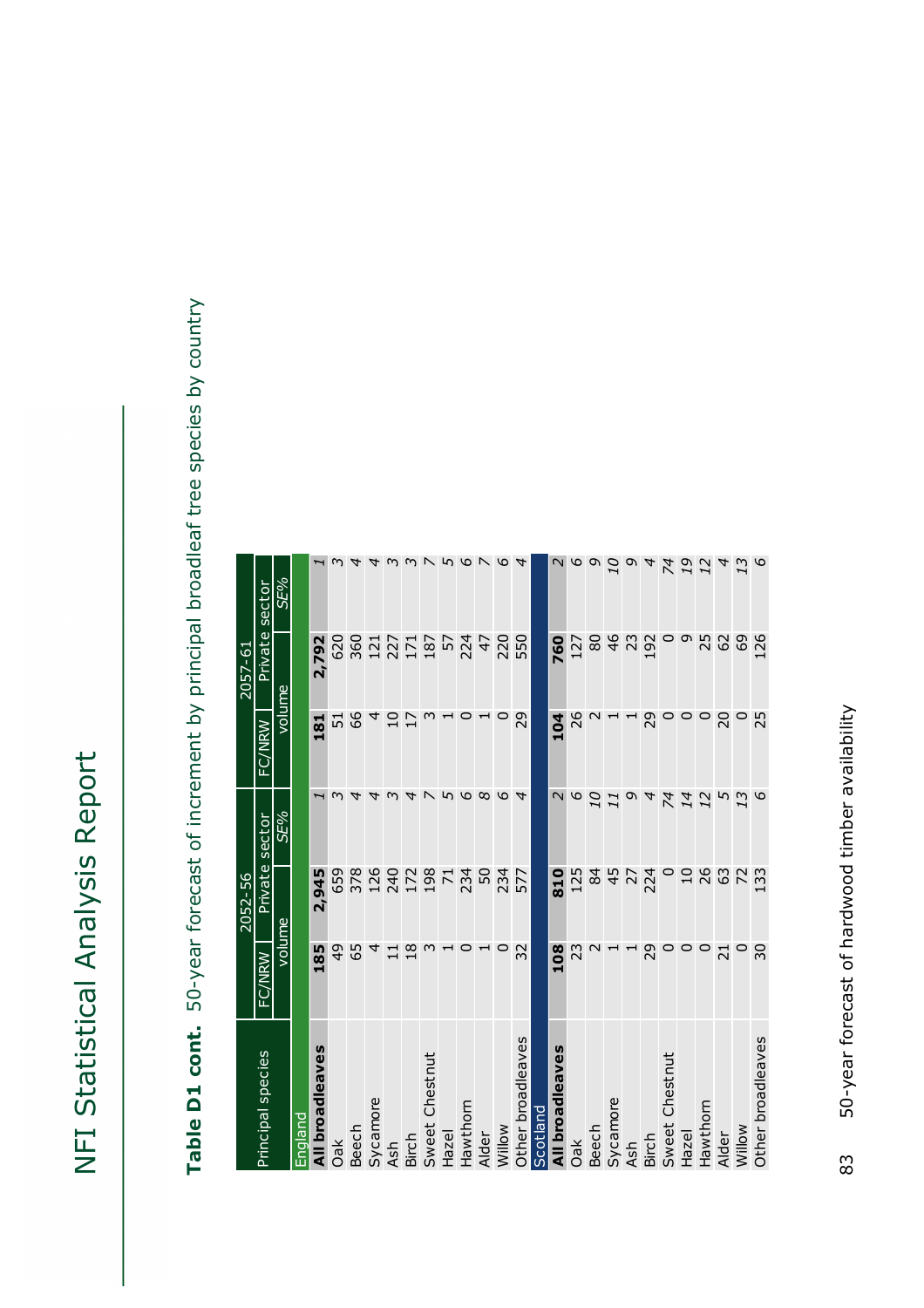NFI Statistical Analysis Report NFI Statistical Analysis Report

50-year forecast of increment by principal broadleaf tree species by country Table D1 cont. 50-year forecast of increment by principal broadleaf tree species by country **Table D1 cont.** 

|                        |               | 2013-16       |                 |                                      | 2017-21                                                                        |                     |                                                                                                | 2022-26                                                                                 |                                                                 |                                                                      | $2027 - 3$       |                           |
|------------------------|---------------|---------------|-----------------|--------------------------------------|--------------------------------------------------------------------------------|---------------------|------------------------------------------------------------------------------------------------|-----------------------------------------------------------------------------------------|-----------------------------------------------------------------|----------------------------------------------------------------------|------------------|---------------------------|
| Principal species      | FC/NRW        | Private sec   |                 | <b>FC/NRW</b>                        | Private                                                                        | sector              | <b>FC/NRW</b>                                                                                  | Private                                                                                 | sector                                                          | FC/NRW                                                               | <b>Private</b>   | sector                    |
|                        | volume        |               | ior<br>Lor<br>ω | volume                               |                                                                                | <b>SE%</b>          | volume                                                                                         |                                                                                         | <b>SE%</b>                                                      | volume                                                               |                  | SE%                       |
| Wales                  |               |               |                 |                                      |                                                                                |                     |                                                                                                |                                                                                         |                                                                 |                                                                      |                  |                           |
| <b>All broadleaves</b> | $\frac{3}{4}$ | 481           |                 | 51                                   |                                                                                |                     |                                                                                                |                                                                                         |                                                                 |                                                                      |                  |                           |
| Oak                    |               | 109           | 812482584241    |                                      | <b>ប្អ</b><br>អ្នកបន្ទាន់ និងនិង                                               | 458425855455        | $\frac{1}{2}$ $\infty$ $\infty$ $\infty$ $\infty$ $\infty$ $\infty$ $\infty$ $\infty$ $\infty$ | <b>633</b><br>118                                                                       | $\begin{array}{c}\n0 & 0 & 5 & 5 \\ 0 & 0 & 5 & 5\n\end{array}$ | 800000000000000                                                      | 25.5888099778857 | w o 5 5 o 5 5 6 o 5 5 5 5 |
| Beech                  |               |               |                 | 000000000000                         |                                                                                |                     |                                                                                                |                                                                                         |                                                                 |                                                                      |                  |                           |
| Sycamore               |               | 45            |                 |                                      |                                                                                |                     |                                                                                                |                                                                                         |                                                                 |                                                                      |                  |                           |
| Ash                    |               |               |                 |                                      |                                                                                |                     |                                                                                                |                                                                                         |                                                                 |                                                                      |                  |                           |
| Birch                  |               | 51            |                 |                                      |                                                                                |                     |                                                                                                | 8188 1998 84                                                                            |                                                                 |                                                                      |                  |                           |
| Sweet Chestnut         |               |               |                 |                                      |                                                                                |                     |                                                                                                |                                                                                         |                                                                 |                                                                      |                  |                           |
| Hazel                  |               | 99            |                 |                                      |                                                                                |                     |                                                                                                |                                                                                         |                                                                 |                                                                      |                  |                           |
| Hawthorn               |               | 20            |                 |                                      |                                                                                |                     |                                                                                                |                                                                                         |                                                                 |                                                                      |                  |                           |
| <b>Alder</b>           |               | $\frac{6}{7}$ |                 |                                      |                                                                                |                     |                                                                                                |                                                                                         |                                                                 |                                                                      |                  |                           |
| Willow                 |               | $\frac{8}{3}$ |                 |                                      |                                                                                |                     |                                                                                                |                                                                                         |                                                                 |                                                                      |                  |                           |
| Other broadleaves      | 20            | $\frac{4}{5}$ |                 |                                      |                                                                                |                     |                                                                                                |                                                                                         |                                                                 |                                                                      |                  |                           |
| Great Britain          |               |               |                 |                                      |                                                                                |                     |                                                                                                |                                                                                         |                                                                 |                                                                      |                  |                           |
| <b>All broadleaves</b> | 305           | 5,392         |                 | 328                                  | 6,138                                                                          |                     | 346                                                                                            | 6,654                                                                                   |                                                                 | 369                                                                  |                  |                           |
| Oak                    | 55            | 966           |                 |                                      |                                                                                |                     |                                                                                                |                                                                                         |                                                                 |                                                                      |                  |                           |
| <b>Beech</b>           | 85            | 471           | HMGHGMQ7HQGM    | ng <sub>4</sub> dg <sub>4</sub> vowo | $\begin{array}{l} 1.03 \\ 1.03 \\ 1.03 \\ 1.03 \\ 1.03 \\ 1.03 \\ \end{array}$ |                     | $884174400408$                                                                                 | $1,067$ $0,080$ $0,080$ $0,080$ $0,080$ $0,080$ $0,080$ $0,080$ $0,080$ $0,080$ $0,080$ |                                                                 | $\begin{array}{c}\n0 & 6 & 6 \\ 0 & 6 & 4 \\ 0 & 0 & 0\n\end{array}$ |                  |                           |
| Sycamore               |               |               |                 |                                      |                                                                                |                     |                                                                                                |                                                                                         |                                                                 |                                                                      |                  |                           |
| Ash                    |               |               |                 |                                      |                                                                                |                     |                                                                                                |                                                                                         |                                                                 |                                                                      |                  |                           |
| Birch                  |               | \$72898922    |                 |                                      |                                                                                | $\omega \omega \nu$ |                                                                                                |                                                                                         | $\omega \omega \vee 4$                                          |                                                                      |                  |                           |
| Sweet Chestnut         |               |               |                 |                                      |                                                                                |                     |                                                                                                |                                                                                         |                                                                 |                                                                      |                  | $\omega \vee 4$           |
| Hazel                  |               |               |                 |                                      |                                                                                | 4                   |                                                                                                |                                                                                         |                                                                 |                                                                      |                  |                           |
| Hawthorn               |               |               |                 |                                      |                                                                                | 4                   |                                                                                                |                                                                                         | 4                                                               |                                                                      |                  |                           |
| <b>Alder</b>           |               |               |                 |                                      |                                                                                |                     |                                                                                                |                                                                                         |                                                                 |                                                                      |                  |                           |
| Willow                 |               | 266<br>693    |                 |                                      |                                                                                | 0 IN M              |                                                                                                |                                                                                         | <b>555</b>                                                      |                                                                      |                  | n n w                     |
| Other broadleaves      | 51            |               |                 | 111                                  |                                                                                |                     |                                                                                                |                                                                                         |                                                                 |                                                                      |                  |                           |

50-year forecast of hardwood timber availability 84 50-year forecast of hardwood timber availability 84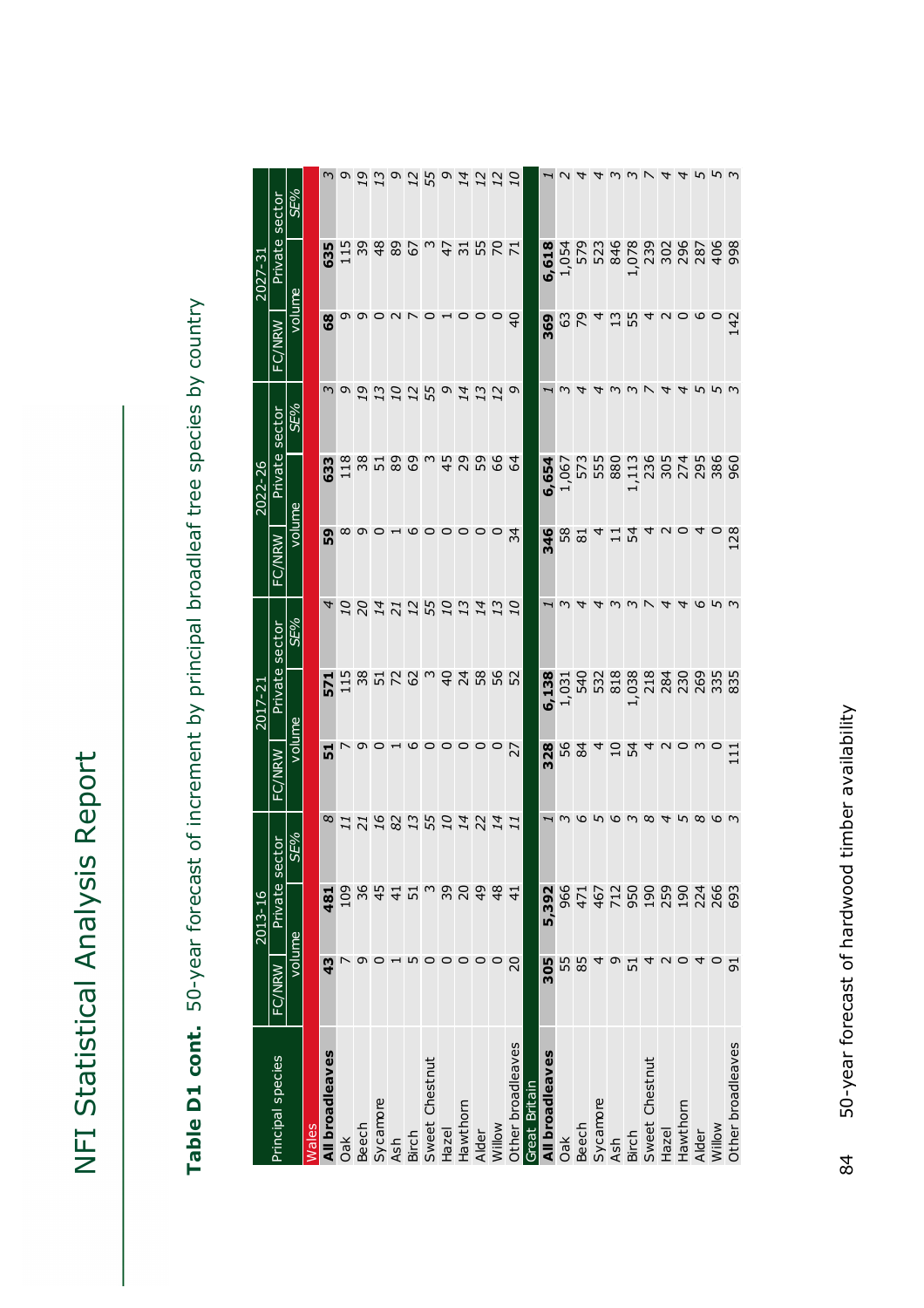50-year forecast of increment by principal broadleaf tree species by country Table D1 cont. 50-year forecast of increment by principal broadleaf tree species by country **Table D1 cont.** 

|                   |                | 2032-36              |               |             | $2037 - 4$             |           |                                                                                                                 | 2042-46        |                 |                                       | 2047-51        |                 |
|-------------------|----------------|----------------------|---------------|-------------|------------------------|-----------|-----------------------------------------------------------------------------------------------------------------|----------------|-----------------|---------------------------------------|----------------|-----------------|
| Principal species | FC/NRW         | Private sed          | tion<br>SE%   | FC/NRW      | Private sector         |           | FC/NRW                                                                                                          | Private sector |                 | FC/NRW                                | Private sector |                 |
|                   | volume         |                      |               | volume      |                        | SE%       | volume                                                                                                          |                | <b>SE%</b>      | volume                                |                | SE%             |
| Wales             |                |                      |               |             |                        |           |                                                                                                                 |                |                 |                                       |                |                 |
| All broadleaves   | 71             | $\frac{11}{11}$      |               |             |                        |           |                                                                                                                 | 518            | $\omega$        | 51                                    | 458            |                 |
| Oak               |                | $\overline{11}$      | n o           | 87000000000 | POULLE 4W47L           | n o d d o | $21$ $\frac{1}{2}$ $\infty$ $\circ$ $\sim$ $\infty$ $\circ$ $\sim$ $\sim$ $\circ$                               | 103            | o               | 13                                    |                | n o g g o       |
| <b>Beech</b>      |                | 99                   | $\frac{8}{1}$ |             |                        |           |                                                                                                                 |                | $^{28}$         | $\infty$                              | 83177828865    |                 |
| Sycamore          |                | $\frac{3}{4}$        |               |             |                        |           |                                                                                                                 |                | 13              |                                       |                |                 |
| Ash               |                | 80                   | Q)            |             |                        |           |                                                                                                                 |                | Q)              |                                       |                |                 |
| Birch             |                | 5                    |               |             |                        | 259       |                                                                                                                 | 8264 32456     |                 | $\circ \circ \circ \circ \circ \circ$ |                | 11              |
| Sweet Chestnut    |                |                      |               |             |                        |           |                                                                                                                 |                | 759             |                                       |                | 55<br>9         |
| Hazel             |                | \$                   | Ō             |             |                        |           |                                                                                                                 |                |                 |                                       |                |                 |
| Hawthorn          |                | 32                   | Ŀ             |             |                        | 14        |                                                                                                                 |                | $\overline{14}$ |                                       |                | $\overline{14}$ |
| <b>Alder</b>      |                | $\frac{8}{3}$        |               |             |                        | 13        |                                                                                                                 |                |                 |                                       |                |                 |
| Willow            |                | 72                   |               |             |                        |           |                                                                                                                 |                | $\frac{5}{2}$   |                                       |                | 120             |
| Other broadleaves | $\overline{0}$ |                      |               | 55          |                        | 20        | $\overline{51}$                                                                                                 |                |                 | 27                                    |                |                 |
| Great Britain     |                |                      |               |             |                        |           |                                                                                                                 |                |                 |                                       |                |                 |
| All broadleaves   | 383            | 6,314                |               | 377         | 5,899                  |           | 369                                                                                                             | 5,356          |                 | 359                                   | 4,709          |                 |
| Oak               | 68             | 1,029                |               |             |                        |           |                                                                                                                 | 960            |                 |                                       |                |                 |
| <b>Beech</b>      | $\frac{8}{2}$  |                      |               |             |                        |           |                                                                                                                 |                |                 | 873                                   |                |                 |
| Sycamore          |                | 54562798094575982597 |               | 58092440902 | 9599882352495585988254 |           | $\frac{1}{2}$ $\frac{1}{4}$ $\frac{1}{6}$ $\frac{1}{6}$ $\frac{1}{4}$ $\frac{1}{4}$ $\frac{1}{6}$ $\frac{1}{6}$ |                |                 |                                       |                |                 |
| <b>Ash</b>        |                |                      |               |             |                        |           |                                                                                                                 |                |                 |                                       |                |                 |
| Birch             | 56             |                      |               |             |                        |           |                                                                                                                 |                |                 | $\frac{15}{4}$                        |                |                 |
| Sweet Chestnut    |                |                      |               |             |                        |           |                                                                                                                 |                |                 |                                       |                |                 |
| Hazel             |                |                      |               |             |                        |           |                                                                                                                 |                |                 |                                       |                |                 |
| Hawthorn          |                |                      |               |             |                        |           |                                                                                                                 |                |                 | nono                                  |                |                 |
| <b>Alder</b>      |                |                      |               |             |                        |           |                                                                                                                 |                |                 |                                       |                |                 |
| Willow            |                |                      | 5<br>5<br>5   |             |                        |           |                                                                                                                 |                |                 |                                       |                |                 |
| Other broadleaves | 142            |                      |               |             |                        |           | 112                                                                                                             |                |                 | 98                                    |                |                 |

50-year forecast of hardwood timber availability 85 50-year forecast of hardwood timber availability 85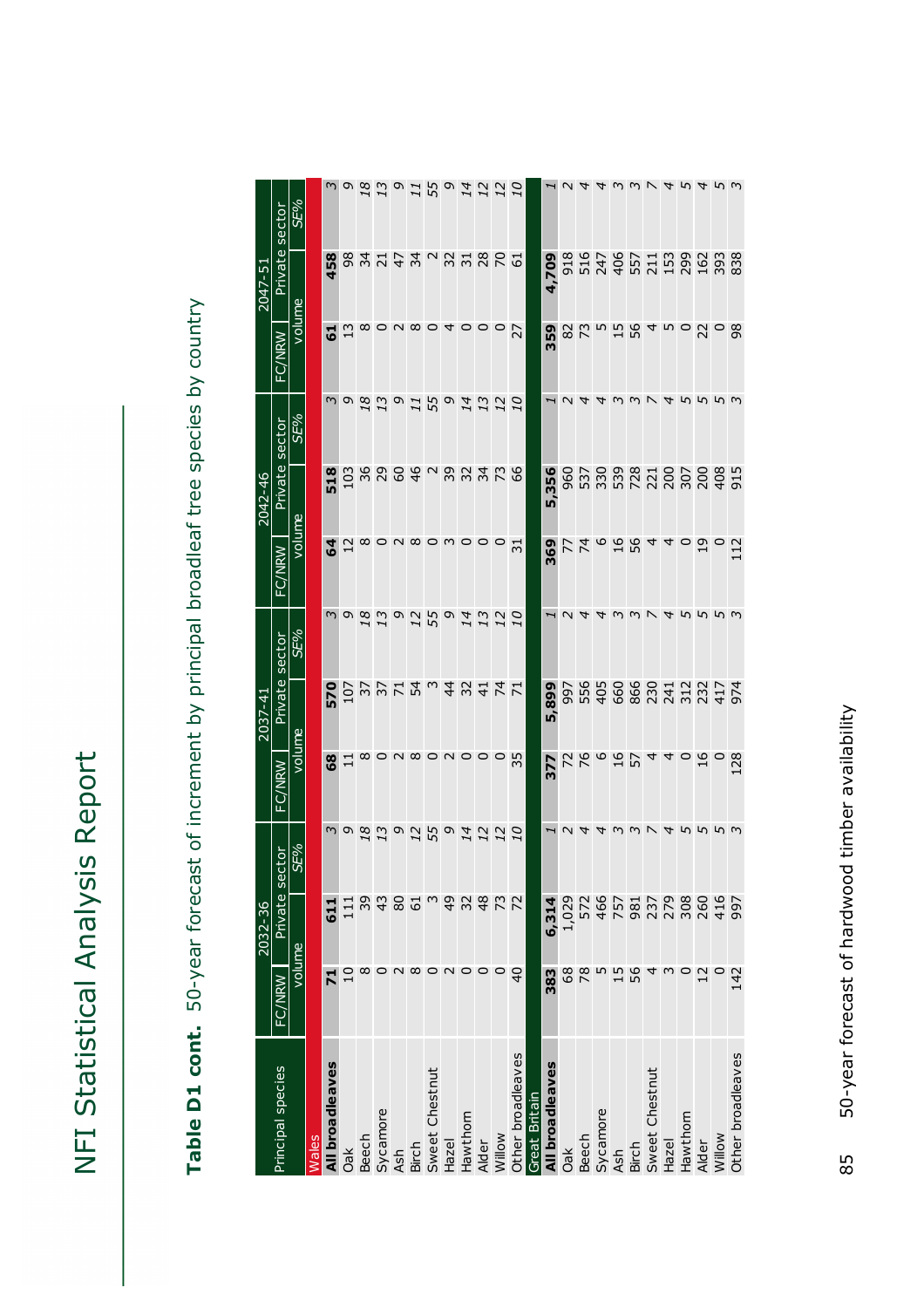|                          | -<br>גר<br>גר                                                                                                                                               |
|--------------------------|-------------------------------------------------------------------------------------------------------------------------------------------------------------|
|                          |                                                                                                                                                             |
|                          |                                                                                                                                                             |
|                          |                                                                                                                                                             |
|                          |                                                                                                                                                             |
|                          |                                                                                                                                                             |
|                          |                                                                                                                                                             |
|                          |                                                                                                                                                             |
|                          |                                                                                                                                                             |
|                          |                                                                                                                                                             |
|                          |                                                                                                                                                             |
|                          |                                                                                                                                                             |
|                          |                                                                                                                                                             |
|                          |                                                                                                                                                             |
|                          |                                                                                                                                                             |
|                          |                                                                                                                                                             |
|                          |                                                                                                                                                             |
|                          |                                                                                                                                                             |
|                          | )<br>)<br>)<br>)<br>)<br>)<br>)<br><br>)<br><br>                                                                                                            |
|                          |                                                                                                                                                             |
|                          |                                                                                                                                                             |
|                          |                                                                                                                                                             |
|                          |                                                                                                                                                             |
|                          |                                                                                                                                                             |
|                          |                                                                                                                                                             |
|                          |                                                                                                                                                             |
|                          | ור בעומרותרומה במפרס כמפרופה באור הא באור ה<br>S<br>D<br>D<br>D<br>D<br>D<br>D<br>D<br>D<br>D<br>D<br>D<br>D<br>D<br>D<br>D<br>D<br>D<br>D<br>cal<br>$\Box$ |
|                          |                                                                                                                                                             |
|                          |                                                                                                                                                             |
|                          |                                                                                                                                                             |
|                          |                                                                                                                                                             |
|                          |                                                                                                                                                             |
|                          |                                                                                                                                                             |
|                          |                                                                                                                                                             |
|                          |                                                                                                                                                             |
|                          | <b>シニン・コン・コーン リリンソー</b>                                                                                                                                     |
|                          |                                                                                                                                                             |
|                          |                                                                                                                                                             |
|                          |                                                                                                                                                             |
|                          |                                                                                                                                                             |
|                          |                                                                                                                                                             |
|                          |                                                                                                                                                             |
|                          |                                                                                                                                                             |
|                          |                                                                                                                                                             |
|                          | ו-מפאל ברפרפל מו ומרופמו<br>$\frac{1}{2}$                                                                                                                   |
|                          |                                                                                                                                                             |
| $\overline{\phantom{a}}$ | )                                                                                                                                                           |
| Ì.                       | ١                                                                                                                                                           |
|                          |                                                                                                                                                             |
|                          |                                                                                                                                                             |
|                          |                                                                                                                                                             |
|                          |                                                                                                                                                             |
|                          |                                                                                                                                                             |
|                          | <b>CONL.</b>                                                                                                                                                |
|                          |                                                                                                                                                             |
|                          | Ō<br>١                                                                                                                                                      |
|                          | J                                                                                                                                                           |
|                          | ī                                                                                                                                                           |
|                          | $\frac{a}{c}$                                                                                                                                               |
|                          | $\overline{\mathfrak{a}}$<br>⊨                                                                                                                              |

|                        |                | $2052 - 56$     |                |                          | 2057-61        |                |
|------------------------|----------------|-----------------|----------------|--------------------------|----------------|----------------|
| Principal species      | FC/NRW         | Private sector  |                | FC/NRW                   | Private sector |                |
|                        | volume         |                 | SE%            | volume                   |                | <b>SE%</b>     |
| Nales                  |                |                 |                |                          |                |                |
| All broadleaves        | $\overline{6}$ | 403             | $\omega$       | 57                       | 371            | ო              |
| Oak                    | $\overline{4}$ | 93              | G              | $\frac{1}{4}$            | 88             | o,             |
| <b>Beech</b>           | ∞              | 32              | 17             | ∞                        | 30             | 77             |
| Sycamore               | $\circ$        | $\frac{8}{1}$   | 13             | 0                        | $^{0}1$        | 97             |
| <b>Ash</b>             | $\sim$         | 35              | Q              |                          | 29             | G              |
| <b>Birch</b>           | $\infty$       | 25              | 70             | $\overline{\phantom{0}}$ |                | $\sigma$       |
| Sweet Chestnut         | $\circ$        | $\frac{25}{25}$ | 55             | $\circ$                  | $\frac{23}{2}$ | 55 8           |
| Hazel                  | 4              |                 | $\infty$       | 4                        |                |                |
| Hawthom                | $\circ$        | 29              | 14             | $\circ$                  | 28             | 14             |
| <b>Alder</b>           | $\circ$        | 22              | 12             | $\circ$                  | 20             | 12             |
| Willow                 | 0              | 67              | 12             | 0                        | 63             | 12             |
| Other broadleaves      | 24             | 55              | $\overline{c}$ | $\overline{z}$           | 50             | $\overline{c}$ |
| Great Britain          |                |                 |                |                          |                |                |
| <b>All broadleaves</b> | 352            | 158<br>4,       |                | 342                      | 3,922          |                |
| Oak                    | 87             | 877             |                | 50                       | 834            |                |
| Beech                  | 5 <sup>h</sup> | 494             |                | 76                       | 470            |                |
| Sycamore               |                | 189             | 4              | LO.                      | 186            |                |
| Ash                    | $\overline{4}$ | 301             |                | $\frac{2}{5}$            | 279            | ო              |
| <b>Birch</b>           | 55             | 421             | Μ              |                          | 386            | $\sim$ $\sim$  |
| Sweet Chestnut         | 4              | 200             |                | 4                        | 189            |                |
| Hazel                  | $\overline{5}$ | 107<br>289      | 4              | ഥ                        | 85             | $4\,p$         |
| Hawthom                |                |                 | m              | $\circ$                  | 277            |                |
| Alder                  | 23             | 136             | 4              | $\overline{c}$           | 129            | $\omega$       |
| Willow                 | 0              | 373             | L∩             | 0                        | 353            | 4              |
| Other broadleaves      | 85             | 764             | $\sim$         | 75                       | 726            | S              |

A table showing the full regional breakout of the forecast of increment by principal conifer tree species can be A table showing the full regional breakout of the forecast of increment by principal conifer tree species can be found in Table D2 of the accompanying spreadsheet found in Table D2 of the accompanying spreadsheet

50-year forecast of hardwood timber availability 86 50-year forecast of hardwood timber availability 86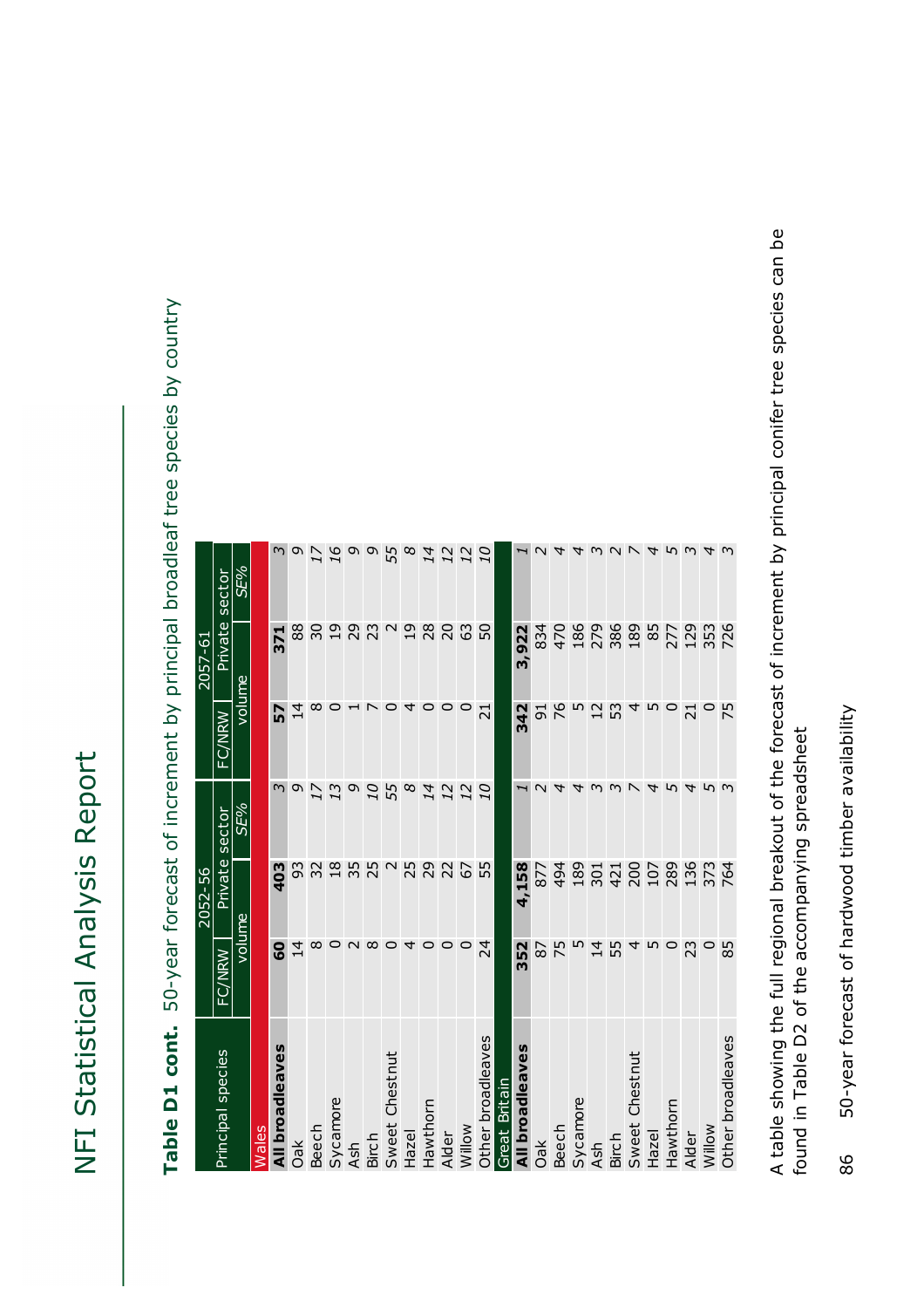# Appendix E Mean yield classes for broadleaves



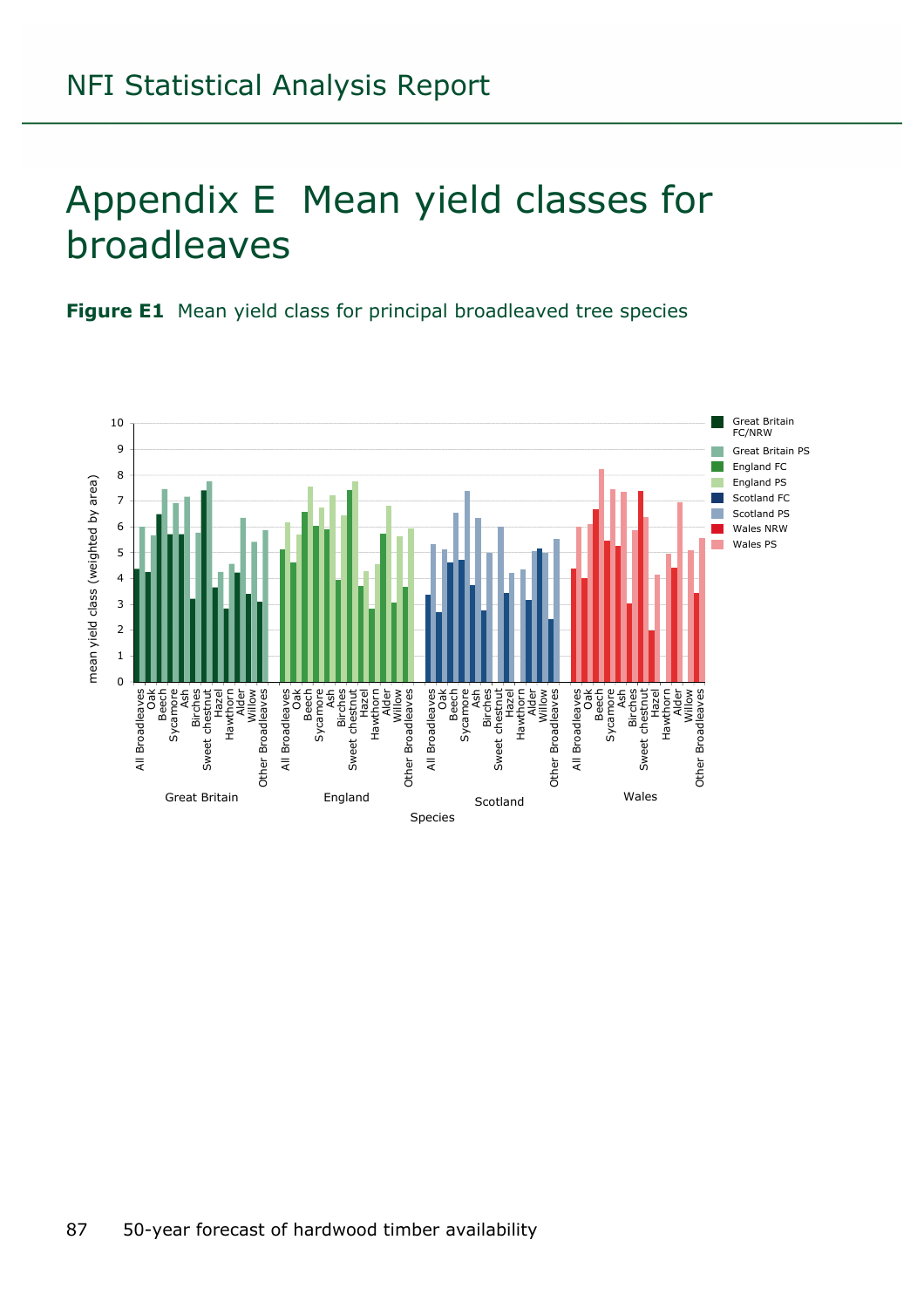# Appendix F Evidence of management and ease of harvesting in Private sector broadleaved sites

**Figure F1** Evidence of management in England



#### **Figure F2** Evidence of management in Scotland

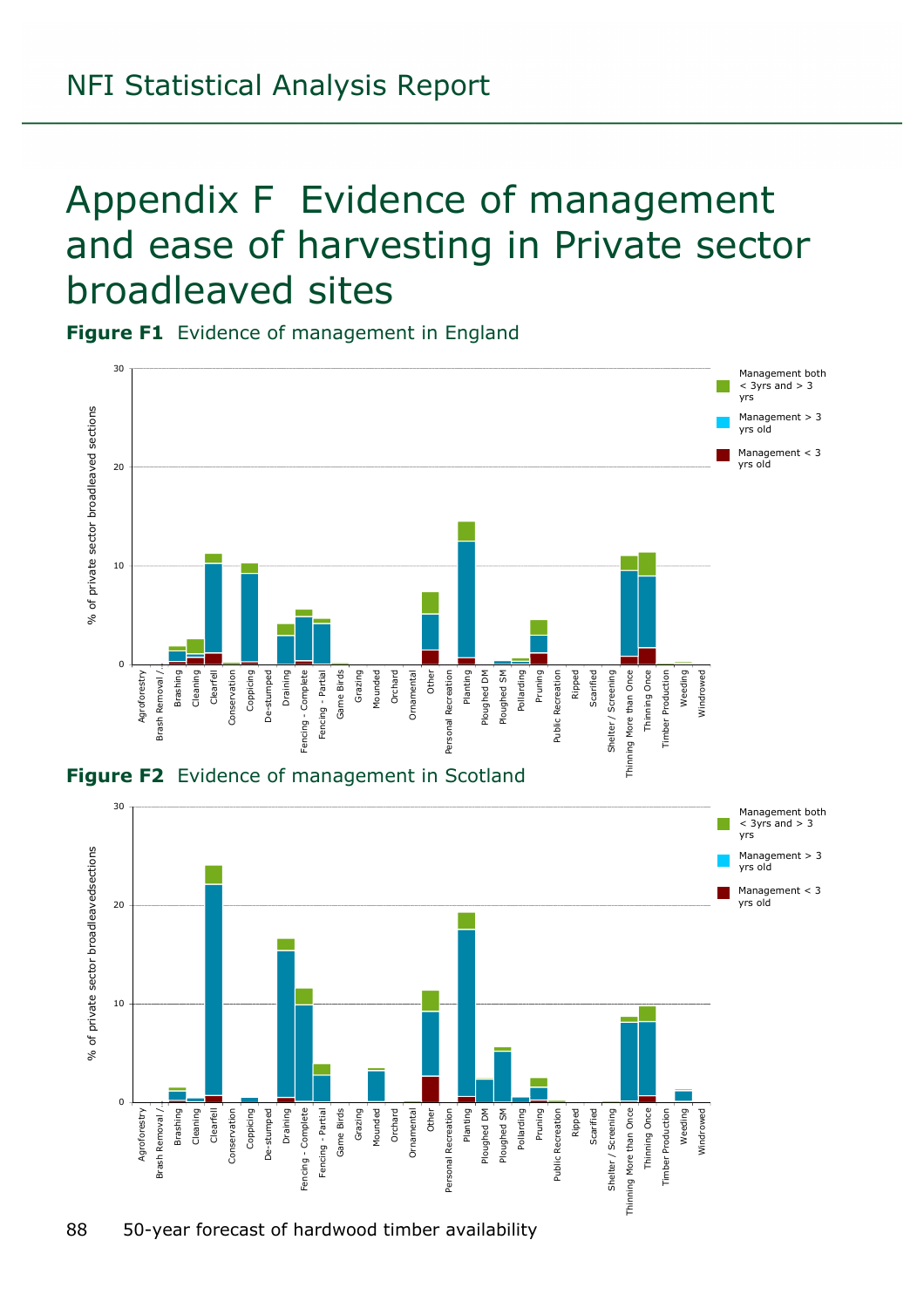

#### **Figure F3** Evidence of management in Wales

#### **Figure F4** Evidence of management in GB

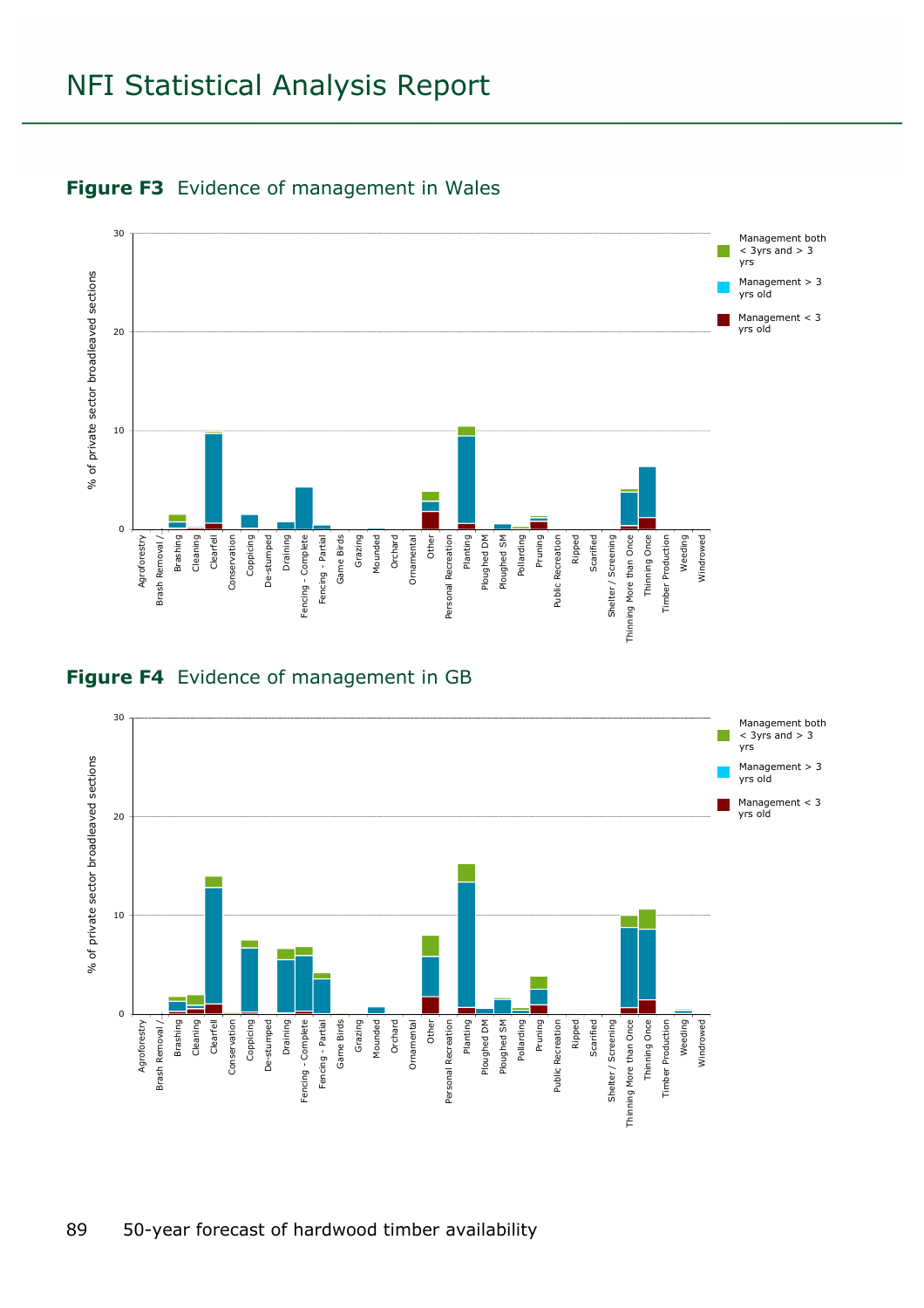

#### **Figure F5** Evidence of thinning



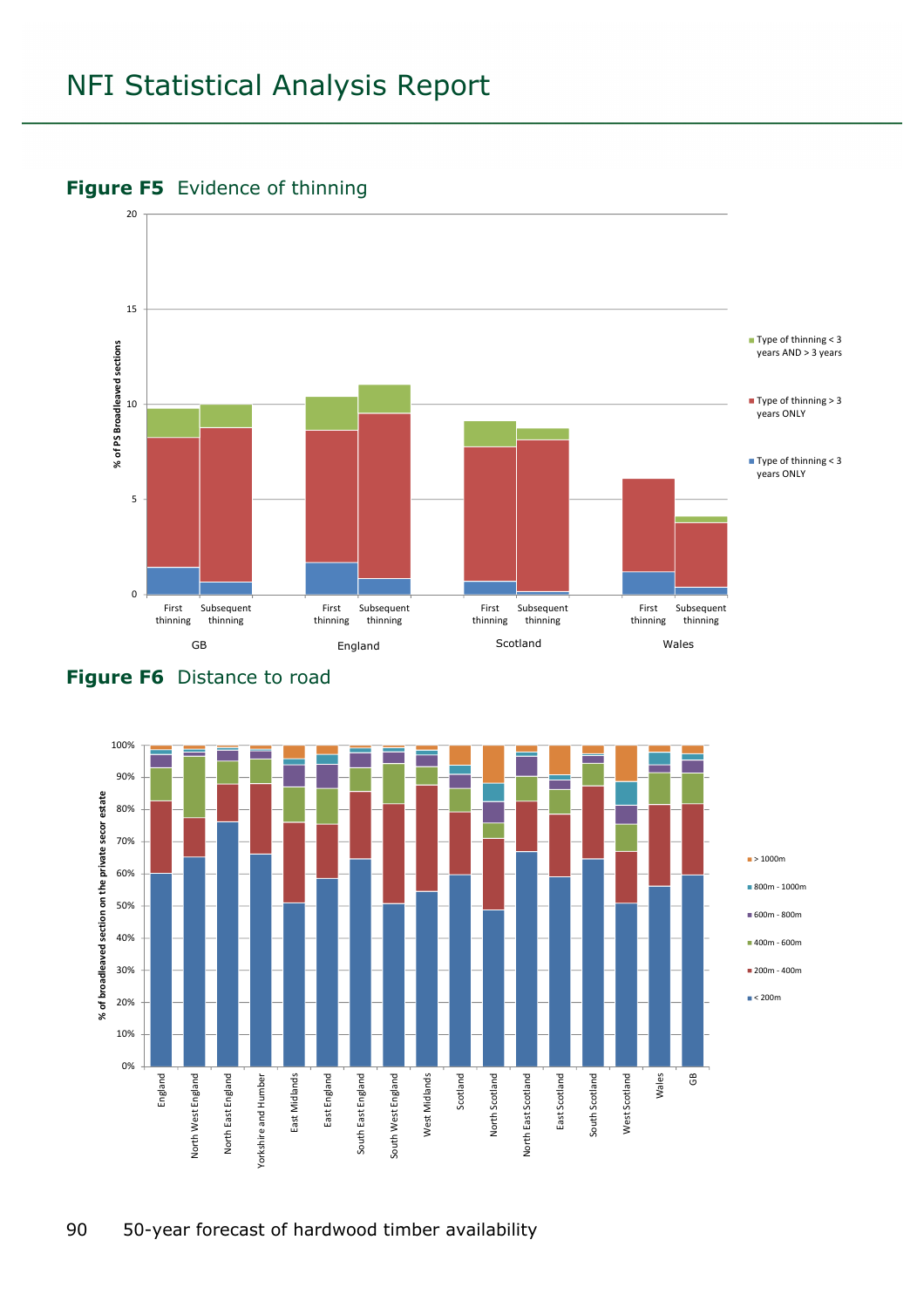

**Figure F7** Road or ride in survey square





91 50-year forecast of hardwood timber availability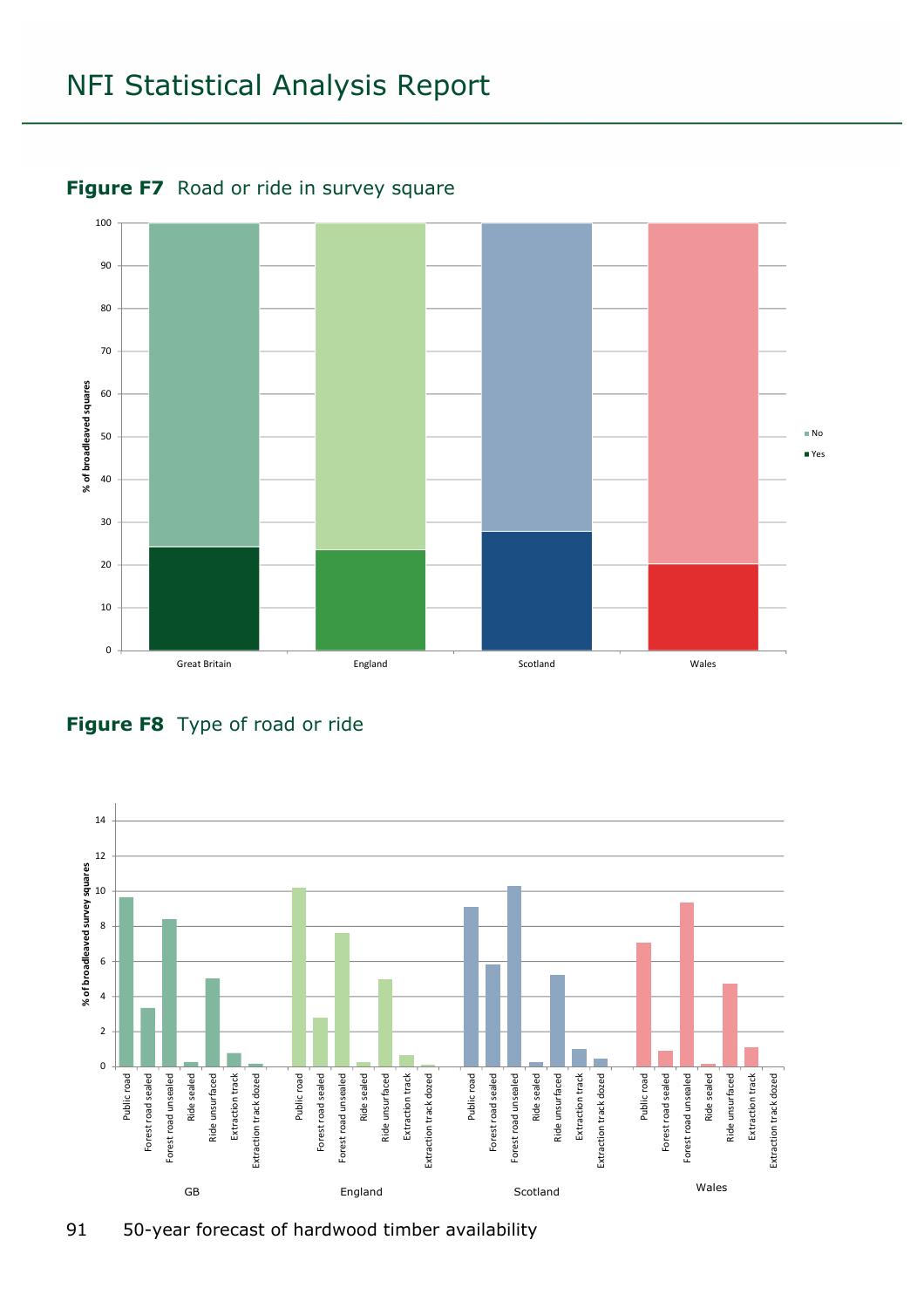**Figure F9** Relative difficulty of harvesting at broadleaved sites in GB

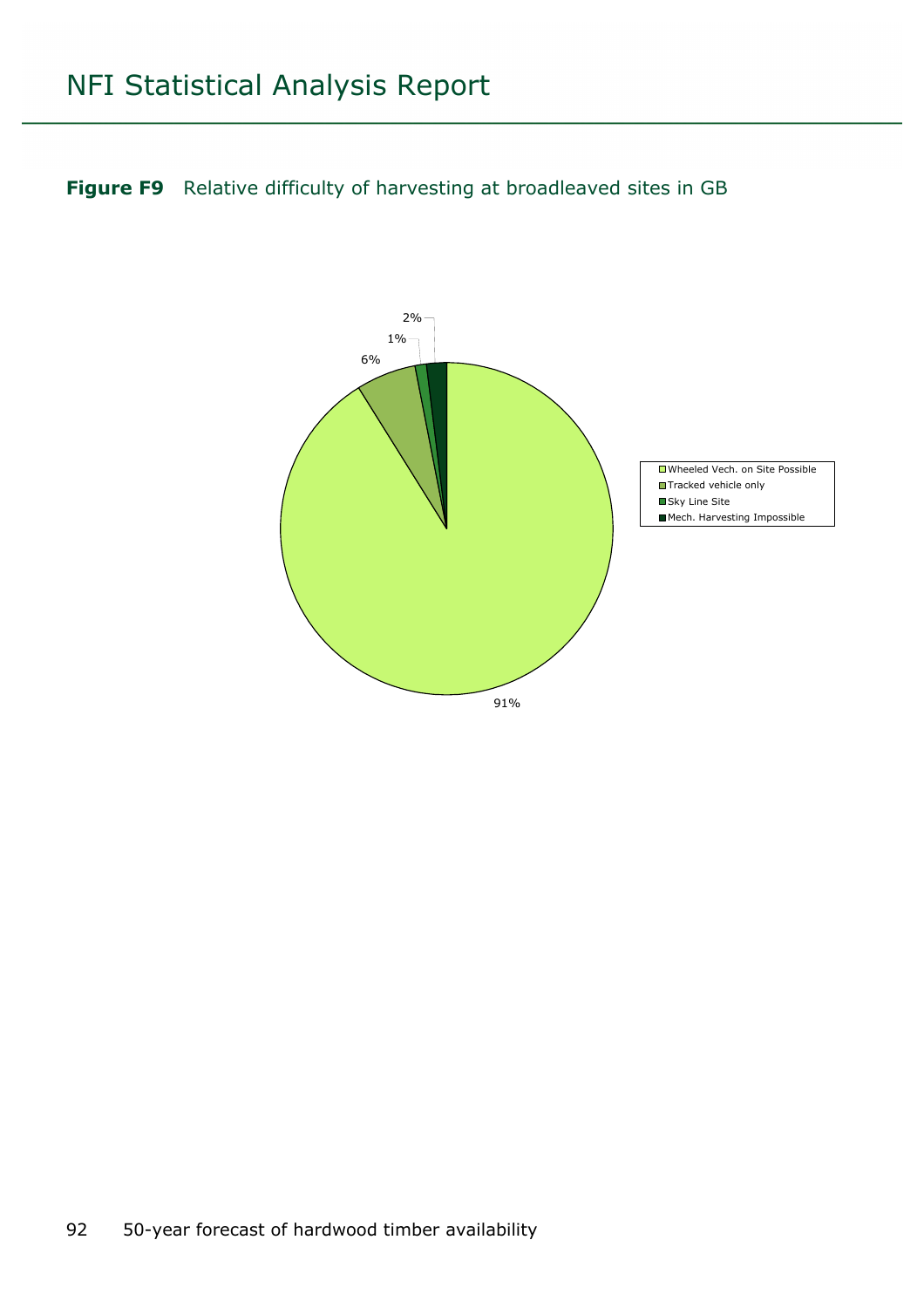# Appendix G Square distribution

**Table G1** Square distribution by country and region

|                               | Number of squares | Number of Private sector | Number of Private sector | Number of Private sector                         |
|-------------------------------|-------------------|--------------------------|--------------------------|--------------------------------------------------|
| Country / region              | surveyed          | squares surveyed         |                          | squares with coniferous squares with broadleaved |
|                               |                   |                          | trees surveyed           | trees surveyed                                   |
| <b>England</b>                | 4,655             | 3,711                    | 2,148                    | 3,455                                            |
| North West England            | 423               | 343                      | 215                      | 302                                              |
| North East England            | 320               | 159                      | 123                      | 128                                              |
| Yorkshire and the Humber      | 679               | 533                      | 298                      | 476                                              |
| East Midlands                 | 343               | 289                      | 133                      | 277                                              |
| East England                  | 559               | 414                      | 222                      | 389                                              |
| South East England and London | 1,148             | 979                      | 591                      | 941                                              |
| South West England            | 869               | 722                      | 396                      | 689                                              |
| <b>West Midlands</b>          | 314               | 272                      | 170                      | 253                                              |
| <b>Scotland</b>               | 4,041             | 2,730                    | 2,241                    | 1,549                                            |
| North Scotland                | 525               | 384                      | 310                      | 198                                              |
| North East Scotland           | 661               | 486                      | 418                      | 301                                              |
| East Scotland                 | 376               | 310                      | 247                      | 222                                              |
| South Scotland                | 1,394             | 898                      | 776                      | 481                                              |
| <b>West Scotland</b>          | 1,085             | 652                      | 490                      | 347                                              |
| <b>Wales</b>                  | 898               | 578                      | 309                      | 466                                              |
| GB                            | 9,594             | 7,019                    | 4,698                    | 5,470                                            |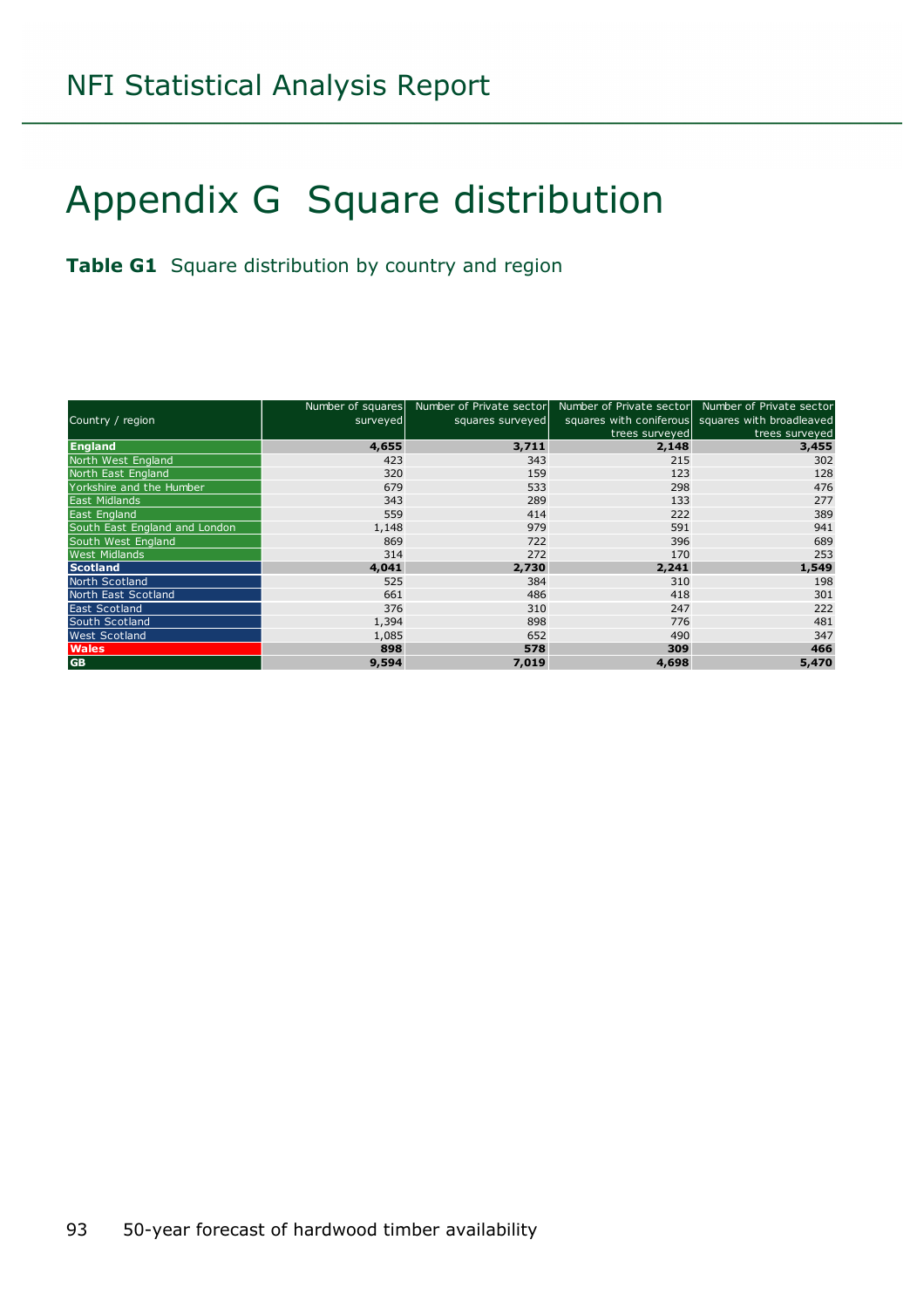# Appendix H 100-year hardwood forecast

### **Figure H1** Impact of harvesting assumptions on potential availability



#### Impact of harvesting assumptions on potential availability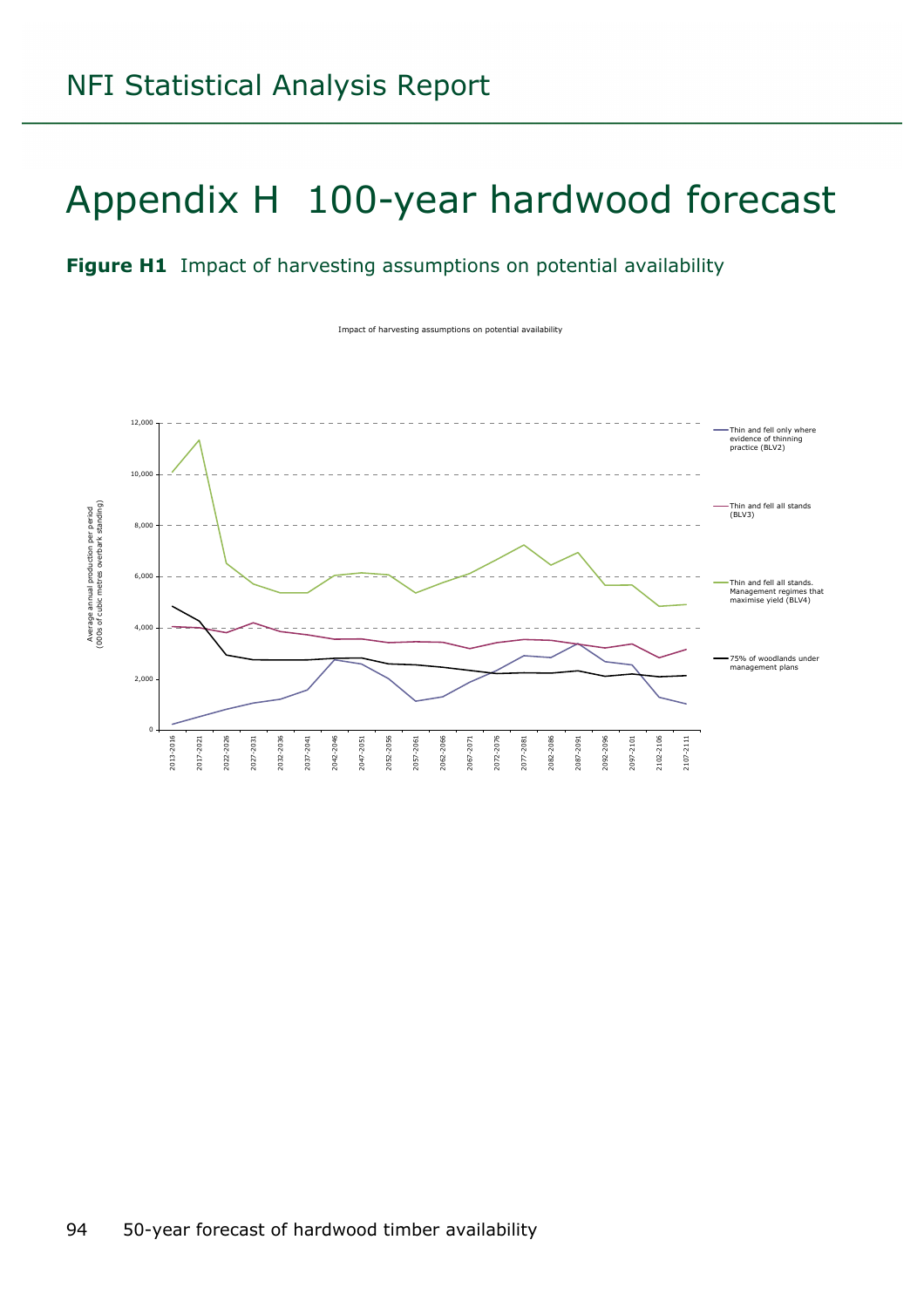#### **Figure H2 100 year** impact of harvesting assumptions on standing volume

Impact of harvesting assumptions on standing volume

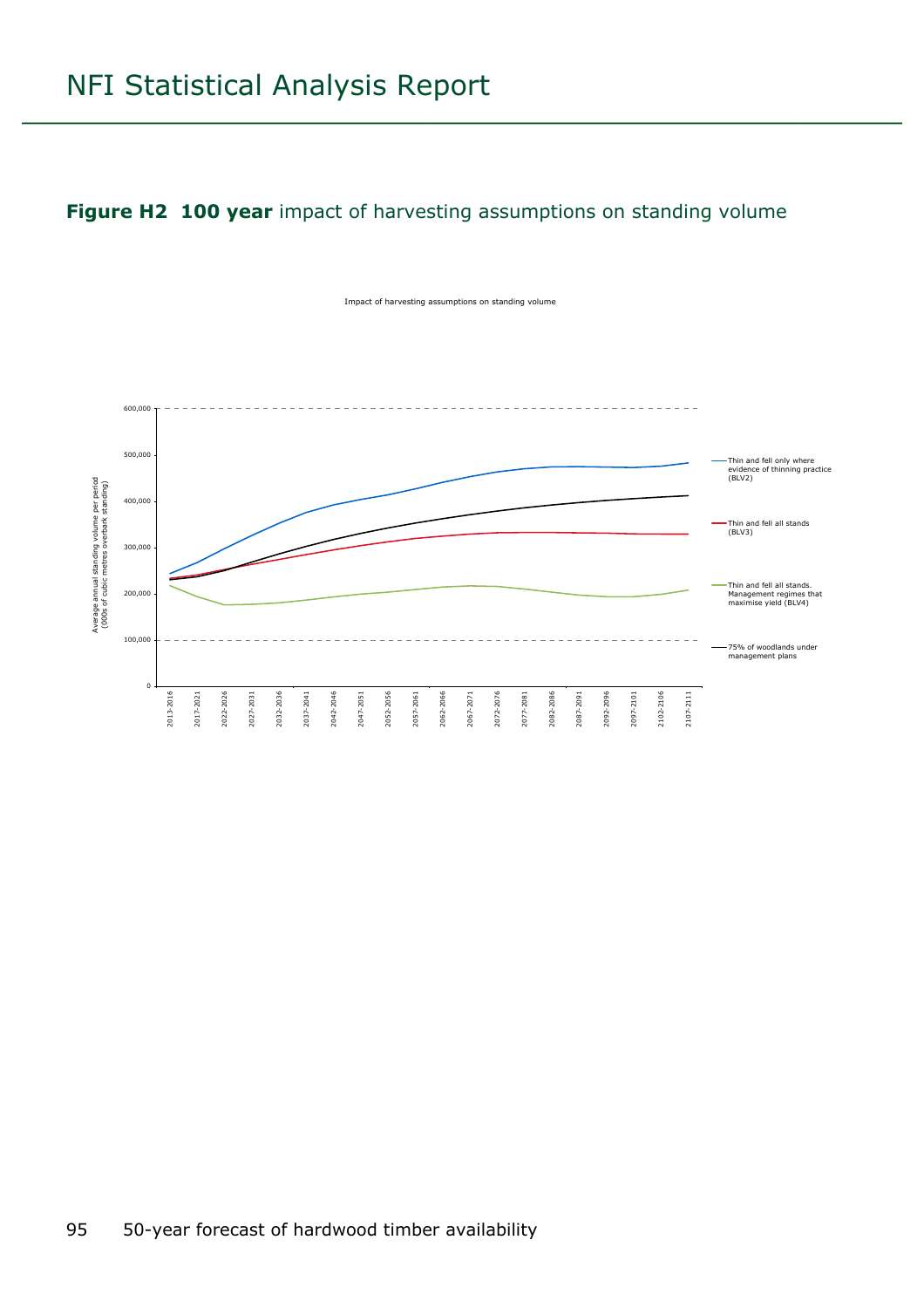# Appendix I Full biological potential

**Table I1** 50-year forecast of hardwood timber availability under unrestricted biological potential

|                 | <b>FC</b>    | Private sector |                          | <b>Total</b>  |
|-----------------|--------------|----------------|--------------------------|---------------|
| Forecast period | $000m3$ obs) | $(000m3$ obs)  | SE%                      | $(000m3$ obs) |
| England         |              |                |                          |               |
| 2013-16         | 126          | 7,421          | $\overline{2}$           | 7,547         |
| 2017-21         | 92           | 8,116          | $\overline{2}$           | 8,207         |
| 2022-26         | 110          | 4,613          | $\overline{2}$           | 4,723         |
| 2027-31         | 86           | 4,101          | 3                        | 4,187         |
| 2032-36         | 99           | 3,856          | $\overline{\mathcal{A}}$ | 3,955         |
| 3037-41         | 129          | 3,691          | 3                        | 3,820         |
| 2042-46         | 189          | 4,445          | $\overline{2}$           | 4,634         |
| 2047-51         | 116          | 4,203          | 3                        | 4,319         |
| 2052-56         | 134          | 4,241          | 3                        | 4,375         |
| 2057-61         | 146          | 3,607          | 3                        | 3,753         |
| Scotland        |              |                |                          |               |
| 2013-16         | 9            | 1,530          | $\overline{4}$           | 1,538         |
| 2017-21         | 9            | 1,934          | $\overline{4}$           | 1,942         |
| 2022-26         | 10           | 1,248          | 5                        | 1,258         |
| 2027-31         | 10           | 1,023          | $\overline{z}$           | 1,034         |
| 2032-36         | 15           | 1,074          | 6                        | 1,088         |
| 3037-41         | 24           | 1,139          | 6                        | 1,163         |
| 2042-46         | 31           | 1,084          | $\overline{\mathcal{A}}$ | 1,115         |
| 2047-51         | 40           | 1,345          | 6                        | 1,385         |
| 2052-56         | 45           | 1,277          | 6                        | 1,323         |
| 2057-61         | 64           | 1,179          | $\overline{4}$           | 1,243         |
| Wales           |              |                |                          |               |
| 2013-16         | 12           | 1,132          | 6                        | 1,144         |
| 2017-21         | 11           | 1,290          | 6                        | 1,301         |
| 2022-26         | 17           | 654            | 8                        | 671           |
| 2027-31         | 12           | 583            | 10                       | 595           |
| 2032-36         | 14           | 435            | $\overline{7}$           | 450           |
| 3037-41         | 19           | 535            | 10                       | 554           |
| 2042-46         | 56           | 512            | $\overline{7}$           | 568           |
| 2047-51         | 19           | 598            | 8                        | 616           |
| 2052-56         | 28           | 550            | 8                        | 578           |
| 2057-61         | 28           | 571            | 9                        | 599           |
| Great Britain   |              |                |                          |               |
| 2013-16         | 147          | 10,082         | $\overline{a}$           | 10,230        |
| 2017-21         | 111          | 11,339         | $\overline{a}$           | 11,451        |
| 2022-26         | 137          | 6,515          | $\overline{a}$           | 6,652         |
| 2027-31         | 108          | 5,708          | $\mathfrak{Z}$           | 5,816         |
| 2032-36         | 128          | 5,365          | 3                        | 5,493         |
| 3037-41         | 172          | 5,365          | $\overline{a}$           | 5,536         |
| 2042-46         | 276          | 6,042          | $\overline{a}$           | 6,317         |
| 2047-51         | 175          | 6,146          | $\overline{a}$           | 6,320         |
| 2052-56         | 208          | 6,068          | $\overline{a}$           | 6,276         |
| 2057-61         | 237          | 5,357          | $\overline{a}$           | 5,594         |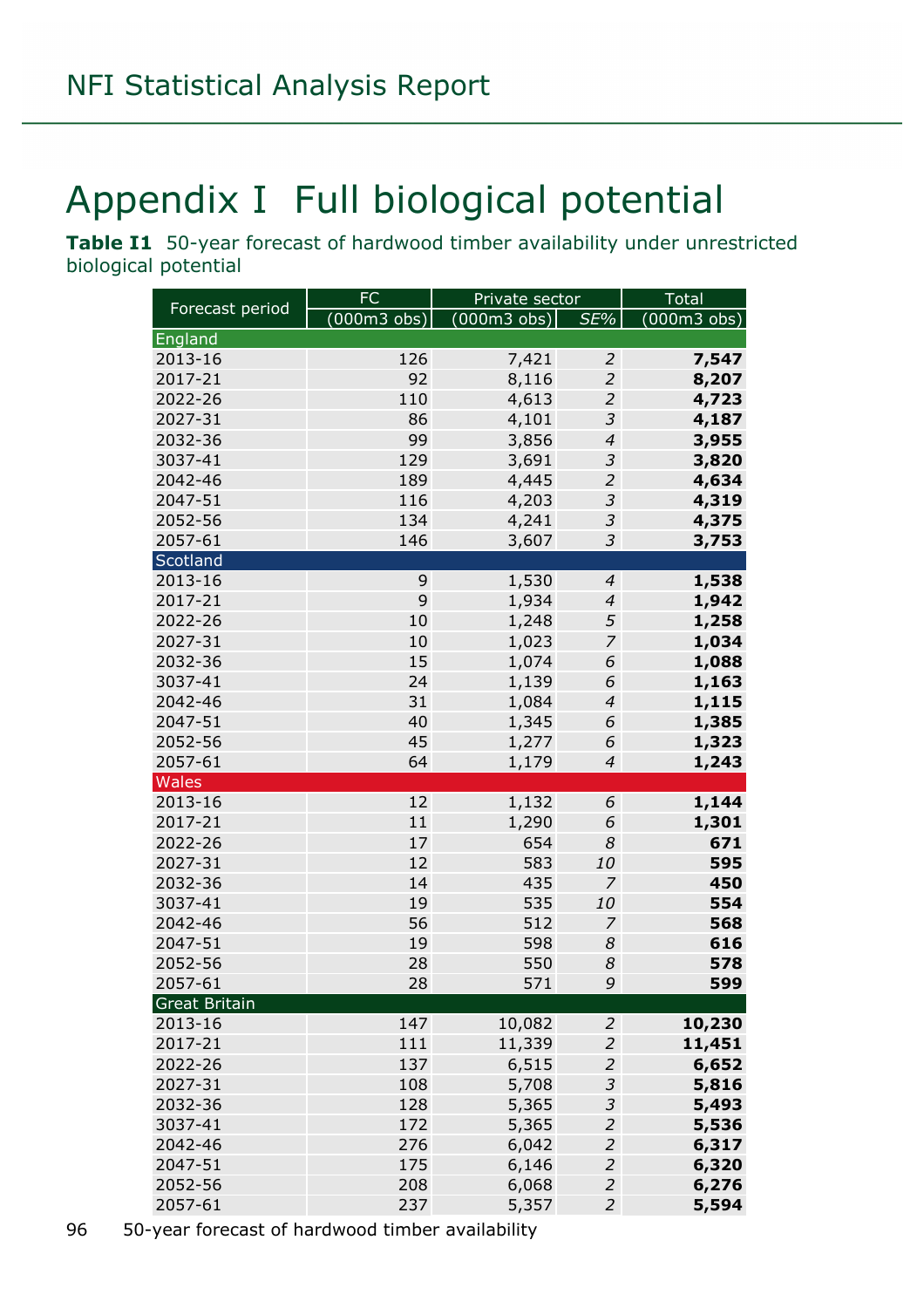# **Glossary**

| Actual production               | Timber actually felled and removed from the forest. The Forestry                                                            |
|---------------------------------|-----------------------------------------------------------------------------------------------------------------------------|
|                                 | Commission keeps records of actual production for its estate, while                                                         |
|                                 | estimates for the Private sector come from receipts reported by timber                                                      |
|                                 | processors. These figures are available from Forestry Commission                                                            |
|                                 | <b>Statistics</b>                                                                                                           |
| Age class                       | A grouping of trees into specific age ranges, for classification purposes.                                                  |
| Area                            | Forest and woodland area can be defined in net or gross terms. Net area                                                     |
| (forest/woodland)               | is the land actually covered by trees (in the National Forest Inventory                                                     |
|                                 | that is to the drip line of the canopy). Gross area includes both the area                                                  |
|                                 | covered by trees and the open spaces (<0.5 hectares) within (e.g. rides,                                                    |
|                                 | glades, ponds).                                                                                                             |
| Availability                    | A term to describe what timber could potentially be available for                                                           |
|                                 | harvesting within a forest area.                                                                                            |
| Biological potential            | A term applied to forecast scenarios with the objective of maximising                                                       |
|                                 | timber production. It typically involves felling stands in the year of                                                      |
|                                 | maximum MAI and Management table thinning. It may not take account                                                          |
|                                 | of factors that constrain thinning and felling (e.g. wind risk or pest                                                      |
|                                 | attack). The forecast results set out in this report involve constraints on                                                 |
|                                 | thinning and times of felling to take account of wind risk.                                                                 |
| <b>Broadleaves</b>              | Trees and shrubs that belong to the angiosperm division of the plant                                                        |
|                                 | kingdom (as distinct from the gymnosperm division that includes                                                             |
|                                 | conifers). Most in the UK have laminar leaves and are deciduous.                                                            |
|                                 | Sometimes referred to as 'hardwoods'.                                                                                       |
| Clearfelling                    | Cutting down of an area of woodland (if it is within a larger area of                                                       |
|                                 | woodland it is typically a felling greater than 0.25 hectare). Sometimes a                                                  |
|                                 | scatter or small clumps of trees may be left standing within the felled                                                     |
|                                 | area.                                                                                                                       |
| Conifers                        | Trees and shrubs that belong to the gymnosperm division of the plant                                                        |
|                                 | kingdom (as distinct from the angiosperm division that includes                                                             |
|                                 | broadleaves). Conifers mostly have needles or scale-like leaves and are                                                     |
|                                 | usually evergreen. Sometimes referred to as 'softwoods'.                                                                    |
| Cumulative volume<br>production | The total volume of timber that is forecast to be produced over the entire<br>forecast period, including any overdue timber |
| DAMS (detailed aspect           | A measure of exposure at a particular location. Can be used as a proxy                                                      |
|                                 | indicator of the risk of catastrophic wind damage to a stand of trees. May                                                  |
| methodology score)              | be used to influence decisions on thinning and timing of clearfelling where                                                 |
|                                 | wind is a risk factor.                                                                                                      |
| DBH (diameter at                | The diameter of a tree (overbark) at breast height, which is usually                                                        |
| breast height)                  | defined as 1.3 metres along the axis of the stem from the ground.                                                           |
| Design plan                     | A holistic spatial and temporal plan covering the main aspects of long-                                                     |
|                                 | term woodland management such as felling and restocking.                                                                    |
| Dothistroma Needle              | An important disease of conifers (especially pines) which causes                                                            |
| <b>Blight</b>                   | premature needle defoliation, resulting in loss of yield and, in severe                                                     |
|                                 | cases, tree death. Also known as Red Band needle blight.                                                                    |
| FC estate (Forestry             | Forests, woodlands, open land and other property managed by the                                                             |
| Commission estate)              | Forestry Commission.                                                                                                        |
| Felling plan                    | A spatial and temporal plan of harvesting activity within a woodland.                                                       |
| Forest                          | Land predominately covered in trees (defined as land under stands of                                                        |
|                                 | trees with a canopy cover of at least 20%, or the ability to achieve this,                                                  |
|                                 |                                                                                                                             |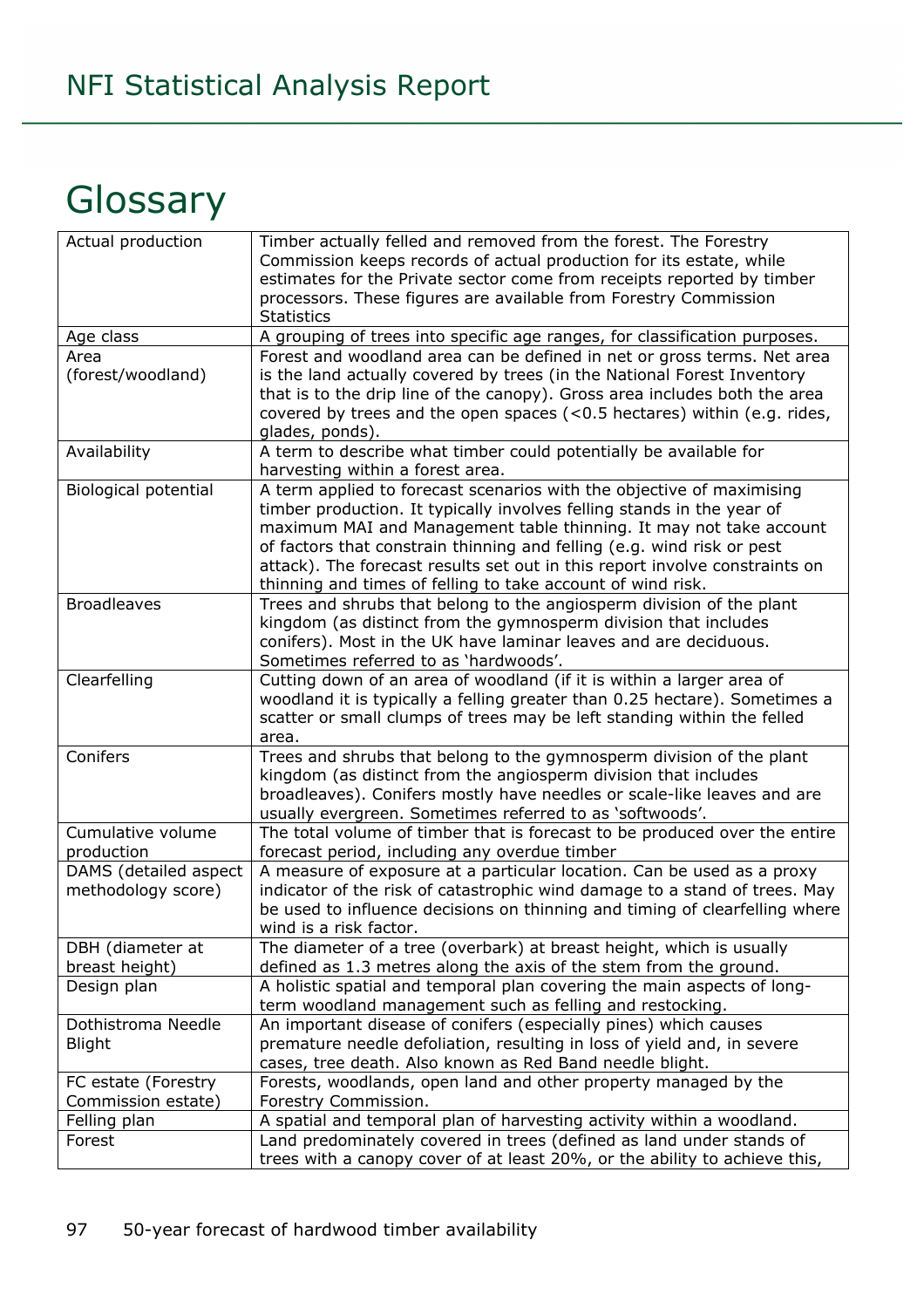|                                                             | and with a minimum area of 0.5 hectare and minimum width of 20<br>metres), whether in large tracts (generally called forests) or smaller<br>areas known by a variety of terms (including woods, copses, spinneys or<br>shelterbelts).                                                                                                                                                       |
|-------------------------------------------------------------|---------------------------------------------------------------------------------------------------------------------------------------------------------------------------------------------------------------------------------------------------------------------------------------------------------------------------------------------------------------------------------------------|
| <b>Forestry Commission</b>                                  | The government department responsible for the regulation of forestry,<br>implementing forestry policy and management of state forests in<br>England, Scotland and (until 31 March 2013) Wales. Forestry policy is<br>devolved, with the exception of common issues, addressed on a GB or UK<br>basis, such as international forestry, plant health and forestry standards.                  |
| Great Britain (GB)                                          | England, Scotland and Wales.                                                                                                                                                                                                                                                                                                                                                                |
| High forest                                                 | Woodland which is not managed as coppice or pollards and which may or<br>may not be managed for timber.                                                                                                                                                                                                                                                                                     |
| Increment                                                   | The increase in volume of a tree or a stand over a year or annualised<br>over a specified period measured either in $m3$ obs per year or in $m3$ obs<br>per hectare per year. See also Mean annual increment (MAI).                                                                                                                                                                         |
| Like-for-like restock                                       | Replacement of felled trees by species with similar productivity. Usually<br>taken to mean, after a period of two years, replacement of felled trees<br>with trees of the same species and yield class.                                                                                                                                                                                     |
| Maximising<br>productivity                                  | The management of woodland to maximise volume production by<br>thinning at the MTI.                                                                                                                                                                                                                                                                                                         |
| Mensuration                                                 | The science of measuring time and distance, used in forestry to mean the<br>measurement of standing and felled timber.                                                                                                                                                                                                                                                                      |
| Maximum MAI<br>(maximum mean<br>annual increment)<br>(MMAI) | The age at which a stand reaches the maximum average rate of volume<br>increment which it can achieve. Felling the stand at this age will ensure<br>that the stand reaches its highest average production per annum for its<br>lifespan, thus optimising the stand in terms of volume production over<br>the long term.                                                                     |
| Mean annual<br>increment (MAI)                              | The average annual rate of volume production from year of planting to a<br>given year, expressed in $m3$ obs per hectare per year. In even-aged<br>stands it is calculated by dividing cumulative volume production by age.                                                                                                                                                                 |
| MTT (management<br>table thinning)                          | A sequence of thinnings prescribed by Forestry Commission yield tables<br>over the life of a forest stand. Management table thinning refers to the<br>pattern of thinning recommended in these yield tables. In standard yield<br>tables the thinnings are set to an intensity which aims to maximise<br>diameter increment whilst also maintaining maximum cumulative volume<br>production |
| MTI (marginal<br>thinning intensity)                        | The maximum sustainable intensity of thinning defined as 70% of yield<br>class per hectare per year $(m^3$ obs /ha/year).                                                                                                                                                                                                                                                                   |
| <b>National Forest</b><br>Inventory                         | An inventory run by the Forestry Commission, set up in 2009, to provide<br>a record of key information about GB forests and woodlands.                                                                                                                                                                                                                                                      |
| <b>Natural Resources</b><br>Wales (NRW)                     | The body responsible for advising the Welsh Government on the<br>environment, created on 1 April 2013. NRW is responsible for the<br>functions previously undertaken by the Environment Agency in Wales, the<br>Countryside Council for Wales and Forestry Commission Wales. The<br>woodland referred to in this report as "NRW" relates to the woodland<br>previously managed by FC Wales  |
| Overbark                                                    | Used as a definition when the volume of wood includes the bark.                                                                                                                                                                                                                                                                                                                             |
| Overbark standing<br>(OBS)                                  | Timber is defined in this report as the volume of stemwood to 7 cm top<br>diameter in m3 overbark standing (obs), including stump (above ground)<br>and usable branchwood (of minimum 3 m in length and 7 cm top<br>diameter).                                                                                                                                                              |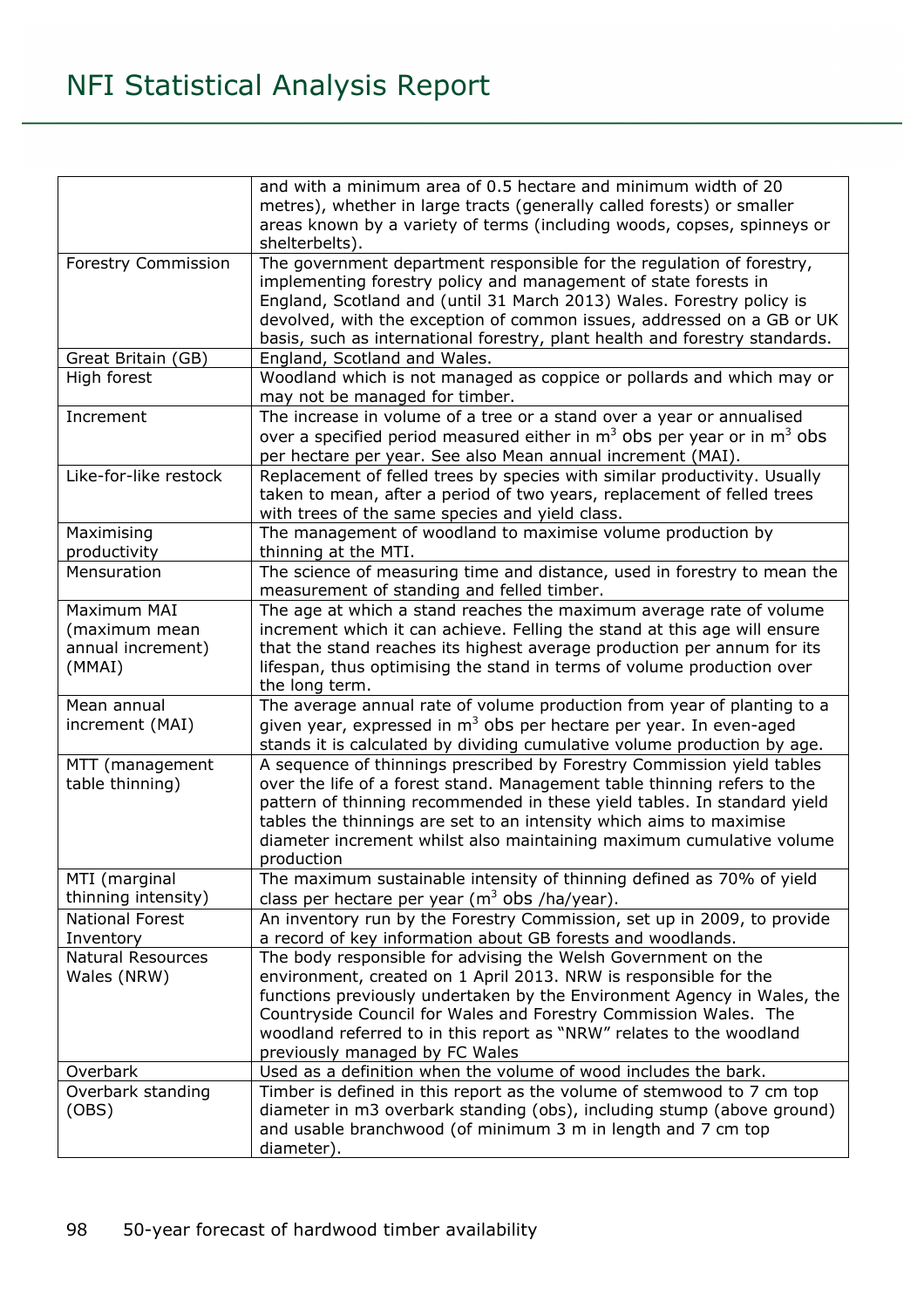| Overdue                            | Timber contained in stands that are beyond the felling age prescribed by                                                                                                                                                                                                                                                                                                        |
|------------------------------------|---------------------------------------------------------------------------------------------------------------------------------------------------------------------------------------------------------------------------------------------------------------------------------------------------------------------------------------------------------------------------------|
|                                    | the harvesting scenario at the start of the forecast                                                                                                                                                                                                                                                                                                                            |
| Phytophthora<br>ramorum            | Fungus-like pathogens that can cause extensive damage and mortality to<br>trees and other plants.                                                                                                                                                                                                                                                                               |
| Planned production                 | The volumes and assortments published in the removals forecast,<br>reflecting the cumulative impact of managing the FC estate (as of 31<br>March 2011) in accordance with approved forest design and thinning<br>plans.                                                                                                                                                         |
| Potential production               | A forecast which will not necessarily transpire. As the private sector<br>estate forecast makes assumptions about future levels of harvest, and<br>the assumptions may not transpire, this forecast is one of potential<br>production.                                                                                                                                          |
| Private sector estate              | Forests and woodlands in the UK not owned or managed by the Forestry<br>Commission or Natural Resources Wales. In the context of the National<br>Forest Inventory, 'Private sector' is used for convenience although it<br>includes land owned or managed by bodies such as local authorities and<br>charities.                                                                 |
| Production forecast                | A forecast of softwood volume production based on a firm plan of<br>harvesting                                                                                                                                                                                                                                                                                                  |
| Restocking plan                    | A spatial and temporal plan covering replacement planting in harvested<br>areas.                                                                                                                                                                                                                                                                                                |
| Softwood                           | The wood of coniferous trees or the conifers themselves.                                                                                                                                                                                                                                                                                                                        |
| Stand                              | A relatively uniform collection of trees (from either artificial or natural<br>regeneration), composed, for example, of a single species or a single age<br>class.                                                                                                                                                                                                              |
| Standard error (SE)                | The measure of the margin of error associated with an estimate as a<br>result of sampling from a population with statistical variability. Larger<br>standard errors indicate less precision in the estimate. Standard errors in<br>this report are quoted in relative terms (i.e. as percentages of the value<br>of the estimate).                                              |
| Standing volume                    | The live stemwood and useable branchwood of trees (up to $\frac{1}{7}$ cm top<br>diameter). It excludes roots, below ground stump material, small<br>branches, foliage and deadwood. For Private sector woodland only, it also<br>excludes standing volume in trees in woodlands of less than 0.5 hectares.<br>Usually expressed as $m^3$ overbark standing ( $m^3$ obs).       |
| Stem wood                          | The woody material forming the above ground main growing shoot(s) of<br>a tree or stand of trees. The stem includes all woody volume above<br>ground with a diameter greater than 7 cm overbark. Stemwood includes<br>wood in major branches where there is at least 3 m of 'straight' length to<br>7 cm top diameter.                                                          |
| Stocked area                       | The area stocked with living trees. The stocked areas in this report are<br>quoted in gross terms for the FC/NRW estate and in net terms for the<br>Private sector estate (see definitions of Area above)                                                                                                                                                                       |
| Sustainable (forest<br>management) | The stewardship and use of forests and forest lands in a way, and at a<br>rate, that maintains their biodiversity, productivity, regeneration capacity<br>and vitality and their potential to fulfil, now and in the future, relevant<br>ecological, economic and social functions at local, national and global<br>levels, and that does not cause damage to other ecosystems. |
| Terminal height                    | The top height of a stand at which risk of wind damage is expected to<br>reach a level necessitating clearfelling.                                                                                                                                                                                                                                                              |
| Thinning                           | The removal of a proportion of trees in a forest after canopy closure,<br>usually to promote growth and greater value in the remaining trees.                                                                                                                                                                                                                                   |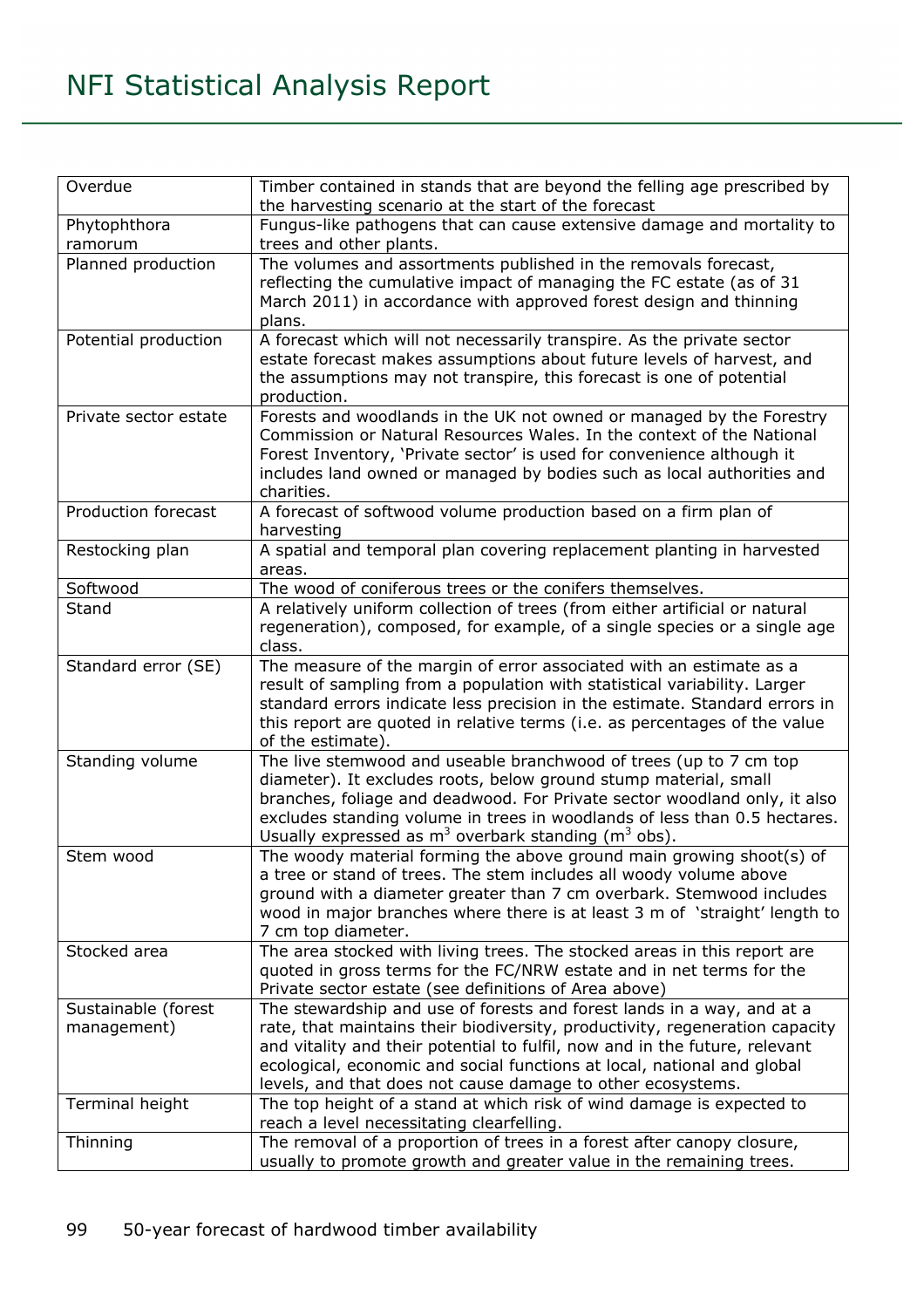| Timber              | The woody product from felled trees, which is destined for construction<br>material, pulp or paper industries.                                                                                                                                                      |
|---------------------|---------------------------------------------------------------------------------------------------------------------------------------------------------------------------------------------------------------------------------------------------------------------|
| Top diameter        | The diameter of the smaller (top) end of a log, often used to define<br>different categories of wood products (e.g. sawlogs, roundwood, pulp)<br>and merchantable timber.                                                                                           |
| Top height          | The mean total height of the 100 largest dbh trees per hectare.                                                                                                                                                                                                     |
| UK (United Kingdom) | Great Britain plus Northern Ireland.                                                                                                                                                                                                                                |
| Volume per hectare  | The woody volume of trees (measured in $m^3$ obs /ha).                                                                                                                                                                                                              |
| Windthrow/windblow  | Uprooting of trees by the wind. Windthrow can be endemic $-$ i.e. that<br>caused by frequently recurring peak winds - or catastrophic - an<br>infrequent occurrence associated with exceptionally strong winds where<br>large areas/numbers of trees are blown down |
| Yield class (YC)    | An index used in the UK of the potential productivity of even-aged stands<br>of trees based on maximum MAI. It reflects the potential productivity of<br>the site for the tree species growing on it.                                                               |